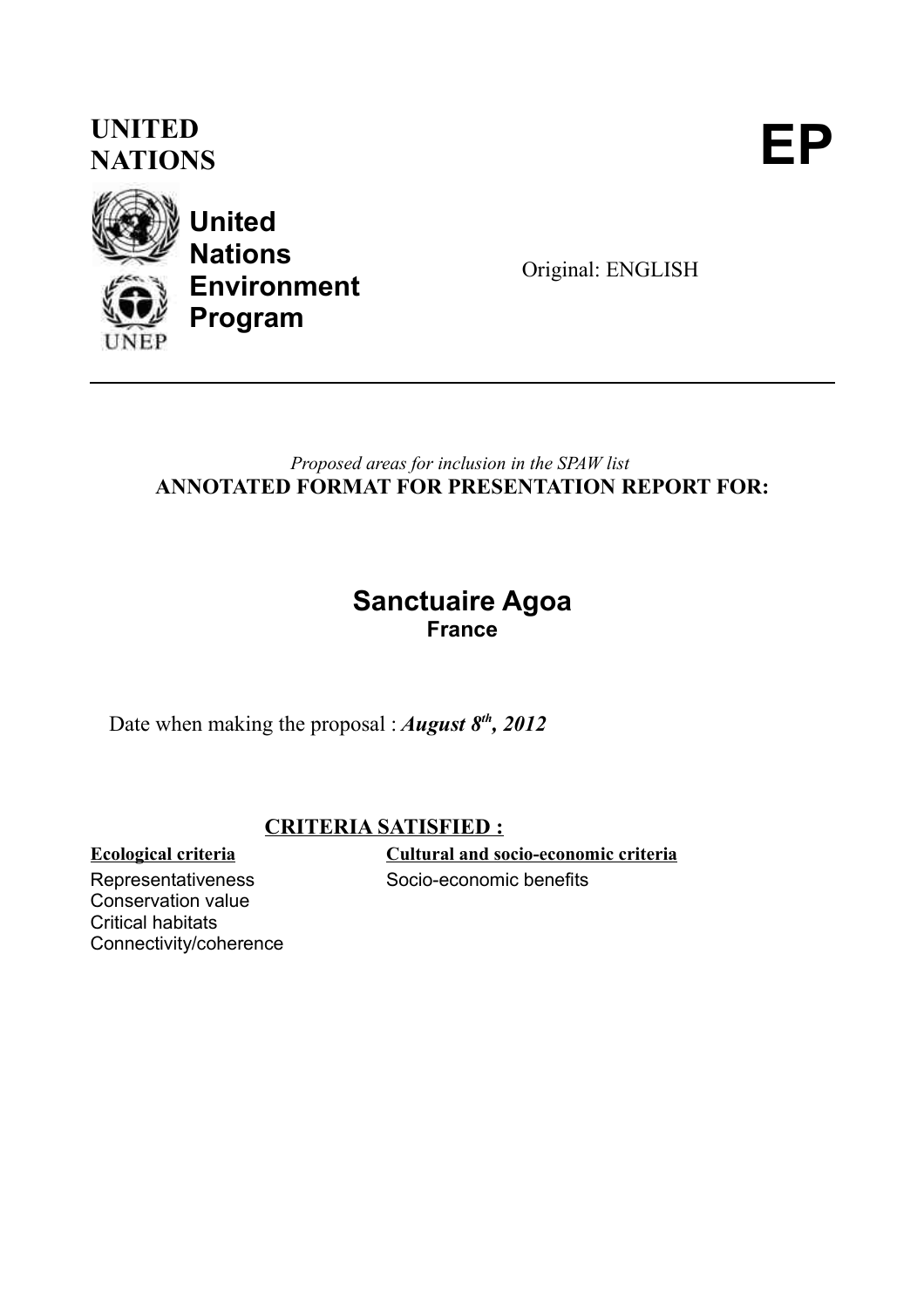### **Area name: Sanctuaire Agoa**

### **Country: France**

#### **Contacts**

| <b>Focal Point</b> | Last name: MEYER<br>First name: Lydia<br>Position: Coordinatrice affaires internationales et communautaires -<br>DGALN/DEB/CIC<br>Email: Lydia.Meyer@developpement-durable.gouv.fr<br>Phone: $+33(0)140813717$ |
|--------------------|----------------------------------------------------------------------------------------------------------------------------------------------------------------------------------------------------------------|
| <b>Manager</b>     | Last name: MASLACH<br>First name: Nicolas<br>Position: Manager<br>Email: nicolas.maslach@aires-marines.fr<br>Phone: 0690 54 58 67                                                                              |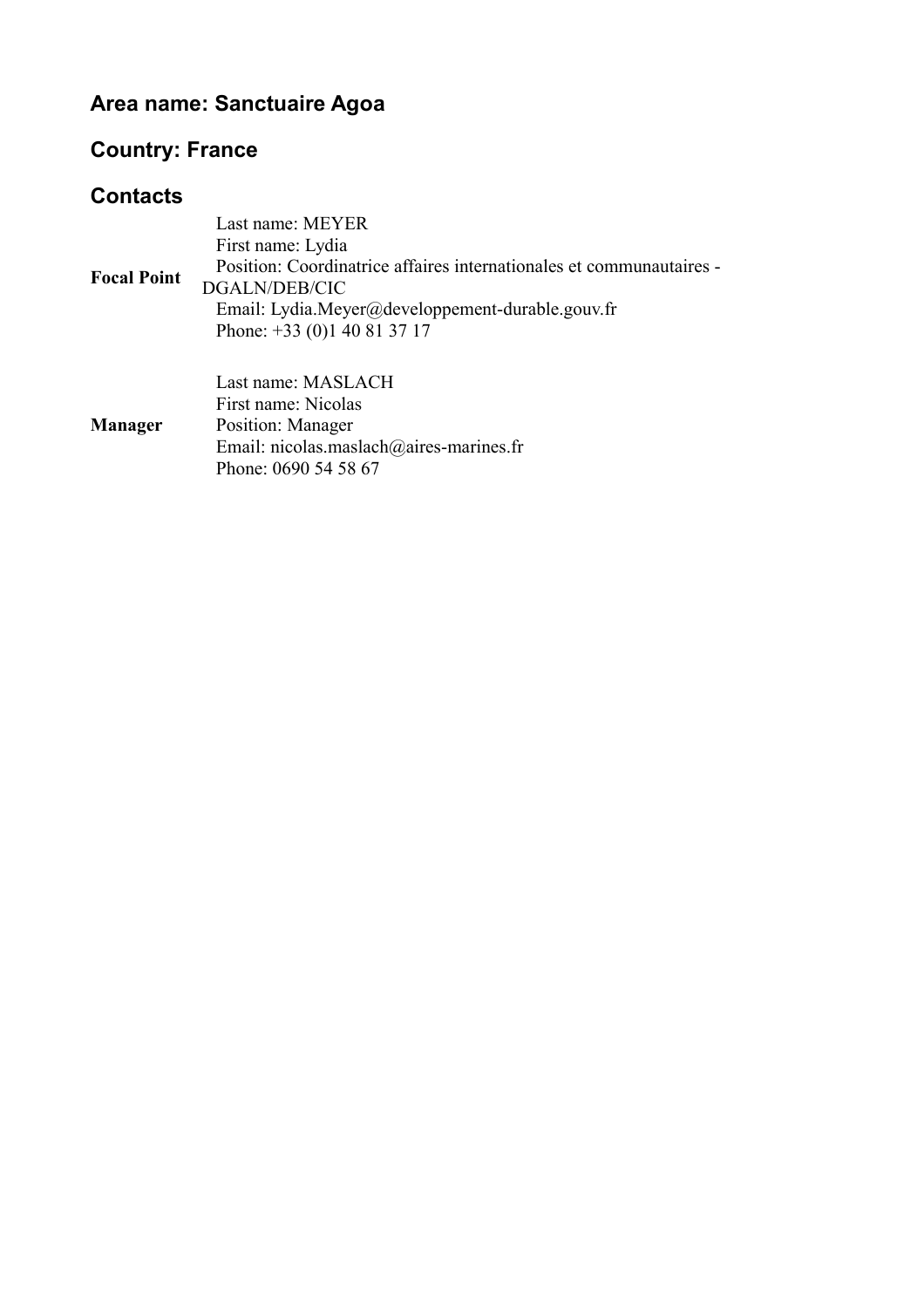# **SUMMARY**

- Chapter 1 IDENTIFICATION
- Chapter 2 EXECUTIVE SUMMARY
- Chapter 3 SITE DESCRIPTION
- Chapter 4 ECOLOGICAL CRITERIA
- Chapter 5 CULTURAL AND SOCIO-ECONOMIC CRITERIA
- Chapter 6 MANAGEMENT
- Chapter 7 MONITORING AND EVALUATION
- Chapter 8 STAKEHOLDERS
- Chapter 9 IMPLEMENTATION MECHANISM
- Chapter 10 OTHER RELEVANT INFORMATION

# **ANNEXED DOCUMENTS**

PLAN DE GESTION DU SANCTUAIRE AGOA PARTIE II : Plan d'actions et indicateurs PLAN DE GESTION DU SANCTUAIRE AGOA PARTIE I : Etat initial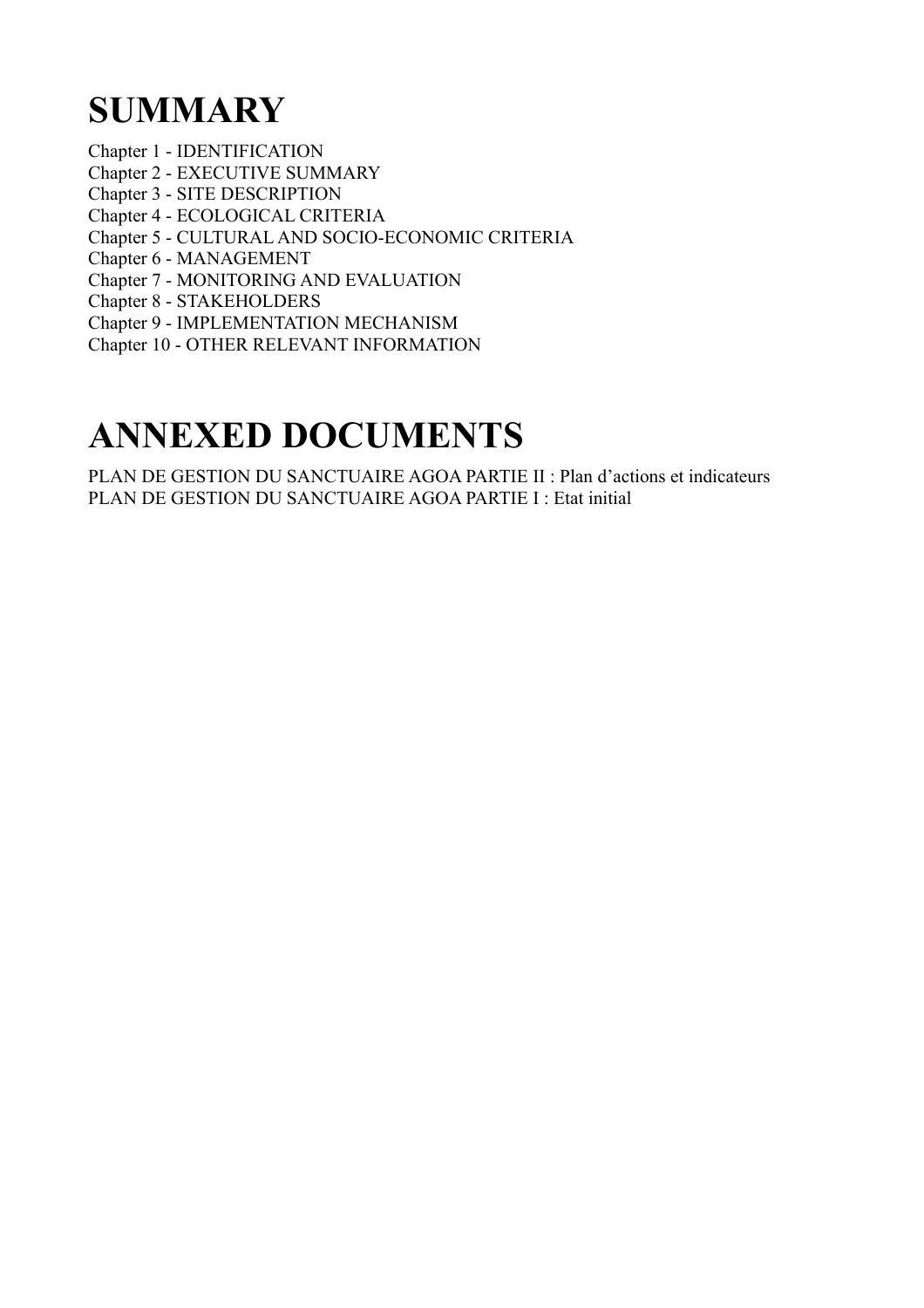# **Chapter 1. IDENTIFICATION**

## **a - Country:**

France

## **b - Name of the area:**

Sanctuaire Agoa

## **c - Administrative region:**

ZEE Antilles françaises (Guadeloupe, Martinique, Saint-Martin, Saint-Barthélémy)

## **d - Date of establishment:**

10/10/10

## **e - If different, date of legal declaration:**

not specified

## **f - Geographic location**

*Longitude X:* -60.908203 *Latitude Y:* 16.688817

## **g - Size:**

138000 sq. km

## **h - Contacts**

*Contact adress*: Habitation Beausoleil Montéran 97120 SAINT-CLAUDE *Website*: *Email address*: nicolas.maslach@aires-marines.fr

## **i - Marine ecoregion**

64. Eastern Caribbean

## **Comment, optional**

none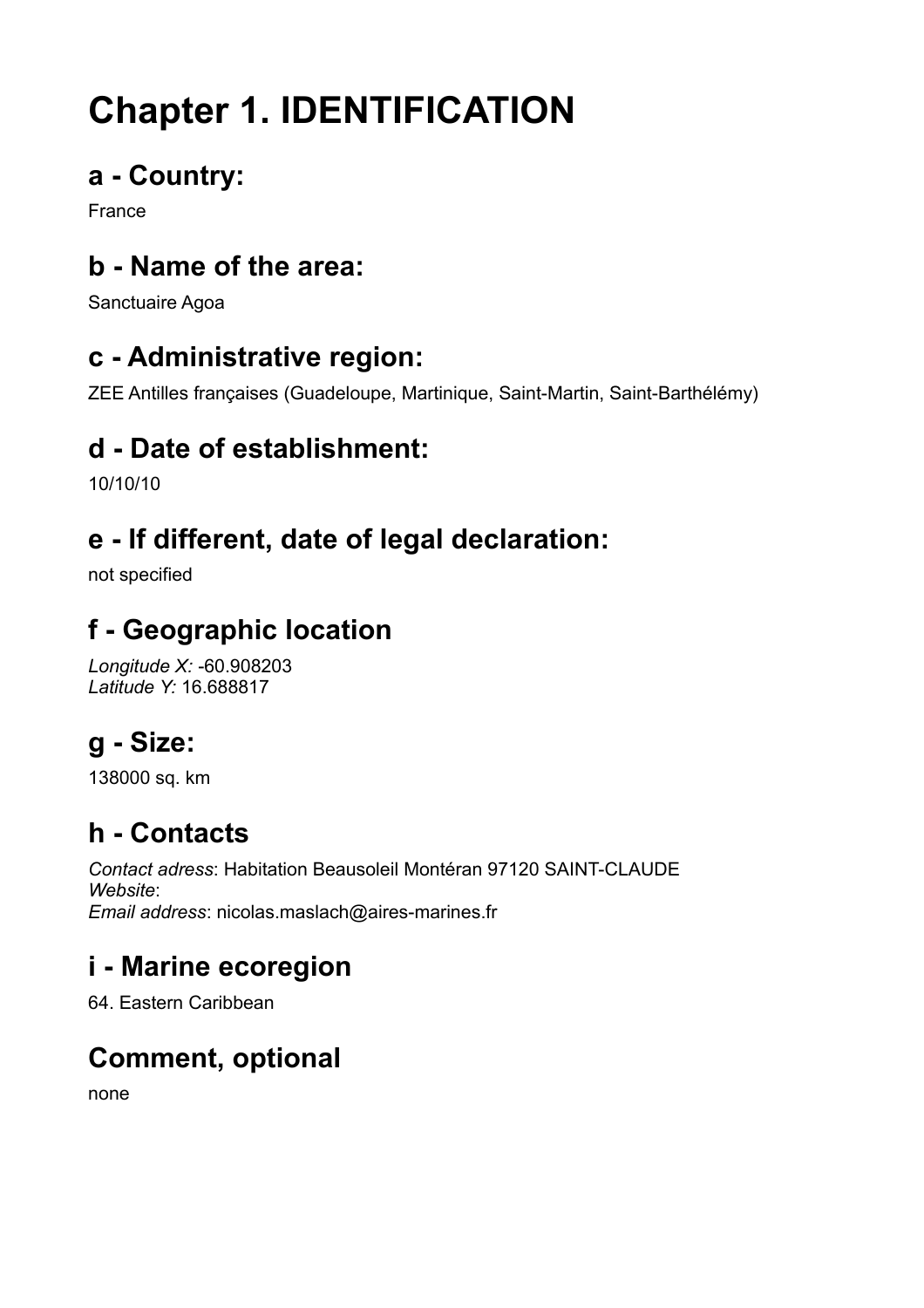# **Chapter 2. EXECUTIVE SUMMARY**

#### **Present briefly the proposed area and its principal characteristics, and specify the objectives that motivated its creation :**

Encompassing 59 square miles of ocean, Agoa Sanctuary is located in the eastern Caribbean Sea.

The sanctuary is designed to ensure the conservation of marine mammals in waters under French sovereignty and jurisdiction in the French West Indies. These include the territorial waters and Exclusive Economic Zones (EEZ's) surrounding Martinique, Guadeloupe and its dependencies of Marie Galante, the Saints Archipelago, la Desirade, Petite Terre, as well as those of St. Barthelemy and St. Martin.

The Caribbean Sea is a special habitat for feeding, reproduction and migration of marine mammals. Twenty-four species have been identified in the French Antilles waters.

With the creation of Agoa Marine Mammals Sanctuary, France wanted to contribute to make a model of the Caribbean region for the marine mammals protection and the sustainable development. The EEZ of the French Antilles are now an area of dialogue between all the stakeholders in order to set up an harmonious model of development and of conservation of the marine mammals critical habitats Agoa is based on an innovative governance system bringing together the local governments of Guadeloupe, Martinique, Saint-Martin and Saint-Barthélémy Islands and their environmental departments, the French MPA Agency,the French Ministry of Environment, the socio-economic partners, environmental NGOs but as well University and scientific bodies.

#### **Explain why the proposed area should be proposed for inclusion in the SPAW list**

Today hunting is no longer practiced in French waters, but other threats have taken place on these fragile ecologically species: increase in maritime traffic, noise pollution, chimical and oil pollution of the marine environment, degradation of the habitats...

The current legislation includes prohibition, destruction, mutilation, capture, intentional removal, transport or trade in marine mammals.

The objective of the sanctuary is to ensure the conservation of marine mammals, within the framework of a harmonious co-existence with human activities.

Within the sanctuary, adequate review and provisions will be made with regard to activities such as marine mammal observation, seismic research and other acoustic activities, motor boat races, maritime transports, the use of fishing gear that can lead to the capture of marine mammals and any other activity likely to prejudice the welfare of marine mammals or the integrity of their populations such as land and sea born pollution as well as toxins. Information, awareness and education programmes will be implemented for professionals and other sea users so that they can know more about the Sanctuary and its whales and dolphins.

In addition, the Agoa sanctuary will represent an opportunity for economic and touristic development thanks to the positive image which it will convey in the islands of the Caribbean and to the development of eco-tourism to observe the cetaceans, practiced with respect to animals. Lastly, it will be an opportunity to increase the knowledge and sensitize the young generations to the marine environment.

The success of Agoa also depends on regional co-operation, the sanctuary wanting to be extended to other States of the Caribbean which would like to join the initiative, in order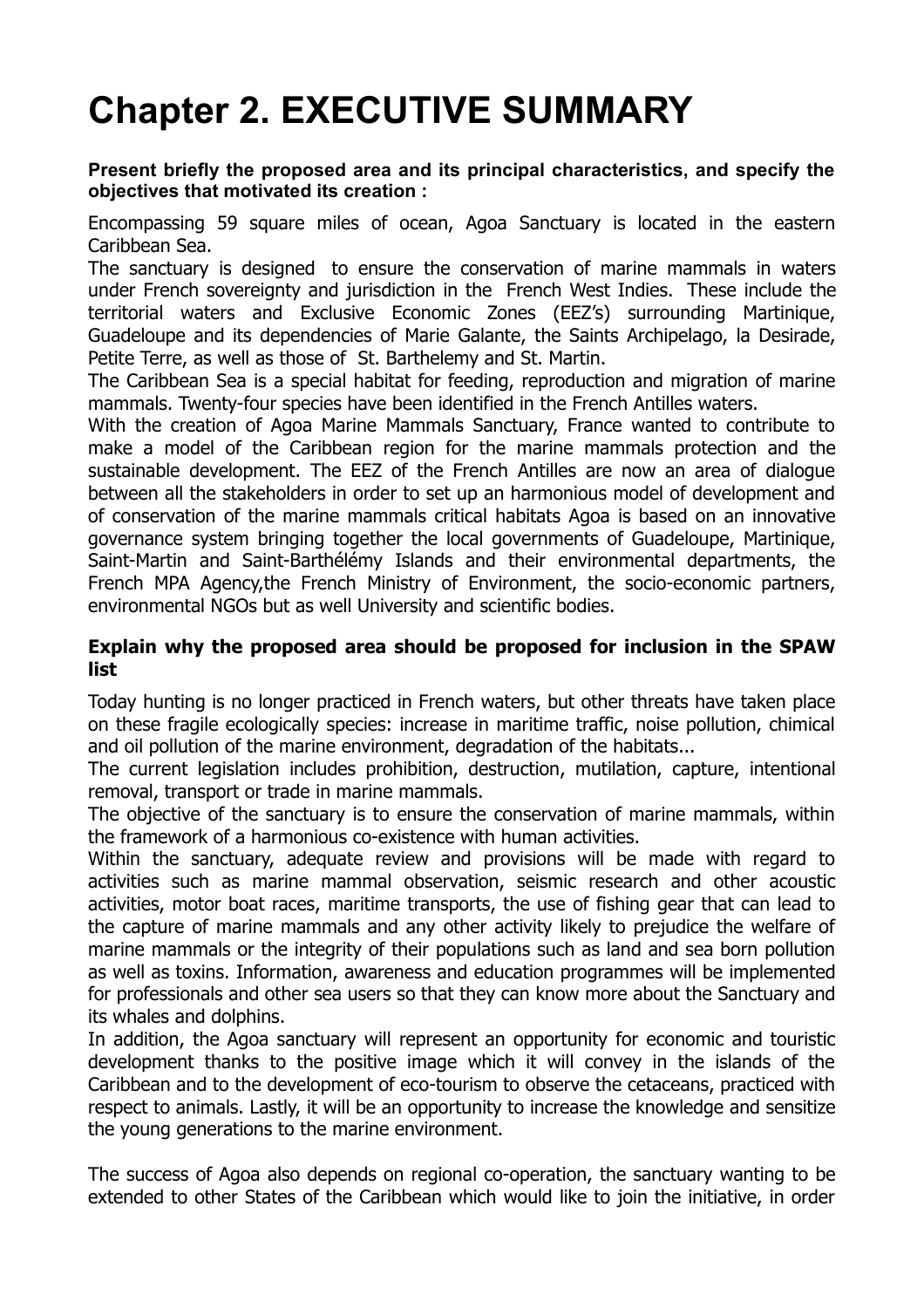to be able to manage the corridors of migration and distribution surfaces of the Cetacea, whose populations are common to several countries.

#### **According to you, to which Criteria it conforms (Guidelines and Criteria B Paragraph 2)**

Representativeness Conservation value Critical habitats Connectivity/coherence

#### **Cultural and socio-economic criteria**

Socio-economic benefits

# **Chapter 3. SITE DESCRIPTION**

### **a - General features of the site**

**Terrestrial surface under sovereignty, excluding wetlands:** 

0 *sq. km*

#### **Wetland surface:**

0 *ha*

#### **Marine surface:**

138000 *sq. km*

## **b - Physical features**

#### **Brief description of the main physical characteristics in the area:**

The marine and coastal environments of the French Antilles are home to various habitats, estuaries and lagoons, mangrove, beaches, coral reefs and seagrasses, high seas and deep zones. The available knowledge at the moment in French Antilles does not allow us to determine with certainty and exactitude the use of all the environments by marine mammals.

Even if the preservation of the integrity of the coastal ecosystems and their functional relations is a major stake for the sanctuary Agoa, it is also essential for the preservation of marine mammals, in particular some species which feed in deep waters, to discover the features of the habitats situated beyond 50 meters deep.

These areas are used by marine mammals, or by some of them during their life cycle for the reproduction, breeding, resting, feeding... To define the use of theses areas by the marine mammals and to know the relations of MM with the ocean food web are necessary to determine effective conservation actions which will guarantee a favorable conservation status of marine mammals.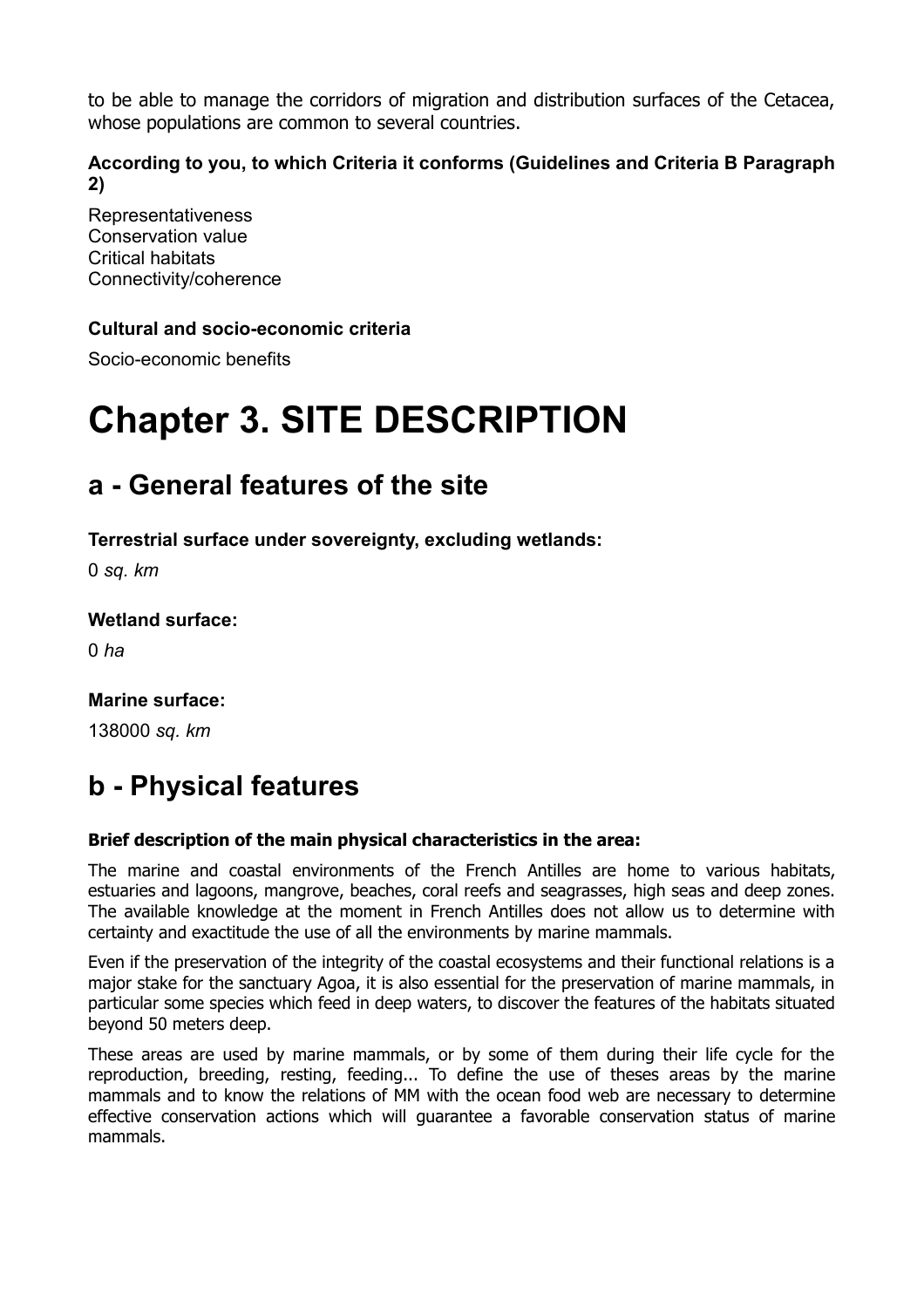#### **Geology:**

The Caribbean Plate is a mostly oceanic tectonic plate underlying Central America and the Caribbean Sea off the north coast of South America.

The eastern boundary is a subduction zone, the Lesser Antilles subduction zone, where oceanic crust of the South American Plate is being subducted under the Caribbean Plate. Subduction forms the volcanic islands of the Lesser Antilles Volcanic Arc from the Virgin Islands in the north to the islands off the coast of Venezuela in the south. This boundary contains active volcanoes as, for the French Antilles : la Montagne Pelée on Martinique; la Soufrière on Guadeloupe.

There are two West Indian Arcs. The oldest, in the East, arises from a first volcanic episode, 55 million years ago. The islands which were born were eroded then covered with thick-layered limestones of coral; it is the case of Saint-Martin and Grande-Terre in Guadeloupe. The second arc, more on the West, dates less than 5 million years and testifies of a volcanism always active, as on the Basse-Terre.

- Ores: even if these areas conceal a big variety of ores (copper, sulfur, iron, manganese, etc.) the extractable quantities would be too much limited to value an exploitation.

- Active volcanoes are present on certain islands in the form of warm waters or of release of sour gas in Basse-Terre and in Martinique. From time to time, one of the volcanoes erupts. This was the case in 1902: the Montagne Pelée destroyed the city of Saint-Peter in Martinique.

#### **Topography:**

According to all spatial scales, the uneven topography of the Lesser Antilles leads to a great lot of biotopes. So, from species to landscapes, through phytocenoses and ecosystems, numerous types of floristic composition occur. Despite an important man-made pollution, this archipelago belongs to one of the Hotspots of biodiversity: the Caribbean.

#### **Saint-Martin :**

The coastline of St. Martin is divided into numerous bays lined with thirty white sandy beaches but only some bays are lined with pebbles.

There are many brackish water ponds : Grand Étang de Simsonbaai, Great bav, Étana aux poissons, Étang de Grand-Case, Étang Chevrise, Étang Guichard, Grand Étang des Terres Basses etc.. which were formed in the bottom of bays with cords of coastal sands. The entire coastline is often steep with cliffs up to forty feet high.

There are ten islets around the island.

Apart from several coastal alluvial plains and valley floors, the environment is mountainous with steep slopes. The ridges have an average altitude of 300 meters intersected by several mountain passes. The highest peak is the peak paradise, culminating at 414 meters.

#### **Saint-Barthélemy :**

Saint-Barthélémy is located approximately 230 kilometers North-west of Guadeloupe and 25 kilometers South-east of Saint-Martin. It is separated from Saint Martin by the Saint-Barthélemy Channel.

This is a mountainous island consists mainly of volcanic rocks of approximately 21 km2 (24 km2 with its islets). It has 32 km of coastline.

The climax of the island is Morne de Vitet, 286 meters.

Some small satellite islets belong to St. Barthélémy including Île Chevreau (Île Bonhomme), Île Frégate, Île Toc Vers, Île Tortue and Gros Îlets (Îlots Syndare). A much bigger islet, Île Fourchue, lies on the north of the island, in the Saint-Barthélemy Channel.

#### **Guadeloupe :**

The department of Guadeloupe comprises five islands: Guadeloupe island composed of Basse-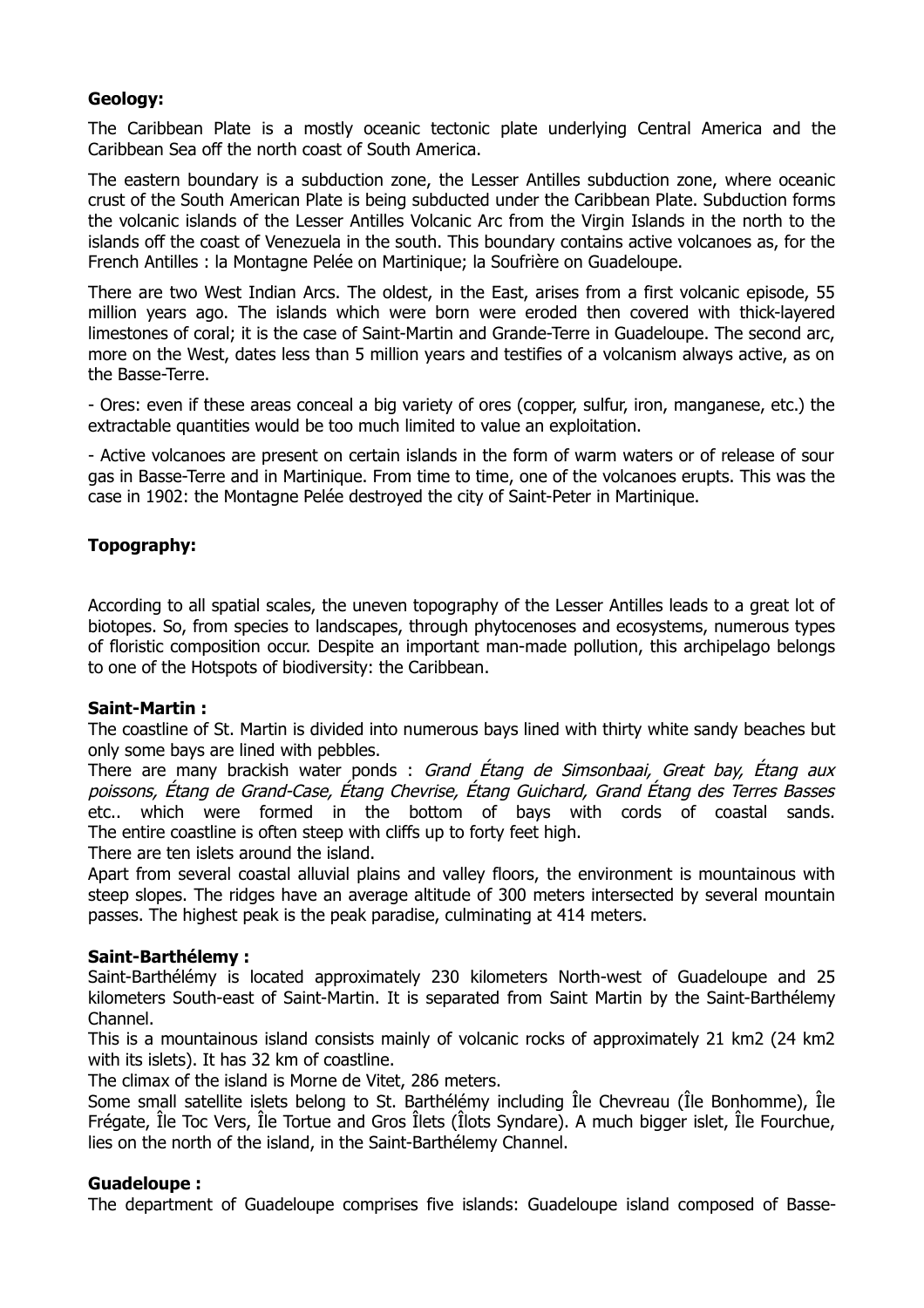Terre Island and Grande-Terre (separated by a narrow sea channel called salt river) and the dependencies composed by the adjacent French islands of La Désirade, Les Saintes and Marie-Galante.

Basse-Terre Island is the name of the western-half of Guadeloupe proper, in the Lesser Antilles. Basse-Terre Island has a land area of 847.82 km² (327.35 sq. miles).

La Grande Soufrière, the tallest mountain in the Lesser Antilles, is located on the island. It rises to 1,467 m (4,813 ft) high. It is an active volcano. The surrounding area of Basse-Terre has a rough volcanic relief fertile land. The surrounding areas of Basse-Terre consists of forest, grassland and sugar, coffee, banana and cocoa plantations. The island has a land area of 847.82 km<sup>2</sup> (327.35 sq mi).

The eastern coast of Basse-Terre Island, known as the Windward Coast, is exposed to the trade winds and receives a lot of rain, whereas the western coast of the island, known as the Leeward Coast is protected from the winds by the Soufrière volcano and is thus much drier.

Grande-Terre is smaller than Basse-Terre Island. Its indented coastline is surrounded by coral reefs and the island itself is a limestone plateau. Its surface is a series of rolling hills, white sand beaches and cliffs. The island's beaches consist of both white and black sands, as well as beaches of golden sand. The island has a land area of 586.68 km²

La Désirade is a French West Indies island located at the eastern of Guadeloupe, in the Lesser Antilles.

It has a land area of 20.64 km² (7,97 sq. miles). La Désirade is 11 km long and 2 km wide; the interior of the island forms a central plateau.

Les Saintes is a volcanic archipelago fully encircled by shallow reefs. It arise from the recent volcanic belt of the Lesser Antilles from the Pliocene Epoch. It is composed of rocks appeared on the Tertiary age between (4.7 to 2 million years ago). By origin, it was a unique island that the Tectonic and Volcanic earthquakes separate to create an archipelago due to the subduction zone between the South American plate, the North American plate and the Caribbean plate.

Les Saintes is composed of two very mountainous inhabited islands, Terre-de-Haut Island and Terre-de-Bas Island, with seven other uninhabited îlets: Îlet à Cabrit, Grand-Îlet, la Coche, les Augustins, la Redonde, le Pâté, les Roches Percées.

The total surface is 12.8 km2 (4.9 sq mi). The archipelago has approximately 22 km (14 mi) of coast and its highest hill, Chameau, reaches about 309 meters.

Marie-Galante : the island is more commonly known as "La grande galette" due to its round shape and almost flat surface (its highest peak, the hill Morne Constant, rises to 670 ft). The island is undulating substrate calcareous, fanned by the trade winds and subject to cyclones and earthquakes.

The northern coast is characterized by a high cliff. A fault called the "Bar" separates the northern quarter from the remainder of the island. To the west beaches and mangroves extend along the Caribbean Sea. The rivers of Saint-Louis and the Vieux-Fort run out there after having crossed the insular plate originating at the center of Marie-Galante. In the east and the south, the plate becomes dull to rock inclined towards a littoral plain. This one skirts the Atlantic from which it is protected by a coral barrier.

#### **Martinique :**

With the total area of 1100 km2 Martinique is the 3rd largest island in The Lesser Antilles after Trinidad and Guadeloupe. It stretches 70 km in length and 30 km in width. The highest point is the volcano of Mount Pelee (1397m). The last two major eruptive phases occurred in 1902: the eruption of May 8, 1902 destroyed Saint-Pierre and took 28,000 dead in 2 minutes; that of August 30, 1902 caused nearly 1,100 deaths, mostly in Morne-Red and Ajoupa-Bouillon.

The coast of Martinique is difficult for navigation of ships. The peninsula of Caravelle clearly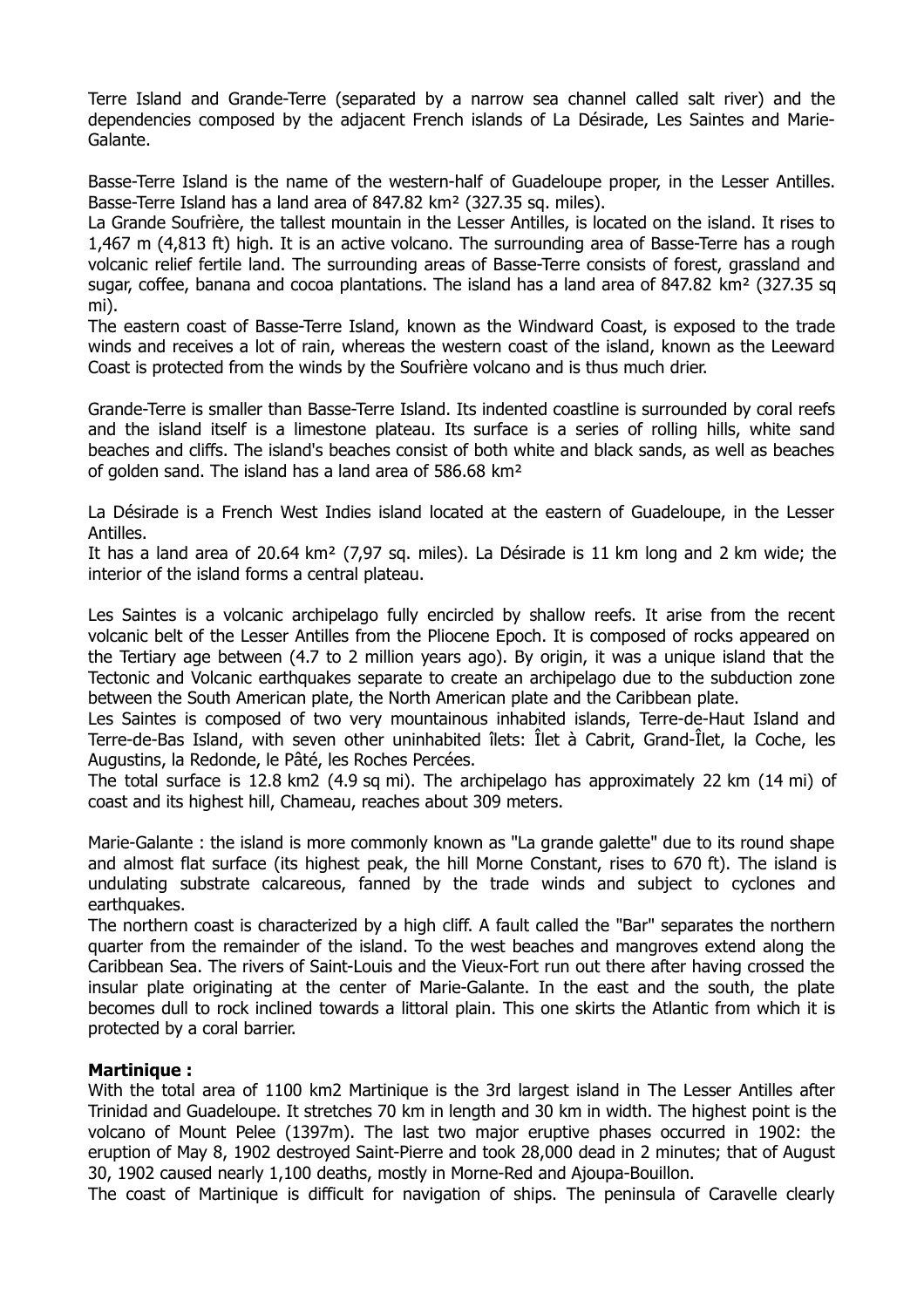separates the north-Atlantic and South Atlantic coast.

The north of the island is mountainous and lushly forested. It features four ensembles of *pitons* (volcanoes) and mornes (mountains): the Piton Conil on the extreme North, which dominates the Dominica Channel; Mount Pelée, an active volcano; the Morne Jacob; and the Pitons du Carbet, an ensemble of five extinct volcanoes covered with rainforest and dominating the Bay of Fort de France at 1,196 meters.

The highest of the island's many mountains, at 1,397 metres (4,583 ft), is the famous volcano Montagne Pelée. Its volcanic ash has created gray and black sand beaches in the north (in particular between *Anse Ceron* and *Anse des Gallets*), contrasting markedly from the white sands of Les Salines in the south.

#### **Bathymetry:**

#### **The seabed of the insular shelf of Guadeloupe and Martinique. Surface deposit maps**

Catherine SATRA, Claude AUGRIS Ifremer, GM, BP70, 29280 Plouzané

The seabed of the insular shelves (from 0 to 100 m) of the archipelago of Guadeloupe and Martinique have been the subject of a detailed geological reconnaissance, using imaging techniques such as sonar sidescan, bathymetry, analysis of sediment samples and shooting underwater. Maps of two islands, initially published on a scale 1/25 000, were consolidated into a single document to scale 1/100 000.

#### **Maps**



©Ifremer Carte des travaux

Small Caribbean islands are characterized by the fragility of their environment, particularly in relation to their small size. Part of their development depends on knowledge of the seabed surrounding, especially with regard to the exploitation and sustainable management of their resources. The area of island shelves being at least equal to that of the islands themselves, their mapping is even more interest.

The French Antilles is part of the Lesser Antilles which is made up of about twenty islands between the Caribbean Sea from the Atlantic Ocean.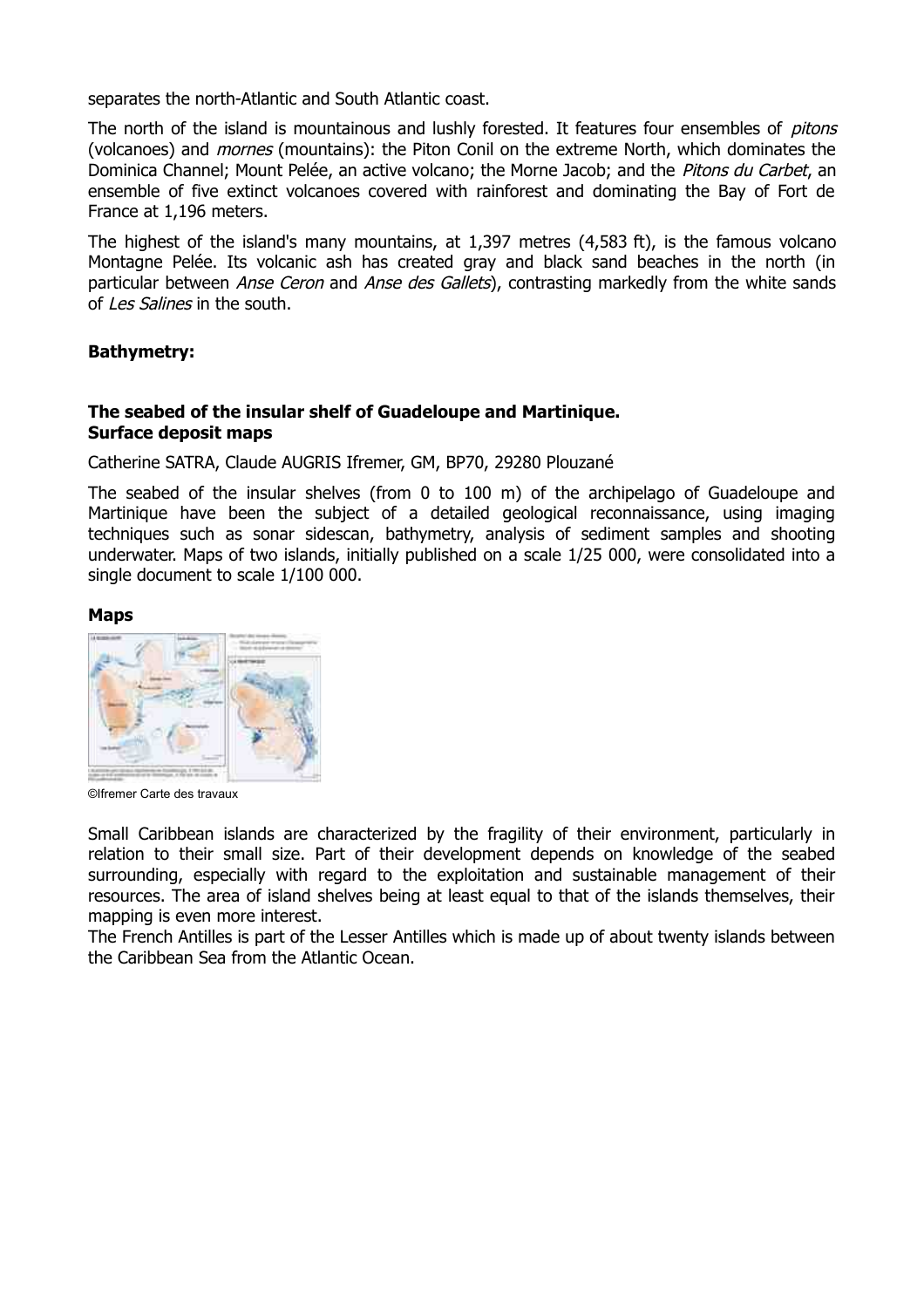#### **Topography and geology**



©Ifremer Relief et Géologie

These islands, earth and submarine relief high-contrasted, in relation to their geological nature, fall into two types: islands in low relief and recovery limestone (St. Martin, Grande-Terre, La Désirade, Petite Terre and Marie-Galante in Guadeloupe) and in high relief and volcanic islands (Martinique, Basse-Terre and Les Saintes in Guadeloupe).

The relief of the coastal seabed presents a clear asymmetry between the western and eastern fronts of the two islands. The depth increases rapidly on the Caribbean seaboard. The seabeds of 100 m are reached at a short distance from shore: 1 km for Guadeloupe and 400 m for Martinique. Conversely, on the Atlantic seaboard, it takes 25 km in Martinique to achieve the same depth of 100 m.

The seabed is mainly composed of coral reefs and soft sediments.

#### **Nature of coastal seabeds**



©Ifremer Nature des fonds marins côtiers

The large shallow submarine areas are favorables for the development of coral formations, scattered in Guadeloupe and more concentrated in Martinique. Coral reefs are found in various shapes and sizes. The most common form is the reef flat (planar form), whose extension can reach several tens of square kilometers.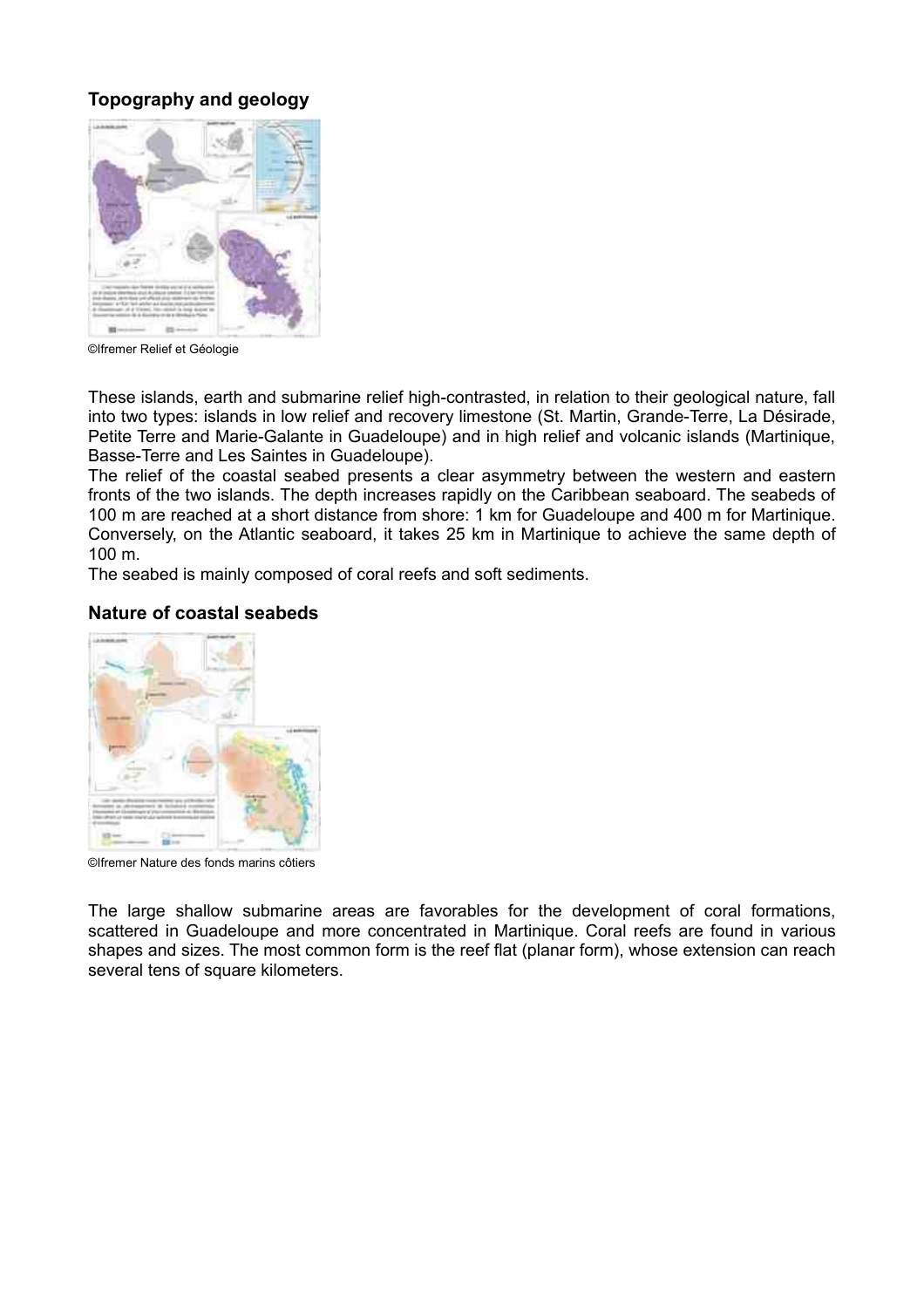#### **Sediments mobility**



©Ifremer Mobilité des sédiments

During trade winds, sediments are immobile except near coral reefs, bays and areas between the shore and coral.

In times of storm, and especially cyclone, waves can mobilize sediments to depths of about 50 to 60 m.

This mapping of the insular shelf of Guadeloupe and Martinique shows the baseline status of the submarine landscape. The different information can be useful for resource assessment, planning and environmental protection.

#### **References :**

Augris *et al*. (2003) - Les fond marins du plateau insulaire de la Guadeloupe et de la Martinique. Carte des formations superficielles. Échelle 1/100 000. Édition Ifremer - Conseil Général de la Martinique.

Augris *et al*. (2000) - Carte des formations superficielles du plateau insulaire de la Martinique. 4 feuilles. Échelle 1/25 000. Édition Ifremer - Conseil Général de la Martinique. Augris *et al*. (1992) - Carte des formations superficielles du plateau insulaire de la Guadeloupe. 10 feuilles. Échelle 1/25 000. Édition Ifremer - Conseil Général de la Guadeloupe.

#### **Volcanic formations:**

Active volcanoes : La Montagne Pelée in Martinique and la Soufrière in Guadeloupe.

### **c - Biological features**

#### **Habitats**

**Brief description of dominant and particular habitats (marine and terrestrial)\*: List here the habitats and ecosystems that are representative and/or of importance for the WCR (i.e. mangroves, coral reefs, etc):** 

#### **1. Ecosystems features**

The Caribbean Sea is a semi-closed basin between the Florida and the Bahamas in the North, and Central and South America in the West, and by the Antilles in the East. It is the second biggest sea of the world with a surface of 2 828 125 km2 (Costello, Coll and al ., on 2010) and is constantly fed by Atlantic waters and currents of Guyana.

These waters are seasonally enriched by the phytoplankton coming from the Guyana Shield. This exogenous supply comes to increase a coastal local primary production, mainly bound to the contributions of terrigenous nutrients, the level of which is still underestimated. Considered as the heart of the biodiversity of the Atlantic Ocean (Huggins, Keel and al ., on 2007; Spalding, Ravilious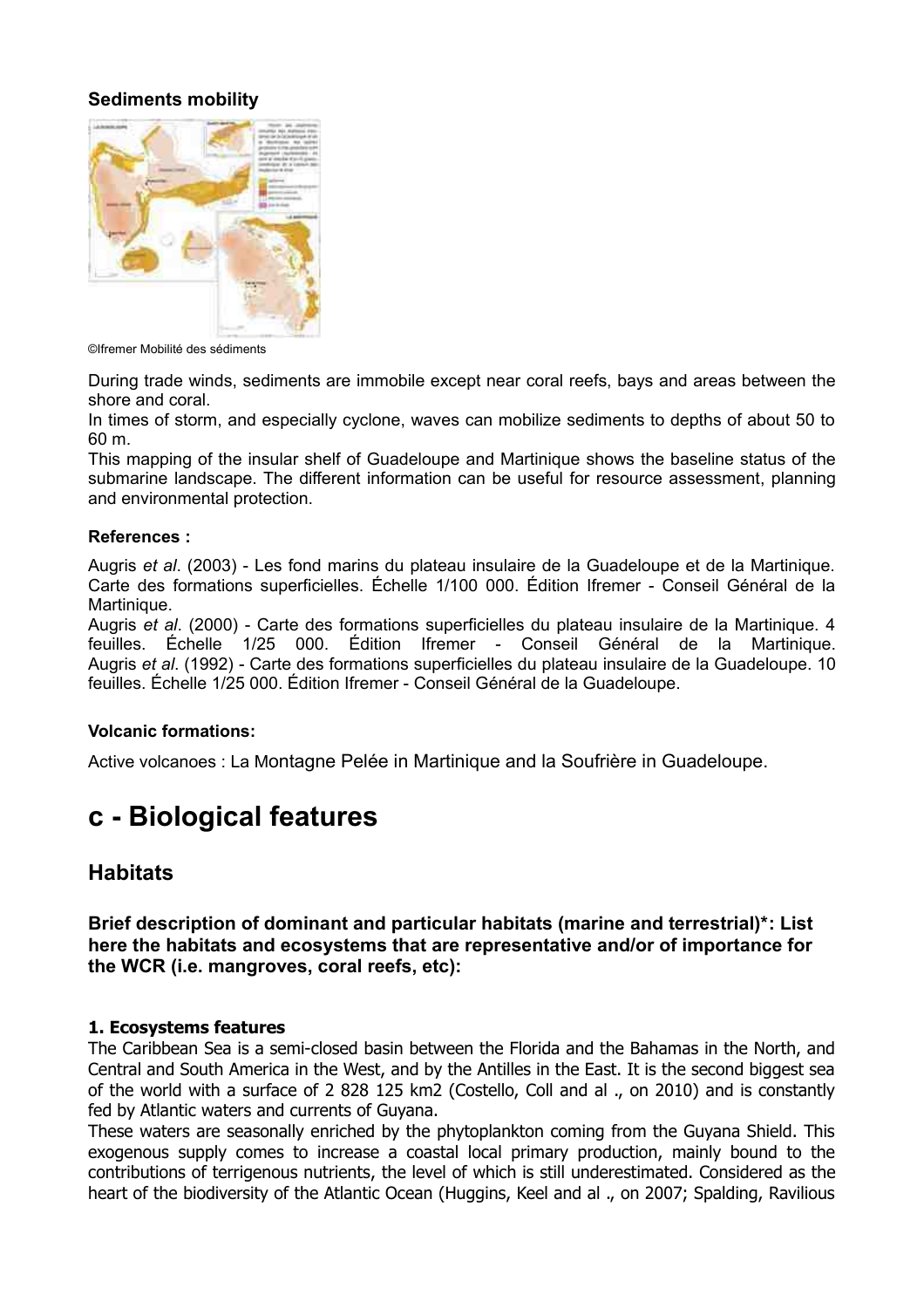and al ., on 2001), the Caribbean sea is home to a multitude of species (117 types of sponges, 633 of mollusks, 378 of bivalves, 77 of stomatopodes, 148 of echinoderms, more than 1 400 species of fishes, 76 of sharks, 45 of shrimps and 28 of cetaceans) among which 13 % are endemic in the zone. Three types of major ecosystems are found : coral reefs, mangroves and seagrasses.

#### **2. Physico-chemical features**

"Battered by Atlantic swells, the windward coasts are currently protected in part by biological algae (barrier) constructions or algo-reef (fringing). This protection is dependent on the growth of organic buildings that are currently in decline. Maintaining that physical protection is of paramount importance for the preservation of coastal infrastructure, and mangroves which reduce erosion along this coast. Mangroves are the only bulwark against the discharge of terrigenous flux on other coastal ecosystems. The phanerogam seagrass is also involved in trapping coastal sediment and nutrients, thus providing to the communities some of the conditions necessary for growth.

Generally in the tropics and in the absence of nutrient enrichment phenomena, biological processes are mostly coastal. Each of the major coastal ecosystems is known to provide important primary production, habitat for communities living more or less specialized, shelter, feeding areas, and nurseries:

- The mangrove is an important source of primary production. The feet of mangrove tree also provide shelter for aquatic wildlife, resident or not, (mangrove crab, shorebird) and juvenile fish. - The phanerogam seagrass provides shelter and feeding to a variety of wildlife resident or migrant (conch, white sea urchin, green turtles, corals, seagrass, gorgonians). It is also a nursery area.

- The coral communities offer, by their large spatial heterogeneity, multiple types of shelter and food sources allowing a very high biodiversity to live there (presence of fish, corals, mollusks and other many groups totally unknown , feeding area for hawksbill turtles). Their primary production is very high and they are also nursery grounds.

These biological functions (nursery, primary production ...) and physical (coastal protection) can be ensured only by functioning ecosystems, that is to say in good health (coral communities in good health and recrutantes , climax of seagrass beds, mangroves integrity) and whose functional relationships are preserved (exchange of matter and nutrients, migration of individuals at different time scales). "

- The intertidal habitats are rarely frequented by whales but they are very important because they provide breeding areas for fish and other prey.

- The continental shelf slopes gently from the shore at an average depth of 200 meters and is a rich food source for whales and other predators.

- The continental slope or bathyal zone which descends more abruptly ends at a depth of about 1100 meters or more and is frequented by some marine mammals like the sperm whale. - The abyssal plain is itself extremely flat and occupies over 40% of sea area. Its depth varies by region but is generally 4000 meters.

#### **Detail for each habitat/ecosystem the area it covers:**

| $\left  Marine / coastal \right  Size$<br> ecosystem                                                |    | (estimate)               |                                                                                                                                                                                                                                                                                                                                                             |  |
|-----------------------------------------------------------------------------------------------------|----|--------------------------|-------------------------------------------------------------------------------------------------------------------------------------------------------------------------------------------------------------------------------------------------------------------------------------------------------------------------------------------------------------|--|
| categories<br><b>Detail for each</b><br>$\vert$ <i>habitat</i> /<br>$ ecosystem$ the<br>area covers |    | $ unit $ Area<br>covered | Description and comments                                                                                                                                                                                                                                                                                                                                    |  |
| <i>Mangroves</i>                                                                                    |    |                          |                                                                                                                                                                                                                                                                                                                                                             |  |
| Antilles<br>françaises                                                                              | ha | 6083                     | Biodiversity in mangrove tree species in the Caribbean is low. Only four<br>different species of mangrove trees have been identified, including three<br>predominant: • The red mangrove - Rhizophora<br>mangle L.<br>(Rhizophoraceae) • The black mangrove - Avicennia germinans L.<br>(Avicenniaceae) • The white mangrove - Laguncularia racemosa Gaertn |  |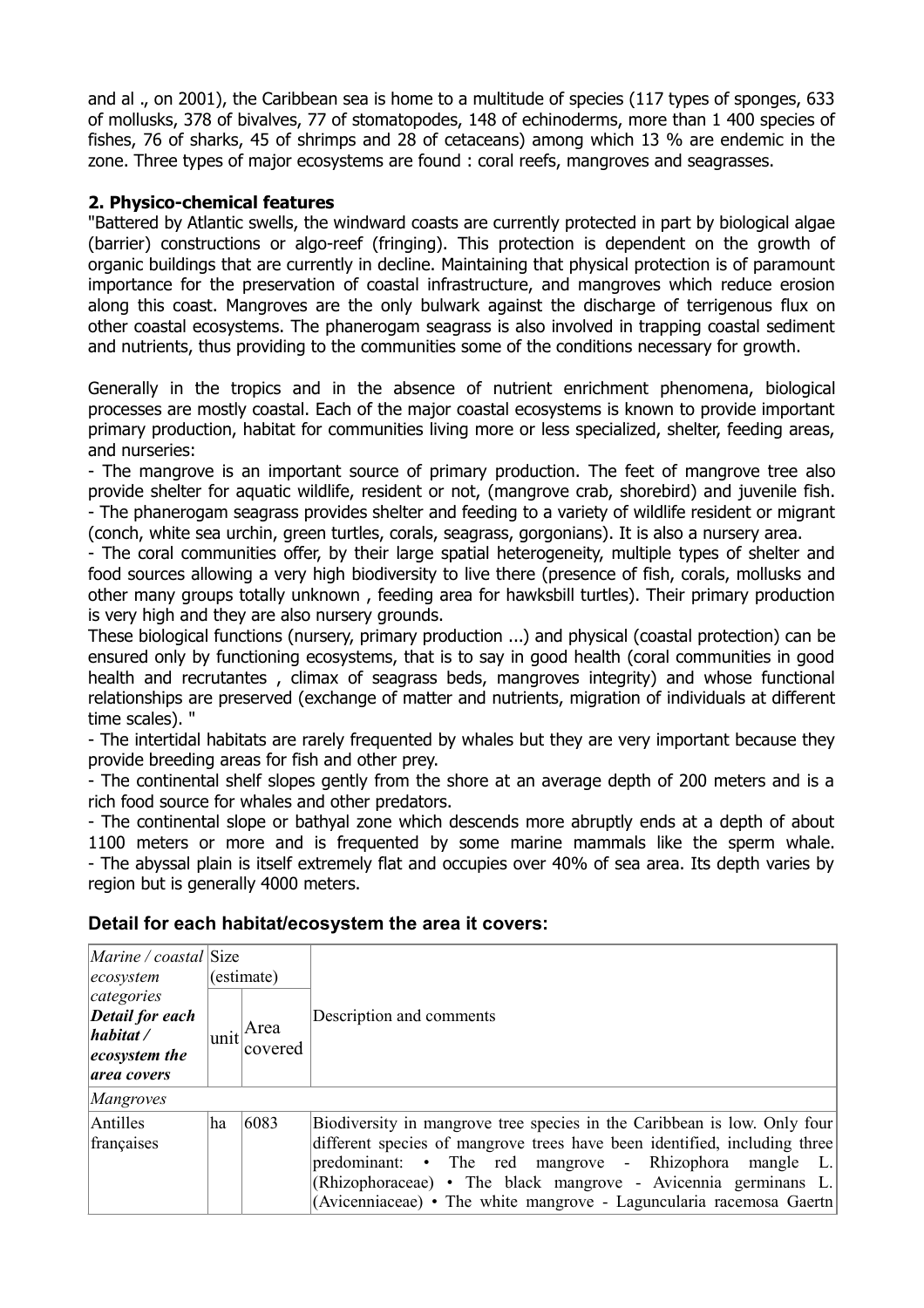|                                                                 |             |                 | (Combretaceae) There is, so scarce, the gray mangrove - Conocarpus erecta<br>L. (Combretaceae), in sandy or rocky environments (edges of beaches). But<br>these mangroves areas are home to significant biodiversity. For aquatic<br>species, they are a safe haven and nursery for the juveniles.                                                                                                                                                                                                |
|-----------------------------------------------------------------|-------------|-----------------|---------------------------------------------------------------------------------------------------------------------------------------------------------------------------------------------------------------------------------------------------------------------------------------------------------------------------------------------------------------------------------------------------------------------------------------------------------------------------------------------------|
| Coral reefs                                                     |             |                 |                                                                                                                                                                                                                                                                                                                                                                                                                                                                                                   |
| Antilles<br>françaises<br>$\int$ (lagons et<br>$ coraux\rangle$ | 30000<br>ha |                 | In the French Antilles (Martinique, Guadeloupe, St. Barthelemy, St.<br>Martin), the situation has deteriorated since 1980: terrigenous<br>sedimentation, nutrient pollution, fertilizers, pesticides and sewage led a<br>coral degradation in favor of algae. Moreover, cyclones of 1980 and 1989<br>have greatly achieved corals (breakage and degradation by sedimentation),<br>while the bleaching of 1998 resulted in a mortality of the order of 20 to<br>$30\%$ , as well as those of 2005. |
| Sea grass beds                                                  |             |                 |                                                                                                                                                                                                                                                                                                                                                                                                                                                                                                   |
| sea grass                                                       | ha          | 20000           |                                                                                                                                                                                                                                                                                                                                                                                                                                                                                                   |
| <b>Terrestrial</b><br>ecosystems                                | <b>Size</b> | (estimate)      |                                                                                                                                                                                                                                                                                                                                                                                                                                                                                                   |
|                                                                 | unit        | Area<br>covered |                                                                                                                                                                                                                                                                                                                                                                                                                                                                                                   |

#### **Flora**

#### **Brief description of the main plant assemblages significant or particular in the area:**

Researches in most parts of the sanctuary will be conducted in the coming years. Improving the knowledge on habitats is one of the future priorities.

#### **List of plant species within the site that are in SPAW Annex I**

| List of species in SPAW annex I | Estimate of population size Comments if any |  |
|---------------------------------|---------------------------------------------|--|
|                                 |                                             |  |

#### **List of plant species within the site that are in SPAW Annex III**

| List of species in SPAW annex III      | Estimate of population size | Comments if any |
|----------------------------------------|-----------------------------|-----------------|
| Cactaceae: Melocactus intortus         | not given                   |                 |
| Compositae : Laguncularia racemosa     | not given                   |                 |
| Cymodoceaceae: Halodule wrightii       | not given                   |                 |
| Cymodoceaceae: Syringodium filiforme   | not given                   |                 |
| Hydrocharitaceae: Thalassia testudinum | not given                   |                 |
| Hydrocharitaceae: Halophila decipiens  | not given                   |                 |
| Rhizophoraceae: Rhizophora mangle      | not given                   |                 |

#### **List of plant species within the site that are in the IUCN Red List. UICN red list : <http://www.iucnredlist.org/apps/redlist/search>You will specify the IUCN Status (CR:critically endangered; EN:endangered; VU:vulnerable).**

| List of species in IUCN red list that are present<br>in your site | <b>IUCN</b> Status        | Estimate of population<br>size | Comments if<br>any |
|-------------------------------------------------------------------|---------------------------|--------------------------------|--------------------|
| Halophila : Halophila baillonii                                   | VU - Vulnerable not given |                                |                    |
| Halophila : Halophila decipiens                                   | Unknown                   | not given                      | Least concern      |
| Laguncularia : Laguncularia racemosa                              | Unknown                   | not given                      | Least concern      |
| Rhizophora: Rhizophora mangle                                     | Unknown                   | not given                      | Least concern      |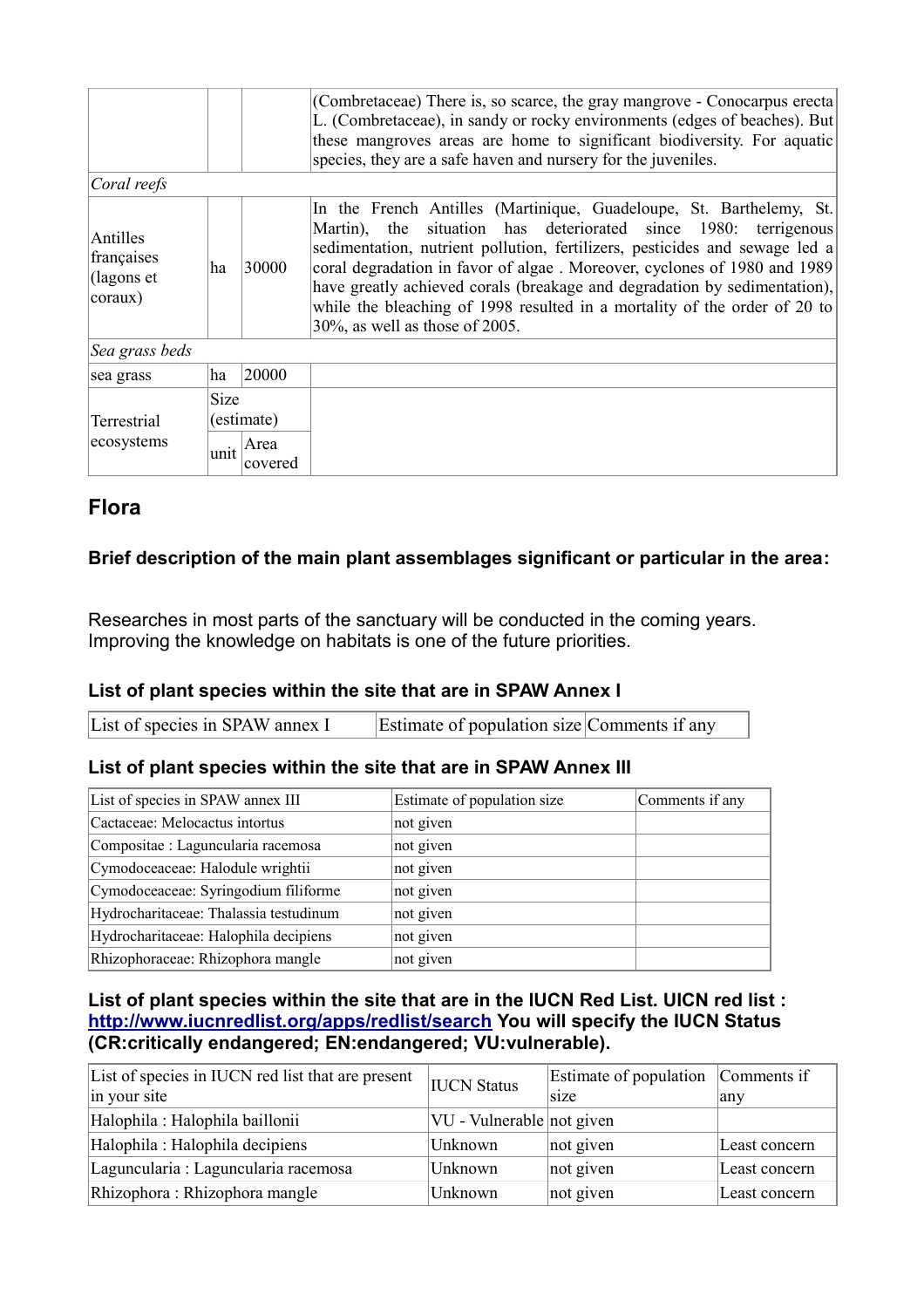| Syringodium : Syringodium filiforme    | Unknown | not given | Least concern |
|----------------------------------------|---------|-----------|---------------|
| Thalassia: Thalassia testudinum        | Unknown | not given | Least concern |
| Acrostichum : Acrostichum danaeifolium | Unknown | not given | Least concern |
| Avicennia: Avicennia germinans         | Unknown | not given | Least concern |
| Avicennia: Avicennia schaueriana       | Unknown | not given | Least concern |
| Conocarpus : Conocarpus erectus        | Unknown | not given | Least concern |
| Halodule : Halodule wrightii           | Unknown | not given | Least concern |
| Acrostichum : Acrostichum aureum       | Unknown | not given | Least concern |

#### **List of plant species within the site that are in the national list of protected species**

| List of species in the<br>national list of protected<br>species that are present in<br>vour site | Estimate of<br>population size | Comments if any                                                                                                                                                                                                                                             |
|--------------------------------------------------------------------------------------------------|--------------------------------|-------------------------------------------------------------------------------------------------------------------------------------------------------------------------------------------------------------------------------------------------------------|
| Marine flora: Marine flora                                                                       | not given                      | At the regional level The marine flora is protected by the<br>prefectural Decree No. 2002-1249 regulating the fishing<br>activities in coastal marine waters in the department of<br>Guadeloupe and its dependencies - Title 1 - Chapter 3 - Article<br>19. |
| Melocactus: Melocactus<br>lintortus                                                              | not given                      | Protected by the Ministerial Decree of December 26th 1988<br>and the Order of February 27th 2006 on the list of protected<br>plant species in Guadeloupe                                                                                                    |
| Guaiacum: Guaiacum<br>officinale                                                                 | not given                      | Protected by the Ministerial Decree of December 26th 1988<br>and the Order of February 27th 2006 on the list of protected<br>plant species in Guadeloupe                                                                                                    |

### **Fauna**

#### **Brief descript° of the main fauna populations and/or those of particular importance present (resident or migratory) in the area:**

Cetaceans present in the Agoa sanctuary represent a remarkable biodiversity with more than 28 species theoretically present (Ward & Moscrop 2001). Among the most observed species, the humpback whale (*Megaptera novaeangliae*) during the breeding season from January to June, the sperm whale (*Physeter macrocephalus*) or some dolphins like the bottlenose dolphin (*Tursiops truncatus*) who regularly attend the sanctuary. It is interesting to note that many species are observed throughout the year which would indicate that some species (*Stenos bredanensis, Tursiops truncatus, Physeter macrocephalus, Stenella attenuata and Feresa attenuata*) have some degree of fidelity to certain sites.

| List of species in<br><b>SPAW</b> annex II | Estimate of<br>population<br>size | Comments if any                                                                                                                                                                                                                                                                                 |
|--------------------------------------------|-----------------------------------|-------------------------------------------------------------------------------------------------------------------------------------------------------------------------------------------------------------------------------------------------------------------------------------------------|
| Mammals:<br>Balaenoptera edeni not given   |                                   | Ship strikes Accidental capture in fishing gear Accidental capture in<br>fishing gear abandoned (waste, wrecks, etc ) direct takes maritime traffic<br>Oil pollution and chemical components Chronic noise pollution<br>Disturbance by the activities of whale watching                         |
| Mammals:<br>Megaptera<br>novaeangliae      | not given                         | Habitat: shoals of sand, near the islands Reproduction: Arc of Northern<br>Caribbean and the Dominican Republic in winter Food: Small fish<br>(herring, capelin and Greenland halibut) and krill caught near the surface<br>of 60 to 120m depth alone or in cooperation with other individuals. |

#### **List of animal species within the site that are in SPAW Annex II**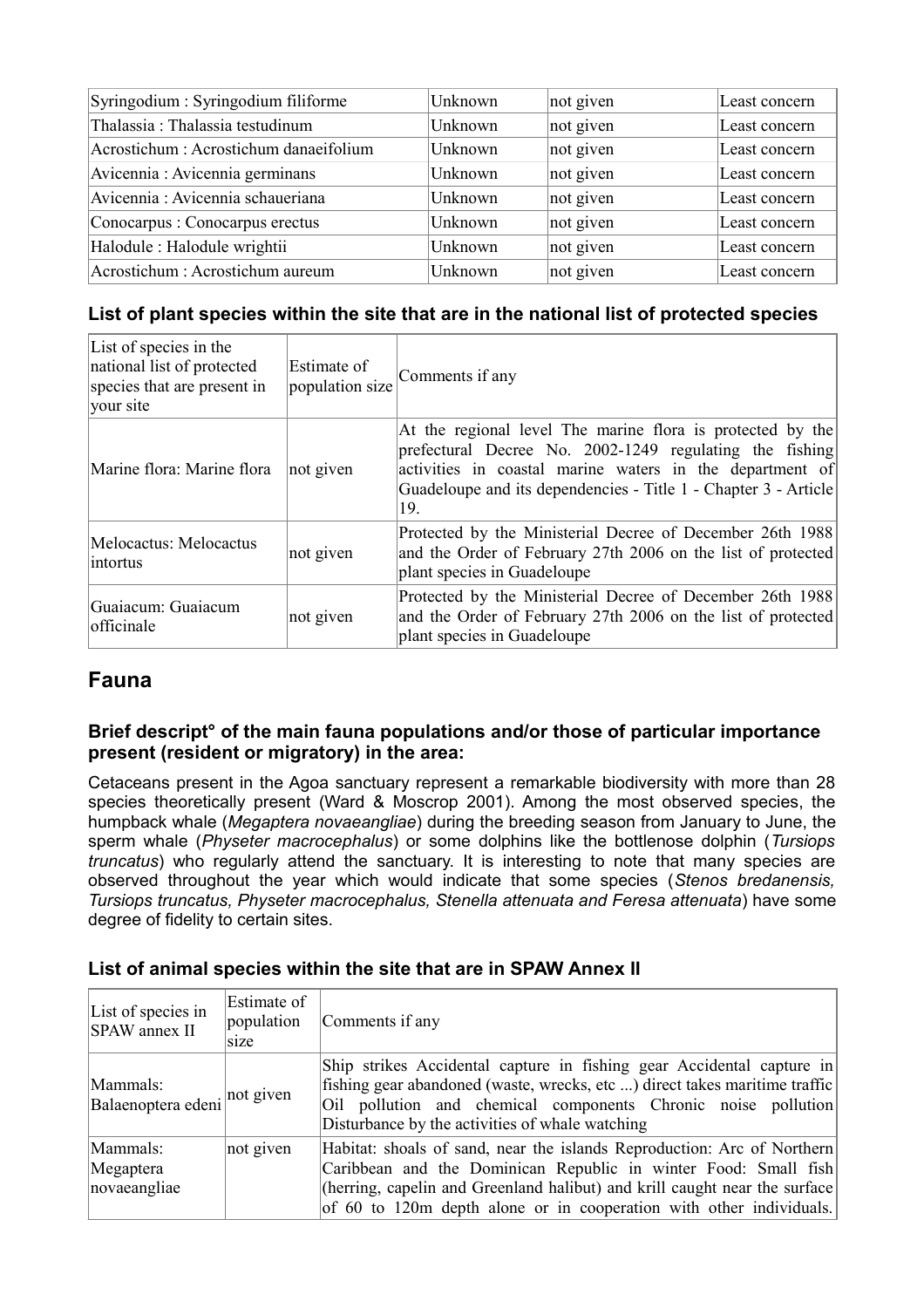|                                         |           | General threats (Source: IUCN): Aboriginal Subsistence Whaling in Saint<br>Vincent and the Grenadines (4 individuals / year) Aboriginal whaling by<br>the West Greenland Inuit (8 individuals / year) Ship strikes Accidental<br>capture in fishing gear Oil pollution and the chemical components Chronic<br>noise pollution Disturbance by the activities of whale watching                                                                                                                                                                                                                                                                                                             |
|-----------------------------------------|-----------|-------------------------------------------------------------------------------------------------------------------------------------------------------------------------------------------------------------------------------------------------------------------------------------------------------------------------------------------------------------------------------------------------------------------------------------------------------------------------------------------------------------------------------------------------------------------------------------------------------------------------------------------------------------------------------------------|
| Mammals:<br>Balaenoptera<br>acutostrata | not given | HABITAT: Coastal waters and High Seas FOOD: A variety of prey but<br>mostly of krill and small fish (opportunistic depending on the season and<br>prey availability) REPRODUCTION Minke whales in the North Atlantic<br>is sexually mature at the age of 7 for females and 6 for males. Breeding<br>occurs between October and March. Gestation lasts between 10 and 11<br>months, parturition occurs between November and March. Reproduction<br>Bermuda, Bahamas / Caribbean during the winter Threats or potential:<br>Fishery by Iceland, Norway, Russia and Japan Accidental capture in<br>fishing gear (200 / year on the Japan Sea and South China Sea) Chronic<br>noise pollution |
| Mammals:<br>Physeter<br>macrocephalus   | not given | Habitat: Deep waters Food: squid in deep water Habitat for mating: Water<br>above 15 ° general threats (Source: IUCN): Collision with vessels<br>Accidental capture in fishing gear in particular because of the phenomen<br>of predation Accidental capture in fishing gear abandoned (waste, wrecks,<br>etc ) Ingestion of debris maritime traffic Chronic noise pollution<br>Disturbance by the activities of whale watching                                                                                                                                                                                                                                                           |
| Mammals: Kogia<br>breviceps             | not given | Habitat: Beyond the shelf edge Food: Cephalopods, fish and shrimp in<br>deep water General threats (Source: IUCN): Incidental capture in fishing<br>gear Accidental capture in fishing gear abandoned (waste, wrecks, etc )<br>Ingestion of debris Oil pollution and chemical components Chronic noise<br>pollution (significant stranding in Taiwan, Gulf of Mexico, Atlantic Coast,<br>Florida).                                                                                                                                                                                                                                                                                        |
| Mammals: Kogia<br>simus                 | not given | Habitat : waters off the tropical coasts and warm temperate areas Food :<br>mainly cephalopods and other prey in deep waters General threats<br>(Source: IUCN) Spear fishing times in the Lesser Antilles (St. Vincent)<br>Accidental capture in fishing gear (rare) Accidental capture in fishing gear<br>abandoned (waste, wrecks, etc ) (rare) Ingestion of debris Oil pollution<br>and chemical components Acute or chronic noise pollution (significant<br>stranding in Taiwan, Gulf of Mexico, Atlantic Coast, Florida).                                                                                                                                                            |
| Mammals: Ziphius<br>cavirostris         | not given | HABITAT: Deep waters more than 200 meters, rarely near the coast<br>except deepwater FOOD: Fish, squid, crustaceans Ascertain or potential<br>threats: Bycatch in fisheries of the Caribbean Islands Incidental capture in<br>fishing gear (tangle) Incidental capture in fishing gear abandoned                                                                                                                                                                                                                                                                                                                                                                                          |
| Mammals:<br>Mesoplodon<br>europeaus     | not given | Habitat: Deep temperate waters, subtropical and tropical Food: Squid,<br>crustacean larvae General threats (Source: IUCN): Incidental capture in<br>fishing gear Accidental capture in fishing gear abandoned Sensitive to<br>acute and chronic noise (strandings) Ingestion of plastic waste                                                                                                                                                                                                                                                                                                                                                                                             |
| Mammals:<br>Mesoplodon<br>densirostris  | not given | Habitat: temperate and tropical waters between 200 and 1000 meters<br>depth. Food: Fish, squid General threats (source IUCN): Incidental capture<br>in fishing gear Accidental capture in fishing gear abandoned Sensitive to<br>acute and chronic noise (strandings) Ingestion of plastic waste                                                                                                                                                                                                                                                                                                                                                                                          |
| Mammals: Orcinus<br>orca                | not given | Habitat: All habitats of high productivity Food: Marine mammals of small<br>and large sizes, seabirds, turtles e sea, many fish species, cephalopods<br>General threats (Source: IUCN): Hunting by the Coastal Fisheries in the<br>Caribbean islands Accidental capture in fishing gear (trawl, net, squid<br>fishery, gillnets, driftnets) Sensitive to pollutants because of their high<br>trophic position Sensitive to acute and chronic noise Inventory reduction<br>of food supply Phenomena depredations                                                                                                                                                                           |
| Mammals: Feresa<br>attenuata            | not given | Food: Cephalopods, fish, sometimes attacks the dolphins Habitat: Deep<br>and warm waters, rarely near the coast with the exception of deep and                                                                                                                                                                                                                                                                                                                                                                                                                                                                                                                                            |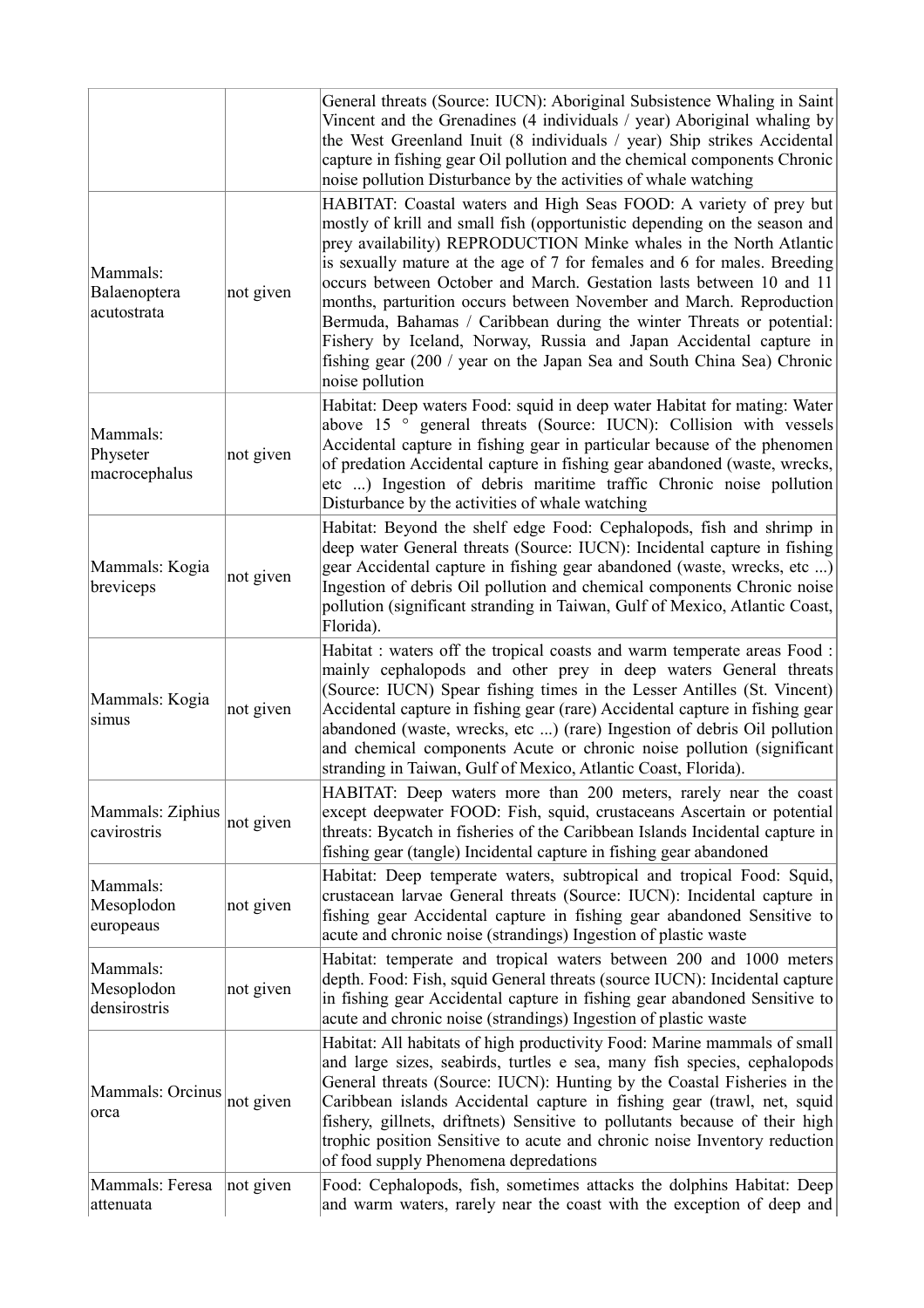| Mammals:<br>Pseudorca<br>crassidens       | not given              | clear water General threats: (Source: IUCN) Spear fishing in the<br>Caribbean Accidental capture in fishing gear (purse seines for tuna,<br>gillnets, driftnets, longlines) Vulnerable to anthropogenic loud sounds<br>(sonar, seismic exploration) Ingestion of waste plastic and in particular<br>Pollution: There have been reports on the presence of oil residues,<br>including DDT, dieldrin and PCBs in various tissues of three pygmy killer<br>whales in the Atlantic and Gulf coasts of Florida (Ross and Leatherwood,<br>1994).<br>Habitat: temperate and tropical waters Food: Fish, cephalopods, small<br>cetaceans, listed attacks of humpback and sperm whales, dolphin dorado,<br>tuna, marlin  General threats (Source: IUCN): Hunting in the coastal<br>fisheries in the waters of St. Vincent Accidental capture in fishing gear<br>Sensitive to acute and chronic noise Inventory reduction of food supply |
|-------------------------------------------|------------------------|--------------------------------------------------------------------------------------------------------------------------------------------------------------------------------------------------------------------------------------------------------------------------------------------------------------------------------------------------------------------------------------------------------------------------------------------------------------------------------------------------------------------------------------------------------------------------------------------------------------------------------------------------------------------------------------------------------------------------------------------------------------------------------------------------------------------------------------------------------------------------------------------------------------------------------|
| Mammals:<br>Globicephala<br>macrorhynchus | not given              | Ingestion of plastic waste Phenomena of depredation<br>Habitat: Deep and warm waters, rarely near the coast with the exception of<br>deep water Food: mainly cephalopods, fish. In southern California, the<br>seasonal abundance of pilot whales appears to be correlated with the<br>seasonal abundance of breeding squid. General threats: (Source: IUCN)<br>Harpooning in St. Vincent (approx 220 individuals: year) and St. Lucia<br>(Bernard and Reilly, 1999). Accidental capture in fishing gear (purse<br>seines for tuna, gillnets, driftnets, longlines) in the Caribbean, off Puerto<br>Rico, U.S. and British Virgin Islands (Mignucci et al. 1999). Accidental<br>capture in fishing gear abandoned Vulnerable to anthropogenic loud<br>sounds (sonar, seismic exploration) collision                                                                                                                            |
| Mammals:<br>Peponocephala<br>electra      | not given              | Habitat: Continental shelf and around oceanic islands, near the coast in<br>deep water Food: squid, shrimp and small fish General threats (Source:<br>IUCN): Hunting by coastal fisheries in the waters of St. Vincent<br>Accidental capture in fishing gear (purse seine for tuna, trawl net, squid<br>fishery, gillnets, driftnets) Sensitive to acute and chronic noise Inventory<br>reduction of food supply Ingestion of plastic waste                                                                                                                                                                                                                                                                                                                                                                                                                                                                                    |
| Mammals:<br>Lagenodelphis<br>hosei        | not given              | Habitat: Deep waters offshore and near shore Food : pelagic (especially<br>myctophids), squids and crustaceans up to 600 m and on the surface<br>General threats (Source: IUCN): Harpooning in the Lesser Antilles<br>Accidental capture in fishing gear (purse seines for tuna, squid fishery,<br>gillnets, driftnets) Vulnerable to anthropogenic loud sounds (sonar,<br>seismic exploration) and pollution                                                                                                                                                                                                                                                                                                                                                                                                                                                                                                                  |
| Mammals:<br>Stenella attenuata            | not given              | Habitat: Depth - 50 meters and water at 25 ° Food: Small fish, flying fish<br>and live fish on the bottom General threats (Source: IUCN): Fishing in St.<br>Vincent (harpoons and gillnets) Accidental capture in fishing gear (purse<br>seines, gillnets, driftnets, longlines) important source of mortality or<br>abandoned                                                                                                                                                                                                                                                                                                                                                                                                                                                                                                                                                                                                 |
| Mammals:<br>Stenella frontalis            | not given              | Habitat: High tropical seas, temperate deep water close to shore and<br>shallow waters sometimes Food: A wide variety of fish, squid and benthic<br>invertebrates mesopelagic General threats (Source: IUCN): Incidental<br>capture in fishing gear (purse seines, gillnets, driftnets, longlines)<br>Exploitation of commercial fish and cephalopods as part of its diet                                                                                                                                                                                                                                                                                                                                                                                                                                                                                                                                                      |
| Mammals:<br>Stenella<br>longirostris      | not given              | Habitat: coastal tropical waters of islands or reefs, deep sea and shallow<br>bays to rest sometimes Food: Feed especially at night, small fish, squid<br>and shrimp General threats (Source: IUCN): Incidental capture in fishing<br>gear (purse seines, gillnets, driftnets, longlines) and / or littering Fishery in<br>the Caribbean Disturbance by whale watching during resting periods                                                                                                                                                                                                                                                                                                                                                                                                                                                                                                                                  |
| Mammals:<br>Stenella clymene<br>Mammals:  | not given<br>not given | Habitat: Tropical and subtropical deep water offshore or near shore. Food:<br>Small fish and squid General threats (Source: IUCN): Harpooning in St.<br>Vincent, Accidental capture in fishing gear (gill nets, purse seines)<br>HABITAT: Coastal and pelagic waters. FOOD: Fish, cephalopods, squid,                                                                                                                                                                                                                                                                                                                                                                                                                                                                                                                                                                                                                          |
|                                           |                        |                                                                                                                                                                                                                                                                                                                                                                                                                                                                                                                                                                                                                                                                                                                                                                                                                                                                                                                                |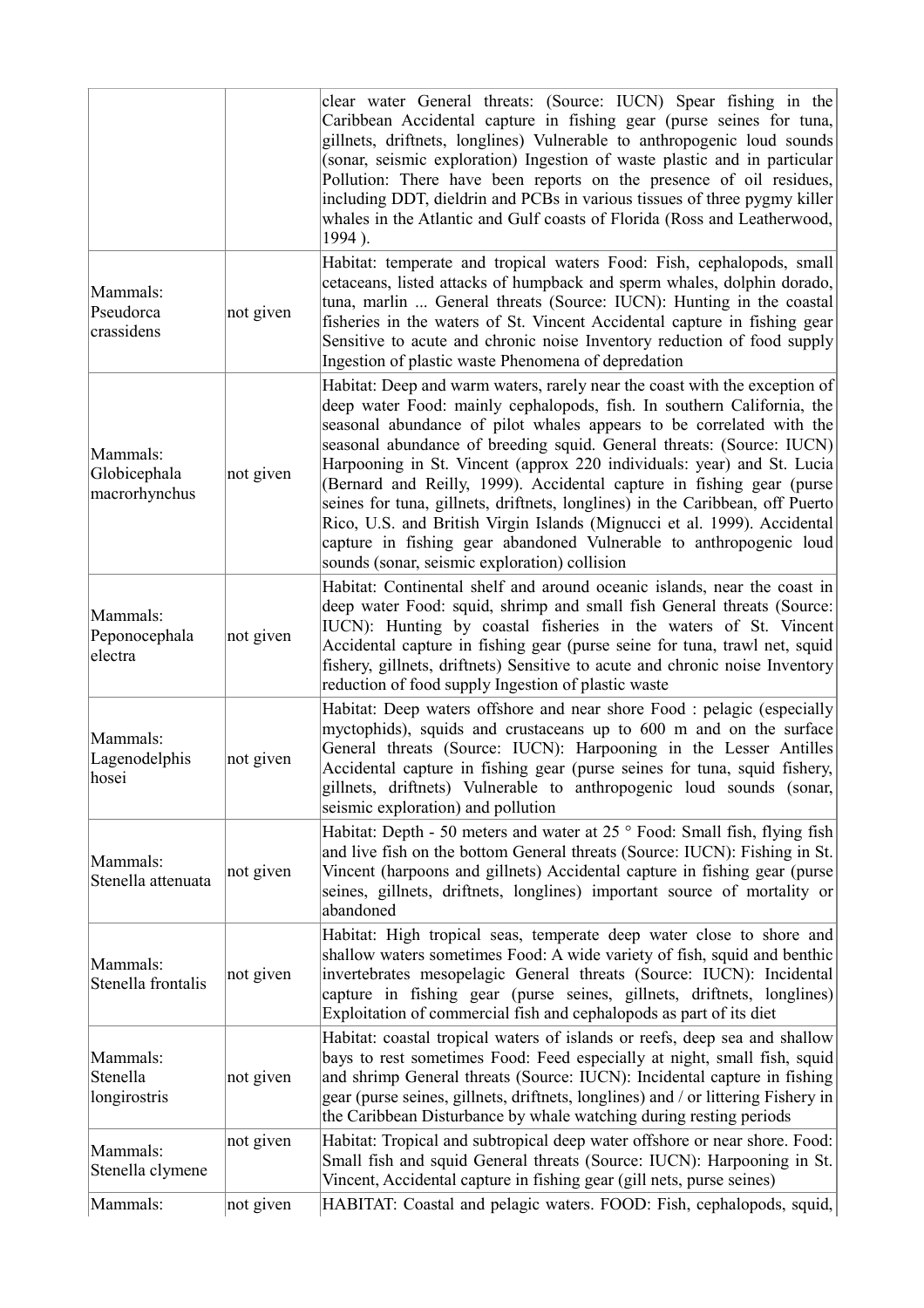| Tursiops truncatus                   |           | shrimp, crustaceans. Ascertain or potential threats: Accidental capture in<br>fishing gear (purse seine and rotary for tuna net, gill nets and drift)<br>longlines) - Incidental capture in fishing gear abandoned Capture targeted<br>for hunting, exposure to the public Sensitive to noise acute and chronic,<br>pollution due to its coastal habitat inventory reduction of food supply due<br>to overfishing and loss / degradation of its habitat Ingestion of plastic<br>waste                                                                                                                                                                      |
|--------------------------------------|-----------|------------------------------------------------------------------------------------------------------------------------------------------------------------------------------------------------------------------------------------------------------------------------------------------------------------------------------------------------------------------------------------------------------------------------------------------------------------------------------------------------------------------------------------------------------------------------------------------------------------------------------------------------------------|
| Mammals:<br>Stenella<br>coeruleoalba | not given | Habitat: High tropical seas, temperate regions with deep water near the<br>coasts Food: Wide variety of pelagic or benthopelagic (200 to 700 m)<br>General threats (Source: IUCN): Fishing in St. Vincent (harpoons and<br>gillnets) Accidental capture in fishing gear (purse seines, gillnets,<br>driftnets, longlines) important source of mortality Sensitive to pollution by<br>oil and chemical components Exploitation of commercial fish and<br>cephalopods as part of its diet                                                                                                                                                                    |
| Mammals:<br>Grampus griseus          | not given | Abundance: In the northern Gulf of Mexico, the estimate of the abundance<br>of Risso's dolphins in oceanic waters, from 1996 to 2001, is around 2169<br>$(CV = 0.32)$ (Mullin and Fulling 2004). Habitat: Deep waters of the<br>continental and oceanic slopes; 400 to 1000 meters deep and sometimes<br>shallow waters Food: squid, cephalopods and crustaceans sometimes (at<br>night) General threats (Source: IUCN): Incidental capture in fishing gear<br>(purse seines for tuna, squid fishery, gillnets, driftnets, longlines).<br>Vulnerable to anthropogenic loud sounds (sonar, seismic exploration).<br>Ingestion of plastic waste, ropes, cans |
| Mammals: Steno<br>bredanensis        | not given | Habitat: deep tropical coastal waters of islands or reefs and shallow waters<br>Power: Cephalopods, fish large and small sizes General threats (Source:<br>IUCN): Harpooning in St. Vincent Accidental capture in fishing gear<br>(purse seines for tuna, gillnets, driftnets, longlines) Fishery in the<br>Caribbean Disturbance by whale watching                                                                                                                                                                                                                                                                                                        |

#### **List of animal species within the site that are in SPAW Annex III**

List of species in SPAW annex III Estimate of population size Comments if any

#### **List of animal species within the site that are in the IUCN Red List. IUCN Red List : <http://www.iucnredlist.org/apps/redlist/search>You will specify the IUCN Status (CR:critically endangered; EN:endangered; VU:vulnerable).**

| List of species in IUCN red list that are<br>present in your site | <b>IUCN Status</b> | Estimate of<br>population size | Comments if<br>any |
|-------------------------------------------------------------------|--------------------|--------------------------------|--------------------|
| Balaenoptera: Balaenoptera edeni                                  | Unknown            | not given                      | data deficient     |
| Feresa: Feresa attenuata                                          | Unknown            | not given                      | data deficient     |
| Globicephala: Globicephala macrorhynchus                          | Unknown            | not given                      | data deficient     |
| Grampus: Grampus griseus                                          | Unknown            | not given                      | Least concern      |
| Kogia: Kogia breviceps                                            | Unknown            | not given                      | data deficient     |
| Kogia : Kogia simus                                               | Unknown            | not given                      | data deficient     |
| Lagenodelphis: Lagenodelphis hosei                                | Unknown            | not given                      | Least concern      |
| Megaptera: Megaptera novaeangliae                                 | Unknown            | not given                      | Least concern      |
| Mesoplodon: Mesoplodon europaeus                                  | Unknown            | not given                      | data deficient     |
| Mesoplodon: Mesoplodon densirostris                               | Unknown            | not given                      | data deficient     |
| Orcinus: Orcinus orca                                             | Unknown            | not given                      | data deficient     |
| Peponocephala: Peponocephala electra                              | Unknown            | not given                      | Least concern      |
| Physeter: Physeter macrocephalus                                  | $VU$ -             | not given                      |                    |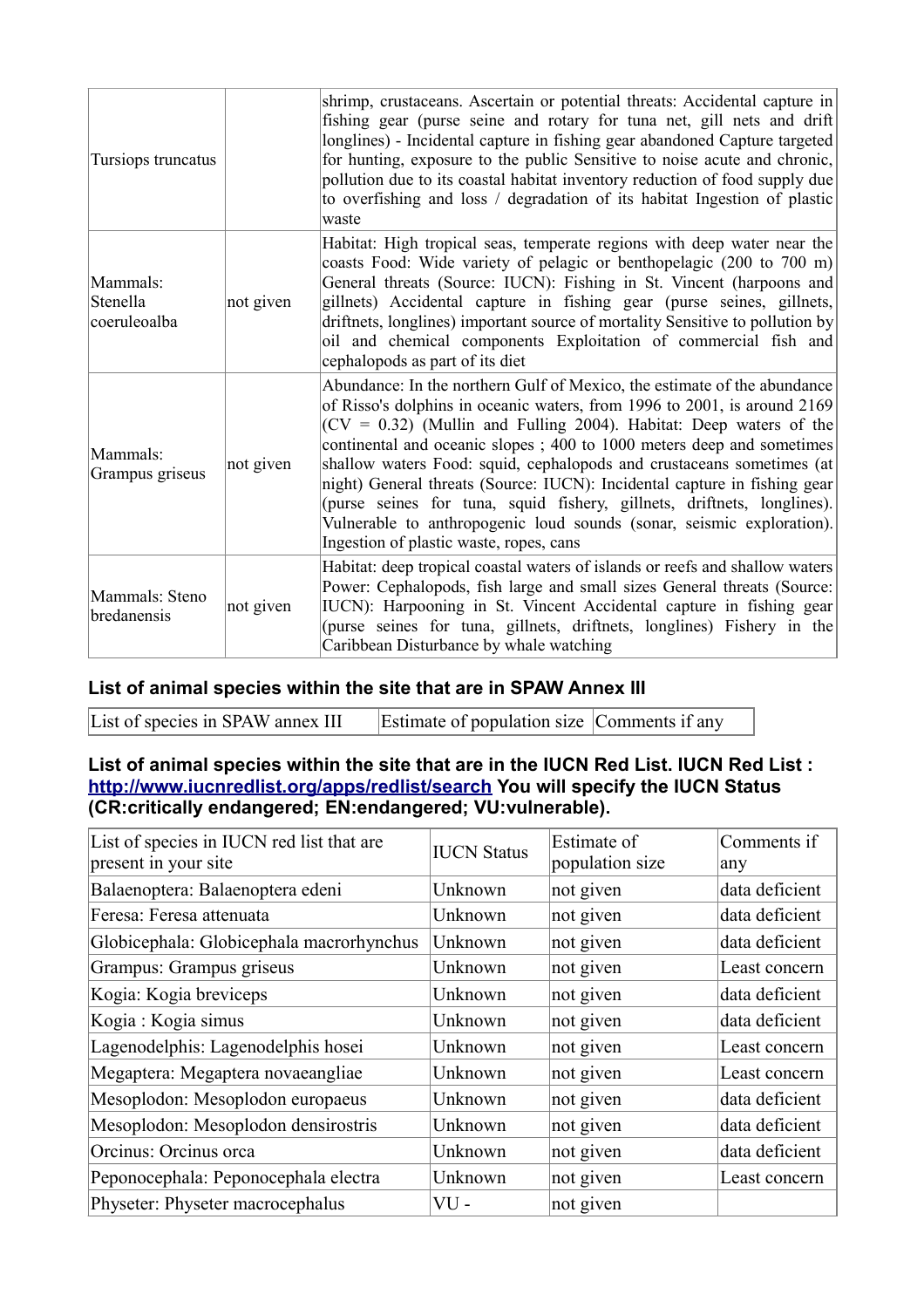|                                             | Vulnerable |           |                |
|---------------------------------------------|------------|-----------|----------------|
| Pseudorca: Pseudorca crassidens             | Unknown    | not given | data deficient |
| Stenella: Stenella attenuata                | Unknown    | not given | Least concern  |
| Stenella: Stenella clymene                  | Unknown    | not given | data deficient |
| Stenella: Stenella coeruloalba              | Unknown    | not given | Least concern  |
| Stenella: Stenella frontalis                | Unknown    | not given | Data deficient |
| Stenella: Stenella longirostris             | Unknown    | not given | Data deficient |
| Steno: Steno bredanensis                    | Unknown    | not given |                |
| Balaenopteridae: Balaenoptera acutorastrata | Unknown    | not given | Least concern  |
| Balaenopteridae: Balaenoptera borealis      | Unknown    | not given | Data deficient |
| Delphinidae: Tursiops truncatus             | Unknown    | not given | Least concern  |
| Ziphiidae: Ziphius cavirostris              | Unknown    | not given | least concern  |

### **List of animal species within the site that are in the national list of protected species**

| List of species in the national list of protected species that | Estimate of     | Comments if |
|----------------------------------------------------------------|-----------------|-------------|
| are present in your site                                       | population size | any         |
| Balaenoptera: Balaenoptera edeni                               | not given       |             |
| Feresa: Feresa attenuata                                       | not given       |             |
| Globicephala: Globicephala macrorhynchus                       | not given       |             |
| Grampus: Grampus griseus                                       | not given       |             |
| Kogia: Kogia breviceps                                         | not given       |             |
| Kogia: Kogia simus                                             | not given       |             |
| Lagenodelphis: Lagenodelphis hosei                             | not given       |             |
| Megaptera: Megaptera novaeangliae                              | not given       |             |
| Mesoplodon: Mesoplodon europaeus                               | not given       |             |
| Mesoplodon: Mesoplodon densirostris                            | not given       |             |
| orcinus: orcinus orca                                          | not given       |             |
| Peponocephala: Peponocephala electra                           | not given       |             |
| Physeter: Physeter macrocephalus                               | not given       |             |
| Pseudorca: Pseudorca crassidens                                | not given       |             |
| Stenella: Stenella attenuata                                   | not given       |             |
| Stenella: Stenella clymene                                     | not given       |             |
| Stenella : Stenella coeruloalba                                | not given       |             |
| Stenella: Stenella frontalis                                   | not given       |             |
| Stenella : Stenella longirostris                               | not given       |             |
| Steno: Steno bredanensis                                       | not given       |             |
| Balaenoptera: Balaenoptera acutorastrata                       | not given       |             |
| Balaenoptera : Balaenoptera borealis                           | not given       |             |
| Tursiops: Tursiops truncatus                                   | not given       |             |
| Ziphius: Ziphius cavirostris                                   | not given       |             |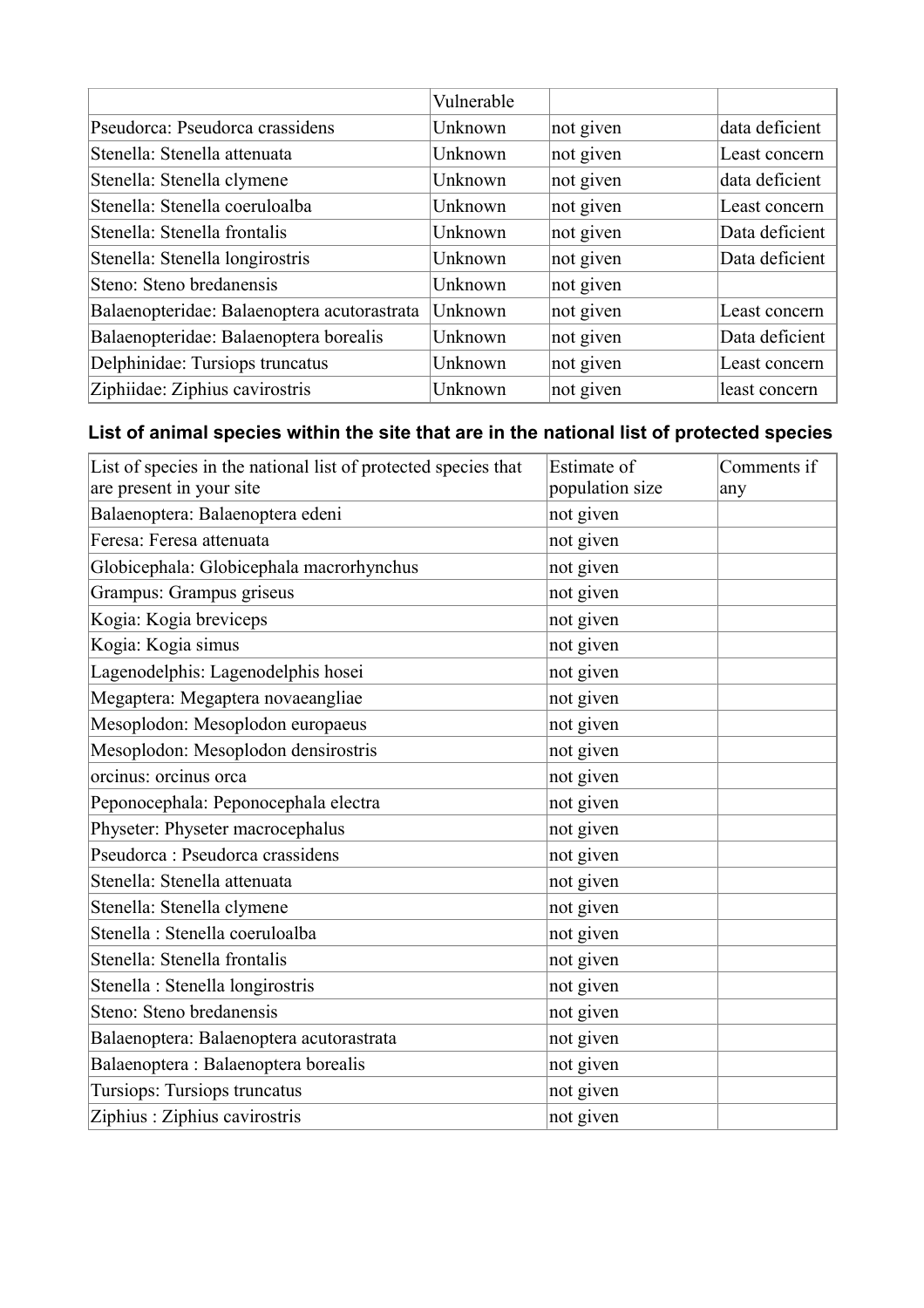## **d - Human population and current activities**

#### **Inhabitants inside the area or in the zone of potential direct impact on the protected area:**

|                                 | Inside the area    | In the zone of potential direct impact |          |  |
|---------------------------------|--------------------|----------------------------------------|----------|--|
|                                 | Permanent Seasonal | Permanent                              | Seasonal |  |
| Inhabitants not given not given |                    | 849365                                 | 3442669  |  |

#### **Comments about the previous table:**

On January 1st, 2010, the population of Martinique is estimated to 399 637 inhabitants and welcomed 620 781 tourists, the same year. According to the last demographic balance sheet of INSEE (NATIONAL INSTITUTE FOR STATISTICS AND ECONOMIC STUDIES), the Guadeloupian population is estimated to 404 394 inhabitants on January 1st, 2010. Guadeloupe welcomed approximately 390 000 tourists the same year. In 2008, the population of Saint Martin French side counted 36 661 inhabitants, increasing by 23,4 % compared with 1999. The population of Sint-Maarten in 2010 is estimated to 37 429 persons. In 2010, both territories welcomed no less than 2 150 616 tourists. In 2008, the population of Saint-Barthélemy counted 8 673 inhabitants and in 2010 Saint-Barthélemy welcomed a total of 281 272 visitors. The Agoa sanctuary has a population of approximately 849 365 inhabitants and welcomes 3 442669 visitors / year.

| <b>MAIN THREATS</b>                                                                                                                            | <b>HUMAN ACTIVITIES</b>                                                                                                                                                                         | <b>IMPACTS ON ANIMALS</b>                                                                                                                                                                                                                                                               |  |  |
|------------------------------------------------------------------------------------------------------------------------------------------------|-------------------------------------------------------------------------------------------------------------------------------------------------------------------------------------------------|-----------------------------------------------------------------------------------------------------------------------------------------------------------------------------------------------------------------------------------------------------------------------------------------|--|--|
| <b>Persistent disturbance</b>                                                                                                                  | Military activities<br>Scientific research<br>Watercraft<br>Maritime traffic<br>(commercial and<br>competition<br>recreational)<br>Professional<br>Fishing<br>Whale watching<br>Seismic surveys | Desertion of habitats<br>Serious injury to<br>the inner ear<br>Increased energy<br>expenditure<br>Malfunction of<br>the echolocation<br>Decline in<br>system<br>Behavioral<br>reproduction<br>changes<br>Death of the<br>Disruption of vital<br>activities and social<br>animal<br>ties |  |  |
| <b>Vessel strikes</b>                                                                                                                          | Scientific research<br>Military activities<br>Watercraft competitionMaritime traffic<br>Professional Fishing<br>(commercial and<br>Recreational boat<br>recreational)<br>Whale watching         | Injuries<br>Death of the animal                                                                                                                                                                                                                                                         |  |  |
| <b>Chimical pollution</b><br>Oil dumping,<br>Antropiques<br>hydrocarbon<br>activities of<br>leaks, tanker<br>terrigenous<br>accident<br>origin | Physiological<br>Immune capabilities<br>and reproductices<br>dysfunction (nervous<br>affected can lead to<br>system)<br>death of the animal,<br>Poisoning newborn<br>tumors                     |                                                                                                                                                                                                                                                                                         |  |  |

#### **Description of population, current human uses and development:**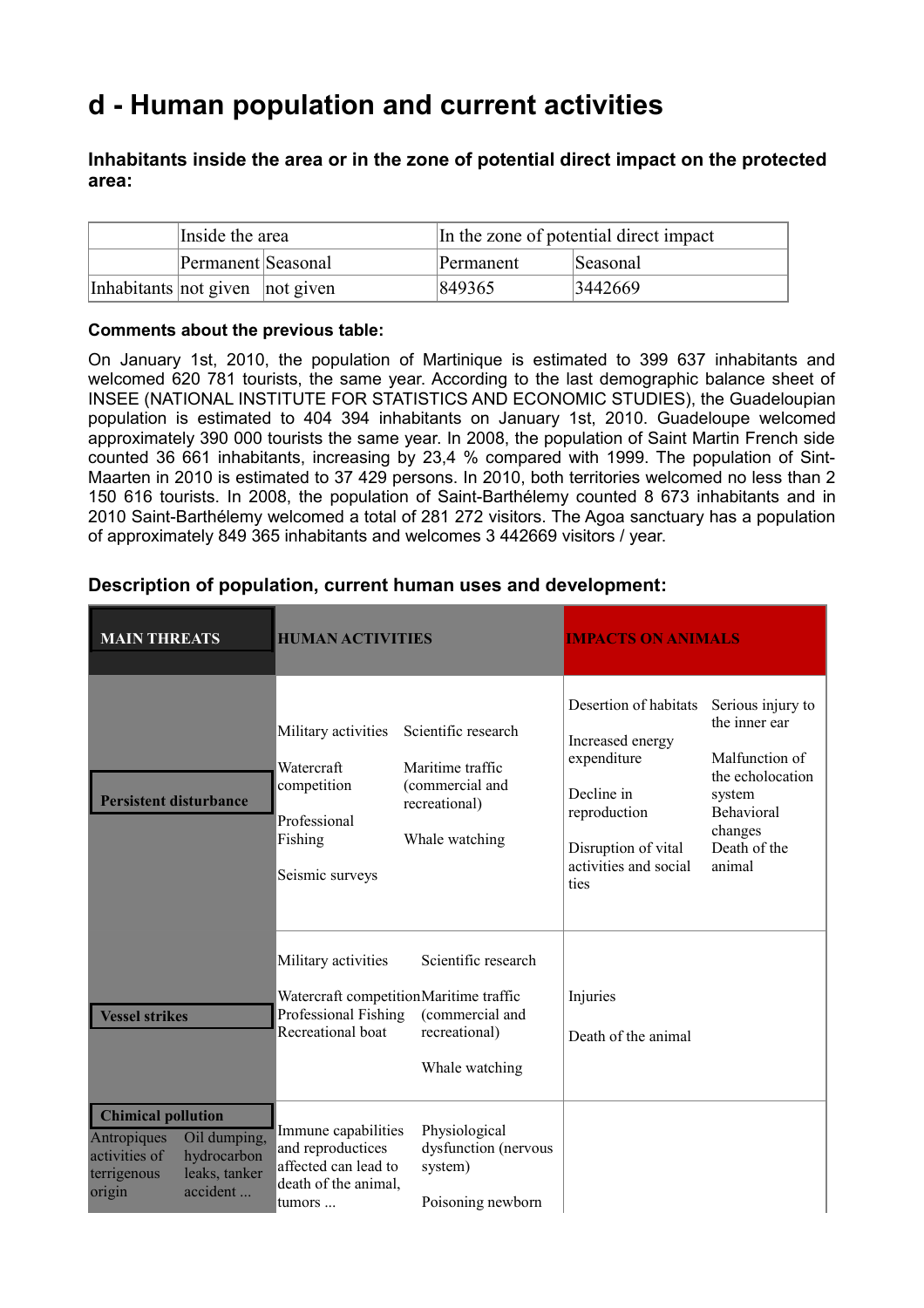| (industry,<br>agriculture,<br>assinissements (antifouling<br>failed,<br>careening<br>$area.$ )<br>Offshore<br>Piling                                                            | Sailing<br>paints, waste<br>oils,<br>hydrocarbons<br>$\ldots$ | Intoxication<br>(hydrocarbons)                                                                        |               | Endocrine disruption                                                         |                       |                                                                |
|---------------------------------------------------------------------------------------------------------------------------------------------------------------------------------|---------------------------------------------------------------|-------------------------------------------------------------------------------------------------------|---------------|------------------------------------------------------------------------------|-----------------------|----------------------------------------------------------------|
| <b>Bacterial pollution</b>                                                                                                                                                      |                                                               | Sailing (direct<br>WС                                                                                 |               | discharge of sinks and domestic wastewater<br>discharge                      |                       | Developpement of diseases                                      |
| <b>Large waste</b>                                                                                                                                                              |                                                               | Terrestrial human<br>activities<br>Recreational boat                                                  |               | Professional Fishing<br>Maritime traffic<br>(commercial and<br>recreational) |                       | Injuries<br>Death by entanglement or intestinal<br>obstruction |
| <b>Physical degradation</b><br>and modification of the<br>environment                                                                                                           |                                                               | Development offshore and inshore                                                                      |               |                                                                              | Desertion of habitats |                                                                |
| <b>Acoustic pollution</b><br>Military<br>Seismic<br>activities<br>surveys<br>Scientific<br>Coastal<br>activities<br>research<br>Maritime<br>Watercraft<br>competition<br>trafic |                                                               | Serious injury to the<br>inner ear<br>Malfunction of the<br>echolocation system<br>Behavioral changes |               | Death of the animal<br>Temporary or<br>permanent hearing<br>loss             |                       |                                                                |
| <b>Mortality and direct</b><br>injuries<br>Depredation<br>phenomenon                                                                                                            | Accidental Injuries<br>take                                   |                                                                                                       |               | Death of the<br>animal                                                       |                       |                                                                |
| <b>Competition for prey</b>                                                                                                                                                     |                                                               | Commercial fishing<br>Recreational fishery                                                            |               |                                                                              |                       | Time quotas for increased foraging                             |
| Activities                                                                                                                                                                      | Current human uses                                            |                                                                                                       |               | Possible development                                                         |                       | Description / comments, if any                                 |
| Tourism                                                                                                                                                                         | very important                                                |                                                                                                       | increase      |                                                                              |                       |                                                                |
| Fishing                                                                                                                                                                         | significant                                                   |                                                                                                       | increase      |                                                                              |                       |                                                                |
| Agriculture                                                                                                                                                                     | significant                                                   |                                                                                                       | stable        |                                                                              |                       |                                                                |
| Industry                                                                                                                                                                        | significant                                                   |                                                                                                       | stable        |                                                                              |                       |                                                                |
| Forestry                                                                                                                                                                        | absent                                                        |                                                                                                       | stable        |                                                                              |                       |                                                                |
| Others                                                                                                                                                                          | not specified                                                 |                                                                                                       | not specified |                                                                              |                       |                                                                |

## **e - Other relevant features**

Several recent studies allowed us to list, characterize and locate potential and ascertained anthropogenic pressures on marine mammals and their habitat within the sanctuary. (Annex anthropogenic pressures)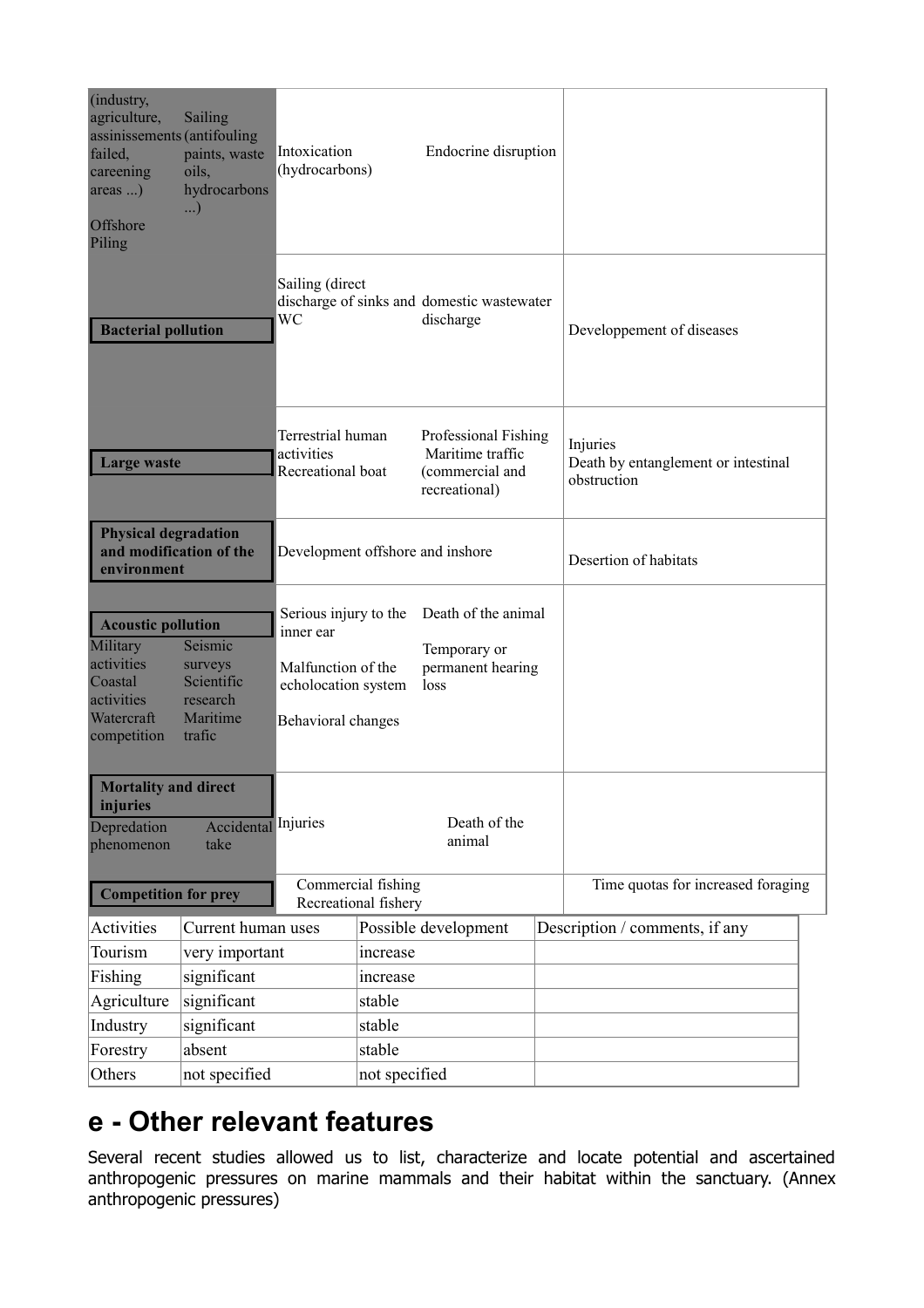According to these researches, the issues of all the anthropogenic pressures on marine mammal within Agoa can be summarized as follows :

- Issues related to the survival of animals: collisions, illnesses caused by stress or contaminants, entanglement, ingestion of macro-waste and noise pollution are so many threats that face directly marine mammals.

- Issues related to animals growth : low energy balance caused by a nutritional deficiency or by an energy expenditure related to a repetitive disturbance (maritime traffic, whale watching); leakage from feeding areas …

- Issues related to the reproduction and birth rate: which can be reduced by the disease, the disturbances, a low energy balance, a contamination by pollutants and chemical molecules....

- Issues related to the environment: which can be threatened by coastal developments and marine pollution.

#### **Scientific feature:**

In Guadeloupe, current knowledge mainly concern sperm whales, thanks to a photo-identification catalog made by AET in the leeward coast for 15 years. Since 2007, monitoring campaign using transects line protocol, combining visual observations and acoustic detections, are conducted by Breach in the dry season and wet season since 2009. These campaigns cover the entire coastal area up to about 12 NM offshore. In Martinique, the relative abundance and distribution of cetaceans in territorial waters are followed by SEPANMAR since five years of field campaigns in wet and dry seasons, combining visual observations and acoustic detections. The protocols used in Martinique and Guadeloupe are a priori the same since 2009. Since 2012, the antenna of the French marine protected areas Agency in the French Antilles and the technical secretariat of the Agoa sanctuary coordinate the scientific activities in collaboration with governments and local associations. From March 9th to 14th, the Agoa scientific campaign 2012, directed by the French marine protected areas Agency, in collaboration with the SPAW RAC, and the associations Breach and Sepanmar, has initiated an extensive exploration of marine mammals but also birds, waste, vessels and all anthropogenic activities, in all the French Antilles and the Netherlands Antilles with the islands of Sint-Maarten, Saba and St. Eustatius and also the island of Anguilla. First conducted in the "Northern Islands", it continued from April 9th to 15th in Guadeloupe and Martinique was completed in April 30th. More than 10 species were observed in less than two months of observation. Cetacean acoustic recordings were made??, as well as some unidentified noise that can be described as disturbing to cetaceans. The results of this campaign will be available before the end of 2012.

### **f - Impacts and threats affecting the area**

| Impact and<br>threats                                | level       | Evolution<br>In the<br>short term | Evolution<br>term | In the long Species affected                                                                                                                                 | Habitats<br>affected | Description / comments                                                                                                                                                                                                                                                                       |
|------------------------------------------------------|-------------|-----------------------------------|-------------------|--------------------------------------------------------------------------------------------------------------------------------------------------------------|----------------------|----------------------------------------------------------------------------------------------------------------------------------------------------------------------------------------------------------------------------------------------------------------------------------------------|
| Exploitation<br>of natural<br>ressources:<br>Fishing | significant | stable                            | stable            | Megaptera<br>novaeangliae<br>Balaenoptera<br>edeni<br>Balaenoptera<br>acurostrata<br>Physeter<br>macrocephalus<br>Kogia breviceps<br>Kogia simus<br>Stenella |                      | Habitat degradation by<br>waste and discarded<br>fishing gear These wastes<br>also have impacts on<br>marine life, habitats and<br>marine mammals in two<br>ways, especially if they<br>are made of synthetic<br>material non-degradable:<br>- Entanglement, the<br>process by which animals |

#### **Impacts and threats** *within* **the area**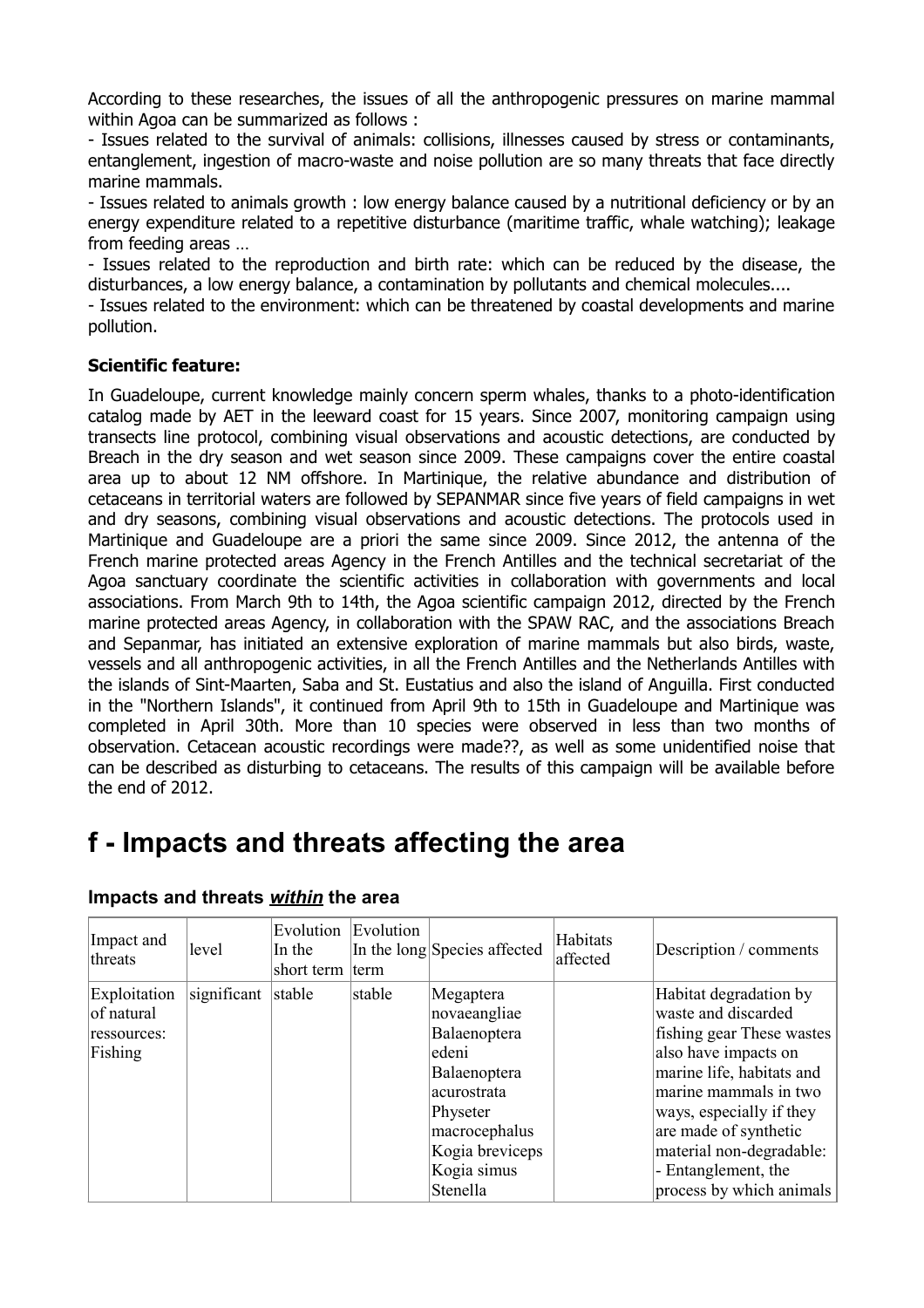|  |  | attenuata<br>Stenella clymene<br>Stenella<br>coeruleoalba<br>Stenella frontalis<br>Stenella<br>longirostris<br>Steno<br>bredanensis<br>Feresa attenuata<br>Globicephala<br>macrorhynchus<br>Grampus griseus<br>Lagenodelphis<br>hosei Orcinus<br>orca<br>Peponocephala<br>electra<br>Pseudorca<br>crassidens<br>Tursiop truncatus<br>Ziphius<br>cavirostris<br>Mesoplodon<br>densirostris<br>Mesoplodon<br>europaeus | and their habitats are<br>entangled or trapped, -<br>Ingestion, with<br>intentional or accidental<br>ingestion of discarded or<br>lost fishing gear. In the<br>past, drift nets not<br>properly handled were<br>the main causes of<br>accidental catches. Their<br>ban in 1992 certainly<br>contributed to the<br>reduction of "ghost<br>fishing". However, the<br>use of gillnets is also<br>particularly harmful to<br>migratory species. If a<br>gillnet is abandoned or<br>lost, it can continue to<br>fish on its own for<br>months - and sometimes<br>years - indiscriminately<br>killing. The most<br>complete study on the<br>impact of marine debris<br>in general, including<br>fishing gear, is probably<br>the one conducted by<br>Laist (1997). In general,<br>the entanglement is<br>considered as a cause of<br>death much more likely |
|--|--|----------------------------------------------------------------------------------------------------------------------------------------------------------------------------------------------------------------------------------------------------------------------------------------------------------------------------------------------------------------------------------------------------------------------|-------------------------------------------------------------------------------------------------------------------------------------------------------------------------------------------------------------------------------------------------------------------------------------------------------------------------------------------------------------------------------------------------------------------------------------------------------------------------------------------------------------------------------------------------------------------------------------------------------------------------------------------------------------------------------------------------------------------------------------------------------------------------------------------------------------------------------------------------------|
|  |  |                                                                                                                                                                                                                                                                                                                                                                                                                      | documented accounts of<br>entanglements of sea<br>turtles, seabirds, marine<br>mammals, and fish or<br>crustaceans, the most<br>significant source of<br>these incidents is a<br>fishing gear (longlines in<br>monofilament nets and<br>ropes). The main source<br>of this material is<br>apparently the<br>commercial fishery,<br>although commercial<br>vessels and recreational<br>fishing may also<br>contribute. As such, the<br>campaign " Exocet-<br>Antilles" conducted in<br>February-March 2008 by<br>the French Marine<br>Protected Areas Agency,                                                                                                                                                                                                                                                                                          |
|  |  |                                                                                                                                                                                                                                                                                                                                                                                                                      | under the management of<br>the Centre for Research                                                                                                                                                                                                                                                                                                                                                                                                                                                                                                                                                                                                                                                                                                                                                                                                    |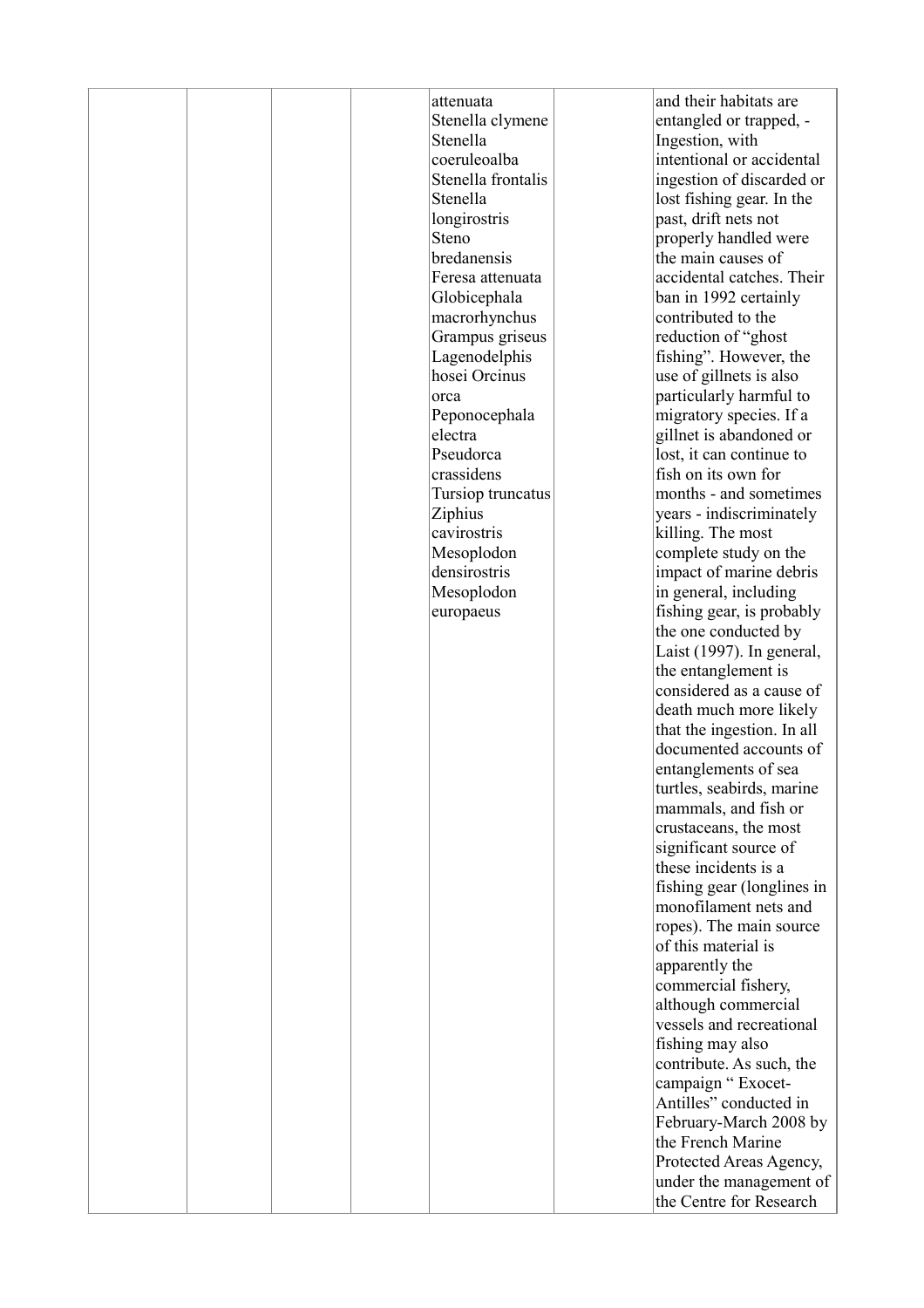|                                                          |                    |        |          |  | on Marine Mammals of<br>the University of La<br>Rochelle, has made a<br>modeling result of<br>anthropogenic activities<br>throughout the EEZ of<br>the French Antilles in the<br>sanctuary AGOA.<br>Predictions for the<br>distributions of fishing<br>buoys, fishing boats,<br>floating waste and<br>sailboats are shown in<br>Figure 17. The resulting<br>predictions show that all<br>human activities (fishing<br>and boating) is<br>concentrated around the<br>islands, while the waste is<br>most abundant west of<br>the West Indies, and<br>perhaps also in deep<br>zone, as shown the area<br>northeast of the map. The<br>predictions of the<br>positions of fishing buoys<br>indicate the extensive use<br>of coastal waters<br>including the islands of<br>Guadeloupe and Saint<br>Martin and Saint<br>Barthelemy. The<br>distribution of the latter<br>coincides only partially<br>with bottom gears such<br>FADs (fish concentration)<br>devices), gill nets and<br>traps that can be located<br>up beyond the insular<br>shelf (Guillou & Lagin.<br>1997). |
|----------------------------------------------------------|--------------------|--------|----------|--|---------------------------------------------------------------------------------------------------------------------------------------------------------------------------------------------------------------------------------------------------------------------------------------------------------------------------------------------------------------------------------------------------------------------------------------------------------------------------------------------------------------------------------------------------------------------------------------------------------------------------------------------------------------------------------------------------------------------------------------------------------------------------------------------------------------------------------------------------------------------------------------------------------------------------------------------------------------------------------------------------------------------------------------------------------------------------|
| Exploitation<br>of natural<br>ressources:<br>Agriculture | significant        | stable | stable   |  | - Reproductive capacities<br>and immune system<br>could be affected and<br>could lead to the death of<br>the animal, tumors  -<br>Intoxication<br>(hydrocarbons) -<br>Physiological dysfunction<br>(nervous system) -<br>Intoxication newborns -<br>Endocrine disruption                                                                                                                                                                                                                                                                                                                                                                                                                                                                                                                                                                                                                                                                                                                                                                                                  |
| Exploitation<br>of natural<br>ressources:<br>Tourism     | significant stable |        | increase |  | - Desertion of habitats                                                                                                                                                                                                                                                                                                                                                                                                                                                                                                                                                                                                                                                                                                                                                                                                                                                                                                                                                                                                                                                   |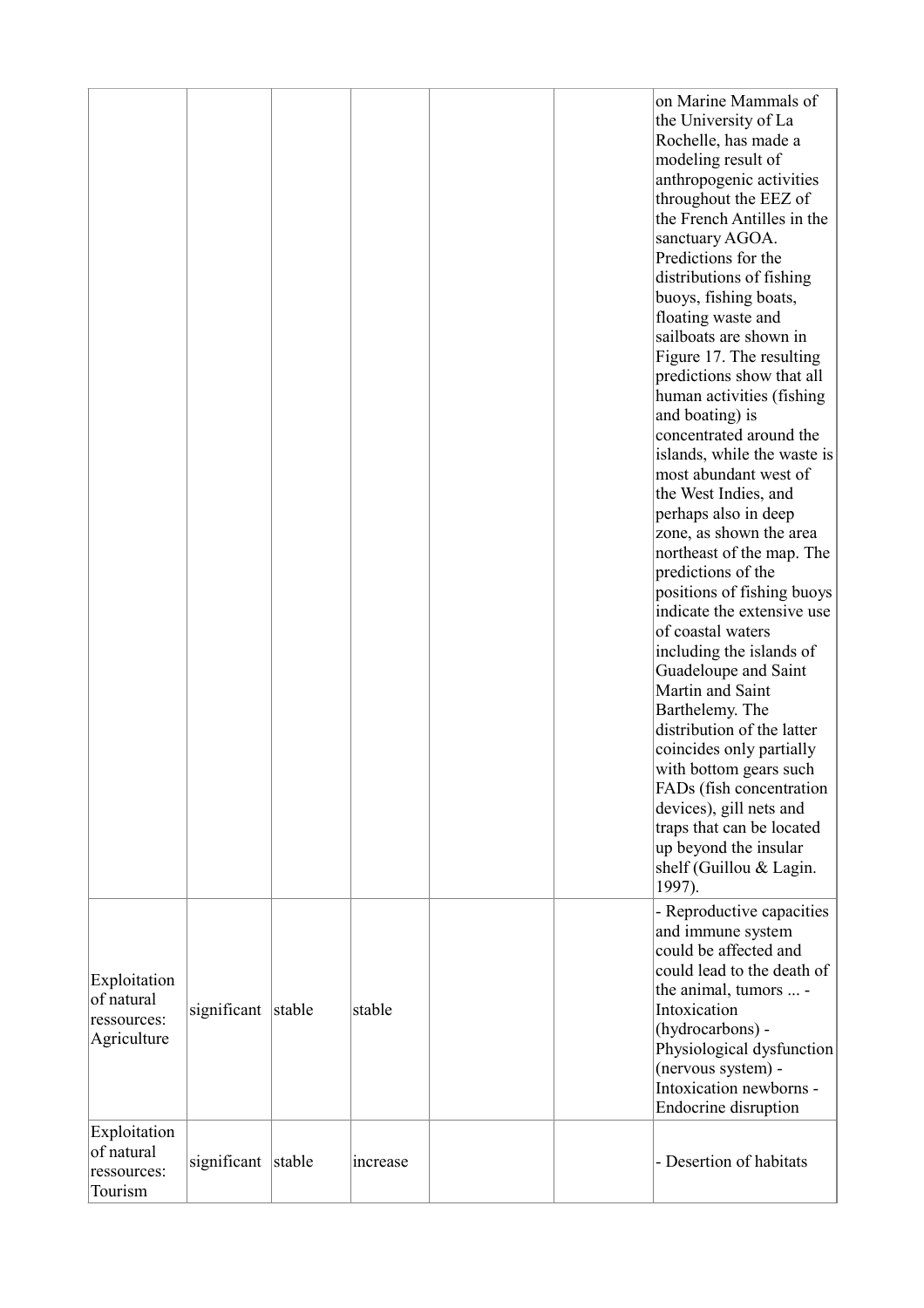| Exploitation<br>of natural<br>ressources:<br>Industry           | limited              | stable | stable   |                                                                                                                | - Reproductive capacities<br>and immune system<br>could be affected and<br>could lead to the death of<br>the animal, tumors  -<br>Intoxication<br>(hydrocarbons) -<br>Physiological dysfunction<br>(nervous system) -<br>Intoxication newborns -<br>Endocrine disruption                                                                                                                                                                                                                                                                                                                                                                                                                                                                                                                                  |  |
|-----------------------------------------------------------------|----------------------|--------|----------|----------------------------------------------------------------------------------------------------------------|-----------------------------------------------------------------------------------------------------------------------------------------------------------------------------------------------------------------------------------------------------------------------------------------------------------------------------------------------------------------------------------------------------------------------------------------------------------------------------------------------------------------------------------------------------------------------------------------------------------------------------------------------------------------------------------------------------------------------------------------------------------------------------------------------------------|--|
| Exploitation<br>of natural<br>ressources:<br>Forest<br>products | limited              | stable | stable   |                                                                                                                | unknown                                                                                                                                                                                                                                                                                                                                                                                                                                                                                                                                                                                                                                                                                                                                                                                                   |  |
| Increased<br>population                                         | significant increase |        | increase |                                                                                                                | Loss of habitat,<br>pollution                                                                                                                                                                                                                                                                                                                                                                                                                                                                                                                                                                                                                                                                                                                                                                             |  |
| Invasive<br>alien species                                       | significant increase |        | increase | Steno<br>bredanensis<br>Tursiop truncatus                                                                      | The "lionfish" Pterois<br>volitans has invaded the<br>waters of the French<br>Antilles. It is recognized<br>that in the Caribbean, he<br>grew to $0.5$ mm / d and<br>can reach 48cm (35cm<br>max only in the Pacific).<br>In Mexico, in areas<br>already infested, the<br>density of lionfish<br>reached 100 to 150<br>lionfish per hectare, and<br>over 400 individuals per<br>hectare in some places in<br>the Bahamas. A recent<br>study showed that 80<br>lionfish consume about 1<br>km of reefs around<br>50,000 fish / year. Its diet<br>varies, but about 50 fish<br>species are concerned<br>(including commercial<br>fish and coral), and 20<br>species of crustaceans.<br>The food source for<br>marine mammals<br>subservient to the coastal<br>environment is thereby<br>greatly threatened. |  |
| Pollution                                                       | significant stable   |        | stable   | Megaptera<br>novaeangliae<br>Balaenoptera<br>edeni<br>Balaenoptera<br>acurostrata<br>Physeter<br>macrocephalus | • Oil and chemical<br>pollution Although oil<br>spills are regularly<br>observed within the EEZ<br>of French West Indies (6<br>cases over the period<br>2008-2009) and even if<br>the phenomenon is not                                                                                                                                                                                                                                                                                                                                                                                                                                                                                                                                                                                                   |  |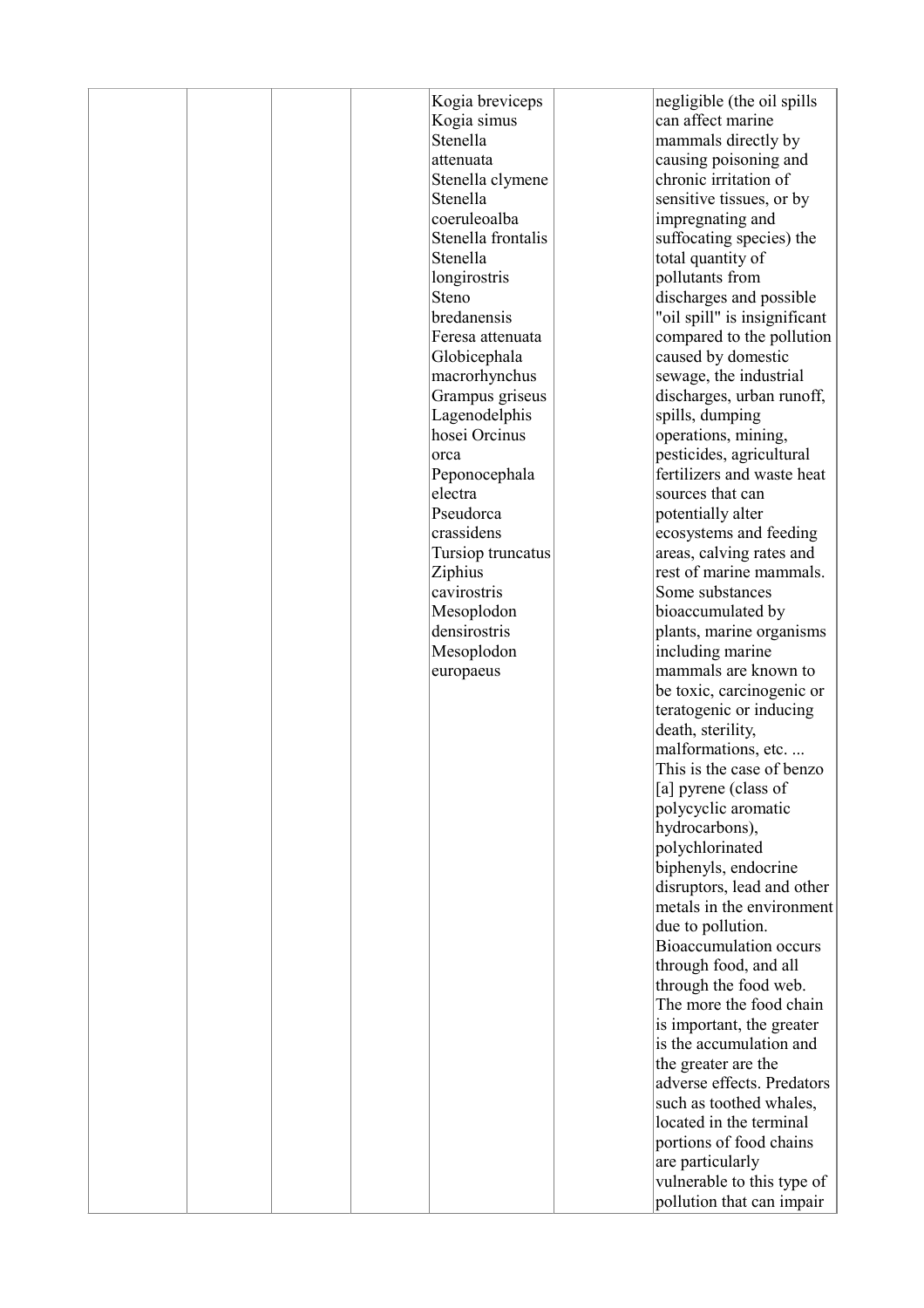|  |  |  | their ability to reproduce                          |
|--|--|--|-----------------------------------------------------|
|  |  |  | and disease resistance. It                          |
|  |  |  | is difficult today - to date                        |
|  |  |  | no studies in the French                            |
|  |  |  | West Indies - to                                    |
|  |  |  |                                                     |
|  |  |  | determine precisely the                             |
|  |  |  | effects of pollutants on                            |
|  |  |  | marine mammal                                       |
|  |  |  | populations that frequent                           |
|  |  |  | the sanctuary. Waste-                               |
|  |  |  | water, contaminated by                              |
|  |  |  | various endocrine                                   |
|  |  |  | disruptors (eg.: Xeno-                              |
|  |  |  | estrogens or drugs) are                             |
|  |  |  | treated through the waste-                          |
|  |  |  | water treatment plants                              |
|  |  |  | (WWTP). In these                                    |
|  |  |  | treatments, chemical                                |
|  |  |  | compounds can be                                    |
|  |  |  | degraded completely or                              |
|  |  |  | partially, creating sewage                          |
|  |  |  | sludge on their absorption                          |
|  |  |  | by suspended particles.                             |
|  |  |  | Various factors such as                             |
|  |  |  | type of treatment or the                            |
|  |  |  | residence time may                                  |
|  |  |  | influence the efficiency                            |
|  |  |  | of removal of pollutants                            |
|  |  |  | through STEP. The                                   |
|  |  |  | problem stems from the                              |
|  |  |  | inefficiency of STEP to                             |
|  |  |  | retain certain substances,                          |
|  |  |  | it follows that the latter                          |
|  |  |  | are found in the treated                            |
|  |  |  | water which will then                               |
|  |  |  | contaminate surface                                 |
|  |  |  | water. In Martinique and                            |
|  |  |  | Guadeloupe, the use of                              |
|  |  |  | chlordecone used as an                              |
|  |  |  | insecticide, especially                             |
|  |  |  | against the weevil in                               |
|  |  |  |                                                     |
|  |  |  | banana plantations from<br>1979 to 1993 resulted in |
|  |  |  | contamination of 40 to                              |
|  |  |  |                                                     |
|  |  |  | 45% of agricultural                                 |
|  |  |  | parcels (Asconit, 2005).                            |
|  |  |  | It was used until the years                         |
|  |  |  | 2005-2007. Its use has                              |
|  |  |  | polluted the whole                                  |
|  |  |  | Antillean ecosystem in                              |
|  |  |  | which we find                                       |
|  |  |  | concentrations greater                              |
|  |  |  | than 100 times the norm,                            |
|  |  |  | especially in water and                             |
|  |  |  | soil. Research conducted                            |
|  |  |  | by IFREMER showed                                   |
|  |  |  | that some of the coastal                            |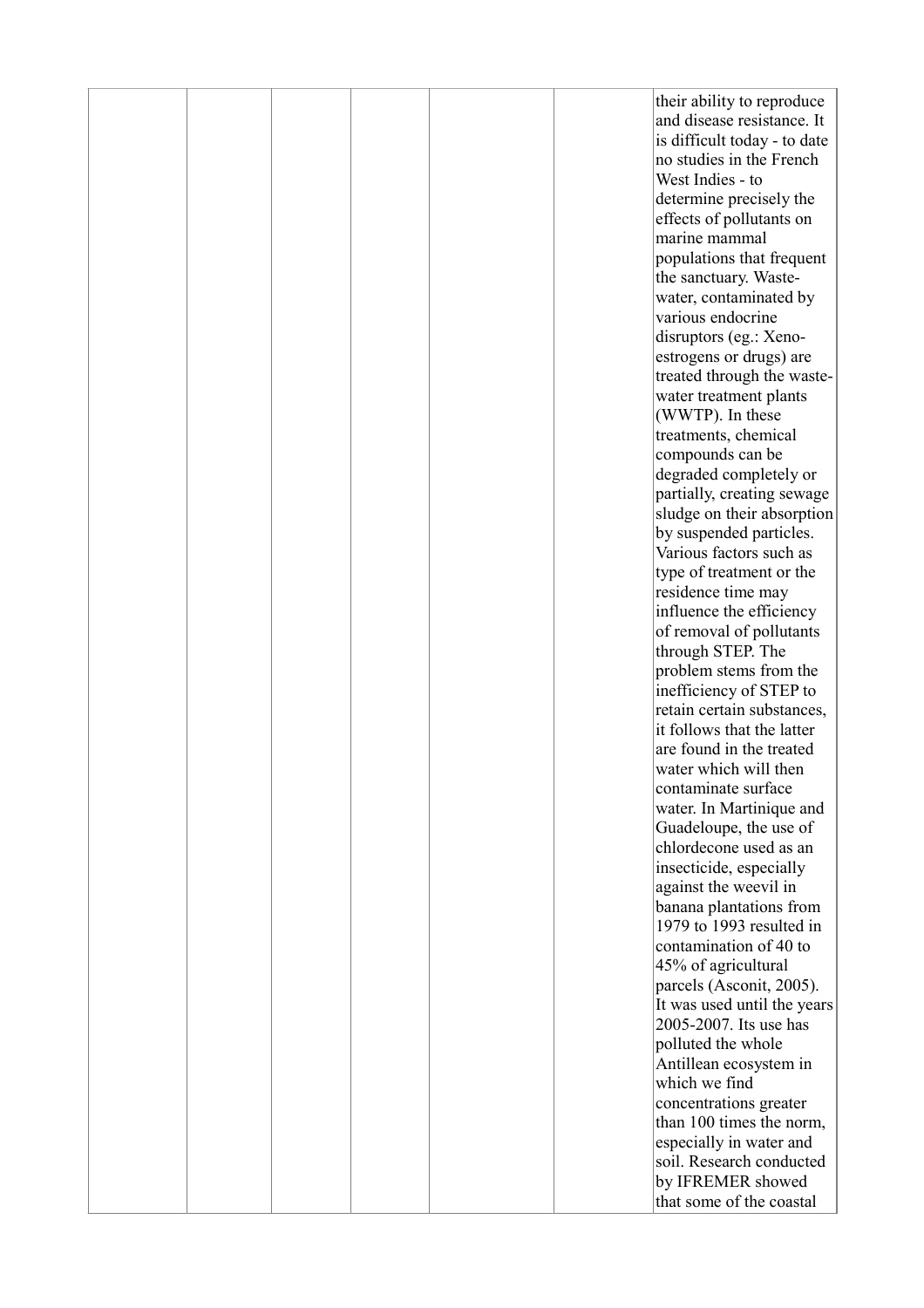|       |             |                  |                  |                                                                                                                                                                                                                                                                                                                                                                                                                                                                                                                                           |                                       | marine environments are<br>contaminated with<br>organochlorine, but no<br>data exists on the<br>potential contamination<br>of cetaceans and the<br>amplification of the toxic<br>effects of some solvents<br>(carbon tetrachloride,<br>chloroform and<br>dichloromethane,<br>associated with<br>chlordecone. In fact, the<br>presence of fish and<br>contaminated areas in the<br>waters of Guadeloupe<br>and Martinique may have<br>a direct influence on the<br>health of marine<br>mammals that frequent<br>these areas particularly<br>for food.                                                                                                                                                                                                                                                                                                                                                             |
|-------|-------------|------------------|------------------|-------------------------------------------------------------------------------------------------------------------------------------------------------------------------------------------------------------------------------------------------------------------------------------------------------------------------------------------------------------------------------------------------------------------------------------------------------------------------------------------------------------------------------------------|---------------------------------------|------------------------------------------------------------------------------------------------------------------------------------------------------------------------------------------------------------------------------------------------------------------------------------------------------------------------------------------------------------------------------------------------------------------------------------------------------------------------------------------------------------------------------------------------------------------------------------------------------------------------------------------------------------------------------------------------------------------------------------------------------------------------------------------------------------------------------------------------------------------------------------------------------------------|
| Other | significant | not<br>specified | not<br>specified | Megaptera<br>novaeangliae<br>Balaenoptera<br>edeni<br>Balaenoptera<br>acurostrata<br>Physeter<br>macrocephalus<br>Kogia breviceps<br>Kogia simus<br>Stenella<br>attenuata<br>Stenella clymene<br>Stenella<br>coeruleoalba<br>Stenella frontalis<br>Stenella<br>longirostris<br>Steno<br>bredanensis<br>Feresa attenuata<br>Globicephala<br>macrorhynchus<br>Grampus griseus<br>Lagenodelphis<br>hosei Orcinus<br>orca<br>Peponocephala<br>electra<br>Pseudorca<br>crassidens<br>Tursiop truncatus<br>Ziphius<br>cavirostris<br>Mesoplodon | Marine<br>environment<br>and offshore | Noise disturbance. We<br>must distinguish in the<br>near the coats different noise<br>disturbance from human<br>activities in the ocean: -<br>The point-source<br>emission of high intensity<br>at low and medium<br>frequency (associated<br>with seismic surveys,<br>underwater explosions,<br>implementation of<br>sediment profilers or<br>military sonar), - The<br>"ambient noise",<br>continuous and low-<br>frequency, emitted<br>mainly by shipping, - The<br>potential impact of<br>offshore wind fields<br>represents another kind of<br>emerging threat. For<br>cetaceans which have a<br>strong dependency<br>relationship with the<br>acoustic information<br>(foraging, navigation,<br>social interactions), all<br>reductions of listening<br>skills, whether by noise<br>or physical alteration of<br>the inner ear, can<br>compromise the survival<br>of individuals and<br>populations. It is |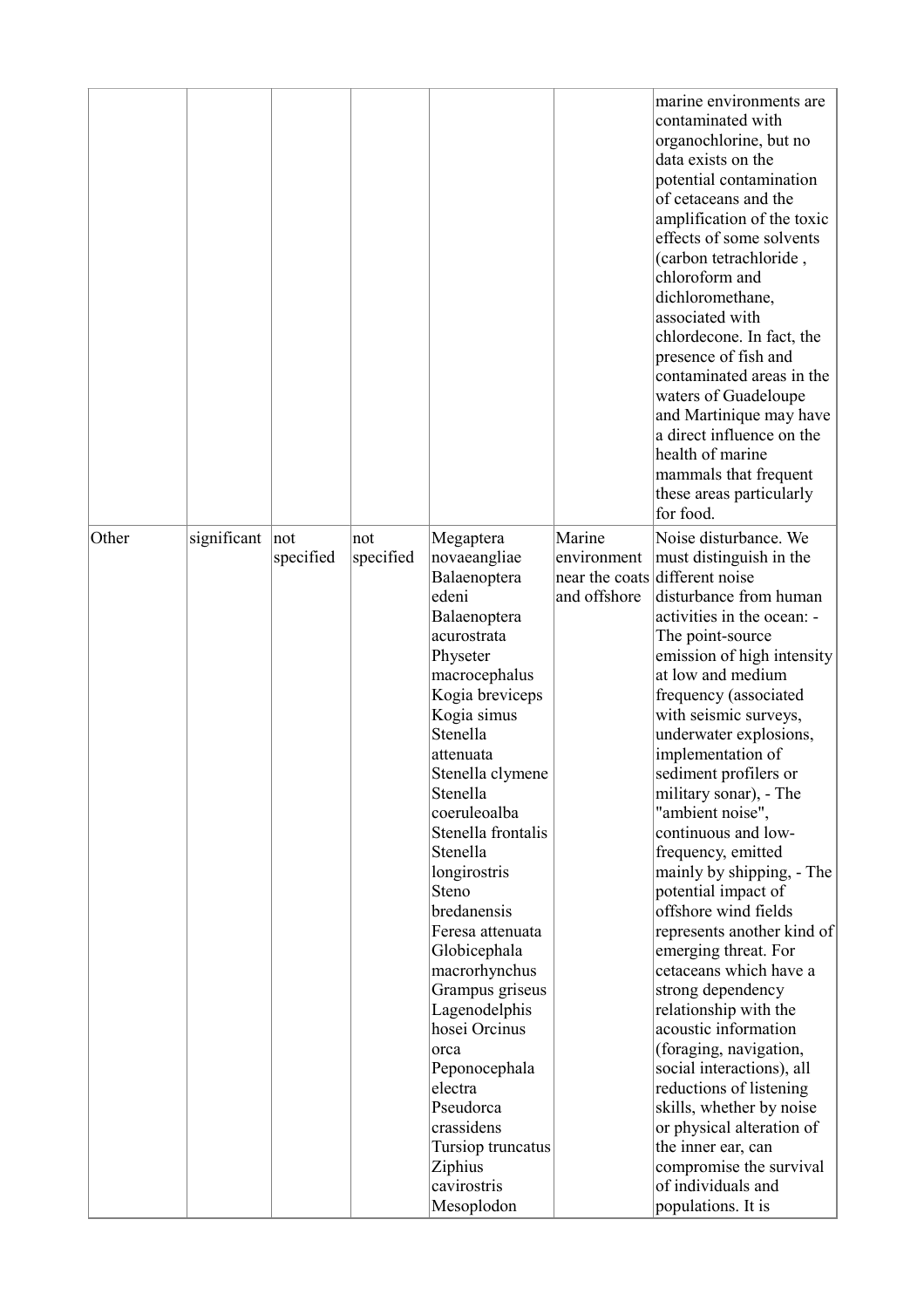|  |  | densirostris | recognized that the peaks    |
|--|--|--------------|------------------------------|
|  |  |              |                              |
|  |  | Mesoplodon   | of noise pollution (high     |
|  |  | europaeus    | intensity low frequency)     |
|  |  |              | are a major cause of         |
|  |  |              | stranding of cetaceans.      |
|  |  |              | The impacts of               |
|  |  |              | anthropogenic noise on       |
|  |  |              | cetaceans are multiple.      |
|  |  |              | Here we resume those         |
|  |  |              | discussed in the             |
|  |  |              | management plan of the       |
|  |  |              |                              |
|  |  |              | Pelagos sanctuary for        |
|  |  |              | marine mammals (Tilot,       |
|  |  |              | 2004): - Physical impact :   |
|  |  |              | body tissue and auditory     |
|  |  |              | system damaged -             |
|  |  |              | Perceptive impact : make     |
|  |  |              | difficult to communicate     |
|  |  |              | with other of their kind,    |
|  |  |              | mask other important         |
|  |  |              | biological sounds,           |
|  |  |              | interference with            |
|  |  |              | listening skills, adaptive   |
|  |  |              | shift vocalizations -        |
|  |  |              |                              |
|  |  |              | Behavioral impact:           |
|  |  |              | interruption of normal       |
|  |  |              | behavior, behavior           |
|  |  |              | change (less efficient),     |
|  |  |              | travel outside the area of   |
|  |  |              | noise. - Chronic stress -    |
|  |  |              | Indirect effects: depletion  |
|  |  |              | of preys, inciting an        |
|  |  |              | addiction to sounds The      |
|  |  |              | maritime traffic and the     |
|  |  |              | risk of collision            |
|  |  |              | Disturbance Marine           |
|  |  |              | traffic in the area of ??the |
|  |  |              | sanctuary AGOA can be a      |
|  |  |              | threat for the cetacean at   |
|  |  |              | critical times (feeding,     |
|  |  |              | breeding, resting,           |
|  |  |              |                              |
|  |  |              | socializing and              |
|  |  |              | migration). The stress can   |
|  |  |              | cause changes in             |
|  |  |              | behavior and physiology      |
|  |  |              | with a lower reproductive    |
|  |  |              | rate, decreased lactation,   |
|  |  |              | reduced disease              |
|  |  |              | resistance (David,           |
|  |  |              | 2002)  These repeated        |
|  |  |              | disturbances may also        |
|  |  |              | have long term               |
|  |  |              | consequences on marine       |
|  |  |              | mammals and in               |
|  |  |              | particular the movement      |
|  |  |              |                              |
|  |  |              | of animals in areas less     |
|  |  |              | favorables to their          |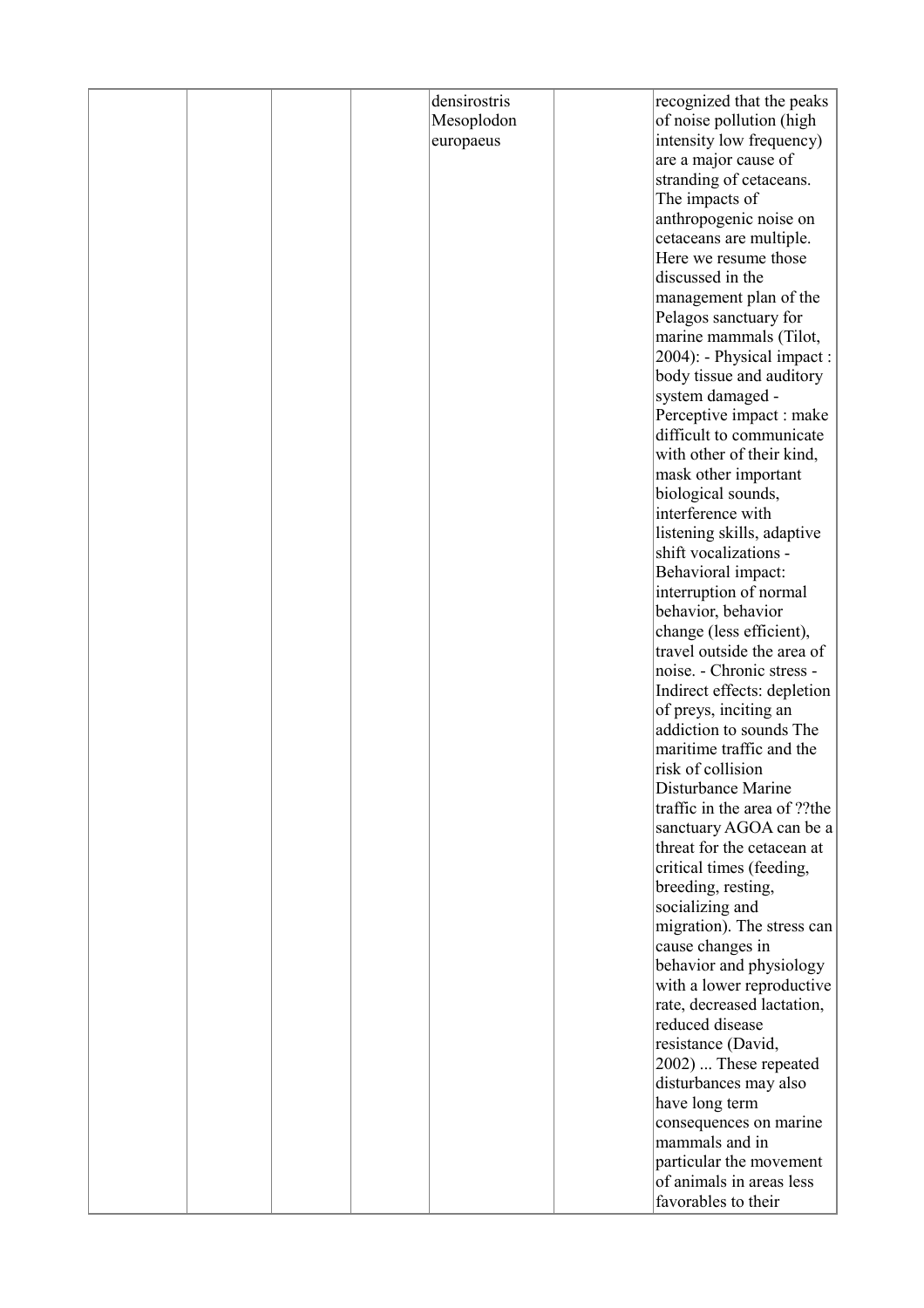| Collisions are a<br>recognized cause of<br>cetacean mortality in the<br>world, but there is little<br>information about it. It is<br>therefore difficult to<br>assess the importance and<br>impact of collisions on<br>cetacean populations. As<br>part of a specific research<br>on this issue, Laist et al<br>$(2001)$ shows that: - Any<br>type of boat or craft may<br>encounter cetaceans - The<br>most lethal and serious<br>injuries are caused by<br>vessels over 80 m, and /<br>or vessels up to a speed<br>exceeding 13 knots -<br>Collisions are responsible<br>for many cetacean<br>strandings since the<br>fifties, when the speed<br>and number of boats in<br>action exceeded a certain<br>threshold. All species can<br>be potentially impacted<br>by shipping, but at<br>different levels depending<br>on several parameters.<br>The primary factors are<br>the intensity and<br>frequency of exposure to<br>disturbance, and the<br>biological importance of<br>the period. We must also<br>consider the individual<br>characteristics of animals<br>and the habitat<br>characteristics. Small<br>dolphins, fastest and<br>strongest, are generally<br>less affected by the boats.<br>However, exceptional<br>conditions, such as<br>unusual concentration of<br>boats in confined and<br>shallow, could<br>significantly increase the<br>risks and collisions<br>(Wells and Scott 1997 in<br>David 2002). This risk is<br>poorly documented,<br>because little data exist<br>on the main maritime |  |  |  | lifestyle. The collision |
|----------------------------------------------------------------------------------------------------------------------------------------------------------------------------------------------------------------------------------------------------------------------------------------------------------------------------------------------------------------------------------------------------------------------------------------------------------------------------------------------------------------------------------------------------------------------------------------------------------------------------------------------------------------------------------------------------------------------------------------------------------------------------------------------------------------------------------------------------------------------------------------------------------------------------------------------------------------------------------------------------------------------------------------------------------------------------------------------------------------------------------------------------------------------------------------------------------------------------------------------------------------------------------------------------------------------------------------------------------------------------------------------------------------------------------------------------------------------------------------------------------------------|--|--|--|--------------------------|
|                                                                                                                                                                                                                                                                                                                                                                                                                                                                                                                                                                                                                                                                                                                                                                                                                                                                                                                                                                                                                                                                                                                                                                                                                                                                                                                                                                                                                                                                                                                      |  |  |  |                          |
|                                                                                                                                                                                                                                                                                                                                                                                                                                                                                                                                                                                                                                                                                                                                                                                                                                                                                                                                                                                                                                                                                                                                                                                                                                                                                                                                                                                                                                                                                                                      |  |  |  |                          |
|                                                                                                                                                                                                                                                                                                                                                                                                                                                                                                                                                                                                                                                                                                                                                                                                                                                                                                                                                                                                                                                                                                                                                                                                                                                                                                                                                                                                                                                                                                                      |  |  |  |                          |
|                                                                                                                                                                                                                                                                                                                                                                                                                                                                                                                                                                                                                                                                                                                                                                                                                                                                                                                                                                                                                                                                                                                                                                                                                                                                                                                                                                                                                                                                                                                      |  |  |  |                          |
|                                                                                                                                                                                                                                                                                                                                                                                                                                                                                                                                                                                                                                                                                                                                                                                                                                                                                                                                                                                                                                                                                                                                                                                                                                                                                                                                                                                                                                                                                                                      |  |  |  |                          |
|                                                                                                                                                                                                                                                                                                                                                                                                                                                                                                                                                                                                                                                                                                                                                                                                                                                                                                                                                                                                                                                                                                                                                                                                                                                                                                                                                                                                                                                                                                                      |  |  |  |                          |
|                                                                                                                                                                                                                                                                                                                                                                                                                                                                                                                                                                                                                                                                                                                                                                                                                                                                                                                                                                                                                                                                                                                                                                                                                                                                                                                                                                                                                                                                                                                      |  |  |  |                          |
|                                                                                                                                                                                                                                                                                                                                                                                                                                                                                                                                                                                                                                                                                                                                                                                                                                                                                                                                                                                                                                                                                                                                                                                                                                                                                                                                                                                                                                                                                                                      |  |  |  |                          |
|                                                                                                                                                                                                                                                                                                                                                                                                                                                                                                                                                                                                                                                                                                                                                                                                                                                                                                                                                                                                                                                                                                                                                                                                                                                                                                                                                                                                                                                                                                                      |  |  |  |                          |
|                                                                                                                                                                                                                                                                                                                                                                                                                                                                                                                                                                                                                                                                                                                                                                                                                                                                                                                                                                                                                                                                                                                                                                                                                                                                                                                                                                                                                                                                                                                      |  |  |  |                          |
|                                                                                                                                                                                                                                                                                                                                                                                                                                                                                                                                                                                                                                                                                                                                                                                                                                                                                                                                                                                                                                                                                                                                                                                                                                                                                                                                                                                                                                                                                                                      |  |  |  |                          |
|                                                                                                                                                                                                                                                                                                                                                                                                                                                                                                                                                                                                                                                                                                                                                                                                                                                                                                                                                                                                                                                                                                                                                                                                                                                                                                                                                                                                                                                                                                                      |  |  |  |                          |
|                                                                                                                                                                                                                                                                                                                                                                                                                                                                                                                                                                                                                                                                                                                                                                                                                                                                                                                                                                                                                                                                                                                                                                                                                                                                                                                                                                                                                                                                                                                      |  |  |  |                          |
|                                                                                                                                                                                                                                                                                                                                                                                                                                                                                                                                                                                                                                                                                                                                                                                                                                                                                                                                                                                                                                                                                                                                                                                                                                                                                                                                                                                                                                                                                                                      |  |  |  |                          |
|                                                                                                                                                                                                                                                                                                                                                                                                                                                                                                                                                                                                                                                                                                                                                                                                                                                                                                                                                                                                                                                                                                                                                                                                                                                                                                                                                                                                                                                                                                                      |  |  |  |                          |
|                                                                                                                                                                                                                                                                                                                                                                                                                                                                                                                                                                                                                                                                                                                                                                                                                                                                                                                                                                                                                                                                                                                                                                                                                                                                                                                                                                                                                                                                                                                      |  |  |  |                          |
|                                                                                                                                                                                                                                                                                                                                                                                                                                                                                                                                                                                                                                                                                                                                                                                                                                                                                                                                                                                                                                                                                                                                                                                                                                                                                                                                                                                                                                                                                                                      |  |  |  |                          |
|                                                                                                                                                                                                                                                                                                                                                                                                                                                                                                                                                                                                                                                                                                                                                                                                                                                                                                                                                                                                                                                                                                                                                                                                                                                                                                                                                                                                                                                                                                                      |  |  |  |                          |
|                                                                                                                                                                                                                                                                                                                                                                                                                                                                                                                                                                                                                                                                                                                                                                                                                                                                                                                                                                                                                                                                                                                                                                                                                                                                                                                                                                                                                                                                                                                      |  |  |  |                          |
|                                                                                                                                                                                                                                                                                                                                                                                                                                                                                                                                                                                                                                                                                                                                                                                                                                                                                                                                                                                                                                                                                                                                                                                                                                                                                                                                                                                                                                                                                                                      |  |  |  |                          |
|                                                                                                                                                                                                                                                                                                                                                                                                                                                                                                                                                                                                                                                                                                                                                                                                                                                                                                                                                                                                                                                                                                                                                                                                                                                                                                                                                                                                                                                                                                                      |  |  |  |                          |
|                                                                                                                                                                                                                                                                                                                                                                                                                                                                                                                                                                                                                                                                                                                                                                                                                                                                                                                                                                                                                                                                                                                                                                                                                                                                                                                                                                                                                                                                                                                      |  |  |  |                          |
|                                                                                                                                                                                                                                                                                                                                                                                                                                                                                                                                                                                                                                                                                                                                                                                                                                                                                                                                                                                                                                                                                                                                                                                                                                                                                                                                                                                                                                                                                                                      |  |  |  |                          |
|                                                                                                                                                                                                                                                                                                                                                                                                                                                                                                                                                                                                                                                                                                                                                                                                                                                                                                                                                                                                                                                                                                                                                                                                                                                                                                                                                                                                                                                                                                                      |  |  |  |                          |
|                                                                                                                                                                                                                                                                                                                                                                                                                                                                                                                                                                                                                                                                                                                                                                                                                                                                                                                                                                                                                                                                                                                                                                                                                                                                                                                                                                                                                                                                                                                      |  |  |  |                          |
|                                                                                                                                                                                                                                                                                                                                                                                                                                                                                                                                                                                                                                                                                                                                                                                                                                                                                                                                                                                                                                                                                                                                                                                                                                                                                                                                                                                                                                                                                                                      |  |  |  |                          |
|                                                                                                                                                                                                                                                                                                                                                                                                                                                                                                                                                                                                                                                                                                                                                                                                                                                                                                                                                                                                                                                                                                                                                                                                                                                                                                                                                                                                                                                                                                                      |  |  |  |                          |
|                                                                                                                                                                                                                                                                                                                                                                                                                                                                                                                                                                                                                                                                                                                                                                                                                                                                                                                                                                                                                                                                                                                                                                                                                                                                                                                                                                                                                                                                                                                      |  |  |  |                          |
|                                                                                                                                                                                                                                                                                                                                                                                                                                                                                                                                                                                                                                                                                                                                                                                                                                                                                                                                                                                                                                                                                                                                                                                                                                                                                                                                                                                                                                                                                                                      |  |  |  |                          |
|                                                                                                                                                                                                                                                                                                                                                                                                                                                                                                                                                                                                                                                                                                                                                                                                                                                                                                                                                                                                                                                                                                                                                                                                                                                                                                                                                                                                                                                                                                                      |  |  |  |                          |
|                                                                                                                                                                                                                                                                                                                                                                                                                                                                                                                                                                                                                                                                                                                                                                                                                                                                                                                                                                                                                                                                                                                                                                                                                                                                                                                                                                                                                                                                                                                      |  |  |  |                          |
|                                                                                                                                                                                                                                                                                                                                                                                                                                                                                                                                                                                                                                                                                                                                                                                                                                                                                                                                                                                                                                                                                                                                                                                                                                                                                                                                                                                                                                                                                                                      |  |  |  |                          |
|                                                                                                                                                                                                                                                                                                                                                                                                                                                                                                                                                                                                                                                                                                                                                                                                                                                                                                                                                                                                                                                                                                                                                                                                                                                                                                                                                                                                                                                                                                                      |  |  |  |                          |
|                                                                                                                                                                                                                                                                                                                                                                                                                                                                                                                                                                                                                                                                                                                                                                                                                                                                                                                                                                                                                                                                                                                                                                                                                                                                                                                                                                                                                                                                                                                      |  |  |  |                          |
|                                                                                                                                                                                                                                                                                                                                                                                                                                                                                                                                                                                                                                                                                                                                                                                                                                                                                                                                                                                                                                                                                                                                                                                                                                                                                                                                                                                                                                                                                                                      |  |  |  |                          |
|                                                                                                                                                                                                                                                                                                                                                                                                                                                                                                                                                                                                                                                                                                                                                                                                                                                                                                                                                                                                                                                                                                                                                                                                                                                                                                                                                                                                                                                                                                                      |  |  |  |                          |
|                                                                                                                                                                                                                                                                                                                                                                                                                                                                                                                                                                                                                                                                                                                                                                                                                                                                                                                                                                                                                                                                                                                                                                                                                                                                                                                                                                                                                                                                                                                      |  |  |  |                          |
|                                                                                                                                                                                                                                                                                                                                                                                                                                                                                                                                                                                                                                                                                                                                                                                                                                                                                                                                                                                                                                                                                                                                                                                                                                                                                                                                                                                                                                                                                                                      |  |  |  |                          |
|                                                                                                                                                                                                                                                                                                                                                                                                                                                                                                                                                                                                                                                                                                                                                                                                                                                                                                                                                                                                                                                                                                                                                                                                                                                                                                                                                                                                                                                                                                                      |  |  |  |                          |
|                                                                                                                                                                                                                                                                                                                                                                                                                                                                                                                                                                                                                                                                                                                                                                                                                                                                                                                                                                                                                                                                                                                                                                                                                                                                                                                                                                                                                                                                                                                      |  |  |  |                          |
|                                                                                                                                                                                                                                                                                                                                                                                                                                                                                                                                                                                                                                                                                                                                                                                                                                                                                                                                                                                                                                                                                                                                                                                                                                                                                                                                                                                                                                                                                                                      |  |  |  |                          |
|                                                                                                                                                                                                                                                                                                                                                                                                                                                                                                                                                                                                                                                                                                                                                                                                                                                                                                                                                                                                                                                                                                                                                                                                                                                                                                                                                                                                                                                                                                                      |  |  |  |                          |
|                                                                                                                                                                                                                                                                                                                                                                                                                                                                                                                                                                                                                                                                                                                                                                                                                                                                                                                                                                                                                                                                                                                                                                                                                                                                                                                                                                                                                                                                                                                      |  |  |  |                          |
|                                                                                                                                                                                                                                                                                                                                                                                                                                                                                                                                                                                                                                                                                                                                                                                                                                                                                                                                                                                                                                                                                                                                                                                                                                                                                                                                                                                                                                                                                                                      |  |  |  |                          |
|                                                                                                                                                                                                                                                                                                                                                                                                                                                                                                                                                                                                                                                                                                                                                                                                                                                                                                                                                                                                                                                                                                                                                                                                                                                                                                                                                                                                                                                                                                                      |  |  |  |                          |
|                                                                                                                                                                                                                                                                                                                                                                                                                                                                                                                                                                                                                                                                                                                                                                                                                                                                                                                                                                                                                                                                                                                                                                                                                                                                                                                                                                                                                                                                                                                      |  |  |  |                          |
|                                                                                                                                                                                                                                                                                                                                                                                                                                                                                                                                                                                                                                                                                                                                                                                                                                                                                                                                                                                                                                                                                                                                                                                                                                                                                                                                                                                                                                                                                                                      |  |  |  |                          |
|                                                                                                                                                                                                                                                                                                                                                                                                                                                                                                                                                                                                                                                                                                                                                                                                                                                                                                                                                                                                                                                                                                                                                                                                                                                                                                                                                                                                                                                                                                                      |  |  |  |                          |
|                                                                                                                                                                                                                                                                                                                                                                                                                                                                                                                                                                                                                                                                                                                                                                                                                                                                                                                                                                                                                                                                                                                                                                                                                                                                                                                                                                                                                                                                                                                      |  |  |  |                          |
|                                                                                                                                                                                                                                                                                                                                                                                                                                                                                                                                                                                                                                                                                                                                                                                                                                                                                                                                                                                                                                                                                                                                                                                                                                                                                                                                                                                                                                                                                                                      |  |  |  |                          |
|                                                                                                                                                                                                                                                                                                                                                                                                                                                                                                                                                                                                                                                                                                                                                                                                                                                                                                                                                                                                                                                                                                                                                                                                                                                                                                                                                                                                                                                                                                                      |  |  |  |                          |
|                                                                                                                                                                                                                                                                                                                                                                                                                                                                                                                                                                                                                                                                                                                                                                                                                                                                                                                                                                                                                                                                                                                                                                                                                                                                                                                                                                                                                                                                                                                      |  |  |  |                          |
|                                                                                                                                                                                                                                                                                                                                                                                                                                                                                                                                                                                                                                                                                                                                                                                                                                                                                                                                                                                                                                                                                                                                                                                                                                                                                                                                                                                                                                                                                                                      |  |  |  |                          |
|                                                                                                                                                                                                                                                                                                                                                                                                                                                                                                                                                                                                                                                                                                                                                                                                                                                                                                                                                                                                                                                                                                                                                                                                                                                                                                                                                                                                                                                                                                                      |  |  |  |                          |
|                                                                                                                                                                                                                                                                                                                                                                                                                                                                                                                                                                                                                                                                                                                                                                                                                                                                                                                                                                                                                                                                                                                                                                                                                                                                                                                                                                                                                                                                                                                      |  |  |  |                          |
|                                                                                                                                                                                                                                                                                                                                                                                                                                                                                                                                                                                                                                                                                                                                                                                                                                                                                                                                                                                                                                                                                                                                                                                                                                                                                                                                                                                                                                                                                                                      |  |  |  |                          |
|                                                                                                                                                                                                                                                                                                                                                                                                                                                                                                                                                                                                                                                                                                                                                                                                                                                                                                                                                                                                                                                                                                                                                                                                                                                                                                                                                                                                                                                                                                                      |  |  |  | routes used by ships in  |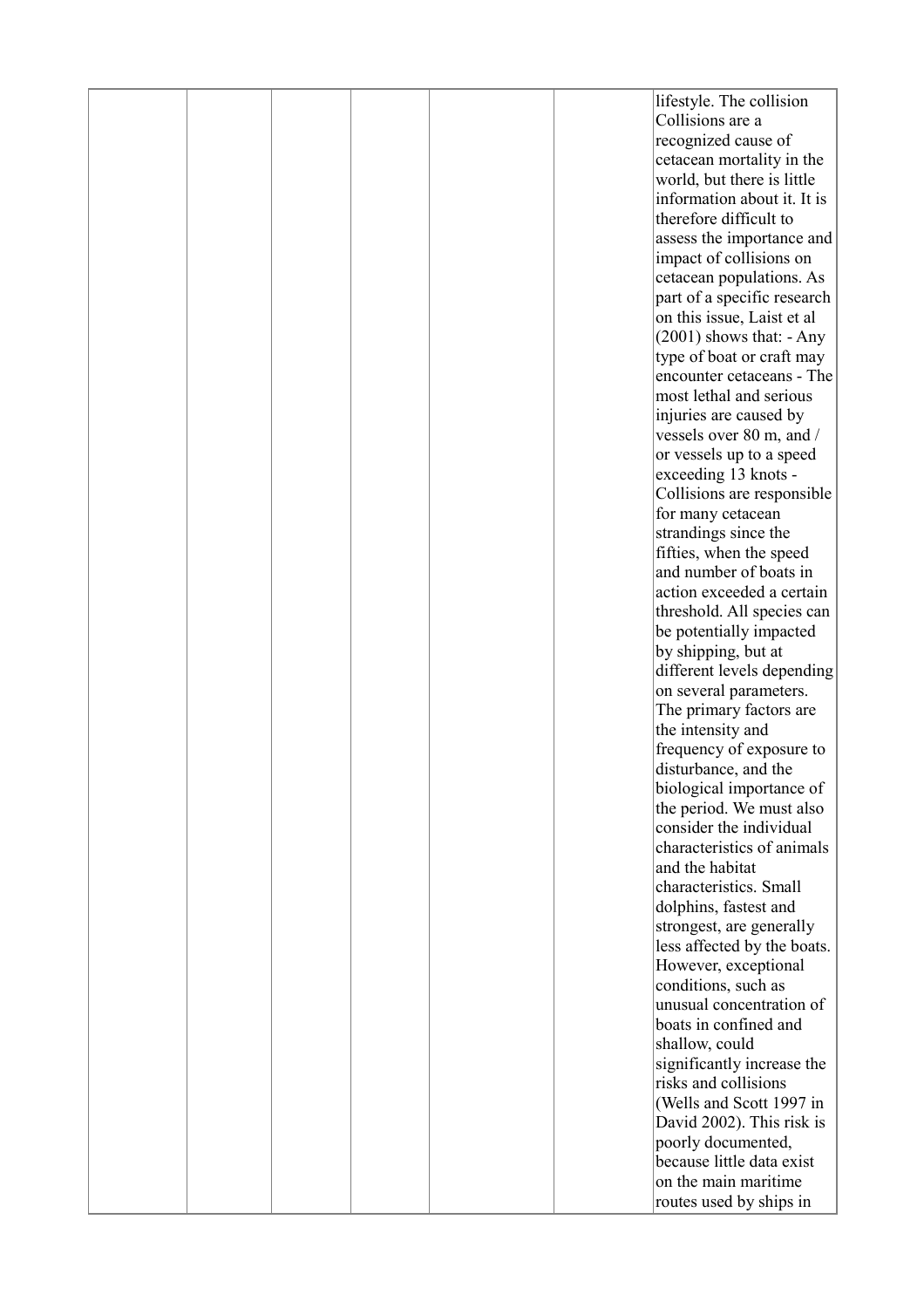| the French Antilles. AIS<br>(Automatic Identification<br>System) phased in during |  |
|-----------------------------------------------------------------------------------|--|
|                                                                                   |  |
|                                                                                   |  |
| 2011 by the CROSS will                                                            |  |
| know more precisely the                                                           |  |
| maritime traffic in the                                                           |  |
| Caribbean. Whale                                                                  |  |
| watching Today, there are                                                         |  |
| still no regulations                                                              |  |
| concerning the activity of                                                        |  |
| whale watching in the                                                             |  |
| waters under French                                                               |  |
| jurisdiction. This is                                                             |  |
| necessary because                                                                 |  |
| Martinique is facing a                                                            |  |
| recent development of                                                             |  |
| whale watching, rapid                                                             |  |
| and uncontrolled,                                                                 |  |
| potentially detrimental to                                                        |  |
| the well being and                                                                |  |
| survival of animals                                                               |  |
| observed, especially as                                                           |  |
| the observation mainly                                                            |  |
| concerns some dolphin                                                             |  |
| populations (Stenella                                                             |  |
| attenuata, Trusiops                                                               |  |
| truncatus Lagenodelphis                                                           |  |
| hosei). In Guadeloupe, a                                                          |  |
| charter of good practice                                                          |  |
| was proposed in 2000 and                                                          |  |
| signed in 2002 by                                                                 |  |
| institutional management                                                          |  |
| (Regional Council,                                                                |  |
| National Park, Council of                                                         |  |
| <b>Bouillante and DIREN)</b>                                                      |  |
| and professionals. For                                                            |  |
| both islands, the activity                                                        |  |
| is practiced in the                                                               |  |
| leeward coast. In the                                                             |  |
| Northern Islands, St.                                                             |  |
| Martin and St. Barts,                                                             |  |
| there is not yet                                                                  |  |
| commercial enterprises                                                            |  |
| whose main activity is the<br>observation of marine                               |  |
| mammals. The whale                                                                |  |
| watching activities, but                                                          |  |
| also the recreational craft,                                                      |  |
| sporting competitions or                                                          |  |
| research can cause                                                                |  |
| disturbance: the                                                                  |  |
| observation of whales                                                             |  |
| and dolphins that often                                                           |  |
| occurs during periods of                                                          |  |
| breeding or resting,                                                              |  |
| during which animals are                                                          |  |
| more sensitive, can                                                               |  |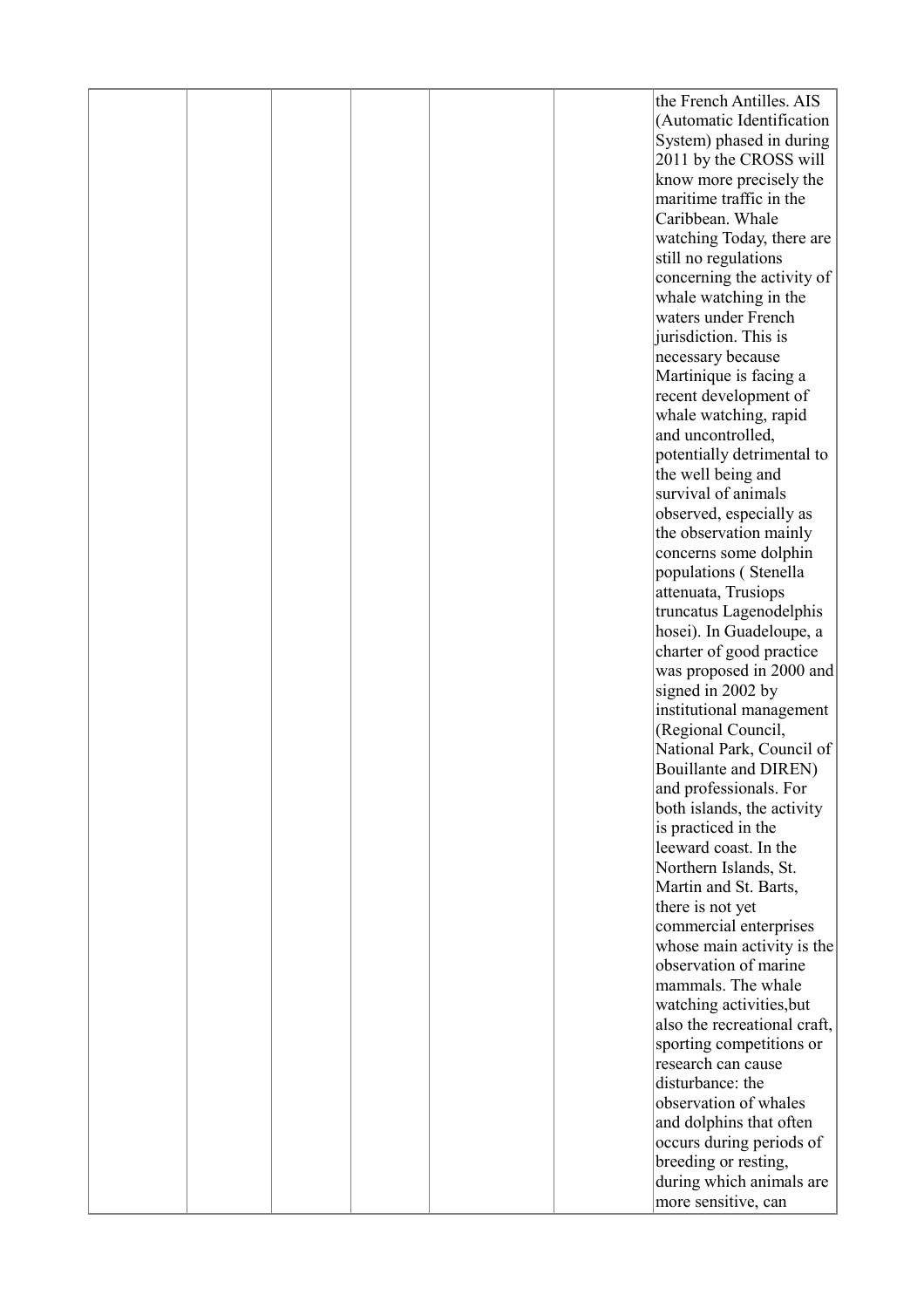|  |  |  | induce stress and<br>reducing the rest, which |
|--|--|--|-----------------------------------------------|
|  |  |  | cause a decrease in                           |
|  |  |  | reproductive rates and                        |
|  |  |  | increased mortality.                          |
|  |  |  | Eventually, these                             |
|  |  |  | repeated interactions and                     |
|  |  |  | performed poorly may                          |
|  |  |  | cause the flight of                           |
|  |  |  | animals to other sites.                       |

#### **Impacts and threats** *around* **the area**

| Impact and<br>threats                                           | Level       | Evolution<br>In the<br>short term | Evolution<br>term | In the long Species affected                                                                                                                                                                                                           | Habitats<br>affected | Description / comments                                                                                                                                                                                                                                                                                                       |
|-----------------------------------------------------------------|-------------|-----------------------------------|-------------------|----------------------------------------------------------------------------------------------------------------------------------------------------------------------------------------------------------------------------------------|----------------------|------------------------------------------------------------------------------------------------------------------------------------------------------------------------------------------------------------------------------------------------------------------------------------------------------------------------------|
| Exploitation<br>of natural<br>ressources:<br>Fishing            | significant | unknown                           | unknown           |                                                                                                                                                                                                                                        |                      | unknown                                                                                                                                                                                                                                                                                                                      |
| Exploitation<br>of natural<br>ressources:<br>Agriculture        | significant | unknown                           | unknown           |                                                                                                                                                                                                                                        |                      | unknown                                                                                                                                                                                                                                                                                                                      |
| Exploitation<br>of natural<br>ressources:<br>Tourism            | significant | increase                          | increase          |                                                                                                                                                                                                                                        |                      | unknown                                                                                                                                                                                                                                                                                                                      |
| Exploitation<br>of natural<br>ressources:<br>Industry           | significant | unknown                           | unknown           |                                                                                                                                                                                                                                        |                      | unknown                                                                                                                                                                                                                                                                                                                      |
| Exploitation<br>of natural<br>ressources:<br>Forest<br>products | limited     | unknown                           | unknown           |                                                                                                                                                                                                                                        |                      | unknown                                                                                                                                                                                                                                                                                                                      |
| Increased<br>population                                         | significant | increase                          | increase          |                                                                                                                                                                                                                                        |                      | unknown                                                                                                                                                                                                                                                                                                                      |
| Invasive alien<br>species                                       | significant | increase                          | increase          |                                                                                                                                                                                                                                        |                      | unknown                                                                                                                                                                                                                                                                                                                      |
| Pollution                                                       | significant | unknown                           | unknown           |                                                                                                                                                                                                                                        |                      | unknown                                                                                                                                                                                                                                                                                                                      |
| Other                                                           | significant | not<br>specified                  | not<br>specified  | Megaptera<br>novaeangliae<br>Balaenoptera edeni<br>Balaenoptera<br>acurostrata Physeter<br>macrocephalus<br>Kogia breviceps<br>Kogia simus<br>Stenella attenuata<br>Stenella clymene<br>Stenella<br>coeruleoalba<br>Stenella frontalis |                      | Noise disturbance We<br>must distinguish in the<br>different noise disturbance<br>from human activities in<br>the ocean: - The point-<br>source emission of high<br>intensity at low and<br>medium frequency<br>(associated with seismic<br>surveys, underwater<br>explosions,<br>implementation of<br>sediment profilers or |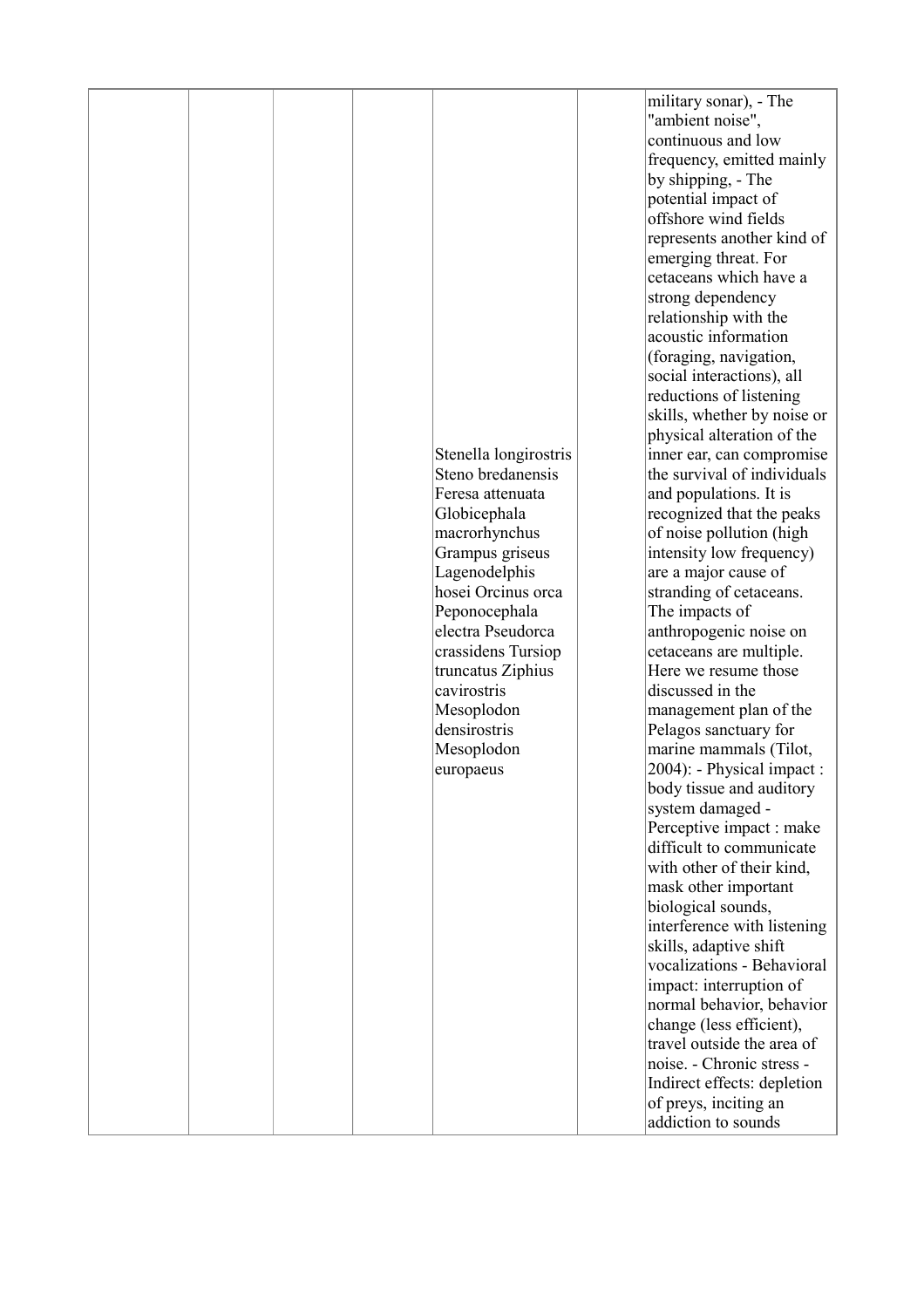## **h - Information and knowledge**

#### **Information and knowledge available**

The Agoa sanctuary has a detailed management plan, well documented with maps (see Annex)

#### **List of the main publications**

| Title                                                                                                                                                                             | Author                                                                                                                           | Year | Editor / review                                                                                                                                        |
|-----------------------------------------------------------------------------------------------------------------------------------------------------------------------------------|----------------------------------------------------------------------------------------------------------------------------------|------|--------------------------------------------------------------------------------------------------------------------------------------------------------|
| Distribution et Abondance des Cétacés dans la Certain, Grégoire/<br>Zone Economique Exclusive des Antilles<br>Françaises par Observation Aérienne :<br>Campagne EXOCET - Antilles | Van Canneyt, Olivier/<br>Dorémus, Ghislain/<br>Ridoux, Vincent/ Jérémie,<br>Stéphane/ Rinaldi, Renato/<br>Watremez, Pierre/ CRMM | 2009 | Van Canneyt, Olivier/<br>Certain, Grégoire/<br>Dorémus, Ghislain/<br>Ridoux, Vincent/ Jérémie,<br>Stéphane/ Rinaldi, Renato/<br>Watremez, Pierre/ CRMM |
| A la rencontre des cétacés                                                                                                                                                        | Terrasse, Marie-Ange                                                                                                             | 2012 | Terrasse, Marie-Ange                                                                                                                                   |
| A Review of Whale-Watching and Whaling<br>with Application for the Caribbean                                                                                                      | Hoyt, Erich/Hyenegaard,<br>Glen T.                                                                                               | 2002 | Hoyt, Erich/Hvenegaard,<br>Glen T.                                                                                                                     |
| Abondance et Distribution des Mammifères<br>Marins dans l'Archipel Guadeloupéen 2008                                                                                              | Gandilhon, Nadège/ Girou,<br>Etienne/ Breach/ DIREN<br>Guadeloupe                                                                | 2009 | Gandilhon, Nadège/ Girou,<br>Etienne/ Breach/ DIREN<br>Guadeloupe                                                                                      |
| Ceaceans and Gillnet Fisheries in Mexico,<br>Central America and the Wider Caribbean: A<br>Preliminary Review                                                                     | Vidal, Omar/Van<br>Waerebeek, Koen/Findley,<br>Lloyd T.                                                                          | 1994 | Vidal, Omar/Van<br>Waerebeek, Koen/Findley,<br>Lloyd T.                                                                                                |
| Cetaceans of Martinique Island (Lesser<br>Antilles): Occurence and Distribution<br>Obtained From a Small Boat Dedicated<br>Survey                                                 | Jérémie, Stéphane/<br>Gannier, Alexandre/<br>Bourreau, Stéphane/<br>Nicolas, Jean-Claude                                         | 2006 | Jérémie, Stéphane/<br>Gannier, Alexandre/<br>Bourreau, Stéphane/<br>Nicolas, Jean-Claude                                                               |
| Draft Compilation of Capacities for Marine<br>Mammals                                                                                                                             | <b>UNEP</b>                                                                                                                      | 2008 | <b>UNEP</b>                                                                                                                                            |
| Echantillonnage Visuel & Acoustique des<br>Cétacés et de l'Avifaune Marine dans les Eaux Jérémie, Stéphane/<br>Territoriales à la Martinique : Novembre-<br>Décembre 2004         | <b>SEPANMAR</b>                                                                                                                  | 2004 | Jérémie, Stéphane/<br><b>SEPANMAR</b>                                                                                                                  |
| Echantillonnage Visuel et Acoustique des<br>Populations de Cétacés et de l'Avifaune<br>Marine dans les Eaux Territoriales à la<br>Martinique : Février-Mars 2004                  | Jérémie, Stéphane/<br><b>SEPANMAR</b>                                                                                            | 2004 | Jérémie, Stéphane/<br><b>SEPANMAR</b>                                                                                                                  |
| État des Lieux et Évolution du Trafic<br>Maritime en Côte sous le Vent de la<br>Guadeloupe 2005-2009                                                                              | Rinaldi, Caroline/ Rinaldi,<br>Renato/Association<br><b>Évasion Tropicale</b>                                                    | 2010 | Rinaldi, Caroline/ Rinaldi,<br>Renato/Association<br><b>Evasion Tropicale</b>                                                                          |
| France Progress Report on Cetacean<br>Research, January 2005 to December 2005,<br>with Statistical Data for the Calendar Year<br>2005                                             | Ridoux, Stéphane/Van<br>Canneyt, Olivier                                                                                         | 2005 | Ridoux, Stéphane/Van<br>Canneyt, Olivier                                                                                                               |
| France. Progress Report on Cetacean<br>Research, January 2007 to December 2007,<br>with Statistical Data for the Calendar Year<br>2007                                            | Ridoux, Stéphane/Van<br>Canneyt, Olivier                                                                                         | 2008 | Ridoux, Stéphane/Van<br>Canneyt, Olivier                                                                                                               |
| Inventaire et Suivi des Cétacés des Eaux<br>Territoriales à la Martinique par<br>Echantillonnages Visuel & Acoustique:<br>Résultats de 2005                                       | Jérémie, Stéphane/<br>Nicolas, Jean-Claude/<br>Martail, Fred/Raigné,<br>Séverine/ SEPANMAR                                       | 2005 | Jérémie, Stéphane/<br>Nicolas, Jean-Claude/<br>Martail, Fred/Raigné,<br>Séverine/ SEPANMAR                                                             |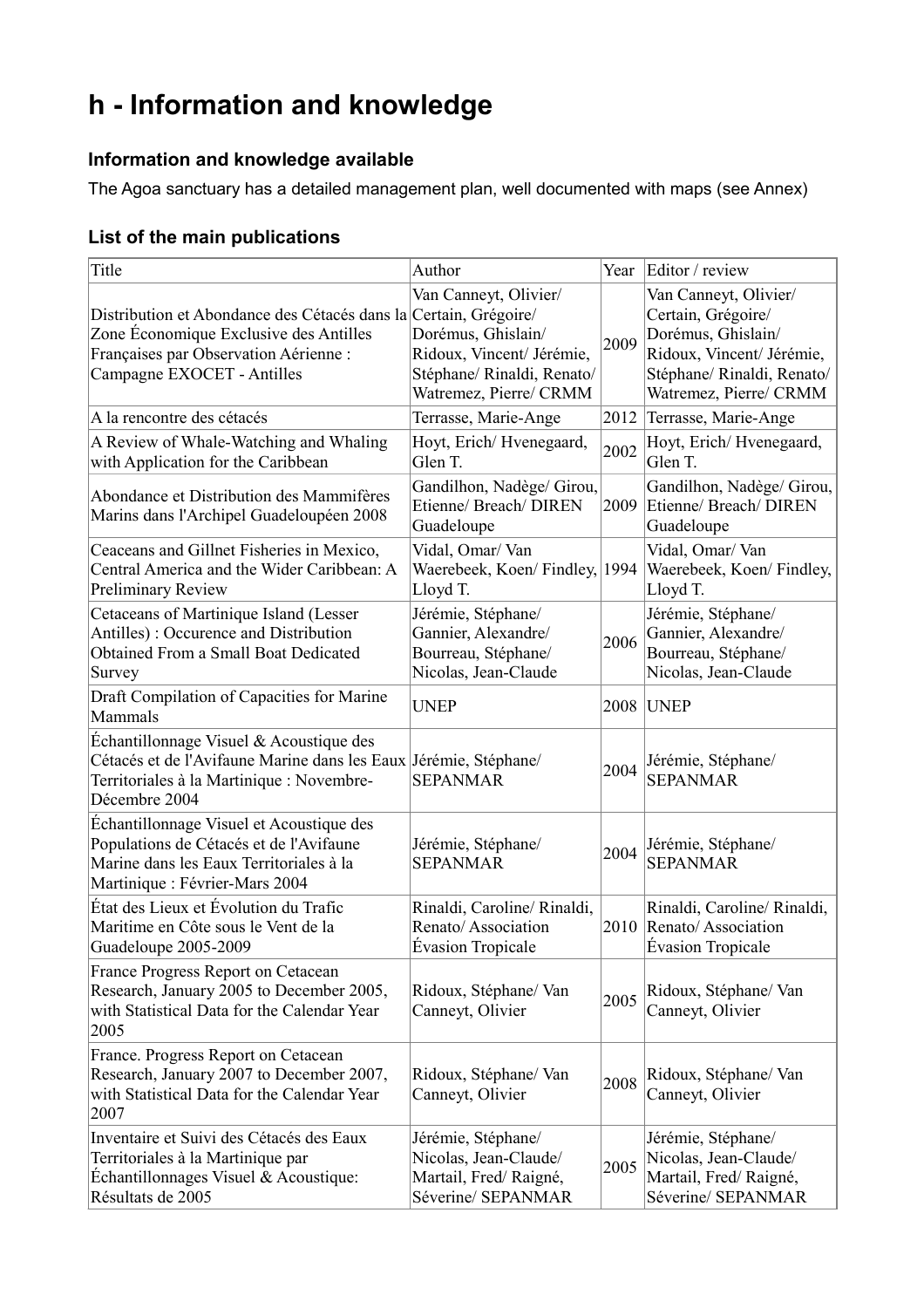| Mapping Diversity and Relative Density of<br>Cetaceans and Other Pelagic Megafauna<br>Across the Tropics: General Design and<br>Progress of the REMMOA Aerial Surveys<br>Conducted in the French EEZ and Adjacent<br>Waters | Ridoux, Vincent/ Certain,<br>Grégoire/Dorémus,<br>Ghislain/Laran, Sophie/<br>Van Canneyt, Olivier/<br>Watremez, Pierre | 2010 | Ridoux, Vincent/ Certain,<br>Grégoire/Dorémus,<br>Ghislain/Laran, Sophie/<br>Van Canneyt, Olivier/<br>Watremez, Pierre |
|-----------------------------------------------------------------------------------------------------------------------------------------------------------------------------------------------------------------------------|------------------------------------------------------------------------------------------------------------------------|------|------------------------------------------------------------------------------------------------------------------------|
| Observations of Small Cetaceans in the<br>Eastern Caribbean                                                                                                                                                                 | Boisseau, Olivier/Leaper,<br>Russel/Moscrop, Anna                                                                      | 2006 | Boisseau, Olivier/Leaper,<br>Russel/Moscrop, Anna                                                                      |
| Population Estimate and Inter-Island<br>Movement of Sperm Whale, Physeter<br>macrocephalus, in the Eastern Caribbean                                                                                                        | Gero, Shane/ Gordon,<br>Jonathan/ Carlson, Carole/<br>Evans, William E./<br>Whitehead, Hal                             | 2006 | Gero, Shane/ Gordon,<br>Jonathan/ Carlson, Carole/<br>Evans, William E./<br>Whitehead, Hal                             |
| Rapport Final de l'Atelier Régional pour les<br>Territoires Francophones de la Caraïbe en<br>Réponse aux Échouages de Mammifères<br>Marins                                                                                  | Ward, Nathalie/ Rinaldi,<br>Caroline/Association<br>Évasion Tropicale/ ECCN                                            | 2010 | Ward, Nathalie/ Rinaldi,<br>Caroline/Association<br>Évasion Tropicale/ ECCN                                            |
| <b>Reintroduction of Manatees Trichechus</b><br>manatus into Guadeloupe, Lesser Antilles :<br>Issues, Questions and Possible Answers                                                                                        | Reynolds, John E. III/<br>Mote Marine Laboratory/<br>Parc National de<br>Guadeloupe                                    | 2008 | Reynolds, John E. III/<br>Mote Marine Laboratory/<br>Parc National de<br>Guadeloupe                                    |
| Report of Surveys Conducted on Small<br>Cetaceans off Guadeloupe 1998 to 2005                                                                                                                                               | Rinaldi, Renato/ Rinaldi,<br>Caroline/ Sahagian,<br>Philippe/Association<br><b>Évasion Tropicale</b>                   | 2006 | Rinaldi, Renato/ Rinaldi,<br>Caroline/ Sahagian,<br>Philippe/Association<br><b>Évasion Tropicale</b>                   |
| Sanctuaire Agoa : Mers sans frontières                                                                                                                                                                                      | Derivery, Muriel                                                                                                       | 2012 | Derivery, Muriel                                                                                                       |
| Sustainable Ecotourism on Atlantic Islands,<br>with Special Reference to Whale Watching,<br>Marine Protected Areas and Sanctuaries for<br>Cetaceans                                                                         | Hoyt, Erich                                                                                                            |      | 2005 Hoyt, Erich                                                                                                       |
| Synthèse des Connaissances Acquises sur les<br>Cétacés Présents en Guadeloupe et<br>Martinique 1998-2006                                                                                                                    | <b>DIREN</b> Martinique/<br><b>SEPANMAR/Association</b><br>Évasion Tropicale/<br><b>BREACH</b>                         | 2008 | <b>DIREN</b> Martinique/<br>SEPANMAR/Association<br><b>Évasion Tropicale/</b><br><b>BREACH</b>                         |
| Synthesis of Cetaceans off the Island of<br>Martinique, French West Indies                                                                                                                                                  | Jérémie, Stéphane/ UNEP/<br><b>SEPANMAR/ ECCEA</b>                                                                     | 2005 | Jérémie, Stéphane/ UNEP/<br><b>SEPANMAR/ ECCEA</b>                                                                     |
| The Potential of Whale-Watching in the<br>Caribbean: 1999                                                                                                                                                                   | Hoyt, Erich/WDCS                                                                                                       | 1999 | Hoyt, Erich/WDCS                                                                                                       |
| The Project for a Marine Mammals Sanctuary<br>in the French West Indies in 2007 (Submitted<br>by France)                                                                                                                    | <b>UNEP</b>                                                                                                            | 2007 | <b>UNEP</b>                                                                                                            |
| Projet de réinsertion du lamantin des Antilles<br>(Trichetus manatus manatus) dans le Grand<br>cul de sac marin en Guadeloupe : implications<br>écologiques, économiques et sociales                                        | Jessica Martial                                                                                                        | 2008 | Jessica Martial                                                                                                        |

#### **Briefly indicate in the chart if any regular monitoring is performed and for what groups/species**

|                             | Species / Frequency Comments |                                                                             |
|-----------------------------|------------------------------|-----------------------------------------------------------------------------|
| group                       | of                           | (In particular, you can describe here the monitoring methods that are used) |
|                             | monitored   monitoring       |                                                                             |
| $ $ (give the $ $ (annual / |                              |                                                                             |
| $ scientific$ $ biannual$ / |                              |                                                                             |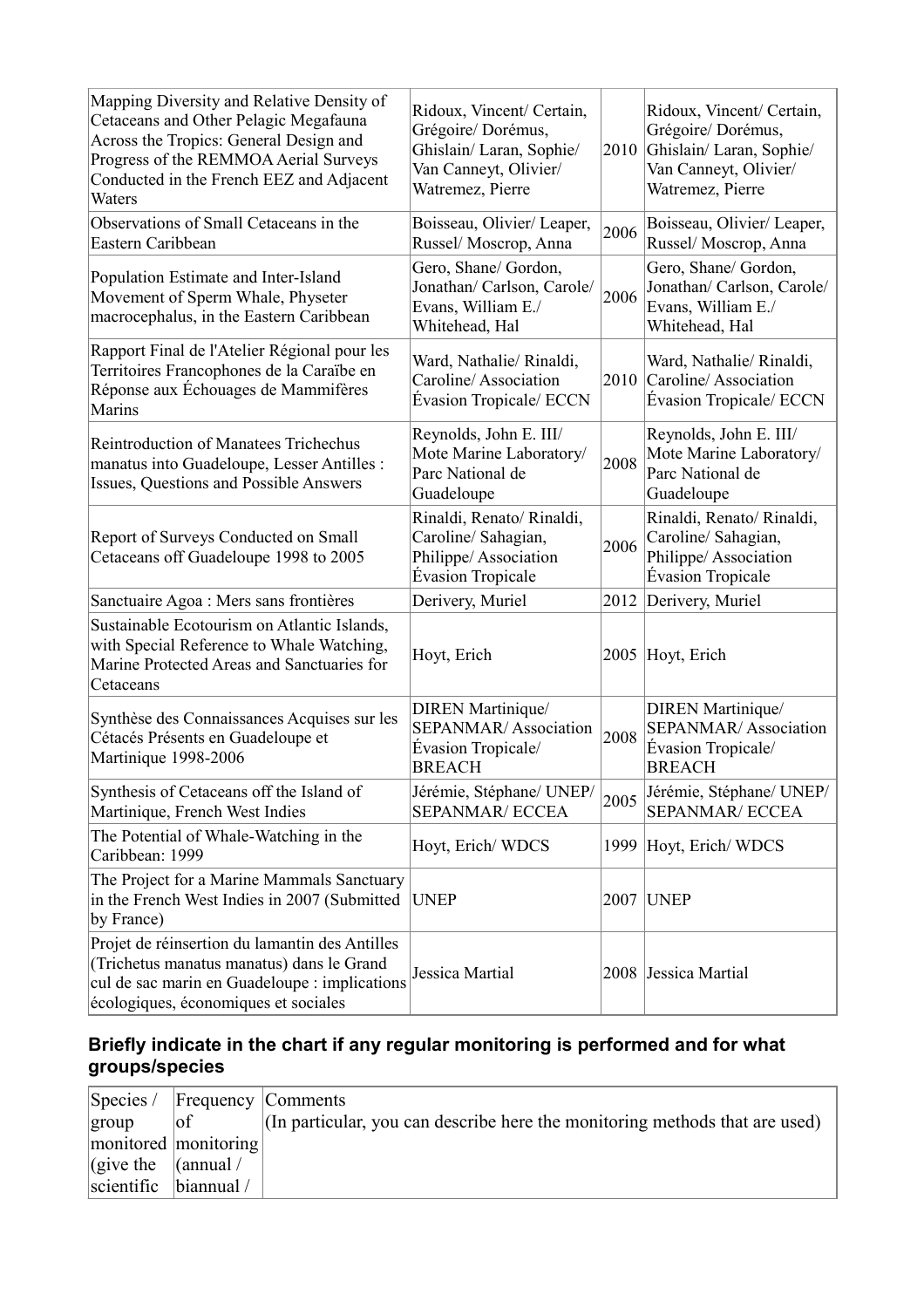|                            | etc)     |                                                                                                                                                                                                                                                                                                                                                                                                                                                                                                                                                                                                                                                                                                                                                                                                                                                                                                                                                                                                                                                                                                                                                                                                                                                                                                                                                                                                                                                                                                                                                                                                                                                                                                                                                                                                                                                                                                                                                                                                                                                                                                                                                                                                                                                                                                                                                                                                                                                                                                                                                                                                                                                                                                                                                                                                                                                                                                                                                                                                                                                                                                                                                                                                                                                                                                                                                                                                                                                                                                                                                                                                                                                                                                                                                                                                                                                                                         |
|----------------------------|----------|-----------------------------------------------------------------------------------------------------------------------------------------------------------------------------------------------------------------------------------------------------------------------------------------------------------------------------------------------------------------------------------------------------------------------------------------------------------------------------------------------------------------------------------------------------------------------------------------------------------------------------------------------------------------------------------------------------------------------------------------------------------------------------------------------------------------------------------------------------------------------------------------------------------------------------------------------------------------------------------------------------------------------------------------------------------------------------------------------------------------------------------------------------------------------------------------------------------------------------------------------------------------------------------------------------------------------------------------------------------------------------------------------------------------------------------------------------------------------------------------------------------------------------------------------------------------------------------------------------------------------------------------------------------------------------------------------------------------------------------------------------------------------------------------------------------------------------------------------------------------------------------------------------------------------------------------------------------------------------------------------------------------------------------------------------------------------------------------------------------------------------------------------------------------------------------------------------------------------------------------------------------------------------------------------------------------------------------------------------------------------------------------------------------------------------------------------------------------------------------------------------------------------------------------------------------------------------------------------------------------------------------------------------------------------------------------------------------------------------------------------------------------------------------------------------------------------------------------------------------------------------------------------------------------------------------------------------------------------------------------------------------------------------------------------------------------------------------------------------------------------------------------------------------------------------------------------------------------------------------------------------------------------------------------------------------------------------------------------------------------------------------------------------------------------------------------------------------------------------------------------------------------------------------------------------------------------------------------------------------------------------------------------------------------------------------------------------------------------------------------------------------------------------------------------------------------------------------------------------------------------------------------|
| name)<br>Marine<br> mammal | biannual | For observation of cetaceans in their natural environment, visual<br>observation is classically done from boats. This approach presents some<br>drawbacks. First, the observers have to find the animals and approach them,<br>either to provide individual recognition (photo- identification), or to<br>confirm the presence/absence of animals in certain marine areas. Each<br>survey was carried out using simultaneously two sails motorized boats. On<br>a daily effort, each platform prospected randomly a different target of four<br>line transects, spaced between waypoints defined in advance. Successive<br>on-transect GPS boat positions were automatically tracked by the software<br>MAX SEA, 10.1.3.2 version (http://comfr.maxsea.fr/MaxSea/). Concretely,<br>three trained observers and one more observer (minimum) qualified in<br>cetacean's recognition constantly observed at 180° front and sides on a<br>constant speed moving platform. Minimum on-transect navigation speed for<br>boats was determinate to 5 knots in accordance with approximated whales<br>travelling speed of 3 (especially in mother and calf pod) to 6 miles per hour,<br>even if they can swim much faster especially for isolated animals. Watches<br>were conducted with the unaided eye reticulated 7X50 Marine BUSHNELL<br>waterproof binoculars and distances measured in mil-dot graduations in<br>situ. Cetaceans on-transect observation on the line transect was digitally<br>reported at its initial position with relevant parameters such as axis of the<br>boat, compass bearing, compass heading, angle of the cluster detected with<br>the boat and height of each human observer and platform. The size<br>estimation of each cluster (average of minima and maxima of individuals in<br>a group) was fixed by at least 2 different observers. Each observation was<br>reported with the date, the time, the name of the observers, the weather, the<br>speed of the boat, the GPS position (station or interval, as the platform is<br>moving or not) and biological or ecological notations. NIKON D300 were<br>used to take pictures of the animals, directly from the line transect or in the<br>merging mode when necessary. All events occurring off and on-transect<br>(macro-wastes, birds, fishes, turtles, human activities, changes in the cap or<br>navigation, observer rotation, boat-breaks, climatic changes etc.) were<br>systematically reported with localization in notepads with detailed<br>information. Cetaceans are vocally active. They emit various sounds<br>depending on the species and individuals in the same species: harmonics or<br>transients signals as calls, wheezing, moans, vocalizations, clicks, click<br>trains (buzzes) For some species, the acoustic intensities can reach more<br>than 200dB re 1µPa at 1m. The sounds could be narrowband (wheezing) or<br>broadband (clicks). The objectives of acoustic observations are: detecting<br>the presence of cetaceans, identifying species, classifying different types of<br>sounds and possibly locating individuals. This diversity of sounds makes it<br>difficult to use the same system for recordings different species. For many<br>applications, the recording system is dedicated to the observations of one<br>specific species. The technical specifications (D/A converter, range,<br>accuracy) will be chosen in taking account the acoustic intensities, the<br>forms and the frequencies of the emitted sounds. The classical technique is<br>to use easy portable equipment on vessels, including one or more than one<br>hydrophone (Instantaneous Acoustic Observatories), a preamplifier and a<br>data acquisition system (DAT, personal computer or portable digital)<br>recorder). The global research effort of the marine zone that will be |
|                            |          | investigated will associate visual and acoustics observations, these both                                                                                                                                                                                                                                                                                                                                                                                                                                                                                                                                                                                                                                                                                                                                                                                                                                                                                                                                                                                                                                                                                                                                                                                                                                                                                                                                                                                                                                                                                                                                                                                                                                                                                                                                                                                                                                                                                                                                                                                                                                                                                                                                                                                                                                                                                                                                                                                                                                                                                                                                                                                                                                                                                                                                                                                                                                                                                                                                                                                                                                                                                                                                                                                                                                                                                                                                                                                                                                                                                                                                                                                                                                                                                                                                                                                                               |
|                            |          | techniques are complementary. This approach is instantaneous (the results)                                                                                                                                                                                                                                                                                                                                                                                                                                                                                                                                                                                                                                                                                                                                                                                                                                                                                                                                                                                                                                                                                                                                                                                                                                                                                                                                                                                                                                                                                                                                                                                                                                                                                                                                                                                                                                                                                                                                                                                                                                                                                                                                                                                                                                                                                                                                                                                                                                                                                                                                                                                                                                                                                                                                                                                                                                                                                                                                                                                                                                                                                                                                                                                                                                                                                                                                                                                                                                                                                                                                                                                                                                                                                                                                                                                                              |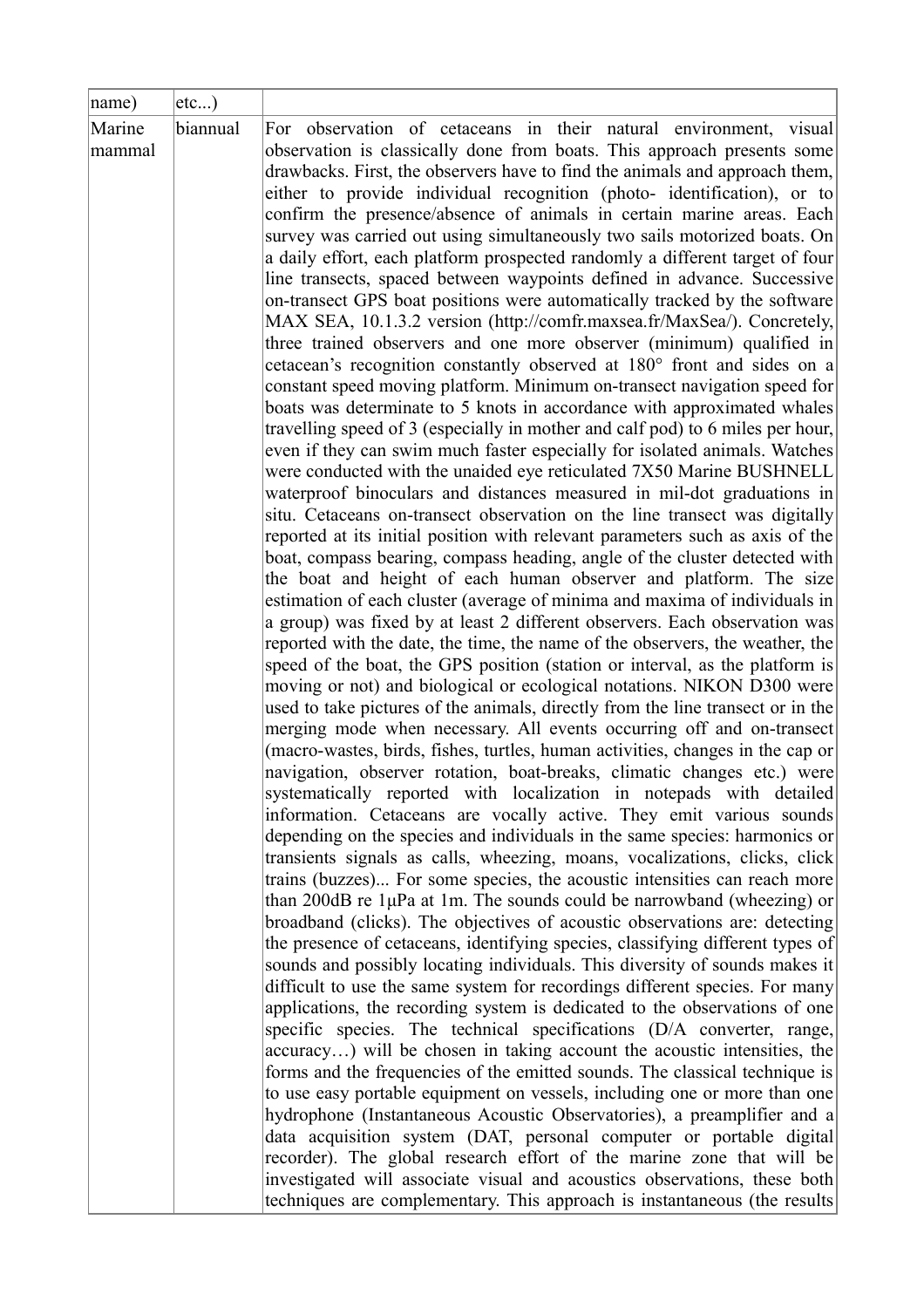| are obtained only during this effort), localized on a specific marine zone     |
|--------------------------------------------------------------------------------|
| and generally requires strong financial support. Acoustic detections of        |
| singing males whales were performed with one portable hydrophone               |
| DolphinEAR / Pro omni (spectral band: 15Hz-24000Hz and preamp) in              |
| 2008, with the Aquarian hydrophone H2b (spectral band: 20Hz-20000Hz)           |
| and preamp rolls MP13 Mini Mic used with audio earphones SBC HL145             |
| Philips) in 2009 and the Colmar GP0280 Omni directional preamplifier           |
| hydrophone in 2009 and 2010. These acoustics observations were done on-        |
| transect with a boat-stop, noted in the line transect as a limited break and   |
| removed from visual observation time-pressure (average of 12 minutes by        |
| acoustic station, except in case of positive detection). After each stop times |
| (merging mode, acoustic stations, interrupted line transect because of         |
| rainstorms or technical check needs), the effort started again at the initial  |
| interruption GPS point. In case of long-time non compliant climatic            |
| conditions, we have definitively disrupted the effort and, when possible,      |
| have reported the prospection for another day.                                 |

# **Chapter 4. ECOLOGICAL CRITERIA**

**(Guidelines and Criteria Section B/ Ecological Criteria)** Nominated areas must conform to at least one of the eight ecological criteria. Describe how the nominated site satisfies one or more of the following criteria. (Attach in Annex any relevant supporting documents.)

#### **Representativeness:**

The Caribbean islands are one of 34 global biodiversity hotspots, characterized by great ecological particularly threatened. This diversification can be explained by the geographical isolation of the islands. In total, this archipelago of tropical islands and semi-tropical volcanic features 10000 km<sup>2</sup> of coral containing 25 genera of coral, 22000 sq km of mangroves and upto 33,000 sq km of seagrass beds. The shallow marine environment contains 663 species of molluscs, 30 species of cetaceans, over 1400 species of fish and 76 species of sharks. Many wide-ranging migratory species such as seabirds, turtles and whales, occupy a great diversity of habitats at different stages of development or the seasons.

#### **Martinique**

Martinique is a volcanic island inserted into the center of the West Indies. Its marine field contains a significant natural heritage but very degraded.

Generally, in the tropical, the richets coastal environments are the mangroves, seagrass beds and coral reefs.

In total, on the coast of Martinique, there are 300 species of benthic and pelagic fish, 35 species of gorgonians, 45 coral species, 370 mollusks and 5 species of sea turtles and 21 marine mammal species (all species of turtles and marine mammals are classified as "threatened" on the IUCN Red list and listed in Annex II of SPAW).

#### **Guadeloupe**

The Department of Guadeloupe is an archipelago of two main islands, Basse Terre (848 km ²) and Grande-Terre (590 km ²), surrounded by several small islands, including Marie-Galante, Les Saintes and La Désirade. Like the other islands of the Lesser Antilles, it is entirely volcanic formation, the product of subduction of oceanic crust under the Atlantic Caribbean plate.

Marine ecosystems of Guadeloupe are characteristic of the island systems in the region. As in Martinique, we find coral formations (fringing reef, barrier reef in the Great cul-de-sac marine), seagrass beds in sheltered areas (6700 hectares) and mangroves covering approximately 3,000 hectares.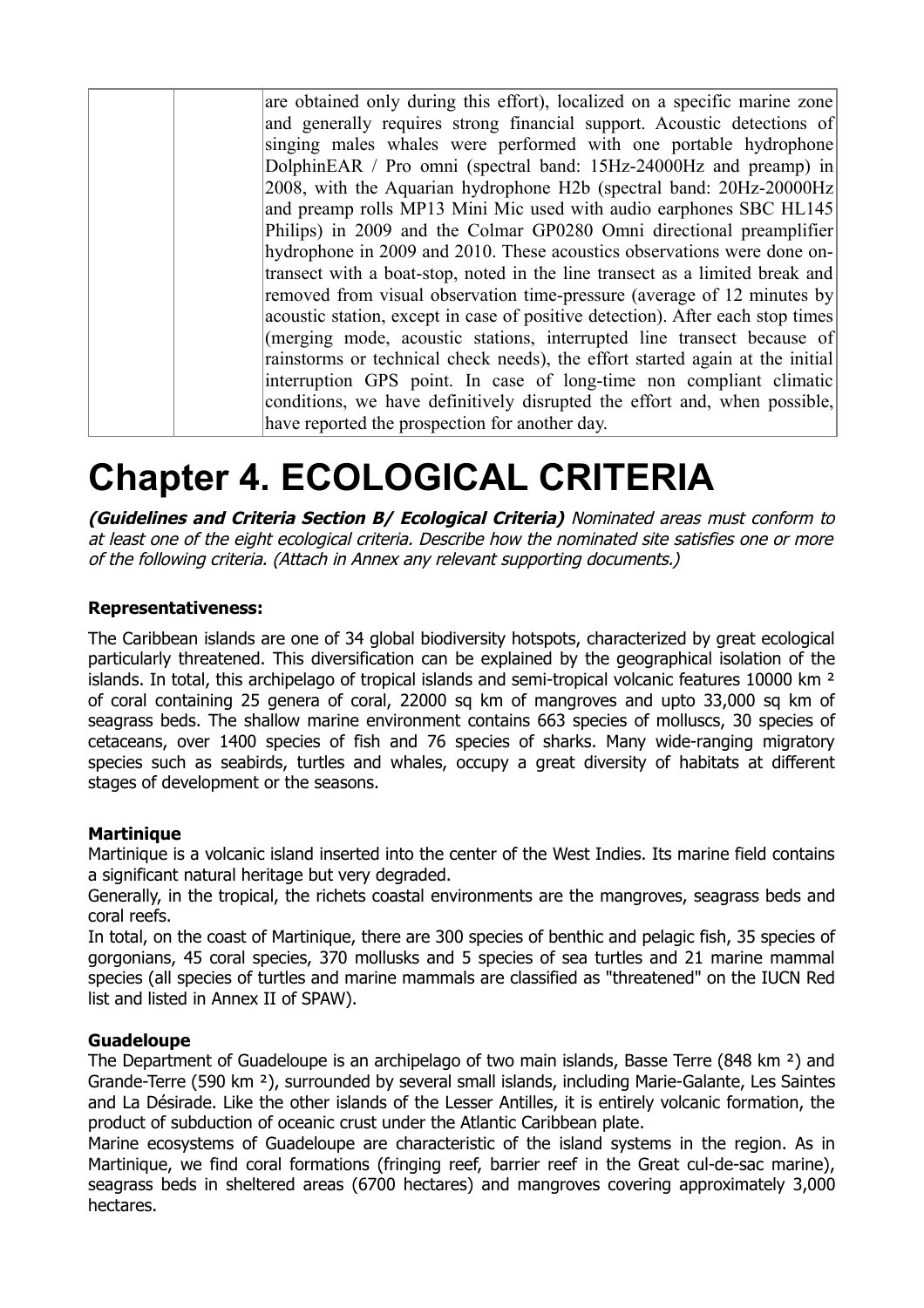Among the wildlife species most remarkable, three species of turtles (hawksbill, leatherback and green turtle) nest on the beaches of Guadeloupe. Loggerhead and olive ridley turtles are found mainly in oceanic waters.

As for Martinique, the ocean waters are frequented by 24 species of cetaceans.

#### **Saint Martin and Saint Barthelemy**

These two islands contain ecosystems characteristics of the Caribbean, including coral reefs, coral bioconstruits and seagrass beds. Saint Martin has three species of endangered turtles (hawksbill, leatherback and green turtle) that nest on the beaches back.

#### **Conservation value:**

Habitat loss and degradation are the main factors in the decline of global biodiversity, and a major threat for marine mammals region-wide. In the Caribbean, the main causes of destruction of these habitats are the coastal degradation for urban development, tourism, agriculture, deforestation and pollution (UNEP, 2005).

The article 3 of the Declaration of the Agoa sanctuary mentions that appropriate measures (...) will be taken into the sanctuary to ensure a favorable conservation of marine mammals by protecting them and their habitats, of direct or indirect negative impacts, ascertain or potential, of human activities.The sanctuary thus contributes to the preservation and maintenance of marine ecosystems, ensures their long term viability and maintenance of their biological and genetic diversity, and therefore ensures favourable conditions for marine mammals throughout the area it covers. Besides, the sanctuary and its management board is equipped with regulation competencies that gives it legitimacy to take any appropriate initiative, including regulatory and./or management measures, to guarantee the conservation of marine mammal species and populations in their different life cycle stages. Consequently, the sanctuary participates in the conservation of an important number of marine mammal species that are present in, and of major importance for, the Wider Caribbean.

#### **Critical habitats:**

The sanctuary includes 24 species of marine mammals, all included in the Annex II of the SPAW Protocol and in the Annex II of the CITES, and 8 are listed on the IUCN Red List as "Least concern" and one other as "vulnerable". By the huge area it encompasses, located along the northern part of the Lesser Antilles, the sanctuary contains important population numbers of these species, therefore an important contribution to their overall population sizes in the region.

#### **Connectivity/coherence:**

In September 2011, NOAA's Office of National Marine Sanctuaries and France's Marine Protected Areas Agency signed a sister sanctuary agreement to protect endangered humpback whales that migrate annually between NOAA's Stellwagen Bank National Marine Sanctuary and the Agoa Marine Mammal Sanctuary in the French Antilles. This area includes the islands of Guadeloupe, Martinique, St. Martin and St. Barthelemy at the Caribbean's eastern edge. Both sanctuaries provide critical support for the North Atlantic population of humpback whales, which spend spring and summer at Stellwagen Bank and other northern feeding grounds before heading south to the warmer waters of the Caribbean Sea in late fall to mate and give birth to their young.

The entire 138,000 square-kilometer French Exclusive Economic Zone (EEZ) in the Caribbean is currently defined as a critical habitat for marine mammals. In all, 21 of the 28 cetacean species, including baleen whales, dolphins and other toothed whales, that can be found in the Caribbean Sea have been documented in the French Antilles. Some of these species are year-round residents, others are seasonal visitors, and still others simply pass through the waters around these islands. Agoa was created consistent with the objectives of the Convention for the Protection and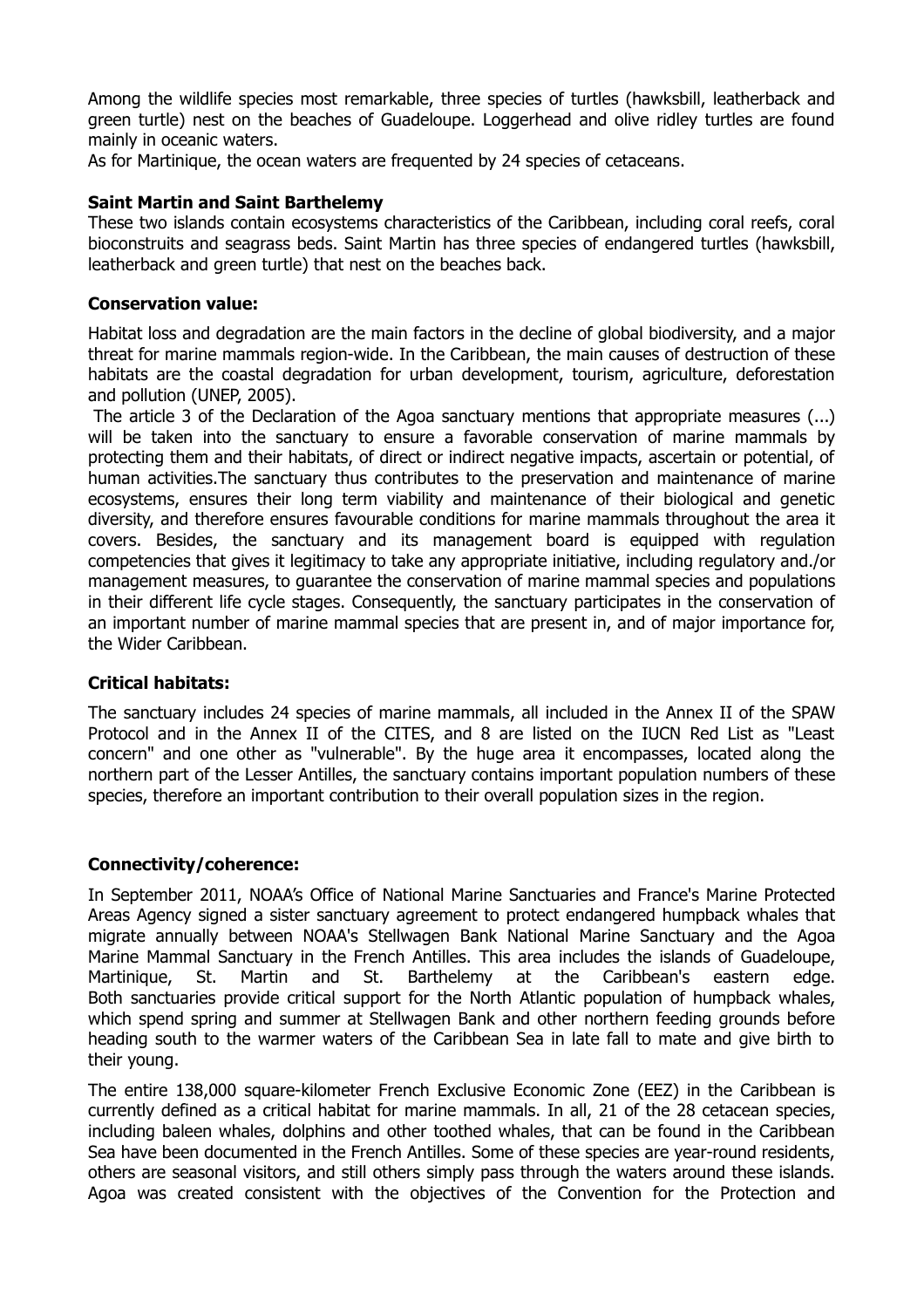Development of the Marine Environment of the Wider Caribbean (the Cartagena Convention) and its Protocol on Specially Protected Areas for Wildlife (SPAW), and the United Under the auspices of UNEP's SPAW Protocol, the sister sanctuary agreement will help improve humpback whale recovery in the North Atlantic by providing new avenues for collaborative education, scientific and management efforts, including joint research and monitoring programs. This effort will help improve knowledge about humpbacks in the Atlantic and the threats they face from both natural and man-made changes to their environment. NOAA anticipates the relationship will be crucial to the long-term conservation of the North Atlantic humpback whale population, as well as to the development of future cooperative agreements with other countries. Before the end of the year (2012) an agreement will be signed between the Agoa sanctuary and the future marine mammal sanctuary in the Dutch Antilles. The cooperation with the Marine Mammal Sanctuary of the Dominican Republic (SMMRD) will also be strengthened.

# **Chapter 5. CULTURAL AND SOCIO-ECONOMIC CRITERIA**

**(Guidelines and Criteria Section B / Cultural and Socio-Economic Criteria)** Nominated Areas must conform, where applicable, to at least one of the three Cultural and Socio-Economic Criteria. If applicable, describe how the nominated site satisfies one or more of the following three Criteria (Attach in Annex any specific and relevant documents in support of these criteria).

#### **Socio-economic benefits:**

The French overseas territories, as regards to the West Indies (archipelago of Guadeloupe, Martinique, St. Barthélémy, St. Martin), have a particularly extensive maritime public domain, and are home to many terrestrial and marine protected areas (national parks, regional park, nature reserves, biosphere reserves, etc.). The valorization of their natural resources, biodiversity and wildlife, is a decisive advantage in the promotion of a sustainable nature tourism.

#### **Socio-economic benefits**

**Overall diagnosis of the activity of whale watching in the French Antilles in 2010** Our studies have identified nine operators offering whale watching trips in the French Antilles. Table 3 indicates the number of operators for each island. The activity is growing in Martinique. In Guadeloupe, its evolution was moderated but it would seem that in light of investigations conducted during this study, its evolution can be intensified in the coming years (Table 3). Whale watching is not developed in the islands of St. Barthelemy and St. Martin. This finding may reflect the fact that the observations of dolphin populations are not regular. However, a structure of St. Martin is considering of developing this activity during the humpback whales season in the area. Except one structure, all operators of Martinique reported to be growing and plan to invest in new boats and hire in the next 5 years. During the writing of this report, an operator has acquired a new boat and hired an employee to enable it to increase its capacity to carry passengers.

#### **Table 3 : Number of ww structures in the French Antilles**

|  | Ww operators | Operators offering multi-topic trip<br>with a ww component | Number of structures<br>considering of<br>developing a ww<br>activity (specific or<br>multi-topic) in a short<br>or long term |
|--|--------------|------------------------------------------------------------|-------------------------------------------------------------------------------------------------------------------------------|
|--|--------------|------------------------------------------------------------|-------------------------------------------------------------------------------------------------------------------------------|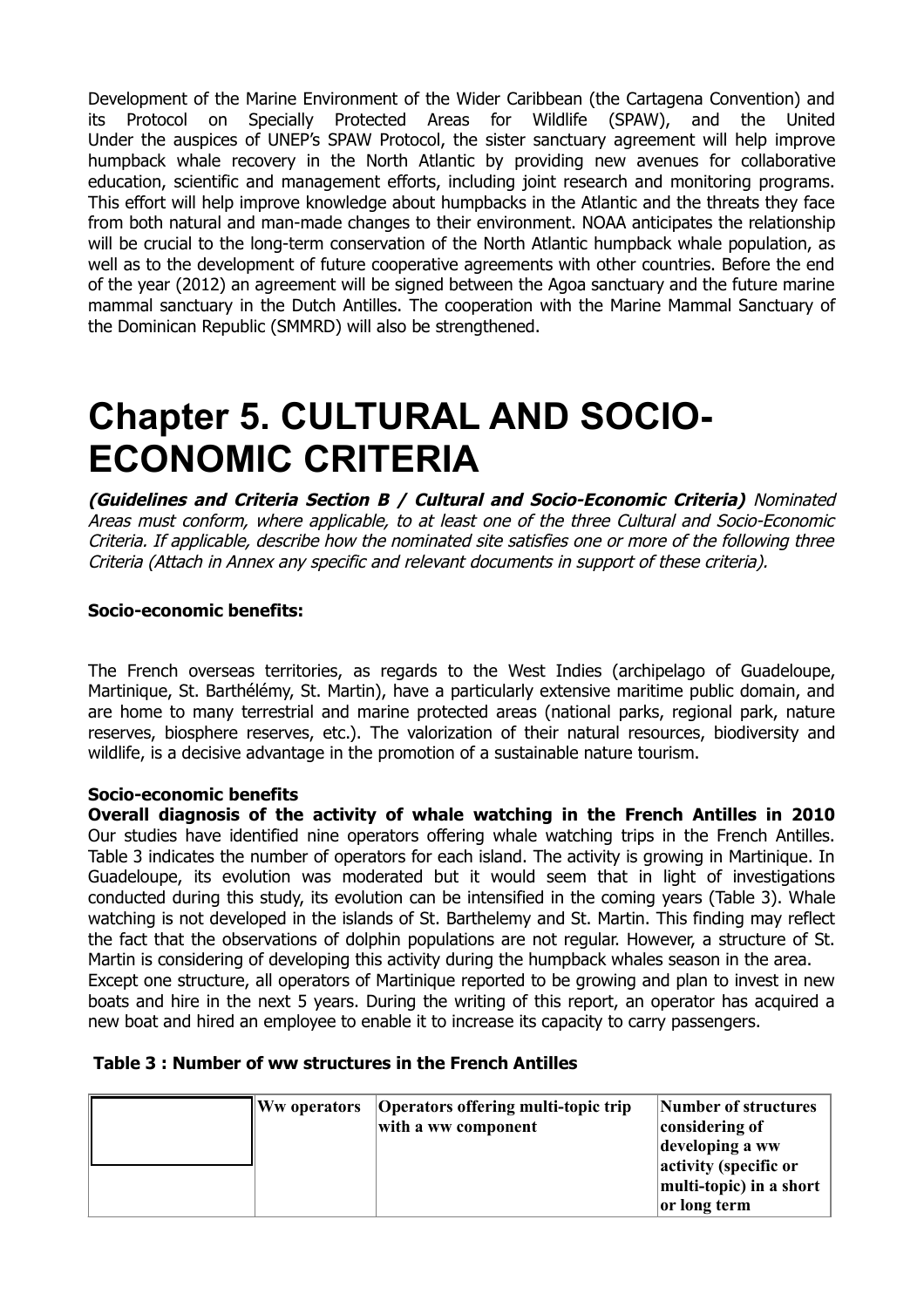| Martinique          |    |   |  |
|---------------------|----|---|--|
| Guadeloupe          |    | 0 |  |
| Saint-Barthélemy    | 10 | 0 |  |
| <b>Saint-Martin</b> |    | U |  |

The activity of whale watching started in Guadeloupe in 1998 with excursions organized from Bouillante by the diving club "les heures saines" accompanied by naturalist guides form the association "Evasion Tropicale".

In Martinique, the activity began in 2003 and has grown strongly since the number of operators increased from 1 in 2003 to 6 in 2010 (Figure 8). Five more structures are planning to develop in the short term this activity and the "Direction de la Mer" (navy) considers that this activity could be a possible opportunity for a dozen commercial fishermen to change profession.

In Guadeloupe, growth has remained moderate since the evolution of the number of operators increased from 1 to 3 of 1998 to 2010.

However, according to surveys in this study, it appears that the activity of whale watching will evolve similarly in the two islands in the coming years. Indeed, if we take into account the operators who reported us that thez are thinking about developing a commercial whale watching, this is a total of 11 operators who may soon pursue the activity in Martinique and 8 in Guadeloupe. The investigations focused only on tourist facilities offering boat trips (diving, sport fishing, day cruise). It is therefore difficult to estimate the future development in the short and long term activity.

#### **Number of whale watchers and economic contributions**

In total, the activity of whale watching attracts each year 18,500 whale watchers and brings in about 561,000 euros.

The activity is most developed in Martinique where there are near 14,500 whale watchers in 2009. The economic contributions are valued at 381,000 euros per year. The activity is growing, and will soon be implementing new structures.

Guadeloupe has received in 2009, about 4000 whale watchers, 3.5 times less than Martinique. The outings are also different compared to Martinique since all are accompanied by naturalist guides.

|                     | <b>Number of whale</b><br>watchers/year | <b>Economic contributions of</b><br>the whale watching by year | Average price |
|---------------------|-----------------------------------------|----------------------------------------------------------------|---------------|
| Martinique          | 14500                                   | 381 000                                                        | 49 euros      |
| Guadeloupe          | 4 000                                   | 180 000                                                        | $63$ euros    |
| Saint-Barthélemy    | $ 0\>$                                  | $\overline{0}$                                                 | 0             |
| <b>Saint-Martin</b> | $\vert$ ()                              | $\overline{0}$                                                 | $\theta$      |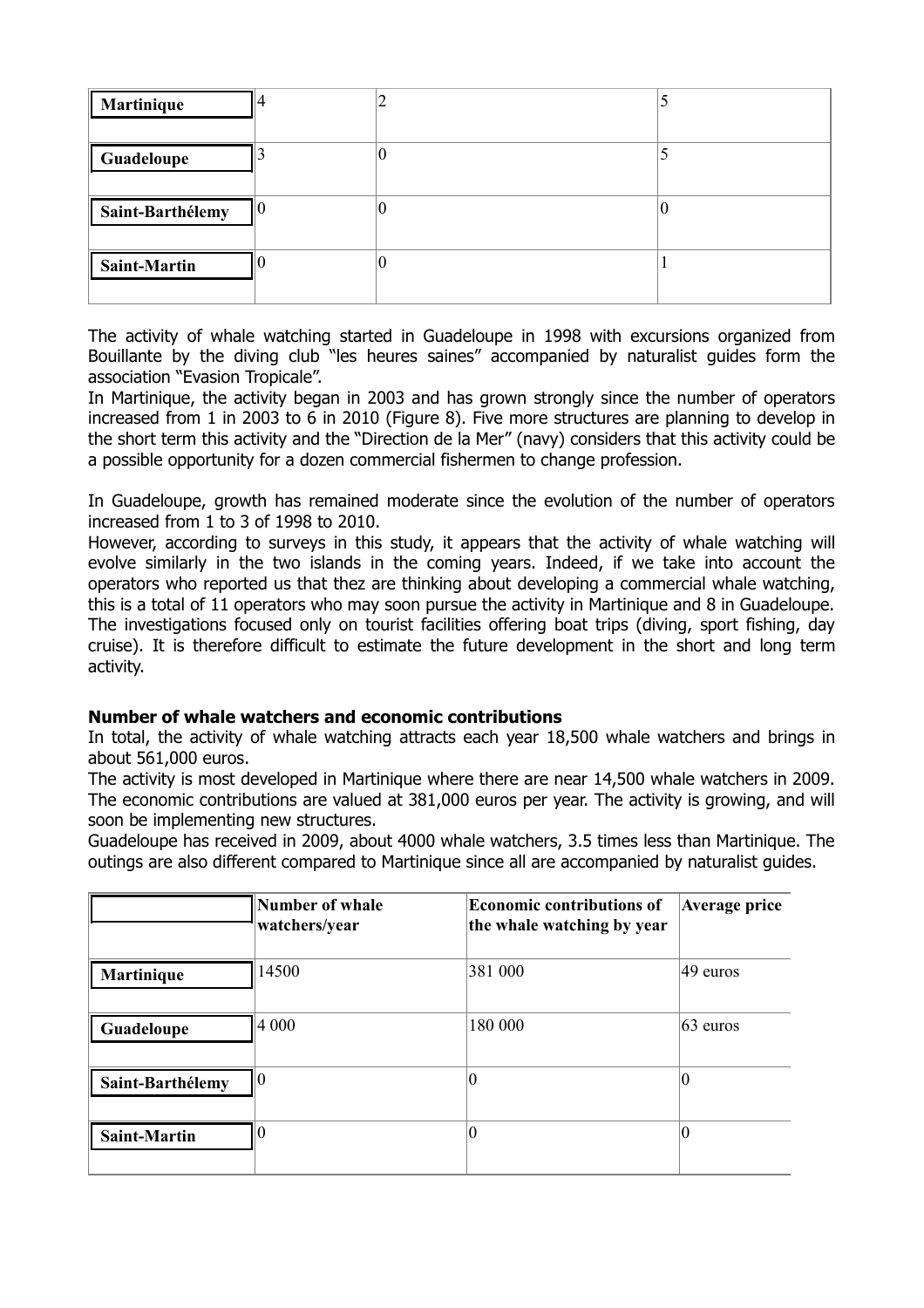Compared to neighboring islands, Martinique has an activity of whale watching almost similar to the islands of Dominica and St. Lucia. The number of whale watchers is identical to Dominica. Economic contribution, however, are significantly lower for Martinique, this is due to the fact that the multi-thematic outputs (7430 whale watchers), we only counted a percentage of turnover reported by the operator (see previous paragraph).

Guadeloupe has an activity for its whale watching far less developed than its neighboring islands, but will probably soon be implementing new structures.

The trade of whale watching in St. Lucia is one of the most important in the Caribbean (O'Connor et al, 2009).

**Table 5 : Comparison between whale watching in the French Antilles and in Dominica and St Lucia**

|              | watchers/year | Number of whale Economic contributions of the<br>whale watching by year in \$<br>(direct expenditure) | Number of tour operators |
|--------------|---------------|-------------------------------------------------------------------------------------------------------|--------------------------|
| Martinique   | 14 500        | 529 461 \$                                                                                            | 6                        |
| Guadeloupe   | 4 000         | 250 139 \$                                                                                            | 3                        |
| Dominique    | 14 500        | 585 000 \$                                                                                            | 4                        |
| Sainte-Lucie | 16 650        | 832 500 \$                                                                                            | 4                        |

# **Chapter 6. MANAGEMENT**

### **a - Legal and policy framework (attach in Annex a copy of original texts, and indicate, if possible, the IUCN status)**

**National status of your protected area:**

### **A public establishment dedicated to the protection of the marine environment**

The French Marine Protected Area Agency is a public establishment of an administrative nature created by the law of 14 April 2006 and placed under the governance of the Ministry of Ecology, Sustainable Development, Transport, and Housing.

The main assignements of the French Marine Protected Area Agency are :

- supporting public policies for the creation and management of marine protected areas in the entirety of French maritime waters
- running the MPA network
- technical and financial support of natural marine parks
- reinforcing French potential in international negotiations concerning the sea.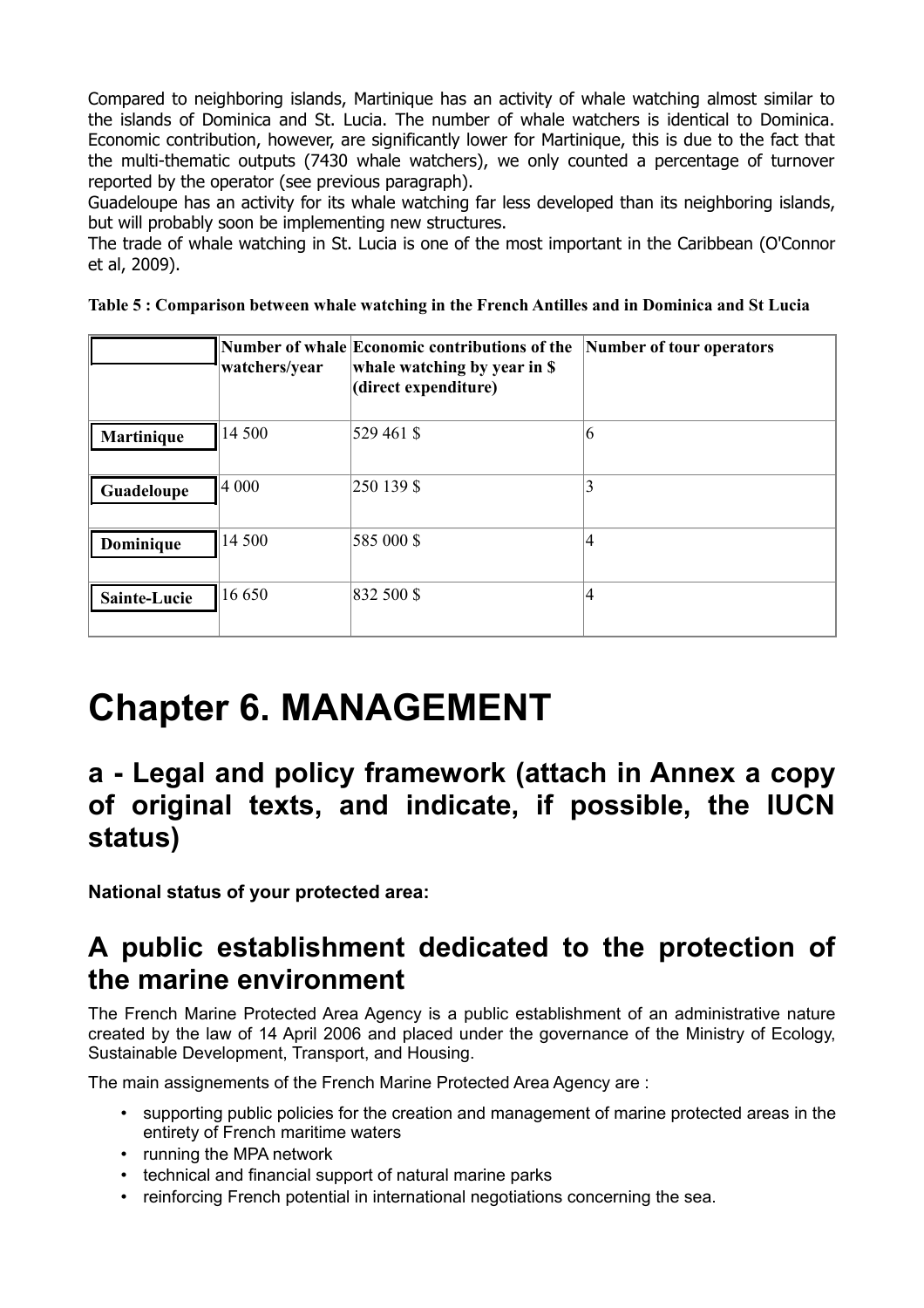#### **Agency Organisation and gouvernance**

Its head office is in Brest (Finistère). It has branches in mainland France and overseas, outreach teams linked to natural Marine parks and park projects. Its government is exercised by an executive board on which other deliberating authorities are dependent (the Natural Marine Park management advisory councils and board) and a consultative instance (the Scientific Council).

### **Deliberating authorities**

#### **The executive board**

The executive board is the main decision-making authority of the agency. Its members are appointed for three years. Its president is elected from within.

The executive board meeting of 25 February 2010 re-elected Jérôme BIGNON (Member of Parliament for the Somme), as president and Pierre-Georges DACHICOURT (President of the Comité National des Pêches Maritimes et des Élevages Marins) and Ferdy LOUISY (President of the Parc National de Guadeloupe), as vice-presidents.

This board is made up of two colleges (composition is defined in article R334-4):

- 1. State representatives (16 members)
- 2. elected members, users, and associations (23 members)

Article R334-8 of the environmental code defines its sphere of competence, which notably enables the executive board to define Natural Marine Park and Marine Protected Area management policies in its sphere of competence (creation, management, evaluation).

The executive board meets approximately 3 times per year.

#### **The executive committee**

Within the executive board there is an executive committee comprised of the executive board president, the vice presidents, a representative of the governing ministry, a representative of the ministry responsible for the sea, a representative of the ministry responsible for maritime fishing and marine farming, a representative of the ministry responsible for overseas departments, a representative of regional authorities, a president of the Natural Marine Park Management Council, a representative of another category of Marine Protected Area, the establishment employee representative, and another qualified person.

The committee prepares works, monitors the execution of executive board decisions, and exercises the powers given to by the executive board. It also meets approximately 3 times per year.

#### **Natural Marine Park management councils: local governance**

The natural Marine Park Management Council groups together the main local people involved representing the different users of the maritime area; maritime professionals and leisure users, environmental protection and cultural heritage associations, elected representatives, qualified celebrities, State departments, etc. The composition of the management council of each park is laid out by the decree concerning the creation of each park.

The objective of a park management council is to associate each of the people concerned to decisions relating to the sea and its management. This participative means of operating constitutes one of the original features of a natural marine park. In fact, the state is traditionally the only organisation competent at sea.

The management council is the decisional authority of the park. It draws up the management plan, a document specifying the park's objectives over 15 years, action plans, means, and monitoring indicators of the classified maritime area to be put in place. The management council can issue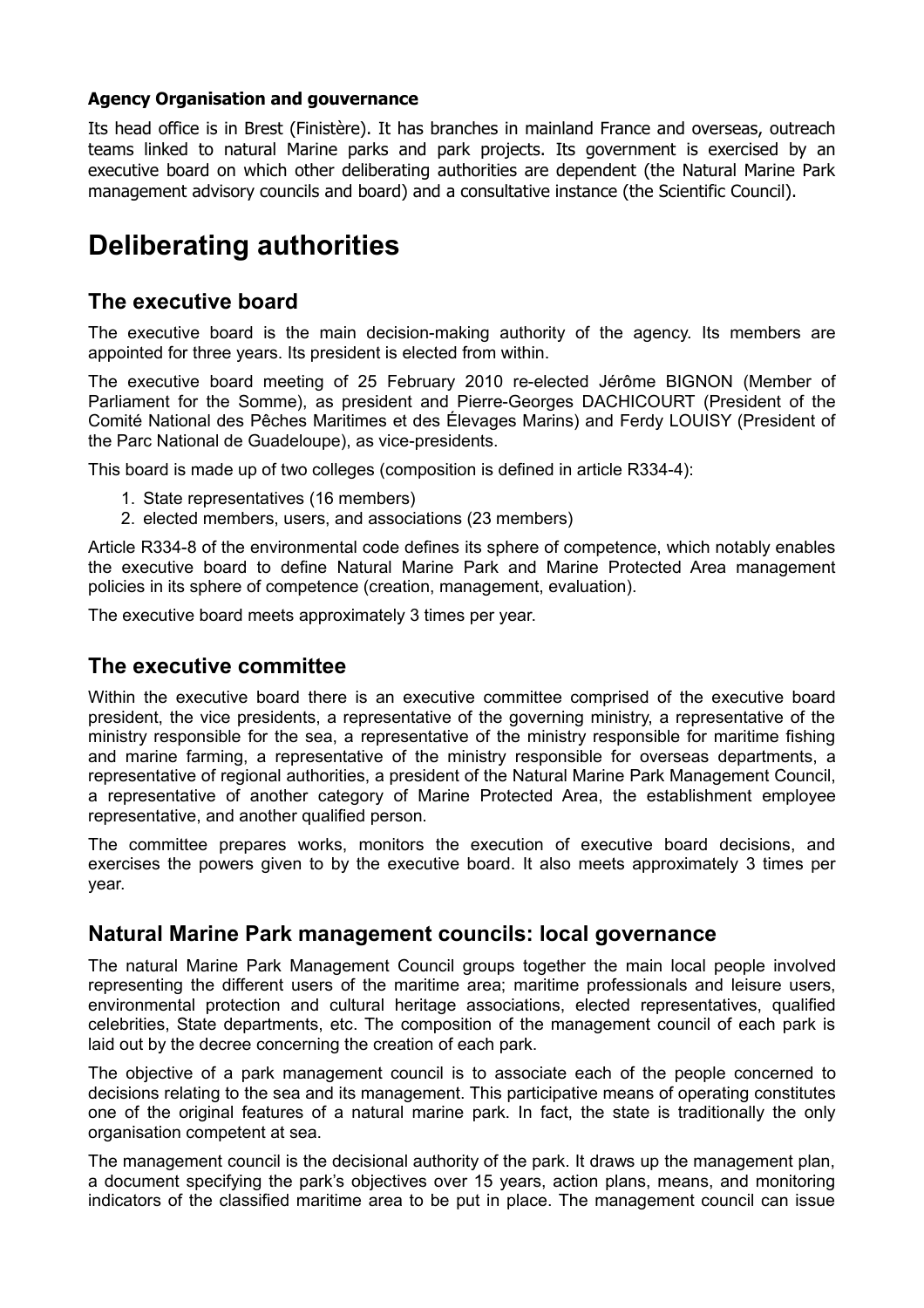simple or compliant opinions when activities are likely to have a notable effect on the Marine Park environment (article L 334 – 5 Environmental Code).

To put in place its policy, the management council has delegations of the executive board of the Agence Des Aires Marines Protégées, and the use of a team of agents and financial and technical means put in place by the agency.

## **Agency consultative authority**

#### **Scientific Council**

The Scientific Council is consulted by the president of the executive board or the director of the agency for any question concerning all the assignments of the agency, including Natural Marine Parks. (refer to article R 334-17 of the Environmental Code). It is notably consulted concerning projects regarding the creation of Natural Marine Parks and their management plans.

The Scientific Council is made up of 10 people appointed by an order issued by the governing ministry due to their competence in the fields of protection, rehabilitation, or sustainable development of the natural marine heritage.

The president of the Scientific Council is Eric FEUNTEUN.

**IUCN status (please tick the appropriate column if you know the IUCN category of your PA):** 

unknown

### **b - Management structure, authority**

#### **A strong involvement of the local communities of the French Antilles in the governance of the sanctuary**

#### **A shared governance**

With the creation of the Agoa sanctuary, France and the four French communities demonstrate their commitment. The strong support demonstrated by the communities during the creation of the sanctuary, is continued by a common governance involving local political authorities, socio-professional associations and state departments in the governance of the Agoa sanctuary. A management committee of the sanctuary was established in July, 2012. Composed of local players from Guadeloupe, Martinique, St. Martin and St. Barthelemy (political, associational, economic, scientific, administrative), the committee will be responsible for recommending measures to protect and conserve species and their habitats over the entire EEZ of the French Antilles.

Similarly the coordination and management of AGOA involves active participation of all including sea users and the general public. A provision of the means necessary for supervision of the sanctuary as part of the "State action in the Sea." A necessary regional and international approach.

Conservation and management issues of marine mammals, transcend national boundaries, due to their high mobility and migration. A regional and international approach are needed. Since its creation, Agoa has been presented under the sign of the opening to forge cooperative links with existing and new sanctuaries in the Caribbean. To do this the Agency is working closely with the Regional Activity Centre for the Specially Protected Areas and Wildlife of the Caribbean (SPAW RAC) which has developed an action plan for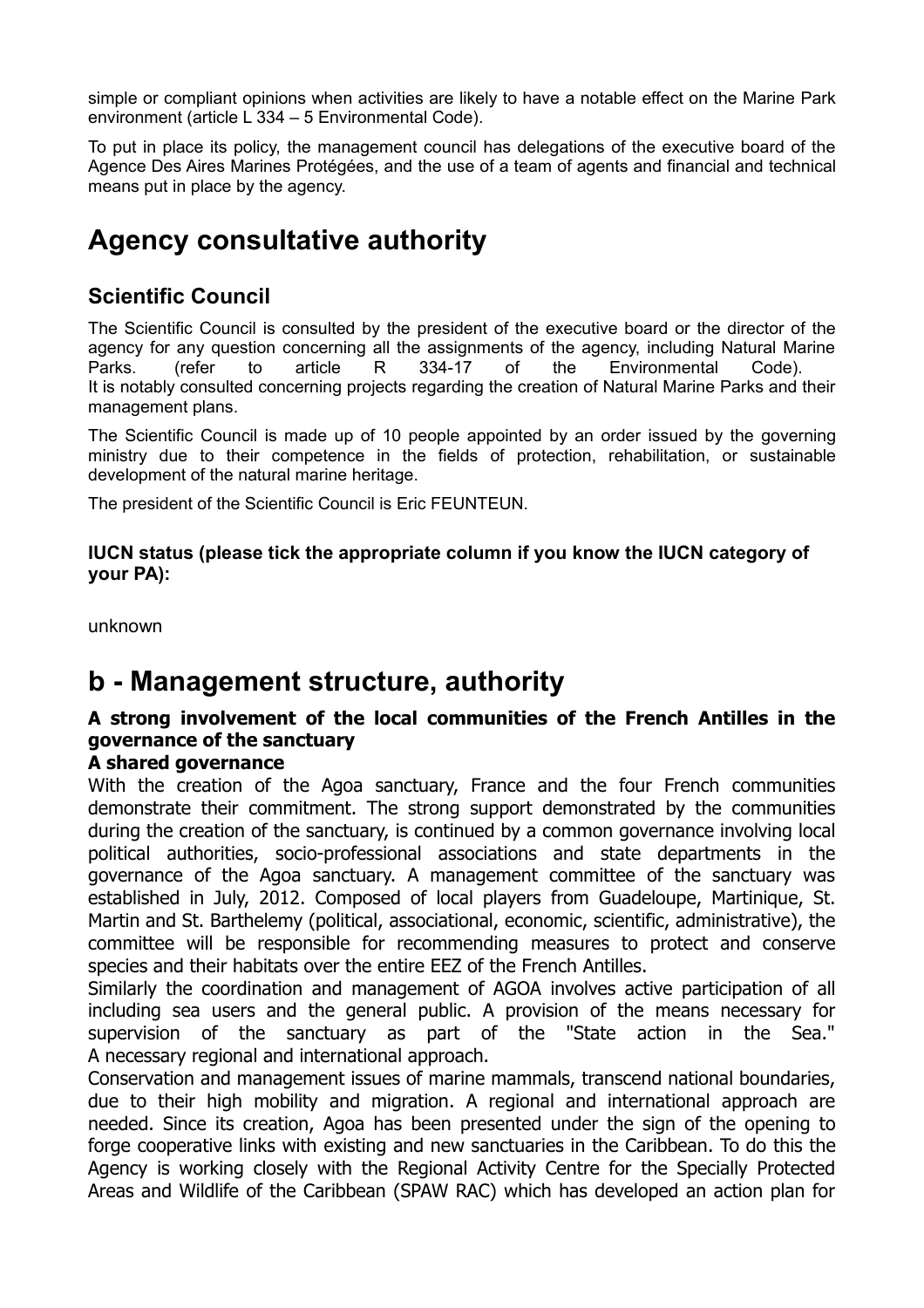the conservation of marine mammals in the Caribbean region.

#### **The main objectives are:**

- support the establishment of protected areas in the Caribbean region in particular "corridors", breeding areas and nurseries attended by a species or group of species of marine mammals. Some countries have already demonstrated their commitment to this process (Dominican Republic, the Netherlands under the Dutch Antilles). - deepen the technical and scientific cooperation between sanctuaries which are visited by marine mammal throughout their migratory route. To this end, a joint declaration was adopted at the second international conference on marine mammals held in Martinique in November 2011. It has also celebrated the twinning of Agoa and the US sanctuary of Stellwagen Bank.

### **c - Functional management body (with the authority and means to implement the framework)**

#### **Description of the management authority**

The French MPA Agency is represented in the French Antilles by its local branch, based in Guadeloupe, the National Park.

#### **The team of the French Antilles**

The Agency is, by convention, represented by the Director of the National Park of Guadeloupe, main MPA sector.

The team consists of two people:

 Denis GIROU, Head of thr local branch of the French MPA Agency Nicolas Maslach, head of Agoa sanctuary for marine mammals in the French Antilles

#### **Means to implement the framework**

The activities of the local branch of the French Antilles are organized around four main areas: - The Agoa marine mammal sanctuary

- Activities related to the network of marine protected area in the region: meetings, events, funding. These actions are carried out with support from project coordinators located at the Agency headquarters in Brest. They are financed from non-regionalised budgets. Based on the regional strategic analysis conducted by the French MPA Agency in partnership with the National Park of Guadeloupe and the University of the West Indies and French Guiana, the branch is supporting the development of the network.

Scientific, cooperation and awareness activitieswhich could be intesreting for the Caribbean region. These actions are carried out with support from project coordinators located at the Agency headquarters in Brest. They are financed by non-regionalised budgets. These actions of regional cooperation are under the framework of the protocols signed (SPAW RAC, NOAA, etc.). - Representational activities of the Agency in the region or in regional cooperation. They are financed by non-regionalised budgets in liaison with the Agency management. These cooperative operations are conducted primarily through the network of protected areas under SPAW, or cooperative actions of the protocol (for example, the action plan for marine mammals.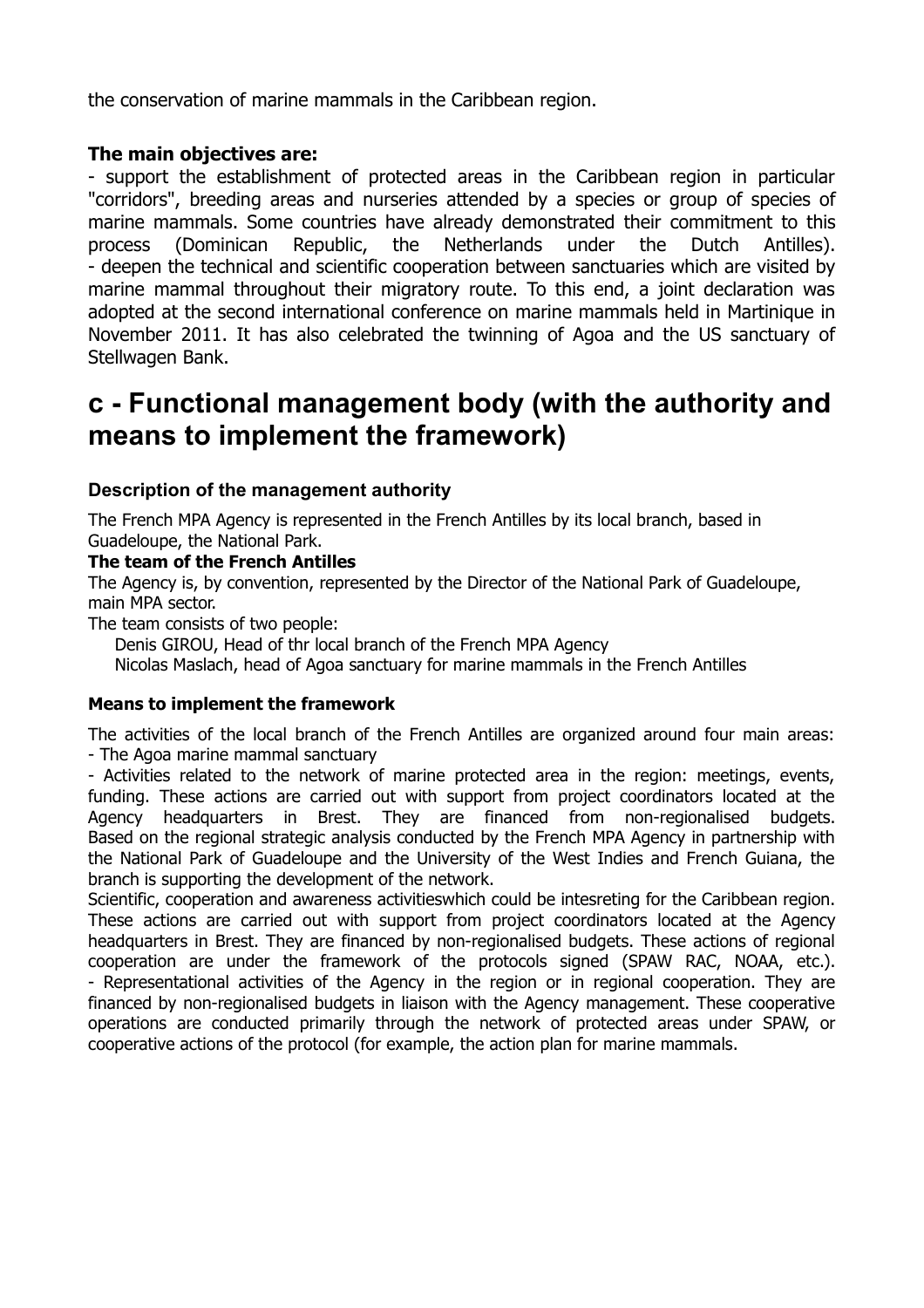## **d - Objectives (clarify whether prioritized or of equal importance)**

| Objective                                                                                            | Top<br>priority | Comment                                                                                                                                                                                                                                                                                                                                                                                                                                                                                                                                                                                                                                                                                                             |  |  |
|------------------------------------------------------------------------------------------------------|-----------------|---------------------------------------------------------------------------------------------------------------------------------------------------------------------------------------------------------------------------------------------------------------------------------------------------------------------------------------------------------------------------------------------------------------------------------------------------------------------------------------------------------------------------------------------------------------------------------------------------------------------------------------------------------------------------------------------------------------------|--|--|
| Improve<br>knowledge<br>on<br>protected<br>areas<br>and species                                      | N <sub>o</sub>  | In order to implement concrete actions, it is essential to fully understand the<br>species present in the sanctuary, and the threats they face. For this it is<br>necessary to continue scientific monitoring implemented during recent years.<br>PROMOTE SCIENTIFIC RESEARCH Management actions: implement the<br>means necessary for the periodic assessment of: - the status of marine mammal<br>populations - the state of human pressures and ascertain or potential threats on<br>marine mammals in the sanctuary.                                                                                                                                                                                            |  |  |
| Control<br>human<br>impacts<br>on<br>protected<br>areas<br>and species                               | No              | Control human activities that can have ascertain or potential negative impact<br>on areas and threatened species, such as shipping, fishing, whale watching<br>PRIORITY: - The seismic research and other activities using acoustics - The<br>use of fishing gear which may result in the capture of marine mammals - The<br>competitions of fast craft engines - Maritime transport and other travel<br>motorized boats - Any other activity likely to prejudice the welfare of marine<br>mammals and integrity of their population.                                                                                                                                                                               |  |  |
| Preserve<br>$\left \text{animals/plants and}\right _{\text{No}}$<br>key/endangered<br>habitats       |                 | Implementation of supporting measures and regulatory measures                                                                                                                                                                                                                                                                                                                                                                                                                                                                                                                                                                                                                                                       |  |  |
| Strengthen<br>regional<br>cooperation                                                                | No              | Further foster partnerships established with various regional institutions and<br>NGOs; Partner with other sanctuaries under the auspices of the Cartagena<br>Convention and its SPAW Protocol (Stellwagen, Silver Bank sanctuary and the<br>future of the Netherlands Antilles). This cooperation will do as well on the<br>scientific, economic and cultural.                                                                                                                                                                                                                                                                                                                                                     |  |  |
| reduce<br>Prevent,<br>control<br>and<br>pollution No<br>priority<br>Cartagena<br>(see<br>Convention) |                 | 1. Intensify the fight against all forms of pollution from maritime or land or<br>who may have a direct or indirect impact on marine mammals conservation. 2.<br>Eliminate the discharges of toxic compounds in the sanctuary on the priority<br>substances as listed in Annex 1 of the Protocol on pollution sources and land-<br>based activities of the Cartagena Convention PRIORITY POLLUTION : -<br>Pollution caused by discharges from ships - Pollution by dumping of<br>wastes/oils from ships, aircraft or manmade structures at sea - Pollution caused<br>by discharges from shore or from rivers, estuaries, coastal establishments,<br>outfall of, or from any other sources within their territories. |  |  |

### **e - Brief description of management plan (attach in Annex a copy of the plan)**

#### **MANAGEMENT ACTIONS**

- 1 KNOWLEDGE / MONITORING
- 1 Campaigns : biannual transect lines and acoustic samples:
- Study the evolution of the estimated numbers in the sanctuary,
- Identify the number of individuals during migration periods,
- Inform on the population dynamics
- Study the evolution of the abundance and distribution
- 2 Genetic monitoring campaign (biopsy) and movement of individuals (tags).
- 3 Program of photo-identification of individuals to describe their site fidelity (humpback whales, sperm whales ...).
- 4 Characterization of habitat favorable for marine mammals,
- 5 Acoustic monitoring (including buoys), identification of marine mammals and noise.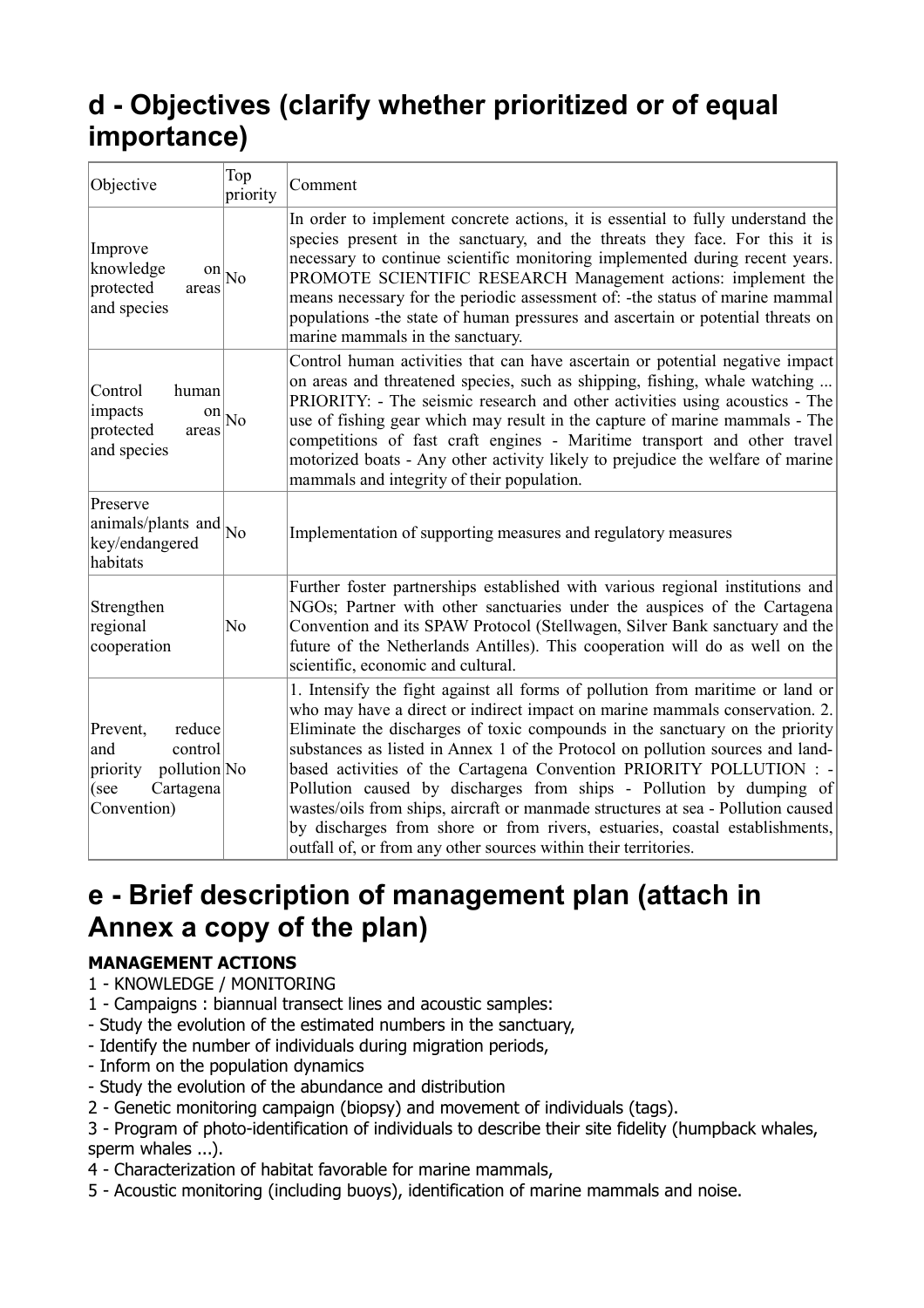6 - Continuous assessment of interactions with human uses (bycatch, depredation, water activities, pollution, noise, etc. ..)

#### 2 -SUPPORT/GUIDANCE

1 - Definition of an intervention network for animals in distress, entangled and/or stranded,

2 – Definition/support/guidance of an intervention network for prevention of pollution, pollution control, and followed post-pollution,

3 - Support and assistance for projects aiming at conserving and restoring habitats likely to receive marine mammals,

4 - Support for tourism operators in an eco-responsible approach,

5 - Support for the production of scientific studies and scientific articles,

6 - Expertise and advice to project developers for impact assessments,

7 - Support/Training for MPA managers of the French Antilles and the Caribbean islands for the observation, identification and intervention in case of distress and strandings

8 - Support the targets of the chlordecone plan,

9 - Support/search for innovative devices intended to limit the impact of human activities on marine mammals

10 - Promotion of the sanctuary at regional level, of its work, its governance, organization...

#### 3 - CONTROL/AWARENESS

1 - Pooling of resources of the State action at sea, of the services and operators of the state and of the network of MPAs for:

- Establishment/strengthening control over the disturbance and harassment of cetaceans,

- Strengthening control on the degradation of natural areas and seascapes that can have adverse effects on habitats of marine mammals,

- Awareness of stakeholders to approach techniques

- Promoting respect of the Order of July  $1<sup>st</sup>$  2011

- Establishment of outreach and educational tools (website, code of conduct, activities, exhibitions, forums)

#### 4 – REGULATION:SUPERVISION

As recommended by the statement:

- 1 Regulate:
- Activities of whale watching,
- Seismic research and other activities using acoustics,
- The use of fishing gear which may result in the capture of marine mammals,
- Offshore competition, nautical events,
- 2 Supervise:

- Shipping,

- The establishment of a network "alert : stranded and distressed animals" throughout the French Antilles

#### **Management plan - date of publication**

: 7/20/12

#### **Management plan duration**

: 5

#### **Date of Review planned**

: 7/20/17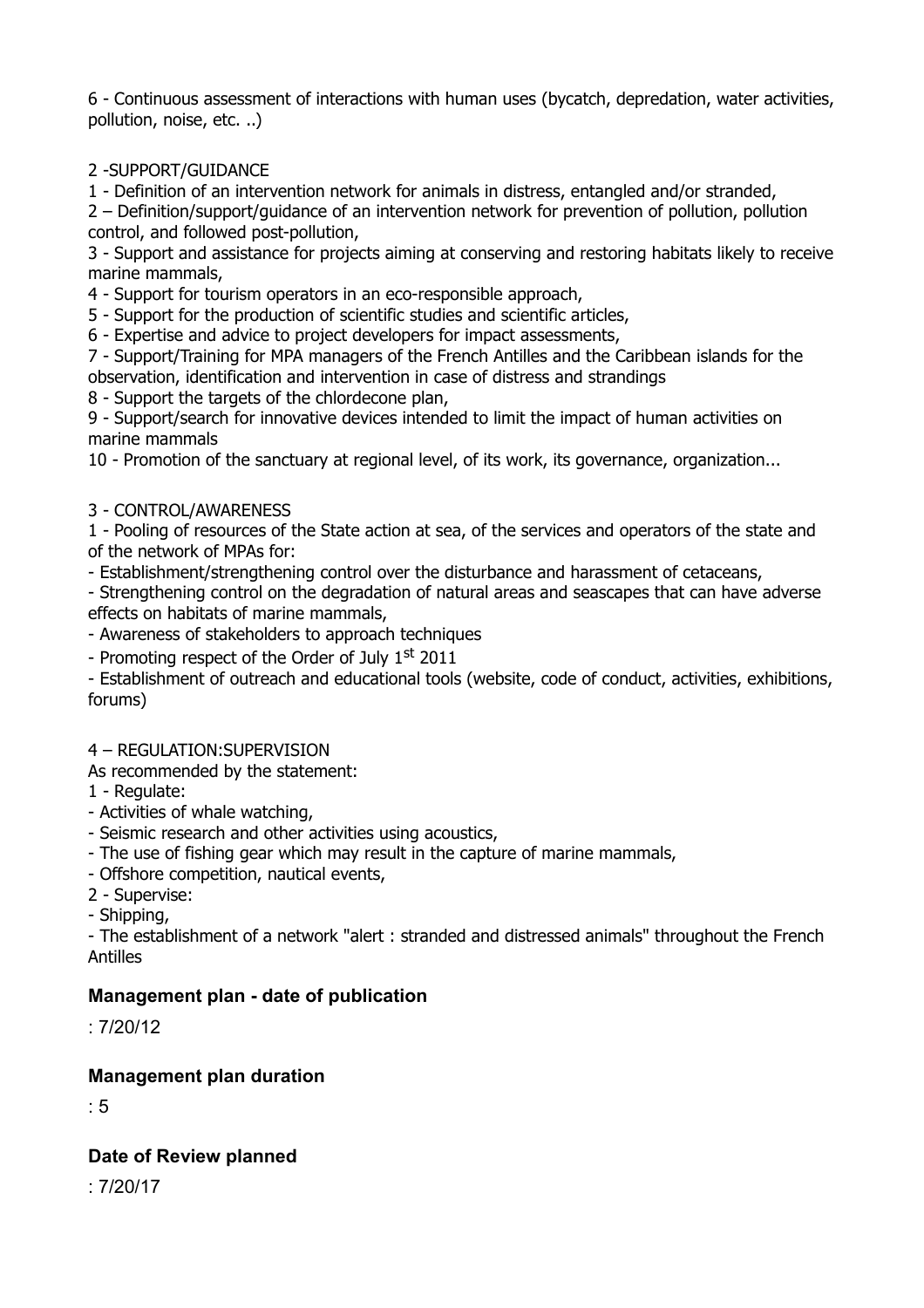## **f - Clarify if some species/habitats listed in section III are the subject of more management/recovery/protection measures than others**

#### **Habitats**

| Marine / costal / terrestrial Management |          | Protection | Recovery | Comments/description of |
|------------------------------------------|----------|------------|----------|-------------------------|
| ecosystems                               | measures | measures   | measures | measures                |
| Mangroves                                | yes      | yes        | no       |                         |
| Coral                                    | yes      | yes        | no       |                         |
| Sea grass beds                           | yes      | yes        | no       |                         |
| Wetlands                                 | yes      | yes        | no       |                         |
| Forests                                  | yes      | yes        | yes      |                         |
| Others                                   | no       | no         | no       |                         |

#### **Flora**

| Species from SPAW Annex 3<br>present in your area | Management<br>measures | Protection<br>measures | Recovery<br>measures | Comments/description<br>of measures |
|---------------------------------------------------|------------------------|------------------------|----------------------|-------------------------------------|
| Cactaceae: Melocactus intortus                    | no                     | no.                    | no                   |                                     |
| Compositae : Laguncularia<br>racemosa             | no                     | no                     | no                   |                                     |
| Cymodoceaceae: Halodule<br>wrightii               | no                     | no                     | no                   |                                     |
| Cymodoceaceae: Syringodium<br>filiforme           | no                     | no                     | no                   |                                     |
| Hydrocharitaceae: Thalassia<br>testudinum         | no                     | no                     | no                   |                                     |
| Hydrocharitaceae: Halophila<br>decipiens          | no                     | no                     | no                   |                                     |
| Rhizophoraceae: Rhizophora<br>mangle              | no                     | no                     | no                   |                                     |

#### **Fauna**

| Species from<br><b>SPAW Annex 2</b><br>present in your<br>area | Management<br>measures | Protection<br>measures | Recovery<br>measures | Comments/description of measures                                                                                                                                                                                                                                                                                                                                                                                                                                                                                                                                                                                                 |
|----------------------------------------------------------------|------------------------|------------------------|----------------------|----------------------------------------------------------------------------------------------------------------------------------------------------------------------------------------------------------------------------------------------------------------------------------------------------------------------------------------------------------------------------------------------------------------------------------------------------------------------------------------------------------------------------------------------------------------------------------------------------------------------------------|
| Mammals:<br>Balaenoptera<br>edeni                              | yes                    | yes                    | no                   | JORF No 0171 of July 26th, 2011 ORDER Order<br>of July 1st 2011 establishing the list of protected<br>marine mammals (all) on the national territory and<br>the procedures for their protection NOR:<br>DEVL1110724A: For species of cetaceans and<br>sirenians which the list is set out below, are<br>prohibited on national territory, and in marine<br>waters under the sovereignty and jurisdiction in,<br>and at all times: I. - The destruction, mutilation,<br>intentional capture or removal including biological<br>samples, the deliberate disturbance including<br>prosecution or harassment of animals in the wild. |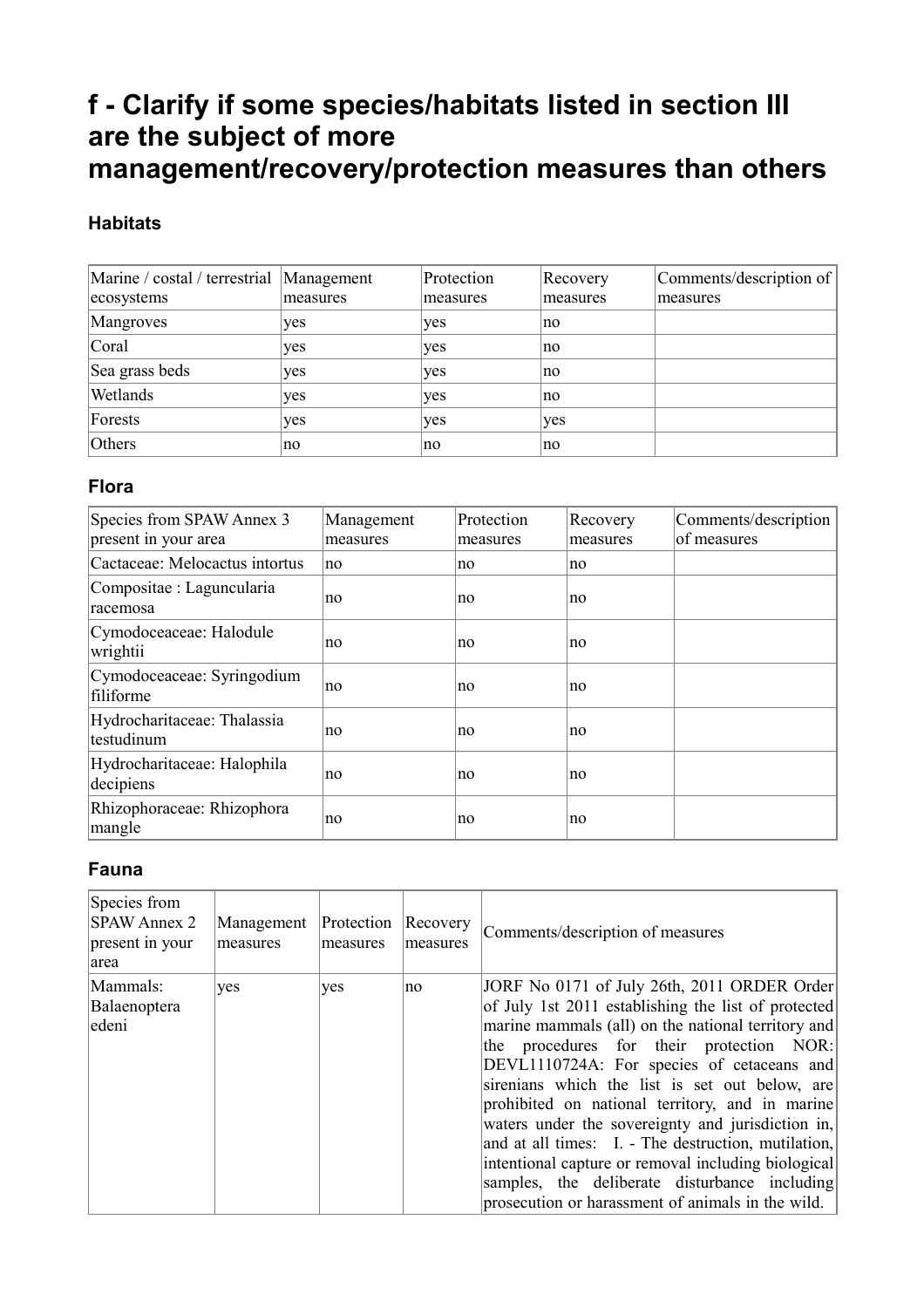|                                       |     |     |    | II. - The destruction, alteration or degradation of<br>breeding sites and resting places for animals.<br>These prohibitions apply to physical or biological<br>factors deemed necessary for the reproduction or<br>the rest of the species, as long as they are actually<br>used or usable in successive rounds of breeding or<br>resting of this species and provided the<br>destruction, alteration or degradation jeopardize<br>the conservation of the species by questioning the<br>fulfillment of biological cycles.<br>III. - The<br>possession,<br>transportation,<br>naturalization,<br>peddling, sale or purchase, the commercial use or<br>not of marine mammal specimens collected in the<br>- The national territory, and in marine<br>wild:<br>waters under the sovereignty and jurisdiction<br>under after October 1, 1995; - The European<br>territory, and in marine waters under the<br>sovereignty and under the jurisdiction of other<br>Member States of the European Union, after the<br>date of entry into force of the Directive of 21 May<br>1992 referred to above. The prohibition of<br>deliberate capture does not apply to accidental<br>capture in fishing gear as defined in Regulation<br>(EC) No 812/2004 mentioned above.                                                                                                                                                                                                                                                                                                                                                                                                                                                                                         |
|---------------------------------------|-----|-----|----|------------------------------------------------------------------------------------------------------------------------------------------------------------------------------------------------------------------------------------------------------------------------------------------------------------------------------------------------------------------------------------------------------------------------------------------------------------------------------------------------------------------------------------------------------------------------------------------------------------------------------------------------------------------------------------------------------------------------------------------------------------------------------------------------------------------------------------------------------------------------------------------------------------------------------------------------------------------------------------------------------------------------------------------------------------------------------------------------------------------------------------------------------------------------------------------------------------------------------------------------------------------------------------------------------------------------------------------------------------------------------------------------------------------------------------------------------------------------------------------------------------------------------------------------------------------------------------------------------------------------------------------------------------------------------------------------------------------------------------------------------|
| Mammals:<br>Megaptera<br>novaeangliae | yes | yes | no | JORF No 0171 of July 26th, 2011 ORDER Order<br>of July 1st 2011 establishing the list of protected<br>marine mammals (all) on the national territory and<br>the procedures for their protection NOR:<br>DEVL1110724A: For species of cetaceans and<br>sirenians which the list is set out below, are<br>prohibited on national territory, and in marine<br>waters under the sovereignty and jurisdiction in,<br>and at all times: I. - The destruction, mutilation,<br>intentional capture or removal including biological<br>samples, the deliberate disturbance including<br>prosecution or harassment of animals in the wild.<br>II. - The destruction, alteration or degradation of<br>breeding sites and resting places for animals.<br>These prohibitions apply to physical or biological<br>factors deemed necessary for the reproduction or<br>the rest of the species, as long as they are actually<br>used or usable in successive rounds of breeding or<br>resting of this species and provided the<br>destruction, alteration or degradation jeopardize<br>the conservation of the species by questioning the<br>fulfillment of biological cycles.<br>III. - The<br>naturalization,<br>possession,<br>transportation,<br>peddling, sale or purchase, the commercial use or<br>not of marine mammal specimens collected in the<br>wild:<br>- The national territory, and in marine<br>waters under the sovereignty and jurisdiction<br>under after October 1, 1995; - The European<br>territory, and in marine waters under the<br>sovereignty and under the jurisdiction of other<br>Member States of the European Union, after the<br>date of entry into force of the Directive of 21 May<br>1992 referred to above. The prohibition of |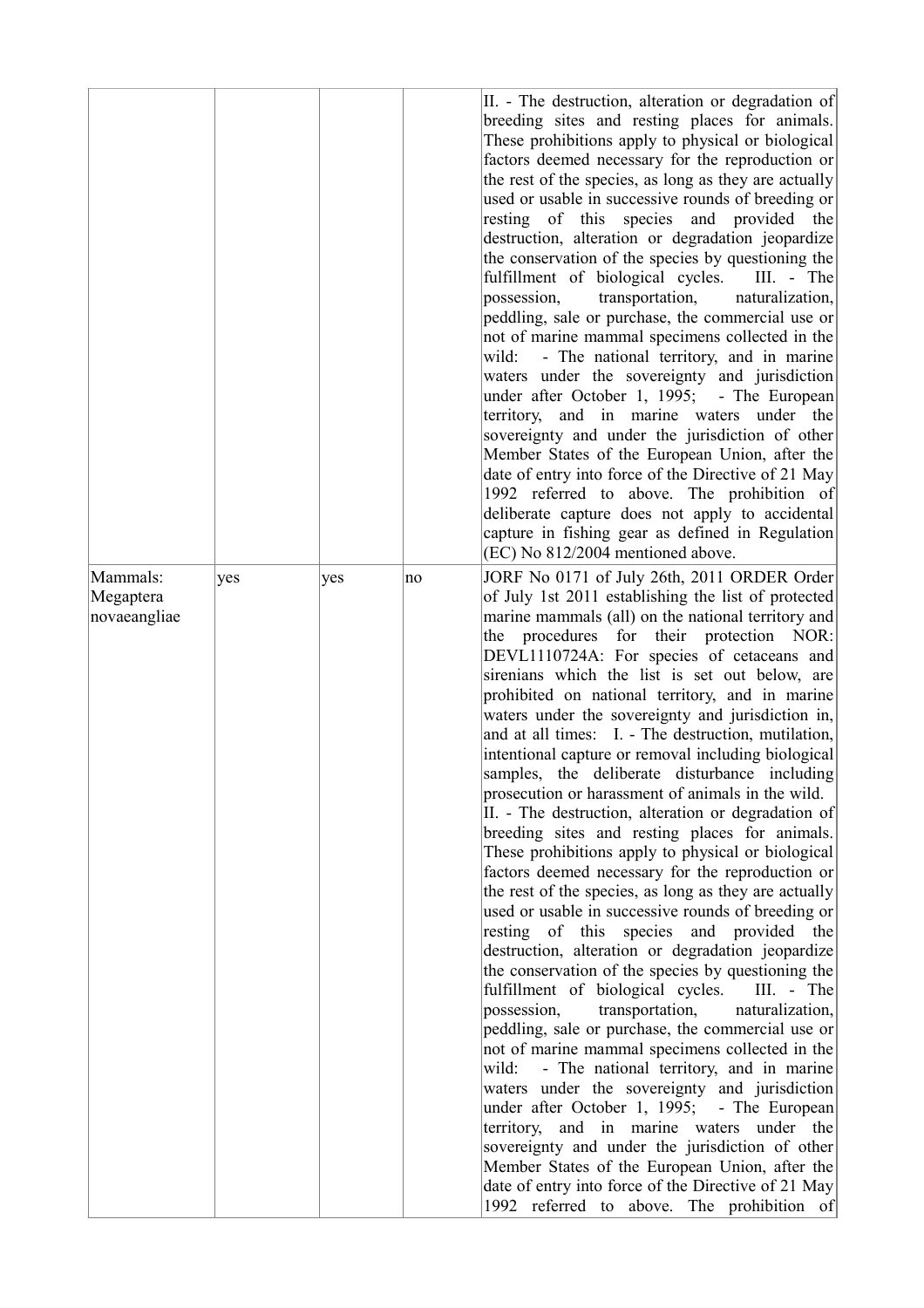|                                         |     |     |    | deliberate capture does not apply to accidental<br>capture in fishing gear as defined in Regulation<br>(EC) No 812/2004 mentioned above.                                                                                                                                                                                                                                                                                                                                                                                                                                                                                                                                                                                                                                                                                                                                                                                                                                                                                                                                                                                                                                                                                                                                                                                                                                                                                                                                                                                                                                                                                                                                                                                                                                                                                                                                                         |
|-----------------------------------------|-----|-----|----|--------------------------------------------------------------------------------------------------------------------------------------------------------------------------------------------------------------------------------------------------------------------------------------------------------------------------------------------------------------------------------------------------------------------------------------------------------------------------------------------------------------------------------------------------------------------------------------------------------------------------------------------------------------------------------------------------------------------------------------------------------------------------------------------------------------------------------------------------------------------------------------------------------------------------------------------------------------------------------------------------------------------------------------------------------------------------------------------------------------------------------------------------------------------------------------------------------------------------------------------------------------------------------------------------------------------------------------------------------------------------------------------------------------------------------------------------------------------------------------------------------------------------------------------------------------------------------------------------------------------------------------------------------------------------------------------------------------------------------------------------------------------------------------------------------------------------------------------------------------------------------------------------|
| Mammals:<br>Balaenoptera<br>acutostrata | yes | yes | no | JORF No 0171 of July 26th, 2011 ORDER Order<br>of July 1st 2011 establishing the list of protected<br>marine mammals (all) on the national territory and<br>the procedures for their protection NOR:<br>DEVL1110724A: For species of cetaceans and<br>sirenians which the list is set out below, are<br>prohibited on national territory, and in marine<br>waters under the sovereignty and jurisdiction in,<br>and at all times: I. - The destruction, mutilation,<br>intentional capture or removal including biological<br>samples, the deliberate disturbance including<br>prosecution or harassment of animals in the wild.<br>II. - The destruction, alteration or degradation of<br>breeding sites and resting places for animals.<br>These prohibitions apply to physical or biological<br>factors deemed necessary for the reproduction or<br>the rest of the species, as long as they are actually<br>used or usable in successive rounds of breeding or<br>resting of this species and provided the<br>destruction, alteration or degradation jeopardize<br>the conservation of the species by questioning the<br>fulfillment of biological cycles.<br>III. - The<br>naturalization,<br>possession,<br>transportation,<br>peddling, sale or purchase, the commercial use or<br>not of marine mammal specimens collected in the<br>- The national territory, and in marine<br>wild:<br>waters under the sovereignty and jurisdiction<br>under after October 1, 1995; - The European<br>territory, and in marine waters under the<br>sovereignty and under the jurisdiction of other<br>Member States of the European Union, after the<br>date of entry into force of the Directive of 21 May<br>1992 referred to above. The prohibition of<br>deliberate capture does not apply to accidental<br>capture in fishing gear as defined in Regulation<br>(EC) No 812/2004 mentioned above. |
| Mammals:<br>Physeter<br>macrocephalus   | yes | yes | no | JORF No 0171 of July 26th, 2011 ORDER Order<br>of July 1st 2011 establishing the list of protected<br>marine mammals (all) on the national territory and<br>procedures for their protection NOR:<br>the<br>DEVL1110724A: For species of cetaceans and<br>sirenians which the list is set out below, are<br>prohibited on national territory, and in marine<br>waters under the sovereignty and jurisdiction in,<br>and at all times: I. - The destruction, mutilation,<br>intentional capture or removal including biological<br>samples, the deliberate disturbance including<br>prosecution or harassment of animals in the wild.<br>II. - The destruction, alteration or degradation of<br>breeding sites and resting places for animals.<br>These prohibitions apply to physical or biological<br>factors deemed necessary for the reproduction or<br>the rest of the species, as long as they are actually                                                                                                                                                                                                                                                                                                                                                                                                                                                                                                                                                                                                                                                                                                                                                                                                                                                                                                                                                                                  |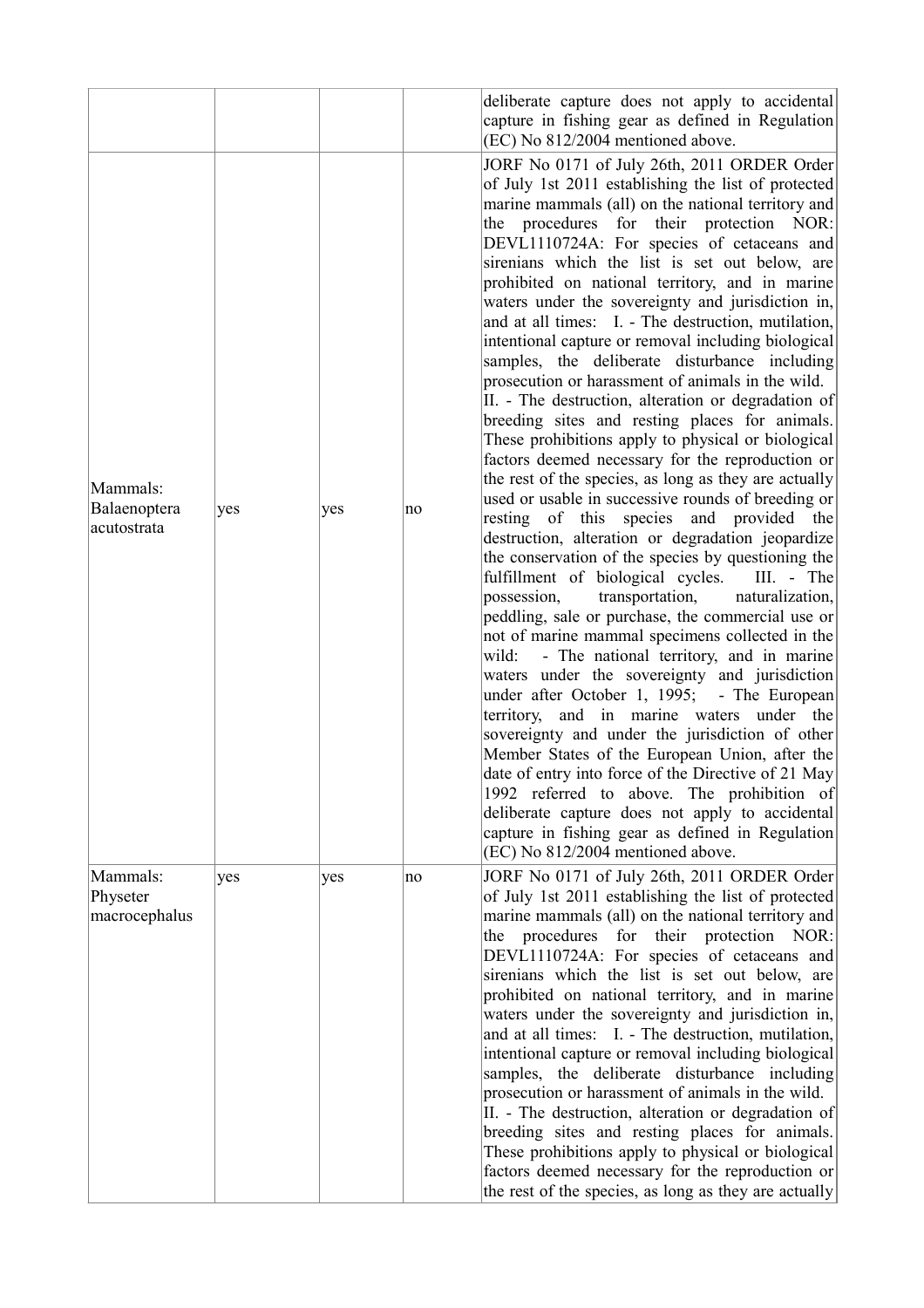|                             |     |     |    | used or usable in successive rounds of breeding or<br>resting of this species and provided the<br>destruction, alteration or degradation jeopardize<br>the conservation of the species by questioning the<br>fulfillment of biological cycles.<br>$III. - The$<br>transportation,<br>possession,<br>naturalization,<br>peddling, sale or purchase, the commercial use or<br>not of marine mammal specimens collected in the<br>- The national territory, and in marine<br>wild:<br>waters under the sovereignty and jurisdiction<br>under after October 1, 1995; - The European<br>territory, and in marine waters under the<br>sovereignty and under the jurisdiction of other<br>Member States of the European Union, after the<br>date of entry into force of the Directive of 21 May<br>1992 referred to above. The prohibition of<br>deliberate capture does not apply to accidental<br>capture in fishing gear as defined in Regulation<br>(EC) No 812/2004 mentioned above.                                                                                                                                                                                                                                                                                                                                                                                                                                                                                                                                                                                                                                                                                                                                                                                                                                                                                                                  |
|-----------------------------|-----|-----|----|-----------------------------------------------------------------------------------------------------------------------------------------------------------------------------------------------------------------------------------------------------------------------------------------------------------------------------------------------------------------------------------------------------------------------------------------------------------------------------------------------------------------------------------------------------------------------------------------------------------------------------------------------------------------------------------------------------------------------------------------------------------------------------------------------------------------------------------------------------------------------------------------------------------------------------------------------------------------------------------------------------------------------------------------------------------------------------------------------------------------------------------------------------------------------------------------------------------------------------------------------------------------------------------------------------------------------------------------------------------------------------------------------------------------------------------------------------------------------------------------------------------------------------------------------------------------------------------------------------------------------------------------------------------------------------------------------------------------------------------------------------------------------------------------------------------------------------------------------------------------------------------------------------|
| Mammals: Kogia<br>breviceps | yes | yes | no | JORF No 0171 of July 26th, 2011 ORDER Order<br>of July 1st 2011 establishing the list of protected<br>marine mammals (all) on the national territory and<br>the procedures for their protection NOR:<br>DEVL1110724A: For species of cetaceans and<br>sirenians which the list is set out below, are<br>prohibited on national territory, and in marine<br>waters under the sovereignty and jurisdiction in,<br>and at all times: I. - The destruction, mutilation,<br>intentional capture or removal including biological<br>samples, the deliberate disturbance including<br>prosecution or harassment of animals in the wild.<br>II. - The destruction, alteration or degradation of<br>breeding sites and resting places for animals.<br>These prohibitions apply to physical or biological<br>factors deemed necessary for the reproduction or<br>the rest of the species, as long as they are actually<br>used or usable in successive rounds of breeding or<br>resting of this species and provided the<br>destruction, alteration or degradation jeopardize<br>the conservation of the species by questioning the<br>fulfillment of biological cycles.<br>III. - The<br>transportation,<br>possession,<br>naturalization,<br>peddling, sale or purchase, the commercial use or<br>not of marine mammal specimens collected in the<br>- The national territory, and in marine<br>wild:<br>waters under the sovereignty and jurisdiction<br>under after October 1, 1995; - The European<br>and in marine waters under the<br>territory,<br>sovereignty and under the jurisdiction of other<br>Member States of the European Union, after the<br>date of entry into force of the Directive of 21 May<br>1992 referred to above. The prohibition of<br>deliberate capture does not apply to accidental<br>capture in fishing gear as defined in Regulation<br>(EC) No 812/2004 mentioned above. |
| Mammals: Kogia yes          |     | yes | no | JORF No 0171 of July 26th, 2011 ORDER Order                                                                                                                                                                                                                                                                                                                                                                                                                                                                                                                                                                                                                                                                                                                                                                                                                                                                                                                                                                                                                                                                                                                                                                                                                                                                                                                                                                                                                                                                                                                                                                                                                                                                                                                                                                                                                                                         |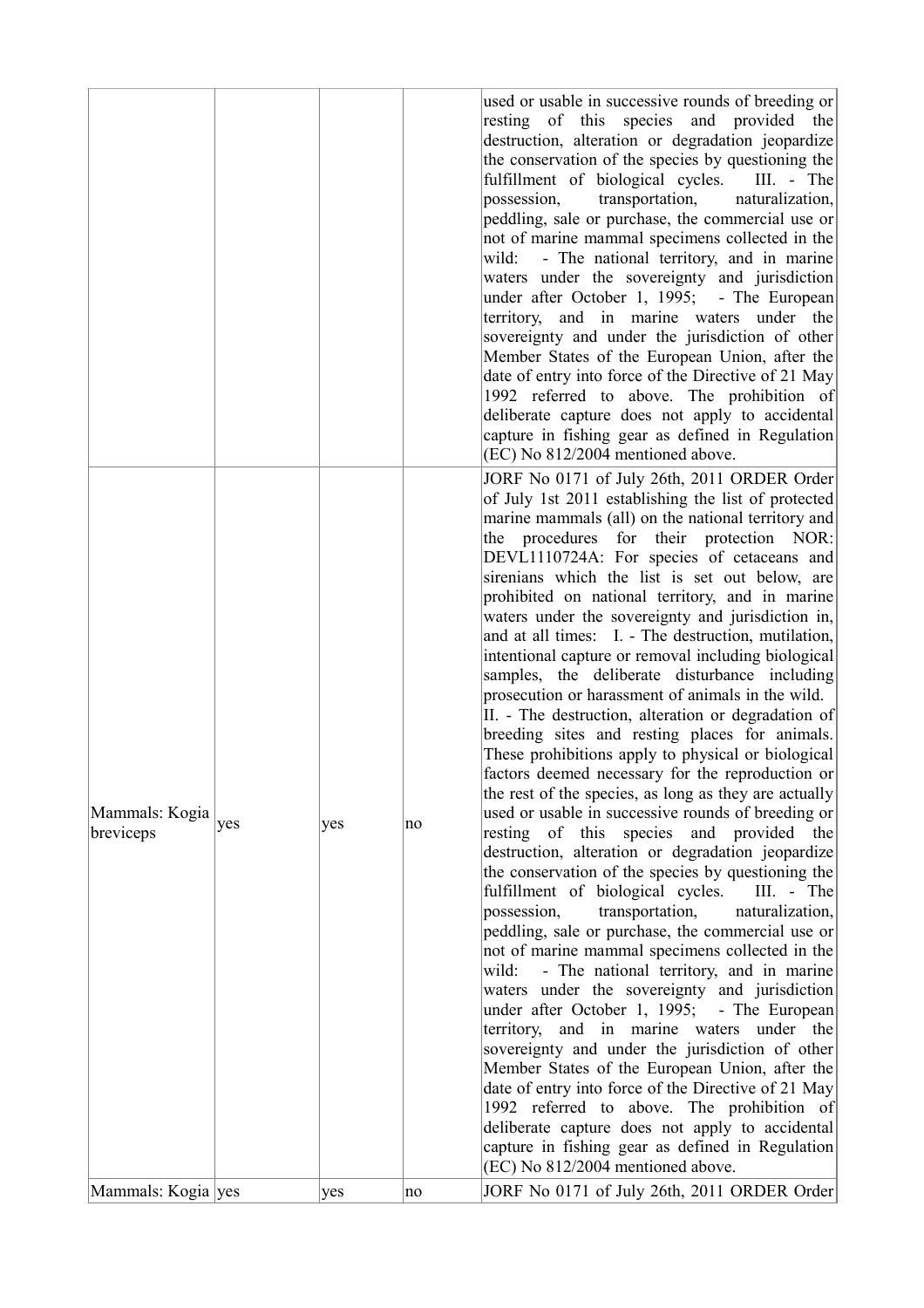| simus                              |     |     |    | of July 1st 2011 establishing the list of protected<br>marine mammals (all) on the national territory and<br>the procedures for their protection NOR:<br>DEVL1110724A: For species of cetaceans and<br>sirenians which the list is set out below, are<br>prohibited on national territory, and in marine<br>waters under the sovereignty and jurisdiction in,<br>and at all times: I. - The destruction, mutilation,<br>intentional capture or removal including biological<br>samples, the deliberate disturbance including<br>prosecution or harassment of animals in the wild.<br>II. - The destruction, alteration or degradation of<br>breeding sites and resting places for animals.<br>These prohibitions apply to physical or biological<br>factors deemed necessary for the reproduction or<br>the rest of the species, as long as they are actually<br>used or usable in successive rounds of breeding or<br>resting of this species and provided the<br>destruction, alteration or degradation jeopardize<br>the conservation of the species by questioning the<br>fulfillment of biological cycles.<br>III. - The<br>naturalization,<br>possession,<br>transportation,<br>peddling, sale or purchase, the commercial use or<br>not of marine mammal specimens collected in the<br>- The national territory, and in marine<br>wild:<br>waters under the sovereignty and jurisdiction<br>under after October 1, 1995; - The European<br>territory, and in marine waters under the<br>sovereignty and under the jurisdiction of other<br>Member States of the European Union, after the<br>date of entry into force of the Directive of 21 May<br>1992 referred to above. The prohibition of<br>deliberate capture does not apply to accidental<br>capture in fishing gear as defined in Regulation<br>(EC) No 812/2004 mentioned above. |
|------------------------------------|-----|-----|----|---------------------------------------------------------------------------------------------------------------------------------------------------------------------------------------------------------------------------------------------------------------------------------------------------------------------------------------------------------------------------------------------------------------------------------------------------------------------------------------------------------------------------------------------------------------------------------------------------------------------------------------------------------------------------------------------------------------------------------------------------------------------------------------------------------------------------------------------------------------------------------------------------------------------------------------------------------------------------------------------------------------------------------------------------------------------------------------------------------------------------------------------------------------------------------------------------------------------------------------------------------------------------------------------------------------------------------------------------------------------------------------------------------------------------------------------------------------------------------------------------------------------------------------------------------------------------------------------------------------------------------------------------------------------------------------------------------------------------------------------------------------------------------------------------------------------------------------------------|
| Mammals:<br>Ziphius<br>cavirostris | yes | yes | no | JORF No 0171 of July 26th, 2011 ORDER Order<br>of July 1st 2011 establishing the list of protected<br>marine mammals (all) on the national territory and<br>the procedures for their protection NOR:<br>DEVL1110724A: For species of cetaceans and<br>sirenians which the list is set out below, are<br>prohibited on national territory, and in marine<br>waters under the sovereignty and jurisdiction in,<br>and at all times: I. - The destruction, mutilation,<br>intentional capture or removal including biological<br>samples, the deliberate disturbance including<br>prosecution or harassment of animals in the wild.<br>II. - The destruction, alteration or degradation of<br>breeding sites and resting places for animals.<br>These prohibitions apply to physical or biological<br>factors deemed necessary for the reproduction or<br>the rest of the species, as long as they are actually<br>used or usable in successive rounds of breeding or<br>resting of this species and provided the<br>destruction, alteration or degradation jeopardize<br>the conservation of the species by questioning the<br>fulfillment of biological cycles.<br>$III. - The$                                                                                                                                                                                                                                                                                                                                                                                                                                                                                                                                                                                                                                                                    |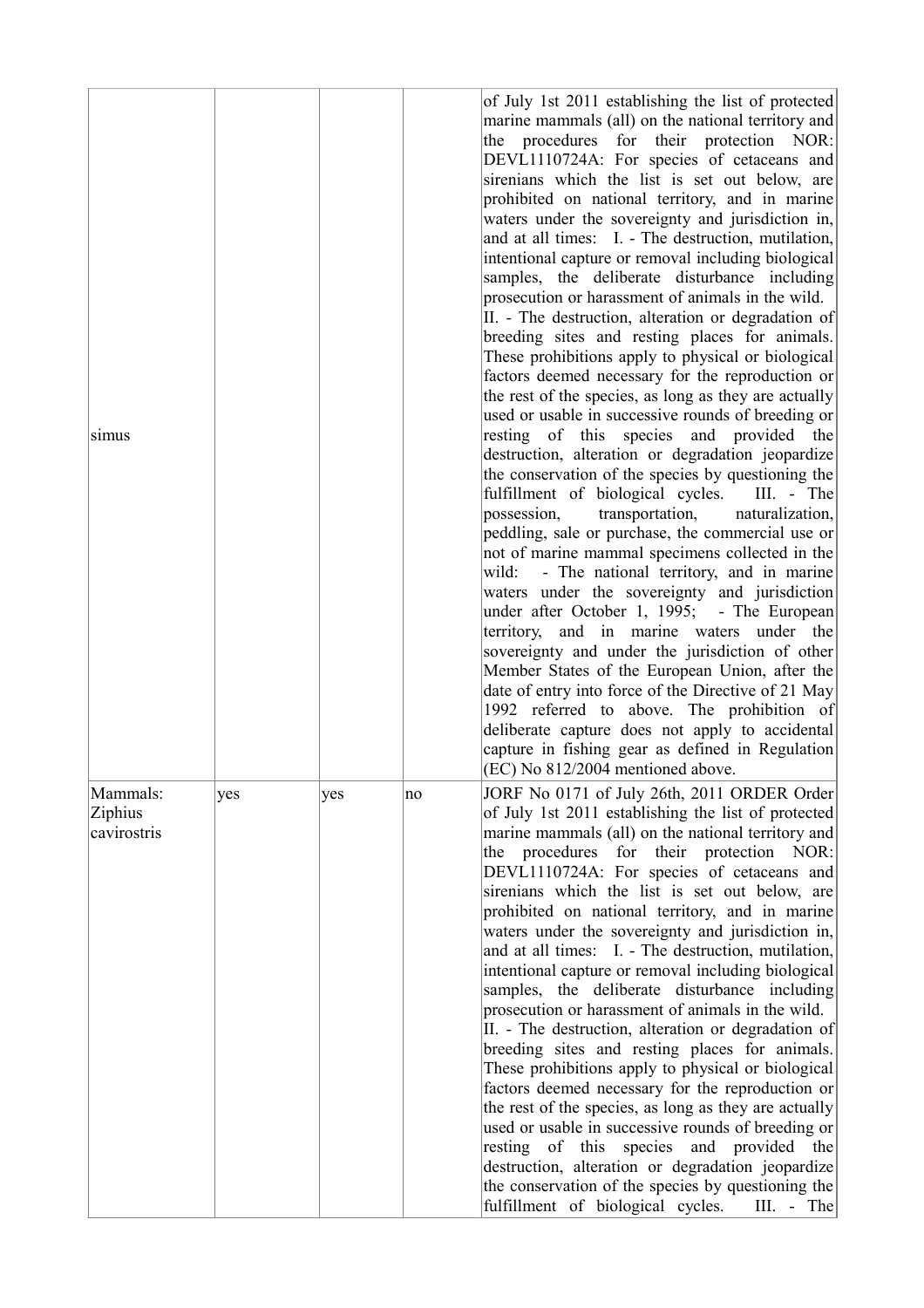|                                        |     |     |    | possession,<br>transportation,<br>naturalization,<br>peddling, sale or purchase, the commercial use or<br>not of marine mammal specimens collected in the<br>wild:<br>- The national territory, and in marine<br>waters under the sovereignty and jurisdiction<br>under after October 1, 1995; - The European<br>and in marine waters under the<br>territory,<br>sovereignty and under the jurisdiction of other<br>Member States of the European Union, after the<br>date of entry into force of the Directive of 21 May<br>1992 referred to above. The prohibition of<br>deliberate capture does not apply to accidental<br>capture in fishing gear as defined in Regulation<br>(EC) No 812/2004 mentioned above.                                                                                                                                                                                                                                                                                                                                                                                                                                                                                                                                                                                                                                                                                                                                                                                                                                                                                                                                                                                                                                                                                                                                                                                |
|----------------------------------------|-----|-----|----|----------------------------------------------------------------------------------------------------------------------------------------------------------------------------------------------------------------------------------------------------------------------------------------------------------------------------------------------------------------------------------------------------------------------------------------------------------------------------------------------------------------------------------------------------------------------------------------------------------------------------------------------------------------------------------------------------------------------------------------------------------------------------------------------------------------------------------------------------------------------------------------------------------------------------------------------------------------------------------------------------------------------------------------------------------------------------------------------------------------------------------------------------------------------------------------------------------------------------------------------------------------------------------------------------------------------------------------------------------------------------------------------------------------------------------------------------------------------------------------------------------------------------------------------------------------------------------------------------------------------------------------------------------------------------------------------------------------------------------------------------------------------------------------------------------------------------------------------------------------------------------------------------|
| Mammals:<br>Mesoplodon<br>europeaus    | yes | yes | no | JORF No 0171 of July 26th, 2011 ORDER Order<br>of July 1st 2011 establishing the list of protected<br>marine mammals (all) on the national territory and<br>the procedures for their protection NOR:<br>DEVL1110724A: For species of cetaceans and<br>sirenians which the list is set out below, are<br>prohibited on national territory, and in marine<br>waters under the sovereignty and jurisdiction in,<br>and at all times: I. - The destruction, mutilation,<br>intentional capture or removal including biological<br>samples, the deliberate disturbance including<br>prosecution or harassment of animals in the wild.<br>II. - The destruction, alteration or degradation of<br>breeding sites and resting places for animals.<br>These prohibitions apply to physical or biological<br>factors deemed necessary for the reproduction or<br>the rest of the species, as long as they are actually<br>used or usable in successive rounds of breeding or<br>resting of this species and provided the<br>destruction, alteration or degradation jeopardize<br>the conservation of the species by questioning the<br>$III. - The$<br>fulfillment of biological cycles.<br>possession,<br>transportation,<br>naturalization,<br>peddling, sale or purchase, the commercial use or<br>not of marine mammal specimens collected in the<br>- The national territory, and in marine<br>wild:<br>waters under the sovereignty and jurisdiction<br>under after October 1, 1995; - The European<br>territory, and in marine waters under the<br>sovereignty and under the jurisdiction of other<br>Member States of the European Union, after the<br>date of entry into force of the Directive of 21 May<br>1992 referred to above. The prohibition of<br>deliberate capture does not apply to accidental<br>capture in fishing gear as defined in Regulation<br>(EC) No 812/2004 mentioned above. |
| Mammals:<br>Mesoplodon<br>densirostris | yes | yes | no | JORF No 0171 of July 26th, 2011 ORDER Order<br>of July 1st 2011 establishing the list of protected<br>marine mammals (all) on the national territory and<br>the procedures for their protection NOR:<br>DEVL1110724A: For species of cetaceans and<br>sirenians which the list is set out below, are                                                                                                                                                                                                                                                                                                                                                                                                                                                                                                                                                                                                                                                                                                                                                                                                                                                                                                                                                                                                                                                                                                                                                                                                                                                                                                                                                                                                                                                                                                                                                                                               |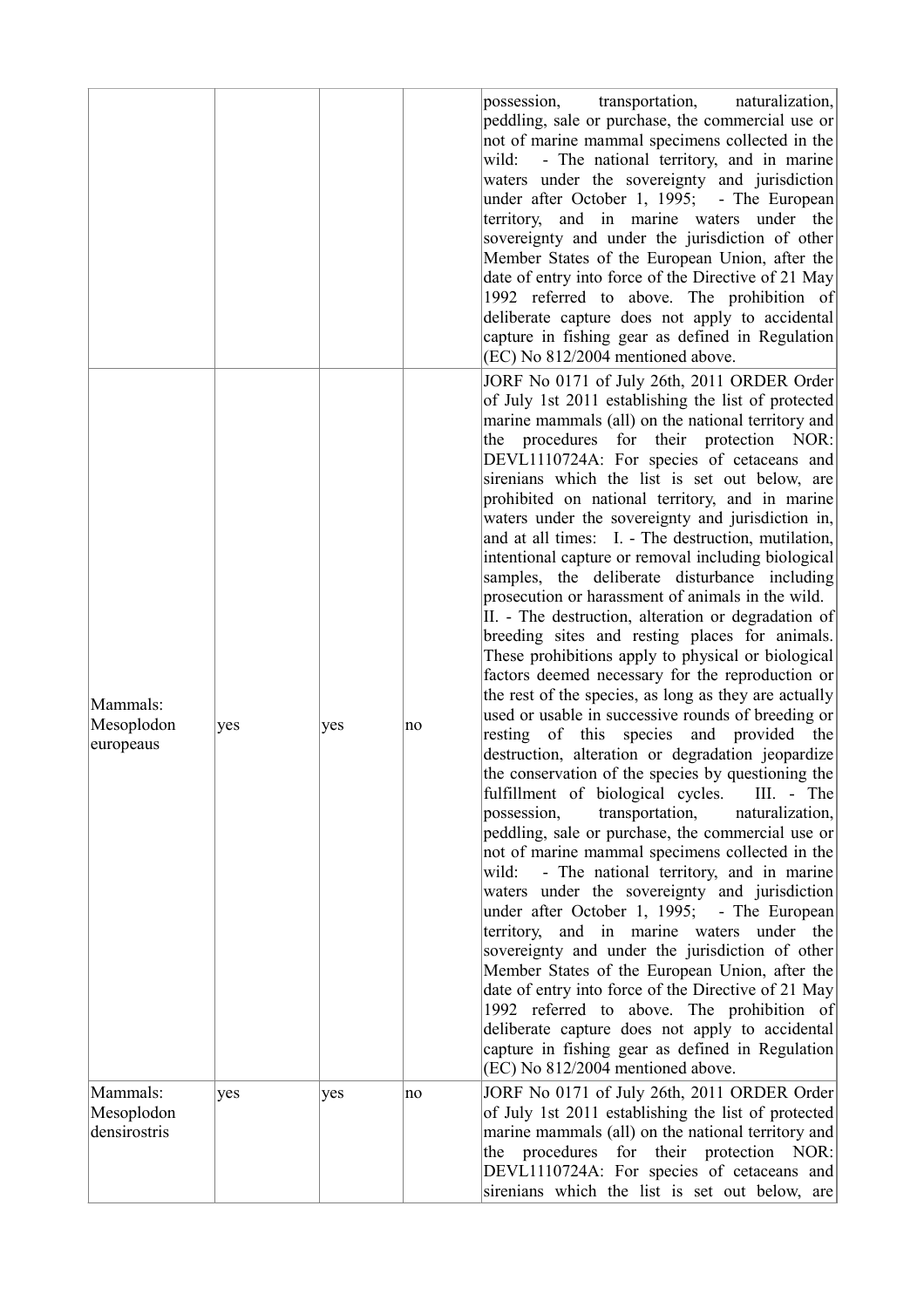|                          |     |     |    | prohibited on national territory, and in marine<br>waters under the sovereignty and jurisdiction in,<br>and at all times: I. - The destruction, mutilation,<br>intentional capture or removal including biological<br>samples, the deliberate disturbance including<br>prosecution or harassment of animals in the wild.<br>II. - The destruction, alteration or degradation of<br>breeding sites and resting places for animals.<br>These prohibitions apply to physical or biological<br>factors deemed necessary for the reproduction or<br>the rest of the species, as long as they are actually<br>used or usable in successive rounds of breeding or<br>resting of this species and provided the<br>destruction, alteration or degradation jeopardize<br>the conservation of the species by questioning the<br>fulfillment of biological cycles.<br>III. - The<br>possession,<br>transportation,<br>naturalization,<br>peddling, sale or purchase, the commercial use or<br>not of marine mammal specimens collected in the<br>wild:<br>- The national territory, and in marine<br>waters under the sovereignty and jurisdiction<br>under after October 1, 1995; - The European<br>and in marine waters under the<br>territory,<br>sovereignty and under the jurisdiction of other<br>Member States of the European Union, after the<br>date of entry into force of the Directive of 21 May<br>1992 referred to above. The prohibition of<br>deliberate capture does not apply to accidental<br>capture in fishing gear as defined in Regulation<br>(EC) No 812/2004 mentioned above. |
|--------------------------|-----|-----|----|---------------------------------------------------------------------------------------------------------------------------------------------------------------------------------------------------------------------------------------------------------------------------------------------------------------------------------------------------------------------------------------------------------------------------------------------------------------------------------------------------------------------------------------------------------------------------------------------------------------------------------------------------------------------------------------------------------------------------------------------------------------------------------------------------------------------------------------------------------------------------------------------------------------------------------------------------------------------------------------------------------------------------------------------------------------------------------------------------------------------------------------------------------------------------------------------------------------------------------------------------------------------------------------------------------------------------------------------------------------------------------------------------------------------------------------------------------------------------------------------------------------------------------------------------------------------------------------------|
| Mammals:<br>Orcinus orca | yes | yes | no | JORF No 0171 of July 26th, 2011 ORDER Order<br>of July 1st 2011 establishing the list of protected<br>marine mammals (all) on the national territory and<br>the procedures for their protection NOR:<br>DEVL1110724A: For species of cetaceans and<br>sirenians which the list is set out below, are<br>prohibited on national territory, and in marine<br>waters under the sovereignty and jurisdiction in,<br>and at all times: I. - The destruction, mutilation,<br>intentional capture or removal including biological<br>samples, the deliberate disturbance including<br>prosecution or harassment of animals in the wild.<br>II. - The destruction, alteration or degradation of<br>breeding sites and resting places for animals.<br>These prohibitions apply to physical or biological<br>factors deemed necessary for the reproduction or<br>the rest of the species, as long as they are actually<br>used or usable in successive rounds of breeding or<br>resting of this species and provided<br>the<br>destruction, alteration or degradation jeopardize<br>the conservation of the species by questioning the<br>fulfillment of biological cycles.<br>III. - The<br>possession,<br>transportation,<br>naturalization,<br>peddling, sale or purchase, the commercial use or<br>not of marine mammal specimens collected in the<br>- The national territory, and in marine<br>wild:<br>waters under the sovereignty and jurisdiction                                                                                                                                           |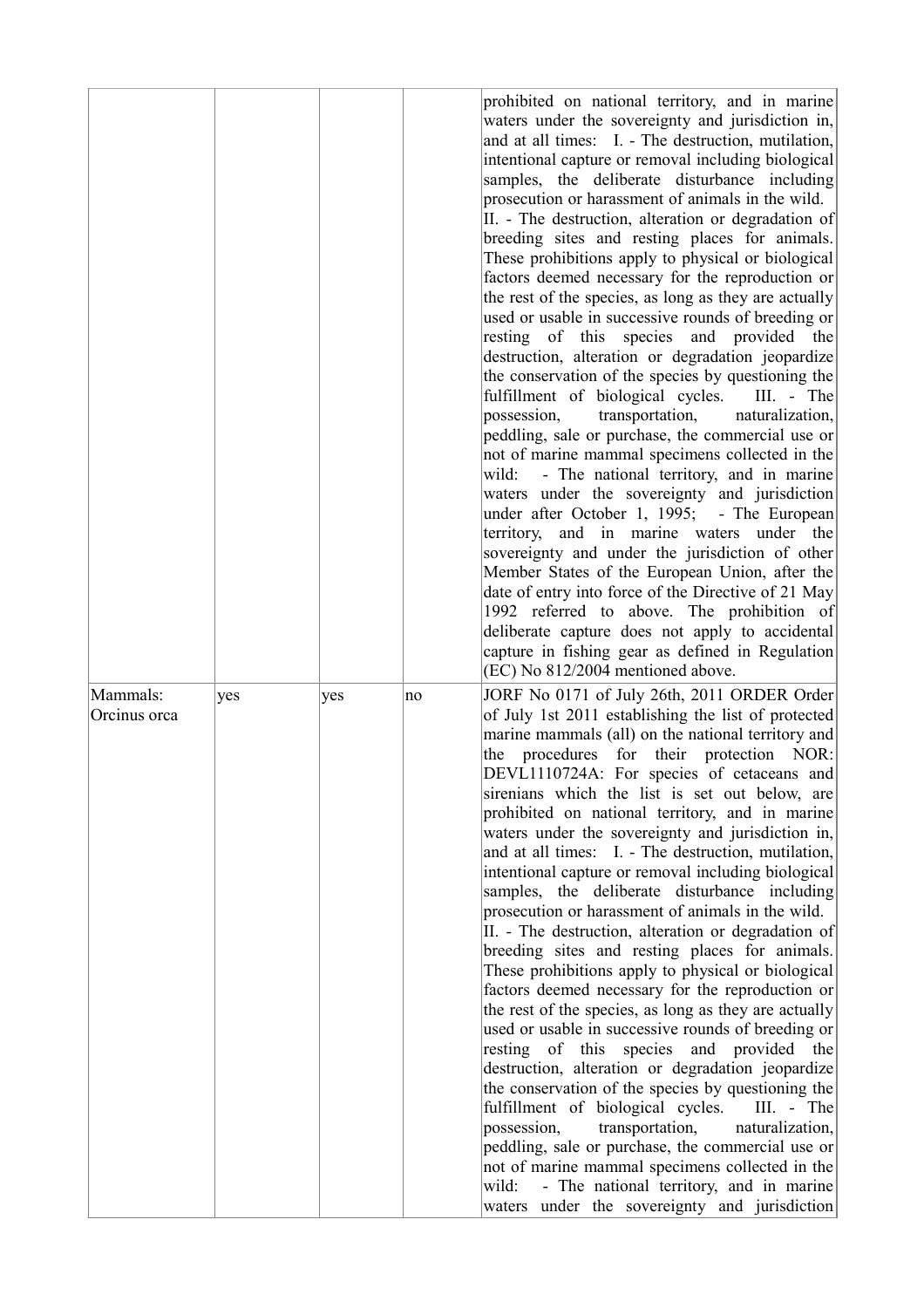|                                             |     |     |    | under after October 1, 1995; - The European<br>territory, and in marine waters under the<br>sovereignty and under the jurisdiction of other<br>Member States of the European Union, after the<br>date of entry into force of the Directive of 21 May<br>1992 referred to above. The prohibition of<br>deliberate capture does not apply to accidental<br>capture in fishing gear as defined in Regulation<br>(EC) No 812/2004 mentioned above.                                                                                                                                                                                                                                                                                                                                                                                                                                                                                                                                                                                                                                                                                                                                                                                                                                                                                                                                                                                                                                                                                                                                                                                                                                                                                                                                                                                                                                                        |
|---------------------------------------------|-----|-----|----|-------------------------------------------------------------------------------------------------------------------------------------------------------------------------------------------------------------------------------------------------------------------------------------------------------------------------------------------------------------------------------------------------------------------------------------------------------------------------------------------------------------------------------------------------------------------------------------------------------------------------------------------------------------------------------------------------------------------------------------------------------------------------------------------------------------------------------------------------------------------------------------------------------------------------------------------------------------------------------------------------------------------------------------------------------------------------------------------------------------------------------------------------------------------------------------------------------------------------------------------------------------------------------------------------------------------------------------------------------------------------------------------------------------------------------------------------------------------------------------------------------------------------------------------------------------------------------------------------------------------------------------------------------------------------------------------------------------------------------------------------------------------------------------------------------------------------------------------------------------------------------------------------------|
| Mammals: Feresa <sub>yes</sub><br>attenuata |     | yes | no | JORF No 0171 of July 26th, 2011 ORDER Order<br>of July 1st 2011 establishing the list of protected<br>marine mammals (all) on the national territory and<br>the procedures for their protection NOR:<br>DEVL1110724A: For species of cetaceans and<br>sirenians which the list is set out below, are<br>prohibited on national territory, and in marine<br>waters under the sovereignty and jurisdiction in,<br>and at all times: I. - The destruction, mutilation,<br>intentional capture or removal including biological<br>samples, the deliberate disturbance including<br>prosecution or harassment of animals in the wild.<br>II. - The destruction, alteration or degradation of<br>breeding sites and resting places for animals.<br>These prohibitions apply to physical or biological<br>factors deemed necessary for the reproduction or<br>the rest of the species, as long as they are actually<br>used or usable in successive rounds of breeding or<br>resting of this species and provided the<br>destruction, alteration or degradation jeopardize<br>the conservation of the species by questioning the<br>fulfillment of biological cycles.<br>$III. - The$<br>transportation,<br>possession,<br>naturalization,<br>peddling, sale or purchase, the commercial use or<br>not of marine mammal specimens collected in the<br>wild:<br>- The national territory, and in marine<br>waters under the sovereignty and jurisdiction<br>under after October 1, 1995; - The European<br>and in marine waters under the<br>territory,<br>sovereignty and under the jurisdiction of other<br>Member States of the European Union, after the<br>date of entry into force of the Directive of 21 May<br>1992 referred to above. The prohibition of<br>deliberate capture does not apply to accidental<br>capture in fishing gear as defined in Regulation<br>(EC) No 812/2004 mentioned above. |
| Mammals:<br>Pseudorca<br>crassidens         | yes | yes | no | JORF No 0171 of July 26th, 2011 ORDER Order<br>of July 1st 2011 establishing the list of protected<br>marine mammals (all) on the national territory and<br>the procedures for their protection NOR:<br>DEVL1110724A: For species of cetaceans and<br>sirenians which the list is set out below, are<br>prohibited on national territory, and in marine<br>waters under the sovereignty and jurisdiction in,<br>and at all times: I. - The destruction, mutilation,<br>intentional capture or removal including biological<br>samples, the deliberate disturbance including                                                                                                                                                                                                                                                                                                                                                                                                                                                                                                                                                                                                                                                                                                                                                                                                                                                                                                                                                                                                                                                                                                                                                                                                                                                                                                                           |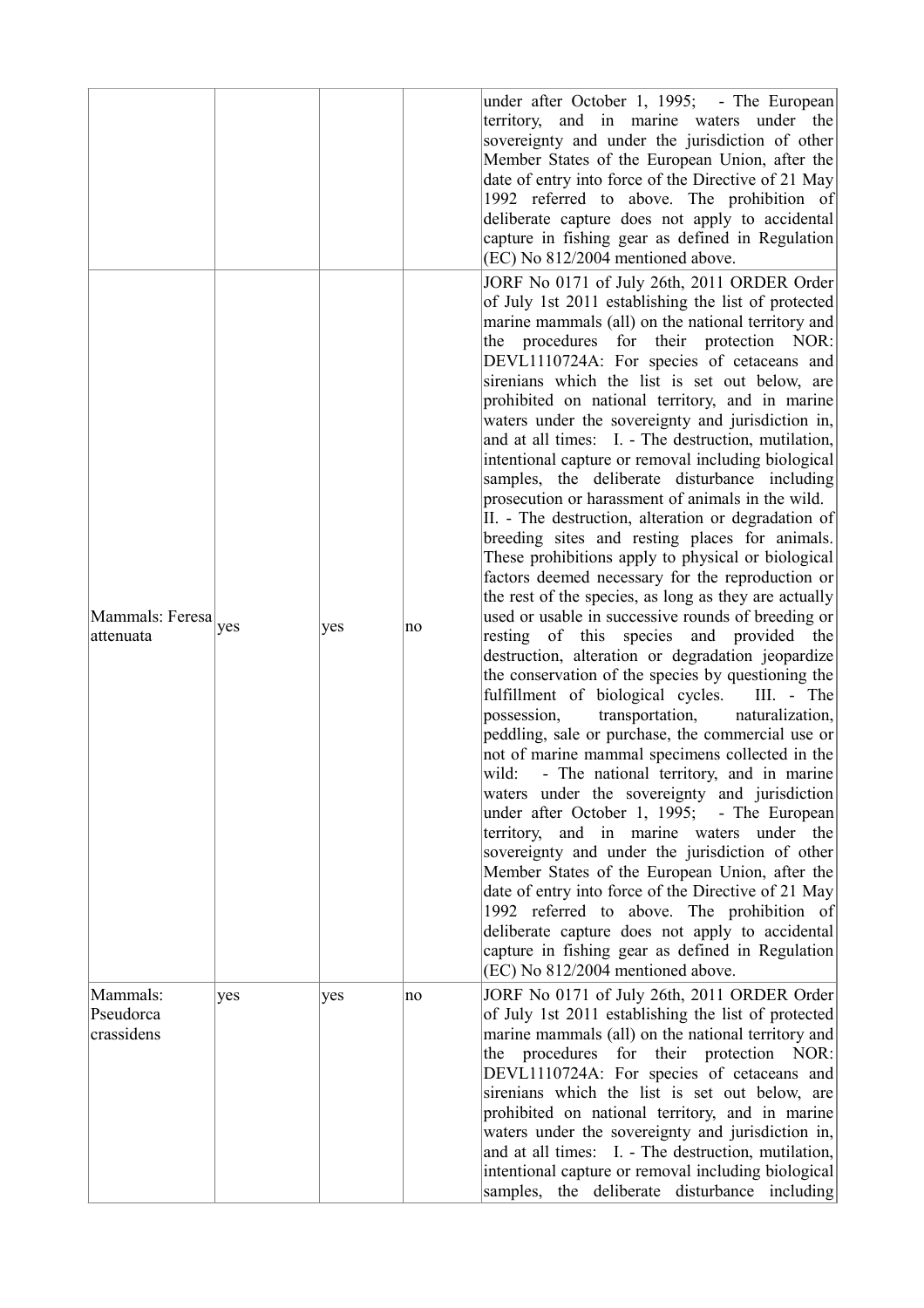|                                           |     |     |    | prosecution or harassment of animals in the wild.<br>II. - The destruction, alteration or degradation of<br>breeding sites and resting places for animals.<br>These prohibitions apply to physical or biological<br>factors deemed necessary for the reproduction or<br>the rest of the species, as long as they are actually<br>used or usable in successive rounds of breeding or<br>resting of this species and provided the<br>destruction, alteration or degradation jeopardize<br>the conservation of the species by questioning the<br>fulfillment of biological cycles.<br>III. - The<br>possession,<br>transportation,<br>naturalization,<br>peddling, sale or purchase, the commercial use or<br>not of marine mammal specimens collected in the<br>- The national territory, and in marine<br>wild:<br>waters under the sovereignty and jurisdiction<br>under after October 1, 1995; - The European<br>territory, and in marine waters under the<br>sovereignty and under the jurisdiction of other<br>Member States of the European Union, after the<br>date of entry into force of the Directive of 21 May<br>1992 referred to above. The prohibition of<br>deliberate capture does not apply to accidental<br>capture in fishing gear as defined in Regulation<br>(EC) No 812/2004 mentioned above.                                                                                                                                                                                                                                                                             |
|-------------------------------------------|-----|-----|----|-----------------------------------------------------------------------------------------------------------------------------------------------------------------------------------------------------------------------------------------------------------------------------------------------------------------------------------------------------------------------------------------------------------------------------------------------------------------------------------------------------------------------------------------------------------------------------------------------------------------------------------------------------------------------------------------------------------------------------------------------------------------------------------------------------------------------------------------------------------------------------------------------------------------------------------------------------------------------------------------------------------------------------------------------------------------------------------------------------------------------------------------------------------------------------------------------------------------------------------------------------------------------------------------------------------------------------------------------------------------------------------------------------------------------------------------------------------------------------------------------------------------------------------------------------------------------------------------------|
| Mammals:<br>Globicephala<br>macrorhynchus | yes | yes | no | JORF No 0171 of July 26th, 2011 ORDER Order<br>of July 1st 2011 establishing the list of protected<br>marine mammals (all) on the national territory and<br>the procedures for their protection NOR:<br>DEVL1110724A: For species of cetaceans and<br>sirenians which the list is set out below, are<br>prohibited on national territory, and in marine<br>waters under the sovereignty and jurisdiction in,<br>and at all times: I. - The destruction, mutilation,<br>intentional capture or removal including biological<br>samples, the deliberate disturbance including<br>prosecution or harassment of animals in the wild.<br>II. - The destruction, alteration or degradation of<br>breeding sites and resting places for animals.<br>These prohibitions apply to physical or biological<br>factors deemed necessary for the reproduction or<br>the rest of the species, as long as they are actually<br>used or usable in successive rounds of breeding or<br>resting of this species and provided the<br>destruction, alteration or degradation jeopardize<br>the conservation of the species by questioning the<br>fulfillment of biological cycles.<br>III. - The<br>possession,<br>transportation,<br>naturalization,<br>peddling, sale or purchase, the commercial use or<br>not of marine mammal specimens collected in the<br>- The national territory, and in marine<br>wild:<br>waters under the sovereignty and jurisdiction<br>under after October 1, 1995; - The European<br>territory, and in marine waters under the<br>sovereignty and under the jurisdiction of other |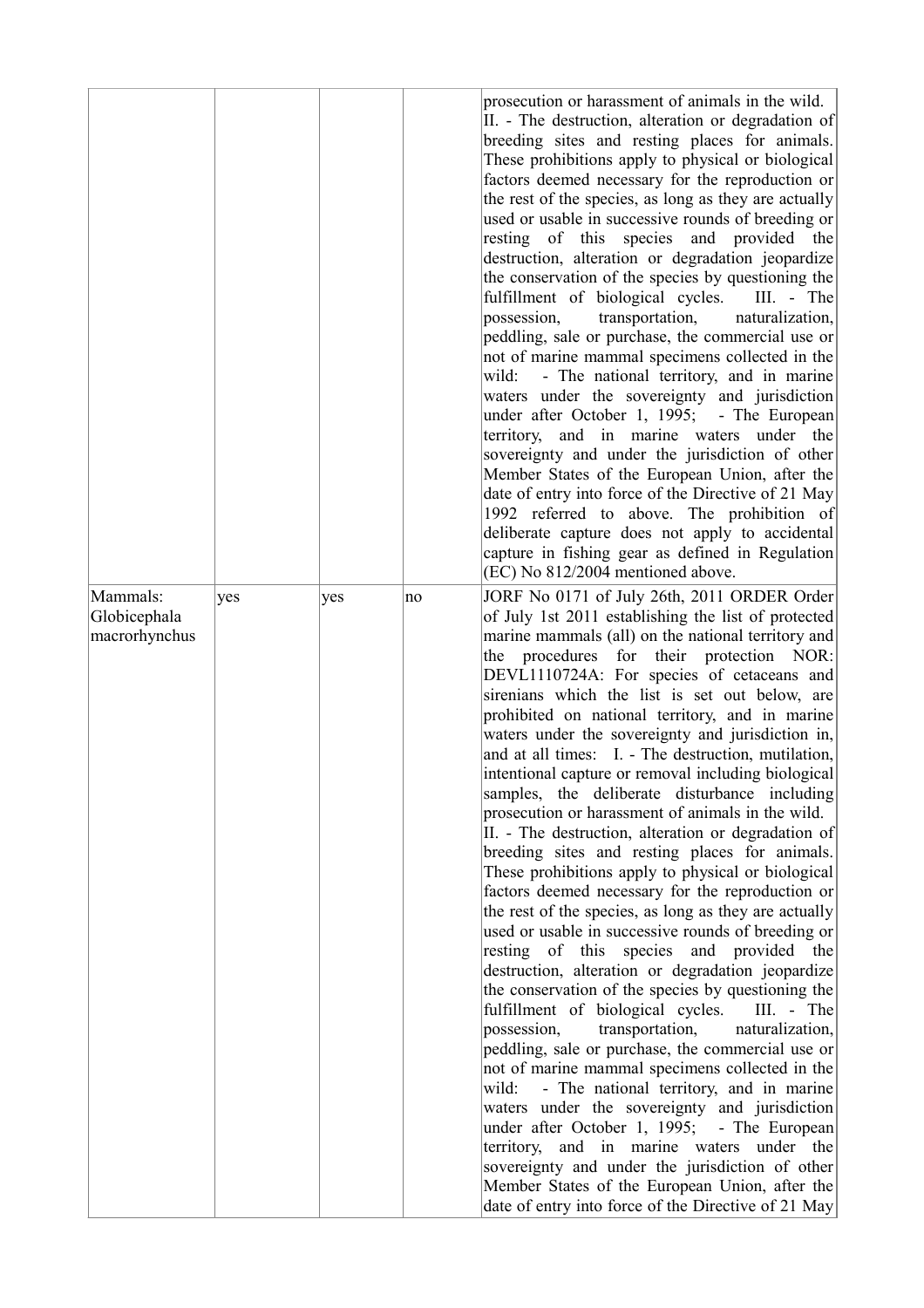| Mammals:<br>Peponocephala<br>electra | yes | yes | no | 1992 referred to above. The prohibition of<br>deliberate capture does not apply to accidental<br>capture in fishing gear as defined in Regulation<br>(EC) No 812/2004 mentioned above.<br>JORF No 0171 of July 26th, 2011 ORDER Order<br>of July 1st 2011 establishing the list of protected<br>marine mammals (all) on the national territory and<br>the procedures for their protection NOR:<br>DEVL1110724A: For species of cetaceans and<br>sirenians which the list is set out below, are<br>prohibited on national territory, and in marine<br>waters under the sovereignty and jurisdiction in,<br>and at all times: I. - The destruction, mutilation,<br>intentional capture or removal including biological<br>samples, the deliberate disturbance including<br>prosecution or harassment of animals in the wild.<br>II. - The destruction, alteration or degradation of<br>breeding sites and resting places for animals.<br>These prohibitions apply to physical or biological<br>factors deemed necessary for the reproduction or<br>the rest of the species, as long as they are actually<br>used or usable in successive rounds of breeding or<br>resting of this species and provided the<br>destruction, alteration or degradation jeopardize<br>the conservation of the species by questioning the<br>fulfillment of biological cycles.<br>III. - The<br>transportation,<br>naturalization,<br>possession,<br>peddling, sale or purchase, the commercial use or<br>not of marine mammal specimens collected in the<br>- The national territory, and in marine<br>wild:<br>waters under the sovereignty and jurisdiction<br>under after October 1, 1995; - The European<br>territory, and in marine waters under the<br>sovereignty and under the jurisdiction of other<br>Member States of the European Union, after the<br>date of entry into force of the Directive of 21 May<br>1992 referred to above. The prohibition of<br>deliberate capture does not apply to accidental<br>capture in fishing gear as defined in Regulation<br>(EC) No 812/2004 mentioned above. |
|--------------------------------------|-----|-----|----|--------------------------------------------------------------------------------------------------------------------------------------------------------------------------------------------------------------------------------------------------------------------------------------------------------------------------------------------------------------------------------------------------------------------------------------------------------------------------------------------------------------------------------------------------------------------------------------------------------------------------------------------------------------------------------------------------------------------------------------------------------------------------------------------------------------------------------------------------------------------------------------------------------------------------------------------------------------------------------------------------------------------------------------------------------------------------------------------------------------------------------------------------------------------------------------------------------------------------------------------------------------------------------------------------------------------------------------------------------------------------------------------------------------------------------------------------------------------------------------------------------------------------------------------------------------------------------------------------------------------------------------------------------------------------------------------------------------------------------------------------------------------------------------------------------------------------------------------------------------------------------------------------------------------------------------------------------------------------------------------------------------------------------------------------------------------------------------------|
| Mammals:<br>Lagenodelphis<br>hosei   | yes | yes | no | JORF No 0171 of July 26th, 2011 ORDER Order<br>of July 1st 2011 establishing the list of protected<br>marine mammals (all) on the national territory and<br>procedures for their protection NOR:<br>the<br>DEVL1110724A: For species of cetaceans and<br>sirenians which the list is set out below, are<br>prohibited on national territory, and in marine<br>waters under the sovereignty and jurisdiction in,<br>and at all times: I. - The destruction, mutilation,<br>intentional capture or removal including biological<br>samples, the deliberate disturbance including<br>prosecution or harassment of animals in the wild.<br>II. - The destruction, alteration or degradation of<br>breeding sites and resting places for animals.<br>These prohibitions apply to physical or biological<br>factors deemed necessary for the reproduction or                                                                                                                                                                                                                                                                                                                                                                                                                                                                                                                                                                                                                                                                                                                                                                                                                                                                                                                                                                                                                                                                                                                                                                                                                                     |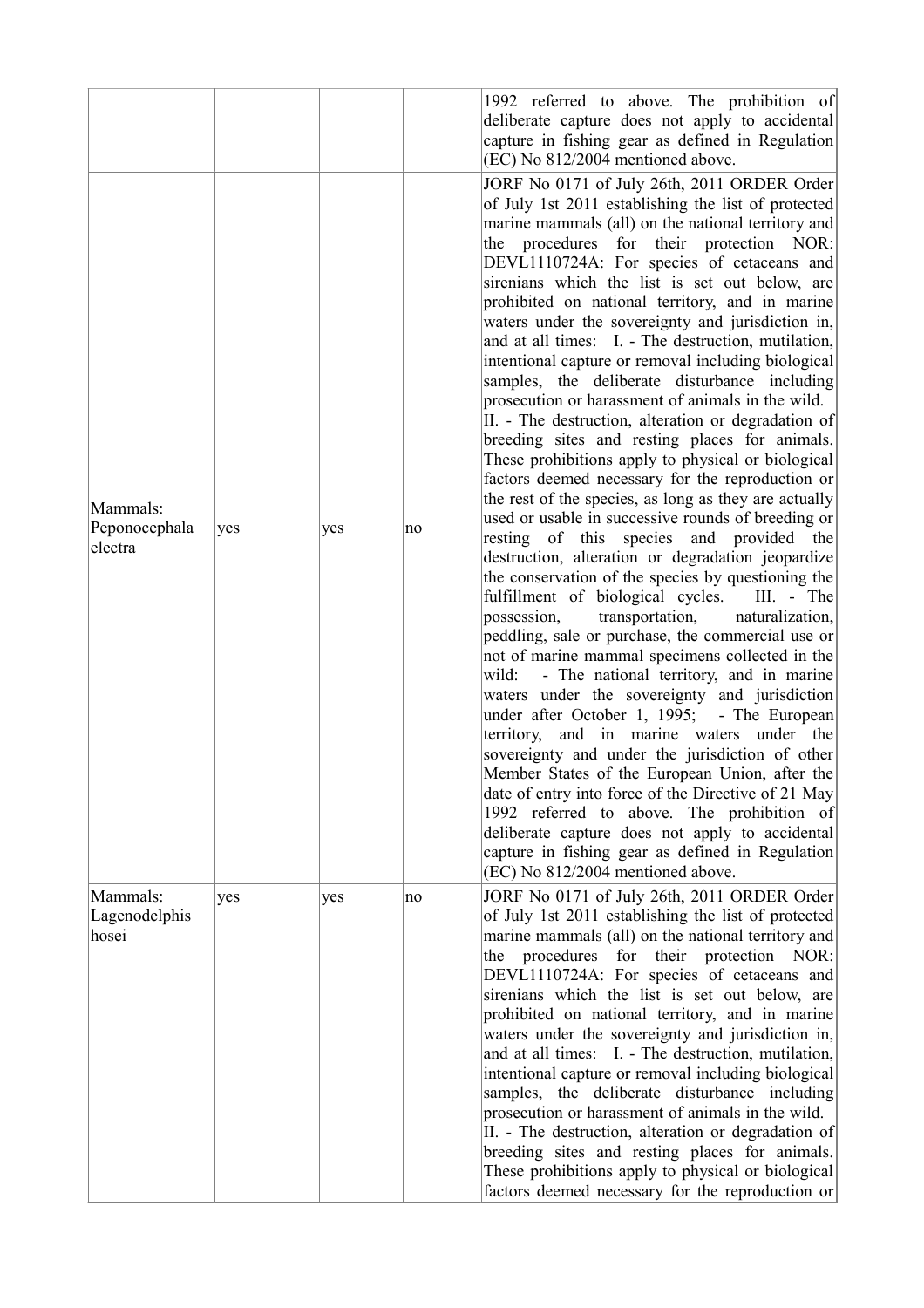|                                |     |     |    | the rest of the species, as long as they are actually<br>used or usable in successive rounds of breeding or<br>resting of this species and provided the<br>destruction, alteration or degradation jeopardize<br>the conservation of the species by questioning the<br>fulfillment of biological cycles.<br>III. - The<br>possession,<br>transportation,<br>naturalization,<br>peddling, sale or purchase, the commercial use or<br>not of marine mammal specimens collected in the<br>- The national territory, and in marine<br>wild:<br>waters under the sovereignty and jurisdiction<br>under after October 1, 1995; - The European<br>territory, and in marine waters under the<br>sovereignty and under the jurisdiction of other<br>Member States of the European Union, after the<br>date of entry into force of the Directive of 21 May<br>1992 referred to above. The prohibition of<br>deliberate capture does not apply to accidental<br>capture in fishing gear as defined in Regulation<br>(EC) No 812/2004 mentioned above.                                                                                                                                                                                                                                                                                                                                                                                                                                                                                                                                                                                                                                                                                                                                                                                                                                                          |
|--------------------------------|-----|-----|----|----------------------------------------------------------------------------------------------------------------------------------------------------------------------------------------------------------------------------------------------------------------------------------------------------------------------------------------------------------------------------------------------------------------------------------------------------------------------------------------------------------------------------------------------------------------------------------------------------------------------------------------------------------------------------------------------------------------------------------------------------------------------------------------------------------------------------------------------------------------------------------------------------------------------------------------------------------------------------------------------------------------------------------------------------------------------------------------------------------------------------------------------------------------------------------------------------------------------------------------------------------------------------------------------------------------------------------------------------------------------------------------------------------------------------------------------------------------------------------------------------------------------------------------------------------------------------------------------------------------------------------------------------------------------------------------------------------------------------------------------------------------------------------------------------------------------------------------------------------------------------------------------------|
| Mammals:<br>Stenella attenuata | yes | yes | no | JORF No 0171 of July 26th, 2011 ORDER Order<br>of July 1st 2011 establishing the list of protected<br>marine mammals (all) on the national territory and<br>the procedures for their protection NOR:<br>DEVL1110724A: For species of cetaceans and<br>sirenians which the list is set out below, are<br>prohibited on national territory, and in marine<br>waters under the sovereignty and jurisdiction in,<br>and at all times: I. - The destruction, mutilation,<br>intentional capture or removal including biological<br>samples, the deliberate disturbance including<br>prosecution or harassment of animals in the wild.<br>II. - The destruction, alteration or degradation of<br>breeding sites and resting places for animals.<br>These prohibitions apply to physical or biological<br>factors deemed necessary for the reproduction or<br>the rest of the species, as long as they are actually<br>used or usable in successive rounds of breeding or<br>resting of this species and provided the<br>destruction, alteration or degradation jeopardize<br>the conservation of the species by questioning the<br>fulfillment of biological cycles.<br>$III. - The$<br>possession,<br>transportation,<br>naturalization,<br>peddling, sale or purchase, the commercial use or<br>not of marine mammal specimens collected in the<br>wild:<br>- The national territory, and in marine<br>waters under the sovereignty and jurisdiction<br>under after October 1, 1995; - The European<br>territory, and in marine waters under the<br>sovereignty and under the jurisdiction of other<br>Member States of the European Union, after the<br>date of entry into force of the Directive of 21 May<br>1992 referred to above. The prohibition of<br>deliberate capture does not apply to accidental<br>capture in fishing gear as defined in Regulation<br>(EC) No 812/2004 mentioned above. |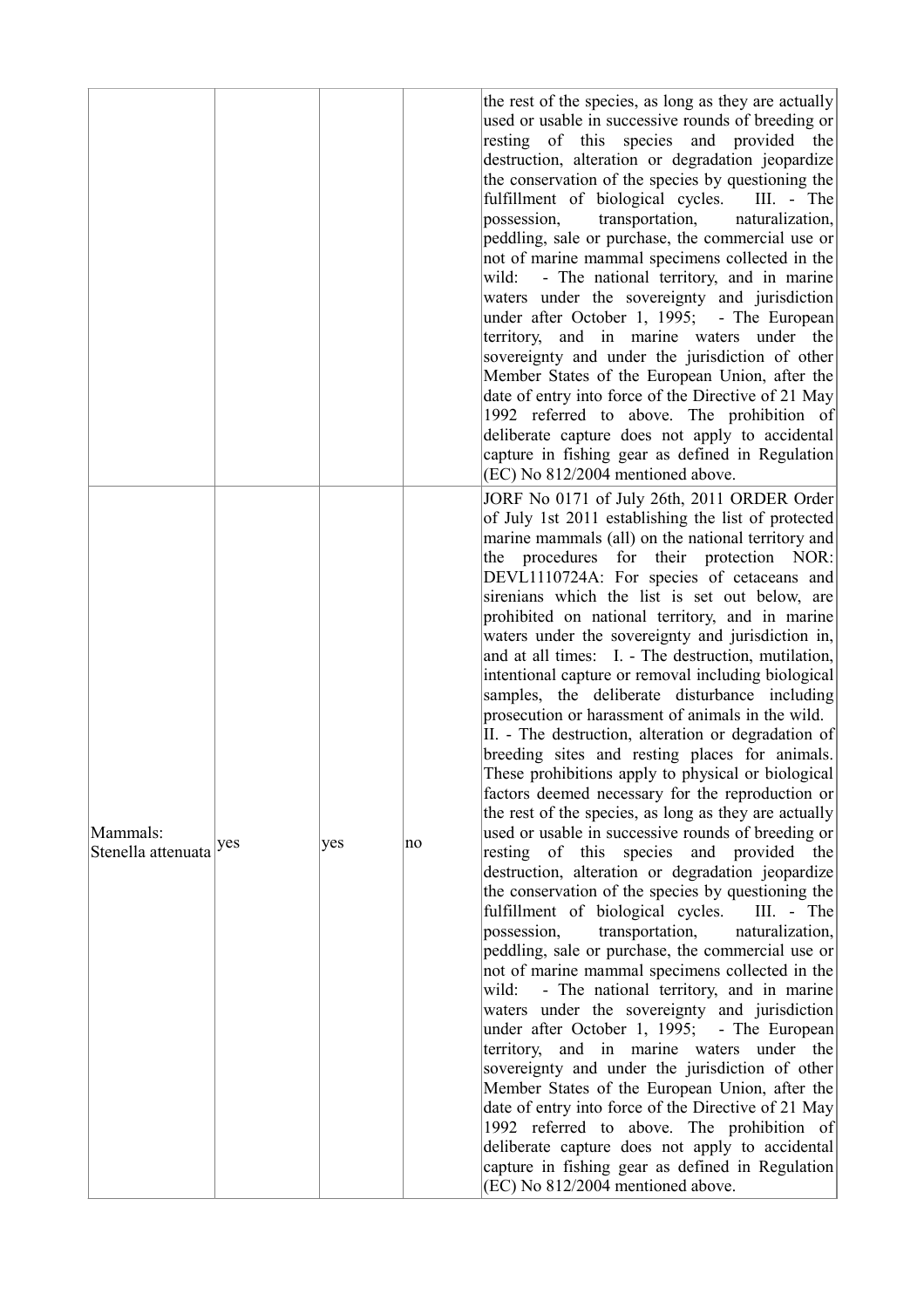| Mammals:<br>Stenella frontalis       | yes | yes | no | JORF No 0171 of July 26th, 2011 ORDER Order<br>of July 1st 2011 establishing the list of protected<br>marine mammals (all) on the national territory and<br>the procedures for their protection NOR:<br>DEVL1110724A: For species of cetaceans and<br>sirenians which the list is set out below, are<br>prohibited on national territory, and in marine<br>waters under the sovereignty and jurisdiction in,<br>and at all times: I. - The destruction, mutilation,<br>intentional capture or removal including biological<br>samples, the deliberate disturbance including<br>prosecution or harassment of animals in the wild.<br>II. - The destruction, alteration or degradation of<br>breeding sites and resting places for animals.<br>These prohibitions apply to physical or biological<br>factors deemed necessary for the reproduction or<br>the rest of the species, as long as they are actually<br>used or usable in successive rounds of breeding or<br>resting of this species and provided the<br>destruction, alteration or degradation jeopardize<br>the conservation of the species by questioning the<br>fulfillment of biological cycles.<br>III. - The<br>possession,<br>transportation,<br>naturalization,<br>peddling, sale or purchase, the commercial use or<br>not of marine mammal specimens collected in the<br>- The national territory, and in marine<br>wild:<br>waters under the sovereignty and jurisdiction<br>under after October 1, 1995; - The European<br>territory, and in marine waters under the<br>sovereignty and under the jurisdiction of other<br>Member States of the European Union, after the<br>date of entry into force of the Directive of 21 May<br>1992 referred to above. The prohibition of<br>deliberate capture does not apply to accidental<br>capture in fishing gear as defined in Regulation<br>(EC) No 812/2004 mentioned above. |
|--------------------------------------|-----|-----|----|--------------------------------------------------------------------------------------------------------------------------------------------------------------------------------------------------------------------------------------------------------------------------------------------------------------------------------------------------------------------------------------------------------------------------------------------------------------------------------------------------------------------------------------------------------------------------------------------------------------------------------------------------------------------------------------------------------------------------------------------------------------------------------------------------------------------------------------------------------------------------------------------------------------------------------------------------------------------------------------------------------------------------------------------------------------------------------------------------------------------------------------------------------------------------------------------------------------------------------------------------------------------------------------------------------------------------------------------------------------------------------------------------------------------------------------------------------------------------------------------------------------------------------------------------------------------------------------------------------------------------------------------------------------------------------------------------------------------------------------------------------------------------------------------------------------------------------------------------------------------------------------------------|
| Mammals:<br>Stenella<br>longirostris | yes | yes | no | JORF No 0171 of July 26th, 2011 ORDER Order<br>of July 1st 2011 establishing the list of protected<br>marine mammals (all) on the national territory and<br>the procedures for their protection NOR:<br>DEVL1110724A: For species of cetaceans and<br>sirenians which the list is set out below, are<br>prohibited on national territory, and in marine<br>waters under the sovereignty and jurisdiction in,<br>and at all times: I. - The destruction, mutilation,<br>intentional capture or removal including biological<br>samples, the deliberate disturbance including<br>prosecution or harassment of animals in the wild.<br>II. - The destruction, alteration or degradation of<br>breeding sites and resting places for animals.<br>These prohibitions apply to physical or biological<br>factors deemed necessary for the reproduction or<br>the rest of the species, as long as they are actually<br>used or usable in successive rounds of breeding or<br>resting of this species and provided the<br>destruction, alteration or degradation jeopardize<br>the conservation of the species by questioning the                                                                                                                                                                                                                                                                                                                                                                                                                                                                                                                                                                                                                                                                                                                                                                        |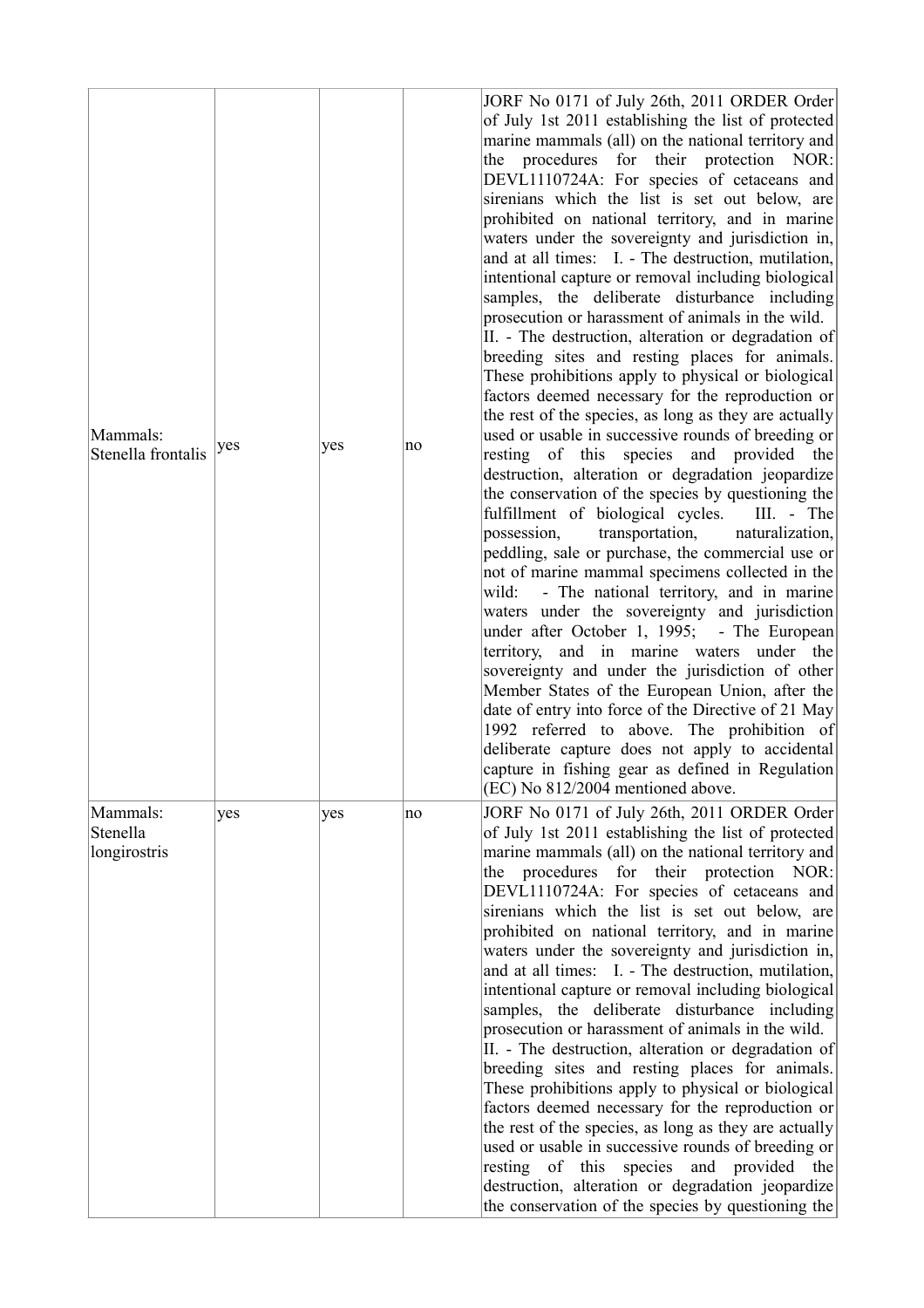|                                   |     |     |    | fulfillment of biological cycles.<br>III. - The<br>possession,<br>transportation,<br>naturalization,<br>peddling, sale or purchase, the commercial use or<br>not of marine mammal specimens collected in the<br>- The national territory, and in marine<br>wild:<br>waters under the sovereignty and jurisdiction<br>under after October 1, 1995; - The European<br>territory, and in marine waters under the<br>sovereignty and under the jurisdiction of other<br>Member States of the European Union, after the<br>date of entry into force of the Directive of 21 May<br>1992 referred to above. The prohibition of<br>deliberate capture does not apply to accidental<br>capture in fishing gear as defined in Regulation<br>(EC) No 812/2004 mentioned above.                                                                                                                                                                                                                                                                                                                                                                                                                                                                                                                                                                                                                                                                                                                                                                                                                                                                                                                                                                                                                                                                                                                              |
|-----------------------------------|-----|-----|----|--------------------------------------------------------------------------------------------------------------------------------------------------------------------------------------------------------------------------------------------------------------------------------------------------------------------------------------------------------------------------------------------------------------------------------------------------------------------------------------------------------------------------------------------------------------------------------------------------------------------------------------------------------------------------------------------------------------------------------------------------------------------------------------------------------------------------------------------------------------------------------------------------------------------------------------------------------------------------------------------------------------------------------------------------------------------------------------------------------------------------------------------------------------------------------------------------------------------------------------------------------------------------------------------------------------------------------------------------------------------------------------------------------------------------------------------------------------------------------------------------------------------------------------------------------------------------------------------------------------------------------------------------------------------------------------------------------------------------------------------------------------------------------------------------------------------------------------------------------------------------------------------------|
| Mammals:<br>Stenella clymene      | yes | yes | no | JORF No 0171 of July 26th, 2011 ORDER Order<br>of July 1st 2011 establishing the list of protected<br>marine mammals (all) on the national territory and<br>the procedures for their protection NOR:<br>DEVL1110724A: For species of cetaceans and<br>sirenians which the list is set out below, are<br>prohibited on national territory, and in marine<br>waters under the sovereignty and jurisdiction in,<br>and at all times: I. - The destruction, mutilation,<br>intentional capture or removal including biological<br>samples, the deliberate disturbance including<br>prosecution or harassment of animals in the wild.<br>II. - The destruction, alteration or degradation of<br>breeding sites and resting places for animals.<br>These prohibitions apply to physical or biological<br>factors deemed necessary for the reproduction or<br>the rest of the species, as long as they are actually<br>used or usable in successive rounds of breeding or<br>resting of this species and provided the<br>destruction, alteration or degradation jeopardize<br>the conservation of the species by questioning the<br>fulfillment of biological cycles.<br>III. - The<br>possession,<br>transportation,<br>naturalization,<br>peddling, sale or purchase, the commercial use or<br>not of marine mammal specimens collected in the<br>- The national territory, and in marine<br>wild:<br>waters under the sovereignty and jurisdiction<br>under after October 1, 1995; - The European<br>territory, and in marine waters under the<br>sovereignty and under the jurisdiction of other<br>Member States of the European Union, after the<br>date of entry into force of the Directive of 21 May<br>1992 referred to above. The prohibition of<br>deliberate capture does not apply to accidental<br>capture in fishing gear as defined in Regulation<br>(EC) No 812/2004 mentioned above. |
| Mammals:<br>Tursiops<br>truncatus | yes | yes | no | JORF No 0171 of July 26th, 2011 ORDER Order<br>of July 1st 2011 establishing the list of protected<br>marine mammals (all) on the national territory and<br>the procedures for their protection NOR:<br>DEVL1110724A: For species of cetaceans and                                                                                                                                                                                                                                                                                                                                                                                                                                                                                                                                                                                                                                                                                                                                                                                                                                                                                                                                                                                                                                                                                                                                                                                                                                                                                                                                                                                                                                                                                                                                                                                                                                               |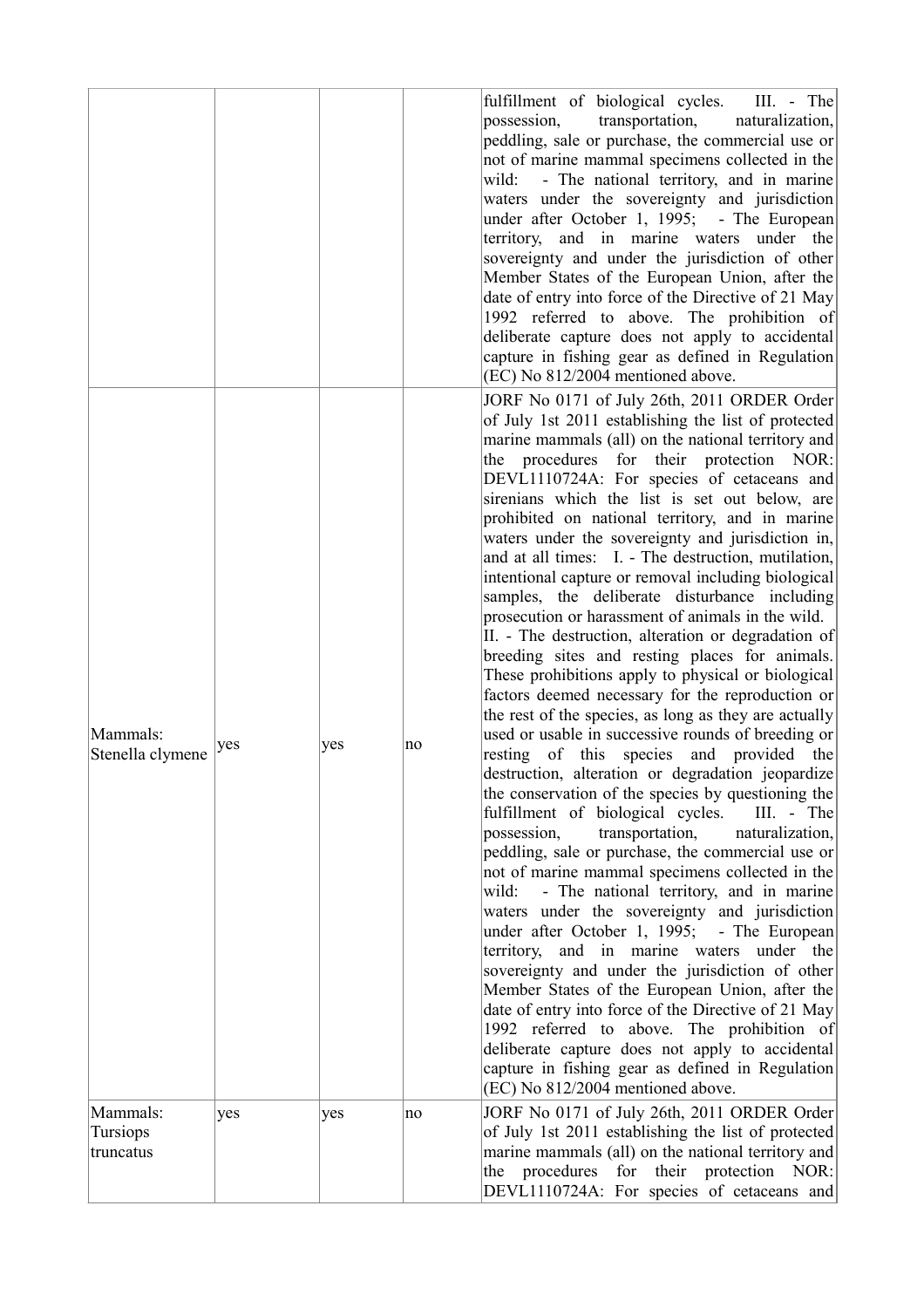|                                      |     |     |    | sirenians which the list is set out below, are<br>prohibited on national territory, and in marine<br>waters under the sovereignty and jurisdiction in,<br>and at all times: I. - The destruction, mutilation,<br>intentional capture or removal including biological<br>samples, the deliberate disturbance including<br>prosecution or harassment of animals in the wild.<br>II. - The destruction, alteration or degradation of<br>breeding sites and resting places for animals.<br>These prohibitions apply to physical or biological<br>factors deemed necessary for the reproduction or<br>the rest of the species, as long as they are actually<br>used or usable in successive rounds of breeding or<br>resting of this species and provided the<br>destruction, alteration or degradation jeopardize<br>the conservation of the species by questioning the<br>fulfillment of biological cycles.<br>III. - The<br>possession,<br>transportation,<br>naturalization,<br>peddling, sale or purchase, the commercial use or<br>not of marine mammal specimens collected in the<br>- The national territory, and in marine<br>wild:<br>waters under the sovereignty and jurisdiction<br>under after October 1, 1995; - The European<br>territory, and in marine waters under the<br>sovereignty and under the jurisdiction of other<br>Member States of the European Union, after the<br>date of entry into force of the Directive of 21 May<br>1992 referred to above. The prohibition of<br>deliberate capture does not apply to accidental<br>capture in fishing gear as defined in Regulation<br>(EC) No 812/2004 mentioned above. |
|--------------------------------------|-----|-----|----|--------------------------------------------------------------------------------------------------------------------------------------------------------------------------------------------------------------------------------------------------------------------------------------------------------------------------------------------------------------------------------------------------------------------------------------------------------------------------------------------------------------------------------------------------------------------------------------------------------------------------------------------------------------------------------------------------------------------------------------------------------------------------------------------------------------------------------------------------------------------------------------------------------------------------------------------------------------------------------------------------------------------------------------------------------------------------------------------------------------------------------------------------------------------------------------------------------------------------------------------------------------------------------------------------------------------------------------------------------------------------------------------------------------------------------------------------------------------------------------------------------------------------------------------------------------------------------------------------------------------------------------------|
| Mammals:<br>Stenella<br>coeruleoalba | yes | yes | no | JORF No 0171 of July 26th, 2011 ORDER Order<br>of July 1st 2011 establishing the list of protected<br>marine mammals (all) on the national territory and<br>procedures for their protection NOR:<br>the<br>DEVL1110724A: For species of cetaceans and<br>sirenians which the list is set out below, are<br>prohibited on national territory, and in marine<br>waters under the sovereignty and jurisdiction in,<br>and at all times: I. - The destruction, mutilation,<br>intentional capture or removal including biological<br>samples, the deliberate disturbance including<br>prosecution or harassment of animals in the wild.<br>II. - The destruction, alteration or degradation of<br>breeding sites and resting places for animals.<br>These prohibitions apply to physical or biological<br>factors deemed necessary for the reproduction or<br>the rest of the species, as long as they are actually<br>used or usable in successive rounds of breeding or<br>resting of this species and provided<br>the<br>destruction, alteration or degradation jeopardize<br>the conservation of the species by questioning the<br>fulfillment of biological cycles.<br>III. - The<br>naturalization,<br>possession,<br>transportation,<br>peddling, sale or purchase, the commercial use or<br>not of marine mammal specimens collected in the<br>- The national territory, and in marine<br>wild:                                                                                                                                                                                                                                        |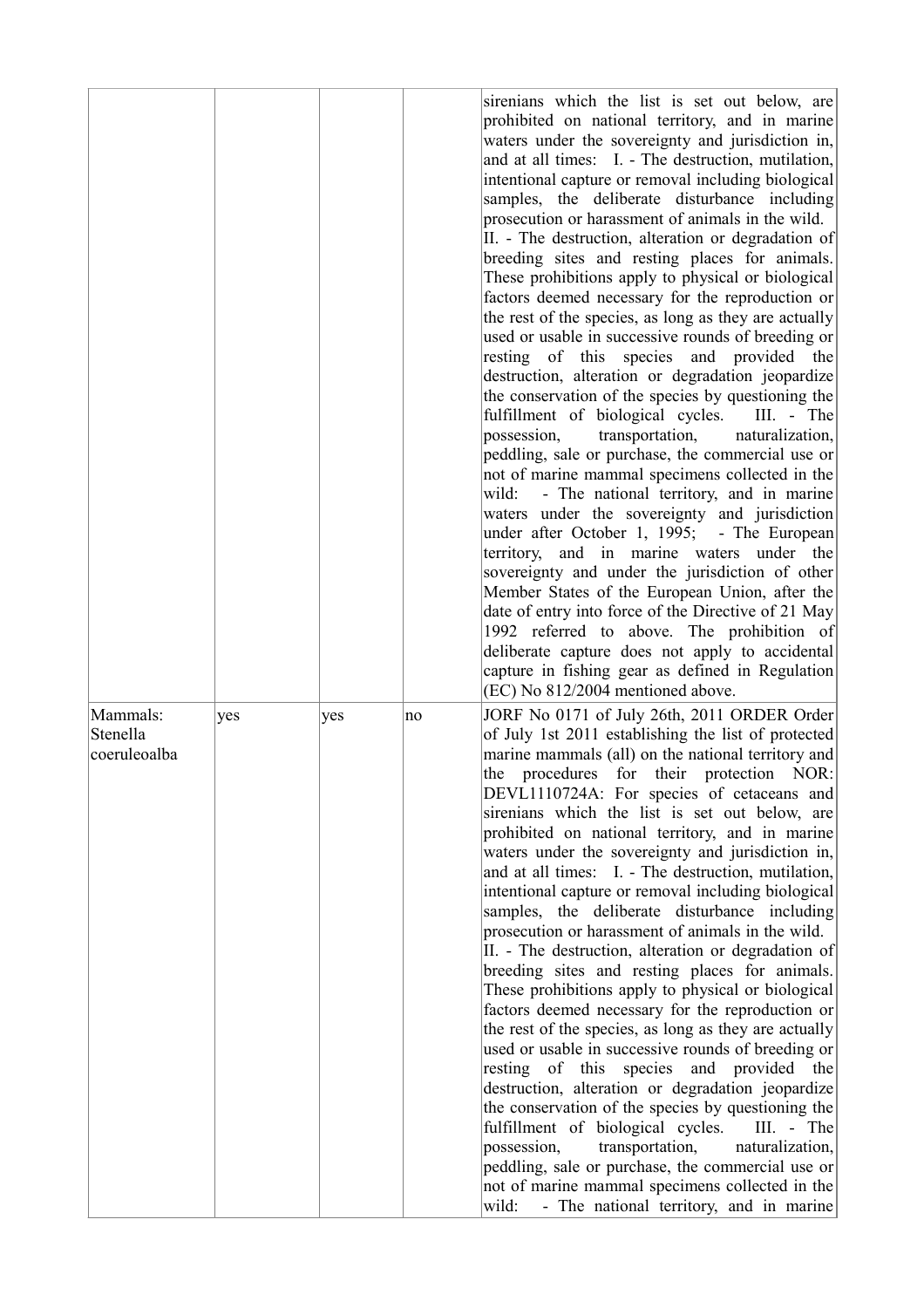|                                    |     |     |    | waters under the sovereignty and jurisdiction<br>under after October 1, 1995; - The European<br>territory, and in marine waters under the<br>sovereignty and under the jurisdiction of other<br>Member States of the European Union, after the<br>date of entry into force of the Directive of 21 May<br>1992 referred to above. The prohibition of<br>deliberate capture does not apply to accidental<br>capture in fishing gear as defined in Regulation<br>(EC) No 812/2004 mentioned above.                                                                                                                                                                                                                                                                                                                                                                                                                                                                                                                                                                                                                                                                                                                                                                                                                                                                                                                                                                                                                                                                                                                                                                                                                                                                                                                                                                                                    |
|------------------------------------|-----|-----|----|----------------------------------------------------------------------------------------------------------------------------------------------------------------------------------------------------------------------------------------------------------------------------------------------------------------------------------------------------------------------------------------------------------------------------------------------------------------------------------------------------------------------------------------------------------------------------------------------------------------------------------------------------------------------------------------------------------------------------------------------------------------------------------------------------------------------------------------------------------------------------------------------------------------------------------------------------------------------------------------------------------------------------------------------------------------------------------------------------------------------------------------------------------------------------------------------------------------------------------------------------------------------------------------------------------------------------------------------------------------------------------------------------------------------------------------------------------------------------------------------------------------------------------------------------------------------------------------------------------------------------------------------------------------------------------------------------------------------------------------------------------------------------------------------------------------------------------------------------------------------------------------------------|
| Mammals:<br>Grampus griseus        | yes | yes | no | JORF No 0171 of July 26th, 2011 ORDER Order<br>of July 1st 2011 establishing the list of protected<br>marine mammals (all) on the national territory and<br>the procedures for their protection NOR:<br>DEVL1110724A: For species of cetaceans and<br>sirenians which the list is set out below, are<br>prohibited on national territory, and in marine<br>waters under the sovereignty and jurisdiction in,<br>and at all times: I. - The destruction, mutilation,<br>intentional capture or removal including biological<br>samples, the deliberate disturbance including<br>prosecution or harassment of animals in the wild.<br>II. - The destruction, alteration or degradation of<br>breeding sites and resting places for animals.<br>These prohibitions apply to physical or biological<br>factors deemed necessary for the reproduction or<br>the rest of the species, as long as they are actually<br>used or usable in successive rounds of breeding or<br>resting of this species and provided the<br>destruction, alteration or degradation jeopardize<br>the conservation of the species by questioning the<br>fulfillment of biological cycles.<br>$III. - The$<br>transportation,<br>possession,<br>naturalization,<br>peddling, sale or purchase, the commercial use or<br>not of marine mammal specimens collected in the<br>- The national territory, and in marine<br>wild:<br>waters under the sovereignty and jurisdiction<br>under after October 1, 1995; - The European<br>territory, and in marine waters under the<br>sovereignty and under the jurisdiction of other<br>Member States of the European Union, after the<br>date of entry into force of the Directive of 21 May<br>1992 referred to above. The prohibition of<br>deliberate capture does not apply to accidental<br>capture in fishing gear as defined in Regulation<br>(EC) No 812/2004 mentioned above. |
| Mammals: Steno  yes<br>bredanensis |     | yes | no | JORF No 0171 of July 26th, 2011 ORDER Order<br>of July 1st 2011 establishing the list of protected<br>marine mammals (all) on the national territory and<br>the procedures for their protection NOR:<br>DEVL1110724A: For species of cetaceans and<br>sirenians which the list is set out below, are<br>prohibited on national territory, and in marine<br>waters under the sovereignty and jurisdiction in,<br>and at all times: I. - The destruction, mutilation,<br>intentional capture or removal including biological                                                                                                                                                                                                                                                                                                                                                                                                                                                                                                                                                                                                                                                                                                                                                                                                                                                                                                                                                                                                                                                                                                                                                                                                                                                                                                                                                                         |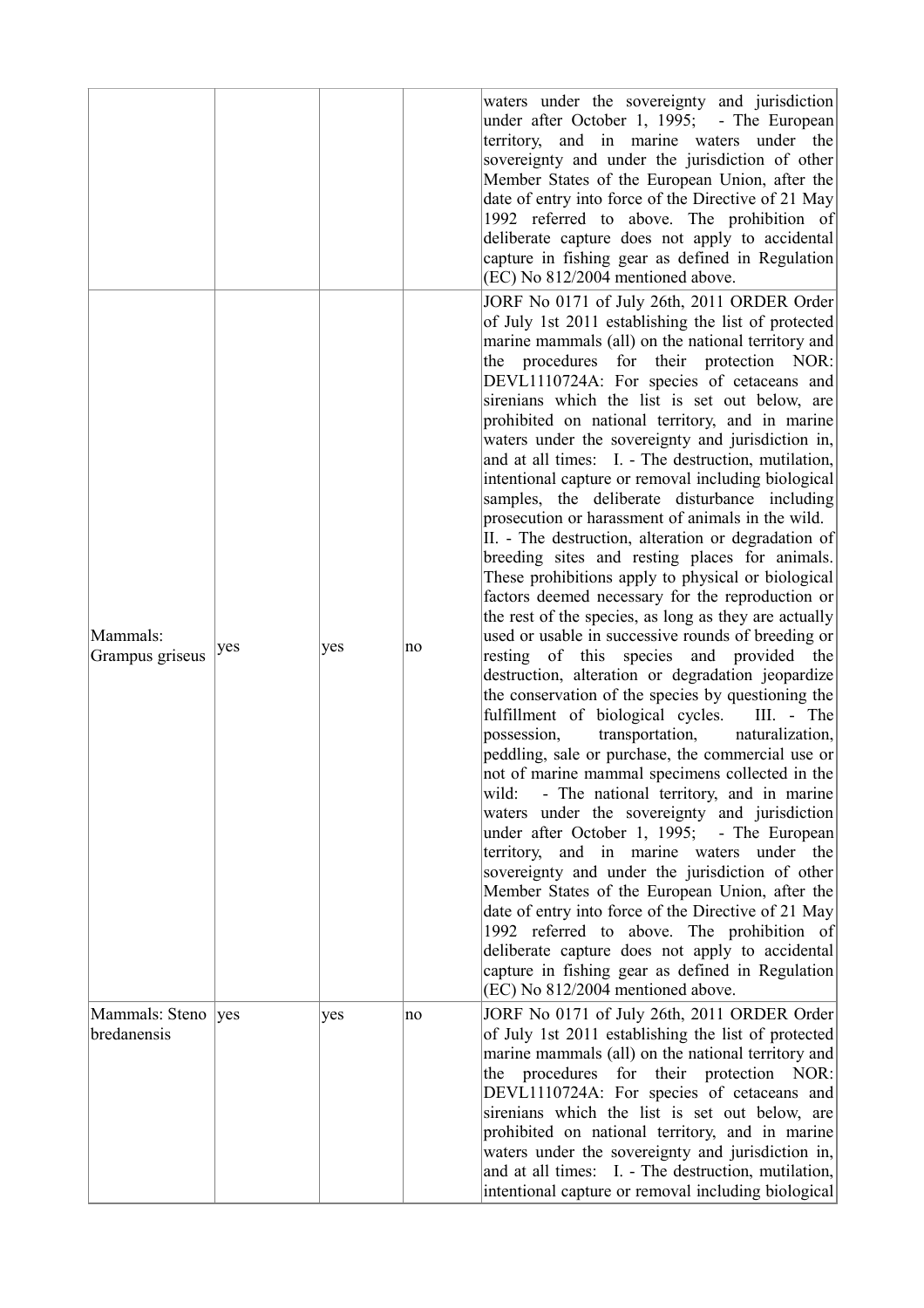|  | samples, the deliberate disturbance including         |
|--|-------------------------------------------------------|
|  | prosecution or harassment of animals in the wild.     |
|  | II. - The destruction, alteration or degradation of   |
|  | breeding sites and resting places for animals.        |
|  | These prohibitions apply to physical or biological    |
|  | factors deemed necessary for the reproduction or      |
|  | the rest of the species, as long as they are actually |
|  | used or usable in successive rounds of breeding or    |
|  |                                                       |
|  | resting of this species and provided the              |
|  | destruction, alteration or degradation jeopardize     |
|  | the conservation of the species by questioning the    |
|  | fulfillment of biological cycles. III. - The          |
|  | possession, transportation,<br>naturalization,        |
|  | peddling, sale or purchase, the commercial use or     |
|  | not of marine mammal specimens collected in the       |
|  | - The national territory, and in marine<br>wild:      |
|  | waters under the sovereignty and jurisdiction         |
|  | under after October 1, 1995; - The European           |
|  | territory, and in marine waters under the             |
|  | sovereignty and under the jurisdiction of other       |
|  |                                                       |
|  | Member States of the European Union, after the        |
|  | date of entry into force of the Directive of 21 May   |
|  | 1992 referred to above. The prohibition of            |
|  | deliberate capture does not apply to accidental       |
|  | capture in fishing gear as defined in Regulation      |
|  | (EC) No 812/2004 mentioned above.                     |
|  |                                                       |

### **g - Describe how the protected area is integrated within the country's larger planning framework (if applicable)**

JORF No 0171 of July 26th, 2011

#### ORDER

Order of July  $1<sup>st</sup>$  2011 establishing the list of protected marine mammals (all) on the national territory and the procedures for their protection

#### NOR: DEVL1110724A:

For species of cetaceans and sirenians which the list is set out below, are prohibited on national territory, and in marine waters under the sovereignty and jurisdiction in, and at all times: I. - The destruction, mutilation, intentional capture or removal including biological samples, the deliberate disturbance including prosecution or harassment of animals in the wild. II. - The destruction, alteration or degradation of breeding sites and resting places for animals. These prohibitions apply to physical or biological factors deemed necessary for the reproduction or the rest of the species, as long as they are actually used or usable in successive rounds of breeding or resting of this species and provided the destruction, alteration or degradation jeopardize the conservation of the species by questioning the fulfillment of biological cycles. III. - The possession, transportation, naturalization, peddling, sale or purchase, the commercial use or not of marine mammal specimens collected in the wild:

- The national territory, and in marine waters under the sovereignty and jurisdiction under after October 1, 1995;

- The European territory, and in marine waters under the sovereignty and under the jurisdiction of other Member States of the European Union, after the date of entry into force of the Directive of 21 May 1992 referred to above.
- The prohibition of deliberate capture does not apply to accidental capture in fishing gear as defined in Regulation (EC) No 812/2004 mentioned above.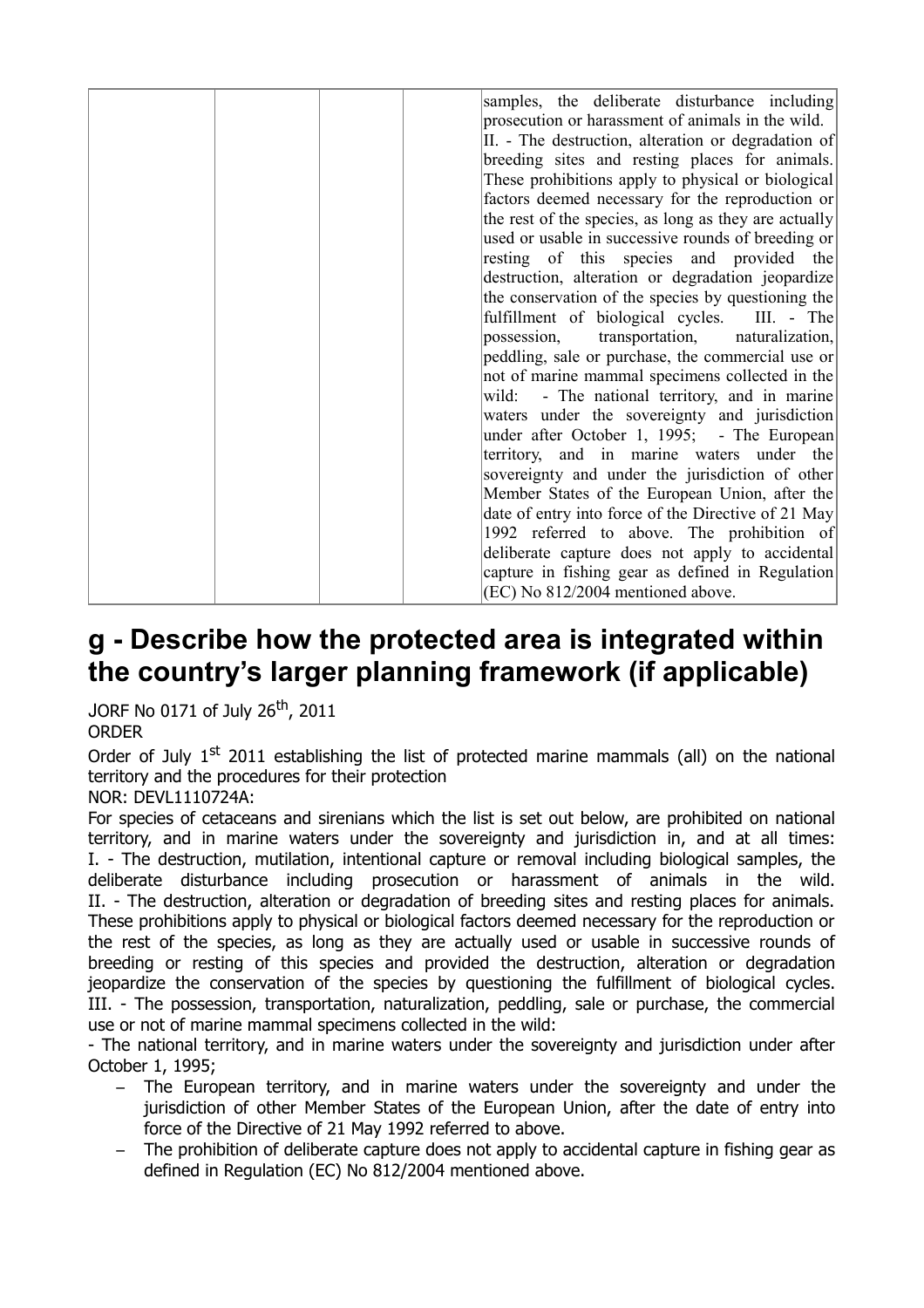## **h - Zoning, if applicable, and the basic regulations applied to the zones (attach in Annex a copy of the zoning map)**

Name Basic regulation applied to the zone

### **i - Enforcement measures and policies**

All means available to the State action at sea (navy, customs, marine brigade, means of marine protected areas...).

The means of State action at sea in the Caribbean are the following :

#### **- Navy**

- 2 surveillance frigates with 2 helicopters (Alouette and Panther)
- 1 BATRAL class landing ship ("Light ferry ship")
- 1 tugboat
- 1 patrol boat from the gendarmerie

#### **- Customs**

3 ocean-going patrol boats and 6 coastal vessels 2 helicopters 2Cessnas

#### **- Maritime Affairs**

6 small boats

#### **- Departemental Gendarmerie**

- 7 coastal craft
- 2 helicopters

#### **- Public safety**

Two helicopters provided by end 2012

#### **- MPA managers**

4 boats

## **j - International status and dates of designation (e.g. Biosphere Reserve, Ramsar Site, Significant Bird Area, etc.)**

| International status         |     | Date of designation |
|------------------------------|-----|---------------------|
| Biosphere reserve            | yes | 2/20/89             |
| Ramsar site                  | ves | 12/8/93             |
| Significant bird area        | no  |                     |
| World heritage site (UNESCO) | no  |                     |
| Others:                      | no  |                     |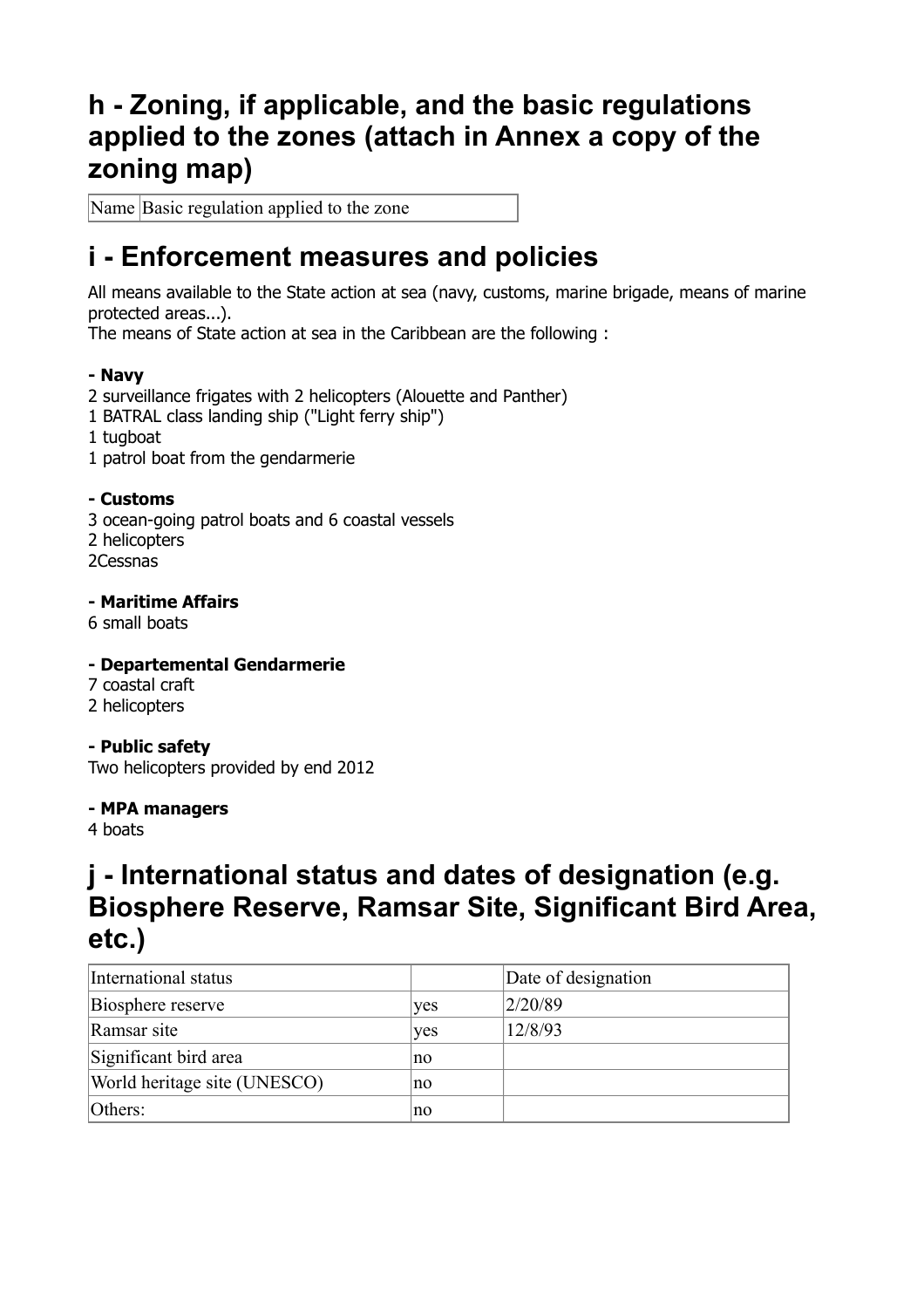## **k - Site's contribution to local sustainable development measures or related plans**

not evaluated

## **l - Available management resources for the area**

| Ressources              |                                                   |                                                                                                                 | How many/how much Comments/description                                                                                                                                                                                                                                                                                           |  |
|-------------------------|---------------------------------------------------|-----------------------------------------------------------------------------------------------------------------|----------------------------------------------------------------------------------------------------------------------------------------------------------------------------------------------------------------------------------------------------------------------------------------------------------------------------------|--|
| Human<br>ressources     | Permanent staff                                   | $\overline{2}$                                                                                                  | Permanent staff : $2 +$ support from the staff of the                                                                                                                                                                                                                                                                            |  |
|                         | Volunteers                                        | 20                                                                                                              | French Marine Protected Areas Agency (about 4)                                                                                                                                                                                                                                                                                   |  |
|                         | Partners                                          |                                                                                                                 | people working on the Sanctuary issues) Volunteers :<br>for the monitoring campaign (local NGO's from the<br>four collectivities) Partners : SPAW-RAC, Action de<br>l'Etat en Mer, stakeholders from marine protected<br>areas, NGO's, NOAA, Stellwagen Bank, Dutch<br>Antilles and Ministry of environment of the<br>Nederlands |  |
| Physical<br>ressources  | Equipments                                        | Computer and<br>scientific equipment                                                                            |                                                                                                                                                                                                                                                                                                                                  |  |
|                         | Infrastructures                                   | Office within the<br>National Park of<br>Guadeloupe                                                             |                                                                                                                                                                                                                                                                                                                                  |  |
| Financial<br>ressources | Present sources<br>of funding                     | <b>French Marine</b><br><b>Protected Areas</b><br>Agency (operating<br>costs), SPAW-RAC<br>(scientific mission) |                                                                                                                                                                                                                                                                                                                                  |  |
|                         | Sources expected Protected Areas<br>in the future | <b>French Marine</b><br>Agency (budget in<br>progress)                                                          |                                                                                                                                                                                                                                                                                                                                  |  |
|                         | Annual budget<br>(USD)                            | 400000                                                                                                          |                                                                                                                                                                                                                                                                                                                                  |  |

### **Conclusion Describe how the management framework outlined above is adequate to achieve the ecological and socio-economic objectives that were established for the site (Guidelines and Criteria Section C/V).**

Through the conservation of habitats and species of cetaceans, the Agoa sanctuary contributes to the preservation of a natural resource which may promote the development of ecotourism and cultural activities (whale watching, festivals, awareness on the protection of the marine environment ... )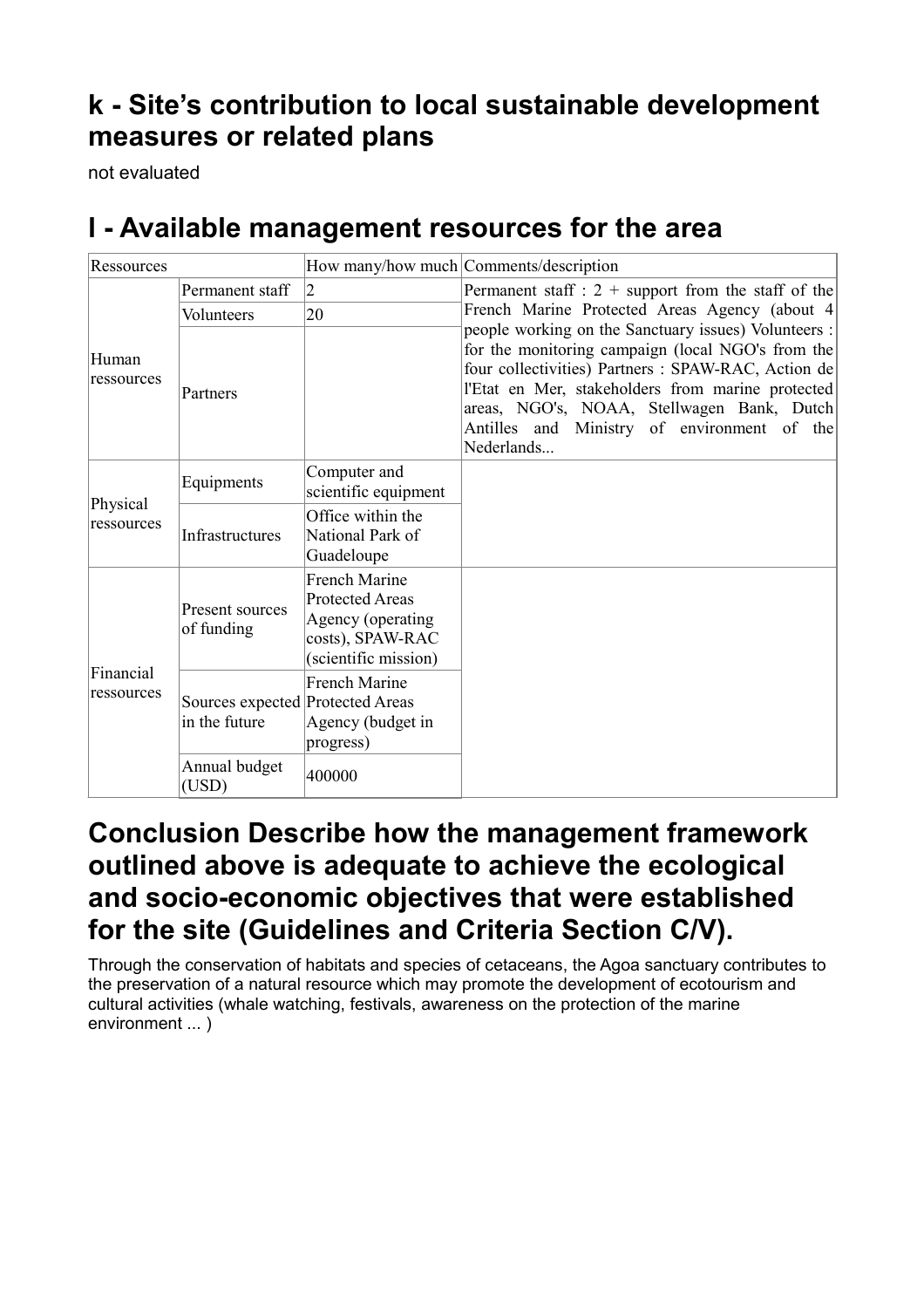# **Chapter 7. MONITORING AND EVALUATION**

#### **In general, describe how the nominated site addresses monitoring and evaluation**

Twice a year, a scientific team made up of people and volunteers from the French MPA Agency, the SPAW-RAC, regional institutions, NGO's, "Action de l'Etat en mer"...realizes a monitoring transect in the French and neighboring countries EEZ (Dutch Antilles, Anguilla...).

The method employed is the following :

The proposed methodology includes four monitoring techniques – identifying marine mammals from above, on and under water, as well as monitoring human activities (e.g., fisheries, maritime traffic, pollution) that impact cetaceans and wider region ocean health.

#### **1 – Campaigns at sea - transects**

a) Scientific activities

- Populations surveys (movements, behavior, distribution, abundance)
- Photo-identification
- Genetic sample
- Tagging (exclusively on the humpback whale- in the Lesser Antilles, with the exception of Guadeloupe where a tagging mission is already scheduled in 2012 by another partner institution)
- Passive acoustic monitoring (gather information using submerged specially equipped and strategically placed hydroacoustic buoys)
- Status report of human activities which could have an impact on cetaceans (fisheries, marine traffic maritime, pollution, waste…)

Objective: analysis and mapping of data collected during the campaigns at sea.

#### **What indicators are used to evaluate management effectiveness and conservation success, and the impact of the management plan on the local communities**

| Indicators by category                                                                                             | Comments                         |  |  |  |
|--------------------------------------------------------------------------------------------------------------------|----------------------------------|--|--|--|
| Evaluation of management effectiveness                                                                             |                                  |  |  |  |
| Action plan and indicators                                                                                         | See the management plan attached |  |  |  |
| $E$ valuation of conservation measures on the status of species populations within and around protected area       |                                  |  |  |  |
| Action plan and indicators                                                                                         | See the management plan attached |  |  |  |
| $ E$ valuation of conservation measures on the status of habitats within and around the protected area             |                                  |  |  |  |
| Action plan and indicators<br>See the management plan attached                                                     |                                  |  |  |  |
| Evaluation of conservation measures on the status of ecological processes within and around the protected<br>larea |                                  |  |  |  |
| Action plan and indicators                                                                                         | See the management plan attached |  |  |  |
| $\mathbb E$ valuation of the impact of the management plan on the local communities                                |                                  |  |  |  |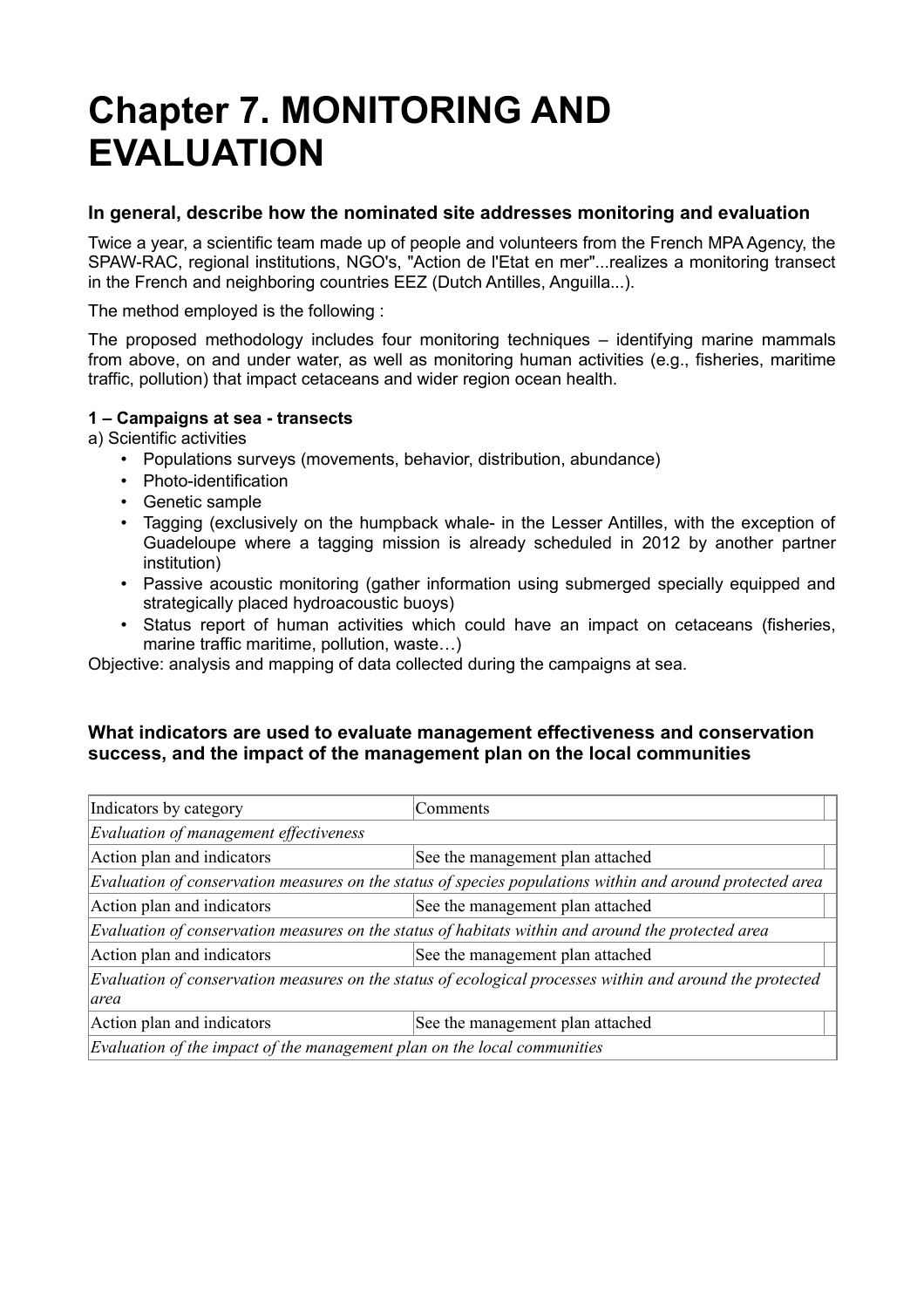# **Chapter 8. STAKEHOLDERS**

**Describe how the nominated site involves stakeholders and local communities in designation and management, and specify specific coordination measures or mechanisms currently in place** 

| Stackeholders<br>involvement | Involvement | Description of involvement                                                                                                                            | Specific coordination<br>measures                                                                                                 | Comments<br>(if any) |
|------------------------------|-------------|-------------------------------------------------------------------------------------------------------------------------------------------------------|-----------------------------------------------------------------------------------------------------------------------------------|----------------------|
| Institutions                 | yes         | French MPA Agency,<br>SPAW-RAC, DEAL,<br>Ministries of Environment<br>and Foreign Affairs, four<br>local communities of the<br><b>French Antilles</b> | Financial, technical and<br>logistical support                                                                                    |                      |
| Public                       | yes         | local NGO's from the four<br>collectivities                                                                                                           | Lobbying and volunteers'<br>contribution                                                                                          |                      |
| Decision-makers              | yes         | Management Committee                                                                                                                                  | Approvement of : - the<br>scientific mission -<br>communication campaign -<br>management measures -<br>proposition of regulations |                      |
| Economic-sectors             | yes         | Whale watching operators                                                                                                                              | contribution to the<br>management committee                                                                                       |                      |
| Local communities            | yes         | Four collectivities of the<br>French Antilles                                                                                                         | Participation in the<br>management committee,<br>especially for the ecotourism<br>development                                     |                      |
| Others                       | no          |                                                                                                                                                       |                                                                                                                                   |                      |

# **Chapter 9. IMPLEMENTATION MECHANISM**

**Describe the mechanisms and programmes that are in place in regard to each of the following management tools in the nominated site (fill only the fields that are relevant for your site)** 

| Management<br>tools                                                                  |     | Existing Mechanisms and programmes in place                                                                                                                                                                                                                                                                                                                                      | Comments<br>(if any) |
|--------------------------------------------------------------------------------------|-----|----------------------------------------------------------------------------------------------------------------------------------------------------------------------------------------------------------------------------------------------------------------------------------------------------------------------------------------------------------------------------------|----------------------|
| Public awareness,<br>education,<br>and<br>information<br>dissemination<br>programmes | yes | - Awareness of stakeholders to approach techniques - Promoting<br>respect of the Order of July 1st 2011 - Establishment of outreach<br>and educational tools (website, code of conduct, activities,<br>exhibitions, forums)                                                                                                                                                      |                      |
| Capacity building<br>$ $ of staff<br>and $\vee$ es<br>management                     |     | 1 - Regulate: - Activities of whale watching, - Seismic research<br>and other activities using acoustics, - The use of fishing gear<br>which may result in the capture of marine mammals, - Offshore<br>competition, nautical events, 2 - Supervise: - Shipping, - The<br>establishment of a network "alert : stranded and distressed<br>animals" throughout the French Antilles |                      |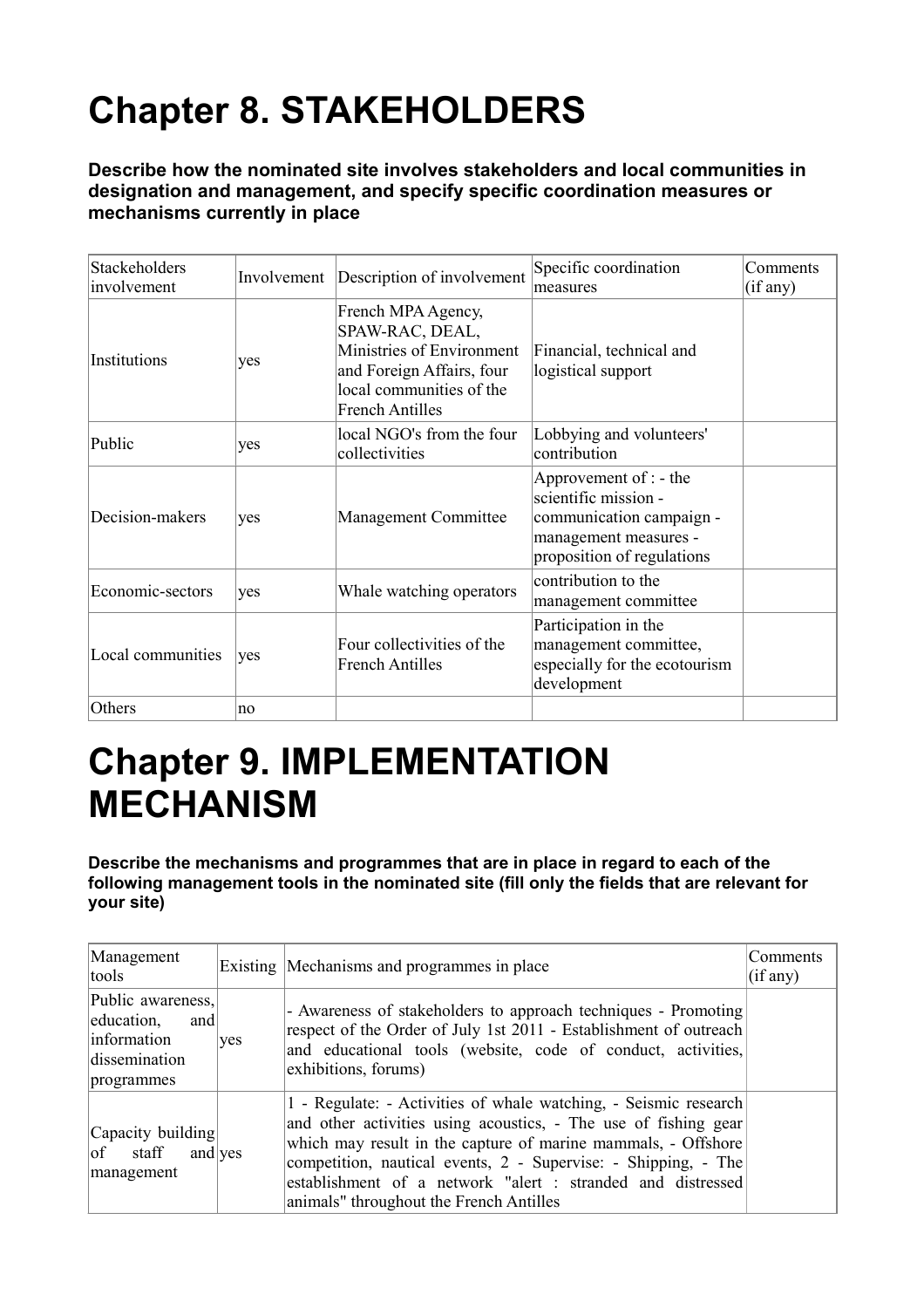| Research,<br>data<br>and yes<br>storage,<br>analysis |     | 1 - Campaigns : biannual transect lines and acoustic samples: -<br>Study the evolution of the estimated numbers in the sanctuary, -<br>Identify the number of individuals during migration periods, -<br>Inform on the population dynamics - Study the evolution of the<br>abundance and distribution 2 - Genetic monitoring campaign<br>(biopsy) and movement of individuals (tags). 3 - Program of<br>photo-identification of individuals to describe their site fidelity<br>(humpback whales, sperm whales ). 4 - Characterization of<br>habitat favorable for marine mammals, 5 - Acoustic monitoring<br>(including buoys), identification of marine mammals and noise. 6<br>- Continuous assessment of interactions with human uses<br>(bycatch, depredation, water activities, pollution, noise, etc. )                                                                                                                                                                                                                                                               |  |
|------------------------------------------------------|-----|-----------------------------------------------------------------------------------------------------------------------------------------------------------------------------------------------------------------------------------------------------------------------------------------------------------------------------------------------------------------------------------------------------------------------------------------------------------------------------------------------------------------------------------------------------------------------------------------------------------------------------------------------------------------------------------------------------------------------------------------------------------------------------------------------------------------------------------------------------------------------------------------------------------------------------------------------------------------------------------------------------------------------------------------------------------------------------|--|
| Surveillance and<br>enforcement                      | yes | 1 - Pooling of resources of the State action at sea, of the services<br>and operators of the state and of the network of MPAs for: -<br>Establishment/strengthening control over the disturbance and<br>harassment of cetaceans, - Strengthening control on the<br>degradation of natural areas and seascapes that can have adverse<br>effects on habitats of marine mammals                                                                                                                                                                                                                                                                                                                                                                                                                                                                                                                                                                                                                                                                                                |  |
| Participation<br>of<br>exterior users                | yes | 1 - Definition of an intervention network for animals in distress,<br>entangled and/or stranded, $2 - Definition/support/guidance$ of an<br>intervention network for prevention of pollution, pollution control,<br>and followed post-pollution, 3 - Support and assistance for<br>projects aiming at conserving and restoring habitats likely to<br>receive marine mammals, 4 - Support for tourism operators in an<br>eco-responsible approach, 5 - Support for the production of<br>scientific studies and scientific articles, 6 - Expertise and advice to<br>project developers for impact assessments, 7 - Support/Training<br>for MPA managers of the French Antilles and the Caribbean<br>islands for the observation, identification and intervention in case<br>of distress and strandings 8 - Support the targets of the<br>chlordecone plan, 9 - Support/search for innovative devices<br>intended to limit the impact of human activities on marine<br>mammals 10 - Promotion of the sanctuary at regional level, of its<br>work, its governance, organization |  |
| Alternative<br>and<br>sustainable<br>livelihoods     | yes | Direct and indirect financial resources from ecotourism (whale<br>watching)                                                                                                                                                                                                                                                                                                                                                                                                                                                                                                                                                                                                                                                                                                                                                                                                                                                                                                                                                                                                 |  |
| Adaptative<br>management                             | yes | The management plan is conducted every five years outlining and<br>prioritizing targets assigned to the manager.                                                                                                                                                                                                                                                                                                                                                                                                                                                                                                                                                                                                                                                                                                                                                                                                                                                                                                                                                            |  |